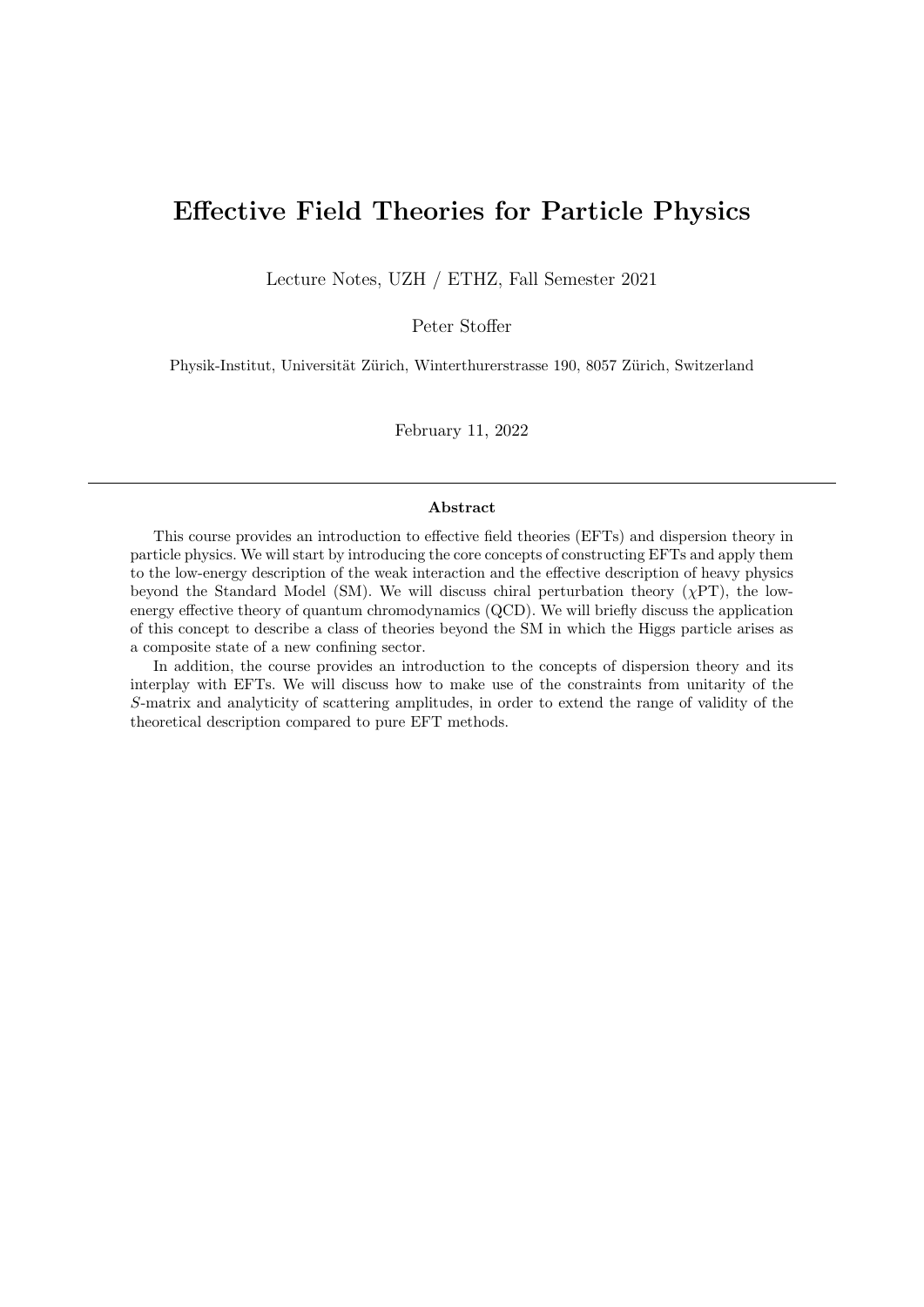# Contents

| 1                       | Introduction                                                                                                                                                                                                                          | $\boldsymbol{2}$ |
|-------------------------|---------------------------------------------------------------------------------------------------------------------------------------------------------------------------------------------------------------------------------------|------------------|
| $\overline{\mathbf{2}}$ | <b>General concepts of EFTs</b>                                                                                                                                                                                                       | $\overline{2}$   |
|                         | 2.1                                                                                                                                                                                                                                   | $\overline{2}$   |
|                         | 2.2                                                                                                                                                                                                                                   | $\overline{5}$   |
|                         | 2.3<br>Constructing the EFT $\dots \dots \dots \dots \dots \dots \dots \dots \dots \dots \dots \dots \dots \dots \dots$                                                                                                               | 8                |
|                         | 2.3.1                                                                                                                                                                                                                                 | 8                |
|                         | 2.3.2                                                                                                                                                                                                                                 | 9                |
|                         | 2.4                                                                                                                                                                                                                                   | 12               |
|                         | 2.5                                                                                                                                                                                                                                   | 15               |
|                         | 2.5.1                                                                                                                                                                                                                                 | 15               |
|                         | 2.5.2                                                                                                                                                                                                                                 | 17               |
|                         | 2.6                                                                                                                                                                                                                                   | 18               |
|                         | 2.6.1                                                                                                                                                                                                                                 | 18               |
|                         | 2.6.2                                                                                                                                                                                                                                 | 19               |
|                         |                                                                                                                                                                                                                                       |                  |
| $\bf{3}$                | <b>EFT</b> below the electroweak scale                                                                                                                                                                                                | 23               |
|                         | 3.1                                                                                                                                                                                                                                   | 23               |
|                         | 3.2                                                                                                                                                                                                                                   | 24               |
|                         | 3.3                                                                                                                                                                                                                                   | 26               |
|                         | 3.4<br>Operator mixing enterpreteration of the contract of the contract of the contract of the contract of the contract of the contract of the contract of the contract of the contract of the contract of the contract of the contra | 28               |
|                         | 3.5                                                                                                                                                                                                                                   | 32               |
| $\overline{\mathbf{4}}$ | Strong interaction at low energies                                                                                                                                                                                                    | 34               |
|                         | 4.1                                                                                                                                                                                                                                   | 34               |
|                         | 4.2                                                                                                                                                                                                                                   | 36               |
|                         | 4.3                                                                                                                                                                                                                                   | 37               |
|                         | Explicit symmetry breaking, spurions, and external fields<br>4.4                                                                                                                                                                      | 39               |
|                         | Power counting and loops $\dots \dots \dots \dots \dots \dots \dots \dots \dots \dots \dots \dots \dots \dots$                                                                                                                        | 42               |
|                         | 4.5                                                                                                                                                                                                                                   | 43               |
|                         | 4.6                                                                                                                                                                                                                                   |                  |
|                         | 4.7                                                                                                                                                                                                                                   | 45               |
| $\bf{5}$                | EFTs for heavy physics beyond the Standard Model                                                                                                                                                                                      | 48               |
|                         | 5.1                                                                                                                                                                                                                                   | 48               |
|                         | 5.1.1                                                                                                                                                                                                                                 | 48               |
|                         | 5.1.2                                                                                                                                                                                                                                 | 51               |
|                         | 5.1.3                                                                                                                                                                                                                                 | 51               |
|                         | 5.1.4                                                                                                                                                                                                                                 | 52               |
|                         | 5.2                                                                                                                                                                                                                                   | 52               |
|                         | 5.3<br>Nonlinear realization of electroweak symmetry entertainment of the state of the state of the state of the state of the state of the state of the state of the state of the state of the state of the state of the state of the | 54               |
| 6                       | <b>Dispersion relations</b>                                                                                                                                                                                                           | 57               |
|                         | 6.1                                                                                                                                                                                                                                   | 57               |
|                         | 6.2                                                                                                                                                                                                                                   | 59               |
|                         | 6.3                                                                                                                                                                                                                                   | 61               |
|                         | Analyticity and unitarity constraints on EFT parameters<br>6.4                                                                                                                                                                        | 63               |
|                         |                                                                                                                                                                                                                                       |                  |
|                         | A Short questions                                                                                                                                                                                                                     | 66               |
|                         | <b>References</b>                                                                                                                                                                                                                     | 67               |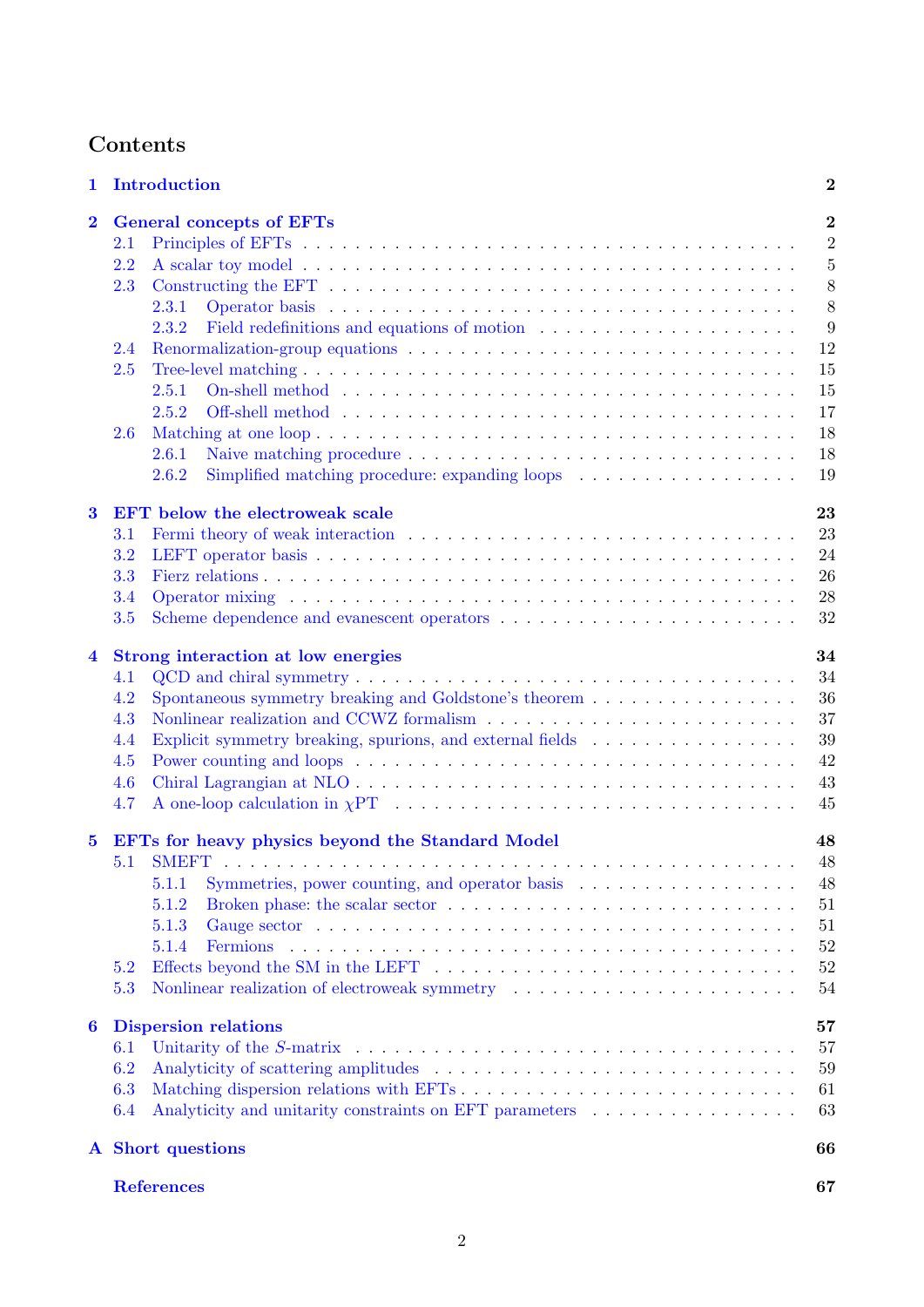# Organization

## Dates, contacts

- Lecture: Tuesday, 13:45–15:30, room HCI H 8.1 at ETH
- Exercises: Tuesday, 15:45–16:30, room HCI H 8.1 at ETH
- Lecturer: Peter Stoffer, [stoffer@physik.uzh.ch,](mailto:stoffer@physik.uzh.ch) office Y36 H68 and PSI
- Teaching assistants:
	- Fiona Kirk, [fiona.kirk@psi.ch,](mailto:fiona.kirk@psi.ch) PSI
	- Jason Aebischer, [jason.aebischer@physik.uzh.ch,](mailto:jason.aebischer@physik.uzh.ch) office Y36 J36
- Lecture website: <https://www.physik.uzh.ch/en/teaching/PHY578.html>

## Schedule

| date       | subject                                                         | exercise sheet |
|------------|-----------------------------------------------------------------|----------------|
| 21.09.2021 | Introduction, general principles                                | Sheet 1        |
| 28.09.2021 | Operator bases, EOM                                             | Sheet 1        |
| 05.10.2021 | Renormalization, running, tree-level matching                   | Sheet 2        |
| 12.10.2021 | One-loop matching                                               | Sheet 3        |
| 19.10.2021 | Fermi theory, Fierz relations                                   | Sheet 4        |
| 26.10.2021 | Operator mixing, schemes and evanescents                        | Sheet 5        |
| 02.11.2021 | Chiral symmetry, SSB, Goldstone's theorem                       | Sheet 6        |
| 09.11.2021 | CCWZ, explicit symmetry breaking, external fields               | Sheet 7        |
| 16.11.2021 | Chiral power counting, mesonic Lagrangian, $\chi PT$ at NLO     | Sheet 8        |
| 23.11.2021 | Loops in chiral perturbation theory                             | Sheet 9        |
| 30.11.2021 | SMEFT                                                           | Sheet 10       |
| 07.12.2021 | $EW\chi L/HEFT$                                                 | Sheet 11       |
| 14.12.2021 | S-matrix theory                                                 | Sheet 12       |
| 21.12.2021 | Dispersion relations and $\chi$ PT, constraining EFT parameters | $Q\&A$         |

## Lecture notes and literature

These lecture notes partially draw on the QFTIII lecture notes by Gino Isidori (lectures held in 2016 and 2019) [\[1\]](#page-68-1), the Les Houches lecture notes by Aneesh Manohar [\[2\]](#page-68-2), and EFT lecture notes by Thomas Becher and Martin Hoferichter [\[3\]](#page-68-3). Many more EFT lectures notes are available on arXiv—suggested references are [\[4–](#page-68-4)[9\]](#page-68-5).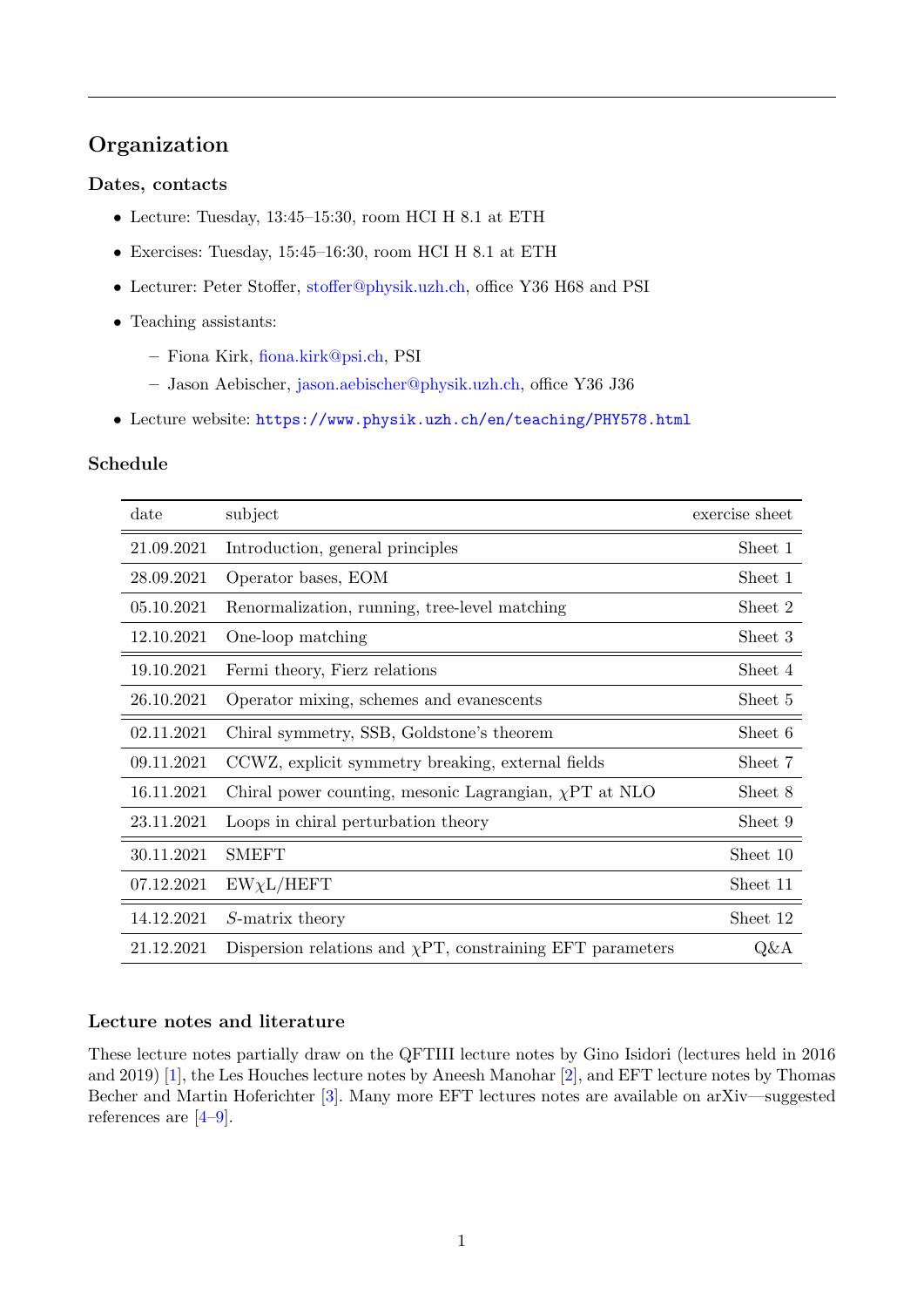# <span id="page-3-0"></span>1 Introduction

The Standard Model (SM) of particle physics is an extremely successful theory making accurate predictions over a wide range of energies—from phenomena at the eV scale as in atomic physics to high-energy processes in colliders at scales of hundreds of GeV. The spectrum of the SM contains particles with very different masses: e.g., the up quark has a mass of about  $m_u = 2.2 \text{ MeV (in }\overline{\text{MS}}$ at  $\mu = 2 \,\text{GeV}$ ), while the  $\overline{\text{MS}}$  mass of the top quark is about 162.5 GeV. In order to make accurate predictions of processes at very low energies, we do not need to take into account the entire SM, but it is sufficient to work only with the light particles and to use quantum electrodynamics (QED) and quantum chromodynamics (QCD), considering the effects of the heavy electroweak particles as a perturbative correction. This approach is an example of an effective field theory (EFT).

The concept is very general: consider an apple falling from a tree. In order to compute its velocity when hitting the ground, we will simply use

$$
mgh = \frac{mv^2}{2} \quad \Rightarrow \quad v = \sqrt{2gh} \,. \tag{1.1}
$$

Of course, the gravitational potential is not linear in  $h$ . However, the height of the tree is small compared to the radius of the earth, which is the scale over which the gravitational force changes. Therefore the above result is accurate up to corrections of  $\mathcal{O}(h/R)$ , which is  $\sim 10^{-6}$  for a typical apple tree on earth. The linear gravitational potential can be regarded as an effective theory for the more complete Newtonian theory of gravity, which in turn is an effective theory of General Relativity.

EFTs are general quantum field theories (QFTs) based on quantum mechanics and relativity but without the restriction of renormalizability (in the traditional sense). They are valid only in a certain energy range and achieve an effective description of a more fundamental underlying QFT. EFTs are widely used in modern particle physics, for several reasons. The full theory will typically involve several mass scales. The EFT approach allows to split the calculation into pieces involving fewer mass scales, thereby simplifying calculations significantly. The calculation in the full theory will lead to logarithms of ratios of the different mass scales,  $\log(m^2/M^2)$ . If m is much smaller than M, the logarithm will become a large number. These logs accompany the expansion parameters of perturbation theory (the interaction couplings of the theory)—if the logs become too large, they spoil the convergence of the perturbative expansion. As we will see, EFTs provide a means to resum these large logs, leading to an improved perturbative expansion. Another reason for using EFTs might be that the fundamental theory cannot be solved easily, such as QCD at low energies. In some cases the underlying theory is not known at all: historically, the Fermi theory was known long before the theory of electroweak interaction; EFT methods were applied to hadronic processes already in the sixties before QCD was developed. In both cases, EFTs helped to develop the underlying theory. Today, we may regard the SM as an EFT of an even more general theory of particle physics.

# <span id="page-3-1"></span>2 General concepts of EFTs

## <span id="page-3-2"></span>2.1 Principles of EFTs

In general, the construction of an EFT is based on the following three core principles.

#### 1. Degrees of freedom

In a first step, we need to determine the degrees of freedom that are relevant to describe the physical system we are interested in. These degrees of freedom are the building blocks of the Lagrangian and the effective action. In the simplest example, we keep the fields that are describing light particles, while dropping the fields that represent heavy particles. However, the determination of the relevant degrees of freedom can be more involved. An EFT description of strong interaction at low energies is based on hadronic degrees of freedom, which are completely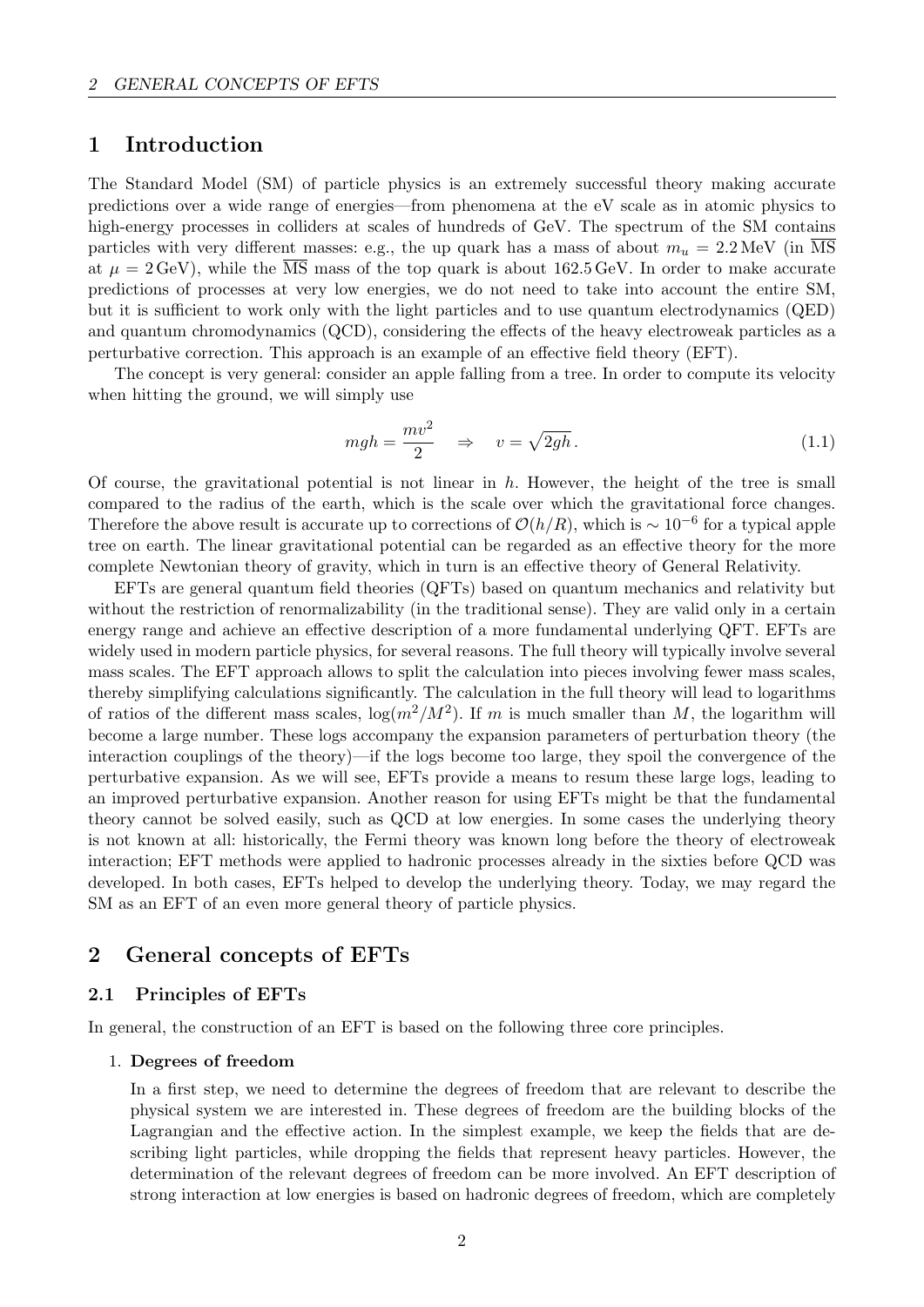different from the fields in the QCD Lagrangian, the quarks and massless gluons. This leads to chiral perturbation theory  $(\chi PT)$ . Other examples with non-trivial field content are heavy quark effective theory (HQET) [\[10,](#page-68-6) [11\]](#page-68-7) and soft-collinear effective theory (SCET) [\[12\]](#page-68-8).

## 2. Symmetries

In a second step, it is crucial to know the symmetries of the problem at hand, which constrain possible interactions. In case that the underlying theory is not known, one will write down all possible interactions that are compatible with the assumed symmetries. Many different types of symmetries may occur: global symmetries, gauged symmetries, accidental ones, symmetries that are broken spontaneously or anomalously. In the case of  $\chi PT$ , chiral symmetry of the QCD Lagrangian is essential in the construction of the Lagrangian of the EFT, which consists of different fields but respects the same symmetries. Sometimes, certain symmetries only hold in the limit that is studied with the EFT. In such a case, the symmetry is hidden in the full theory, but it becomes manifest in the EFT. An example of such a symmetry emerging in the expansion is heavy-quark spin symmetry in HQET. Other subtleties can happen with symmetries, as in  $\chi PT$ , where the usual mesonic Lagrangian turns out to possess an additional symmetry that is not present in QCD—the effect of anomalies in QCD needs to be addressed separately.

## 3. Power counting

An EFT turns a certain type of approximation into a systematic expansion. In order to do so, we need to determine the parametric limit that we are considering: what is the parameter that we consider as small? E.g., this can be a light mass, a low velocity or similar. In the end, we need to determine a dimensionless parameter that describes what is small and we perform an expansion in powers of this small dimensionless quantity. This could be the ratio of a light to a heavy mass or the ratio of a low velocity to the speed of light. The counting of powers of the small parameter is the systematic expansion of the EFT. We apply it to fields and the different terms of the Lagrangian, as well as to the amplitudes. Observing consistently the power counting is as important as the counting in terms of coupling constants in a perturbative expansion. It allows us to handle the effective action containing an infinite number of terms, because it guarantees that only a finite number of them enters at each order in the power counting.

EFTs are full-fledged QFTs and it is important to note that one can perform calculations with them without knowledge of the underlying fundamental theory—this is one of the main advantages of EFTs. There is an aspect of EFTs that at first sight might seem confusing: they involve an infinite number of interaction terms that are non-renormalizable in the traditional sense. However, EFTs are renormalizable order by order in the power counting and they are as consistent as renormalizable theories as long as one applies them in their domain of validity and is interested only in corrections of finite order in the expansion parameter.

Sometimes, the literature distinguishes between top-down and bottom-up EFTs. The top-down perspective usually means that one knows the underlying theory and one is able to perturbatively calculate the parameters of the EFT in terms of the parameters of the fundamental theory, a procedure called matching. The bottom-up perspective applies if the underlying theory is unknown or if the parameters of the EFT encode non-perturbative dynamics (such as in  $\chi PT$ ). This distinction is rather something about the perspective of the physicist than a property of the EFT and it can change over time.

When speaking about the high-energy or short-distance region, we often use the term *ultraviolet* or UV, while the low-energy or long-distance region is called infrared or IR. Alternatively, UV and IR are also called hard and soft.

Within its domain of validity, the EFT approximates the full theory in a systematic expansion. Consider the generating functional for Green's functions with an external sources  $J_i$  coupled to some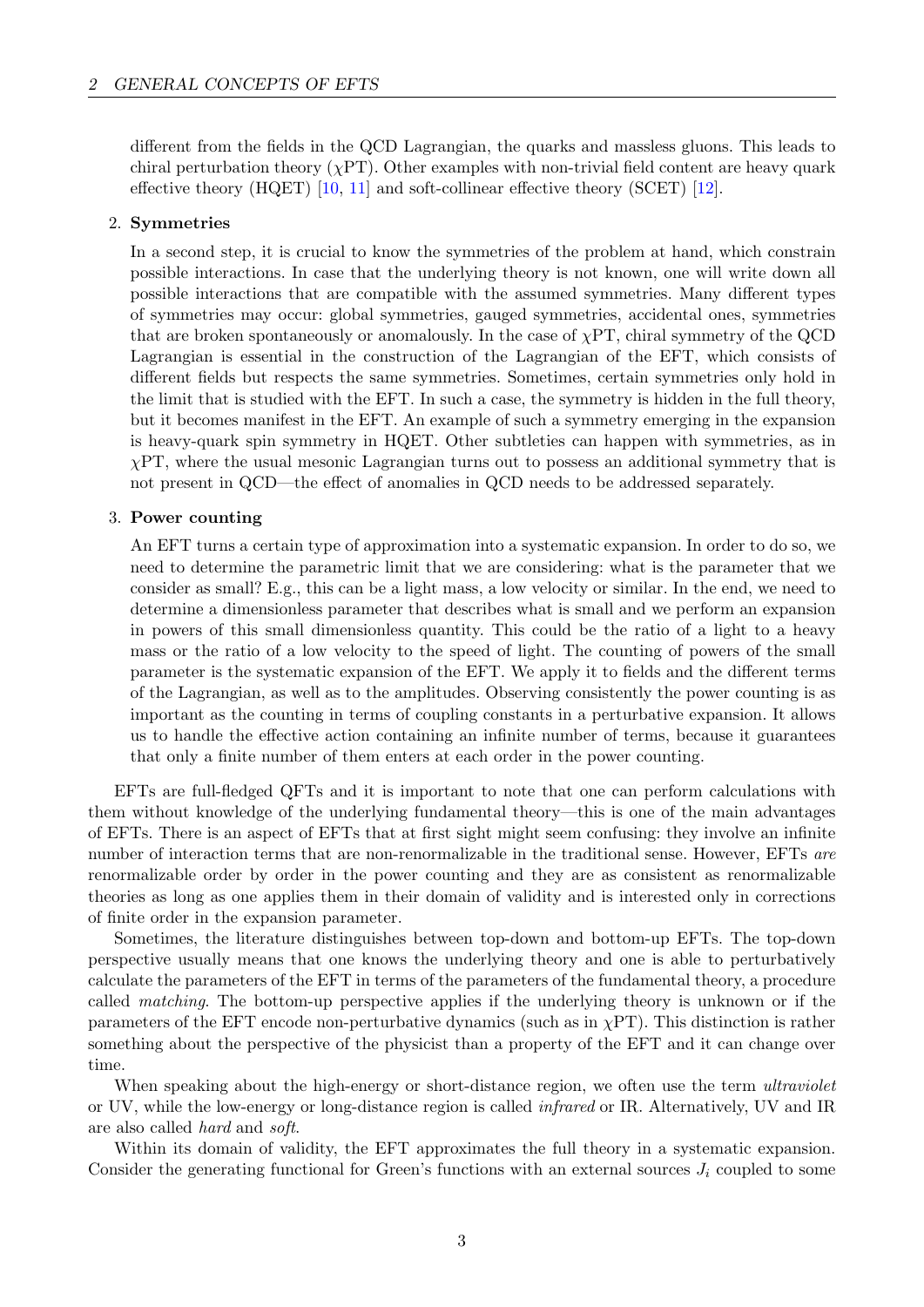operators  $\mathcal{O}_i$ :

$$
Z[J] = \int \mathcal{D}\Phi \exp\left(iS_{\rm UV}[\Phi] + i \int d^D x J_i(x) \mathcal{O}_i[\Phi(x)]\right). \tag{2.1}
$$

Depending on the context, the operators  $\mathcal{O}_i$  could denote light elementary fields, or some composite operator, such as quark currents. Green's functions of these operators are obtained by taking functional derivatives:

$$
\langle 0|T\{\mathcal{O}_1(x_1)\dots\mathcal{O}_m(x_m)\}|0\rangle = \frac{1}{Z[0]}\frac{-i\delta}{\delta J_1(x_1)}\dots\frac{-i\delta}{\delta J_m(x_m)}Z[J]\bigg|_{J=0}.
$$
\n(2.2)

For the EFT to be an approximation of the full theory, we require

$$
Z[J] = Z_n[J] + \mathcal{O}(\delta^{n+1}) = \int \mathcal{D}\phi \exp\left(iS_n^{\text{eff}}[\phi, J]\right) + \mathcal{O}(\delta^{n+1})
$$
\n(2.3)

at the order n in the expansion in the small parameter  $\delta$ . This is the matching condition, requiring that 1PI Green's functions in the EFT agree with the corresponding ones in the fundamental theory up to the considered order in the expansion. (In fact, a weaker matching condition is sufficient: it is enough to require that on-shell S-matrix elements agree between the two theories.) The fields  $\phi$  in the EFT are different from the fields  $\Phi$  in the UV theory. In special cases, the degrees of freedom in the EFT can be identified with a subset of fields or Fourier modes of the fields in the UV theory. In this case, one can split up the functional integral into an integral over soft and hard modes:

$$
Z[J] = \int \mathcal{D}\Phi_S \mathcal{D}\Phi_H \exp\left(iS_{\rm UV}[\Phi_S, \Phi_H] + i \int d^D x J_i(x) \mathcal{O}_i[\Phi_S(x)]\right). \tag{2.4}
$$

We are interested only in Green's functions of operators that depend on the soft modes. Hence, one can define the Wilsonian effective action

$$
\int \mathcal{D}\Phi_H \exp(iS_{\rm UV}[\Phi_S, \Phi_H]) =: \exp(iS[\Phi_S]), \qquad (2.5)
$$

which is obtained by performing the path integral over the hard modes—they are *integrated out*. The resulting quantity encodes interactions at the hard scale and therefore is non-local at the short-distance length scale  $\Delta x = 1/\Lambda$ , where  $\Lambda$  is the hard momentum scale. However, given that we are interested in soft processes only, corresponding to wave-lengths much larger than  $\Delta x$ , the non-local hard interactions can be expanded around  $\Delta x = 0$ . After the expansion, these interaction terms have the form of local operators. This expansion of the non-local hard interaction into a tower of local operators goes under the name of operator-product expansion (OPE) and amounts to writing the effective action in terms of an effective Lagrangian that contains an infinite tower of local operators:

$$
S^{\text{EFT}} = \int d^D x \, \mathcal{L}_{\text{EFT}}(x) \, , \quad \mathcal{L}_{\text{EFT}}(x) = \sum_i C_i(\mu) \mathcal{O}_i(x) \, . \tag{2.6}
$$

The coefficients  $C_i(\mu)$  are known as *Wilson coefficients* and depend on the renormalization scale  $\mu$ .

Integrating out certain degrees of freedom directly in the path integral is not always possible and sometimes it is not the appropriate way of thinking. In the case of low-energy QCD, the matching to  $\chi$ PT is non-perturbative and does not consist of integrating out a part of the field content. Even when the EFT contains degrees of freedom that are already described by the UV theory and often denoted by the same symbol, the fields in the EFT and in the UV theory are different, e.g., they have a different UV structure, as the EFT is only designed to reproduce the IR singularity structure of the full theory.

In order to get familiar with the application of all these concept, in the following we will study a very simple toy example of an EFT. This will allow us to learn the basic techniques, before we study the realistic but somewhat more complicated cases, such as the Fermi theory,  $\chi PT$ , and SMEFT.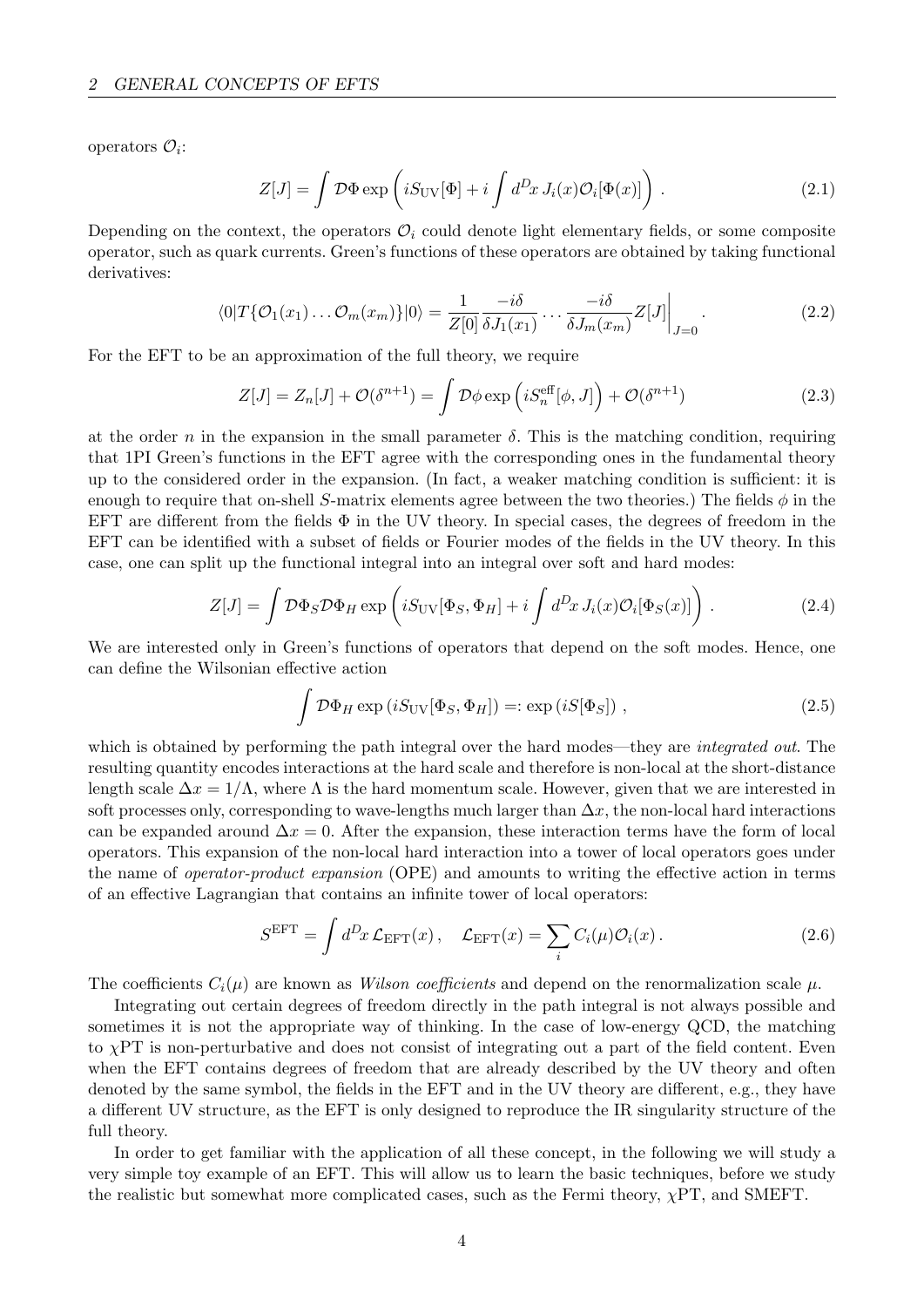<span id="page-6-2"></span>

Figure 1: Examples of contributions to light-particle processes due to tree-level and one-loop effects of the heavy particle: propagators of the light (heavy) particle are denoted by dashed (solid) lines. In the EFT, these contributions are described in terms of local operators.

## <span id="page-6-0"></span>2.2 A scalar toy model

Consider a toy model of a QFT with two real scalar fields [\[13\]](#page-68-9):

$$
\mathcal{L}_{\text{UV}} = \frac{1}{2} \partial_{\mu} \phi \partial^{\mu} \phi + \frac{1}{2} \partial_{\mu} \Phi \partial^{\mu} \Phi - \frac{m^2}{2} \phi^2 - \frac{M^2}{2} \Phi^2 \n- \frac{\lambda_0}{4!} \phi^4 - \frac{\lambda_1}{2} M \phi^2 \Phi - \frac{\lambda_2}{4} \phi^2 \Phi^2 - \frac{\lambda_3}{3!} M \Phi^3 - \frac{\lambda_4}{4!} \Phi^4 \n+ \mathcal{L}_{\text{ct}}.
$$
\n(2.7)

We are assuming that there is a  $\mathbb{Z}_2$  symmetry  $\phi \mapsto -\phi$ , which only permits terms of even power in  $\phi$ <sup>[1](#page-6-1)</sup>. The Lagrangian is already written in terms of renormalized fields and parameters and  $\mathcal{L}_{ct}$  is the counterterm Lagrangian.

Let us now assume that  $M \gg m$  and that we are considering processes in a restricted energy range well below the production threshold of the heavy particle Φ. In this case, we can only observe processes with light scalar particles as external states. Furthermore, we are considering the amplitudes in a kinematic region well below the poles and cuts due to the heavy particle. This means that virtual effects due to the heavy scalar can be systematically approximated by local operators, as illustrated in Fig. [1.](#page-6-2) The low-energy scattering processes of the light scalar particle can be described in terms of an EFT containing only the light scalar as degree of freedom.

Let us consider the three EFT core principles in this particular example.

- 1. Degrees of freedom: at low energies, only one type of particles can be produced, which in the UV theory is described by the field  $\phi$ . In the EFT, we only need one scalar field to describe the light particle type—for simplicity, we denote it by the same symbol  $\phi$ . Note, however, that the meaning of the field changes when going to the EFT.
- 2. Symmetries: the UV theory is assumed to be invariant under the  $\mathbb{Z}_2$  symmetry  $\phi \mapsto -\phi$ . This symmetry will directly translate to the EFT, which will only contain operators with an even power of fields  $\phi$ . The EFT Lagrangian will contain all possible operators fulfilling this constraint: as we will see, the presence of one operator of mass dimension larger than 4 will automatically induce an infinite tower of operators. The EFT Lagrangian (in 4 space-time dimensions) will have the form

$$
\mathcal{L}_{\text{EFT}} = \frac{1}{2} \partial_{\mu} \phi \partial^{\mu} \phi - \frac{m_{\phi}^{2}}{2} \phi^{2} - \frac{\lambda}{4!} \phi^{4} + \frac{C_{6}}{\Lambda^{2}} \frac{\phi^{6}}{6!} + \dots,
$$
\n(2.8)

where the ellipsis stands for the infinite tower of all Lorentz-scalar operators with an even number of fields  $\phi$ . We have introduced a parameter  $\Lambda$  of mass dimension  $[\Lambda] = 1$ : appropriate powers of  $\Lambda$  are used to make the Wilson coefficients  $C_i$  of all the effective operators dimensionless.

<span id="page-6-1"></span><sup>&</sup>lt;sup>1</sup>One often introduces a term linear in the field,  $Y\Phi$ , which can be used to cancel tadpoles and to obtain a vanishing vacuum expectation value (vev)  $\langle 0|\Phi(x)|0\rangle = 0$ . Since this renormalization condition for a UV counterterm depends on IR scales, we refrain from doing this and we will use modified minimal subtraction  $(\overline{\text{MS}})$  throughout. The consequence is that tadpole diagrams need to be included explicitly. A linear term  $Y\Phi$ , generated through a shift in  $\Phi$ , can still be used to absorb the UV divergence of the one-point function. Alternatively, instead of using a linear counterterm, mass renormalization is enough to render all S-matrix elements finite, leaving the one-point function  $\langle 0|\Phi(x)|0\rangle$  divergent.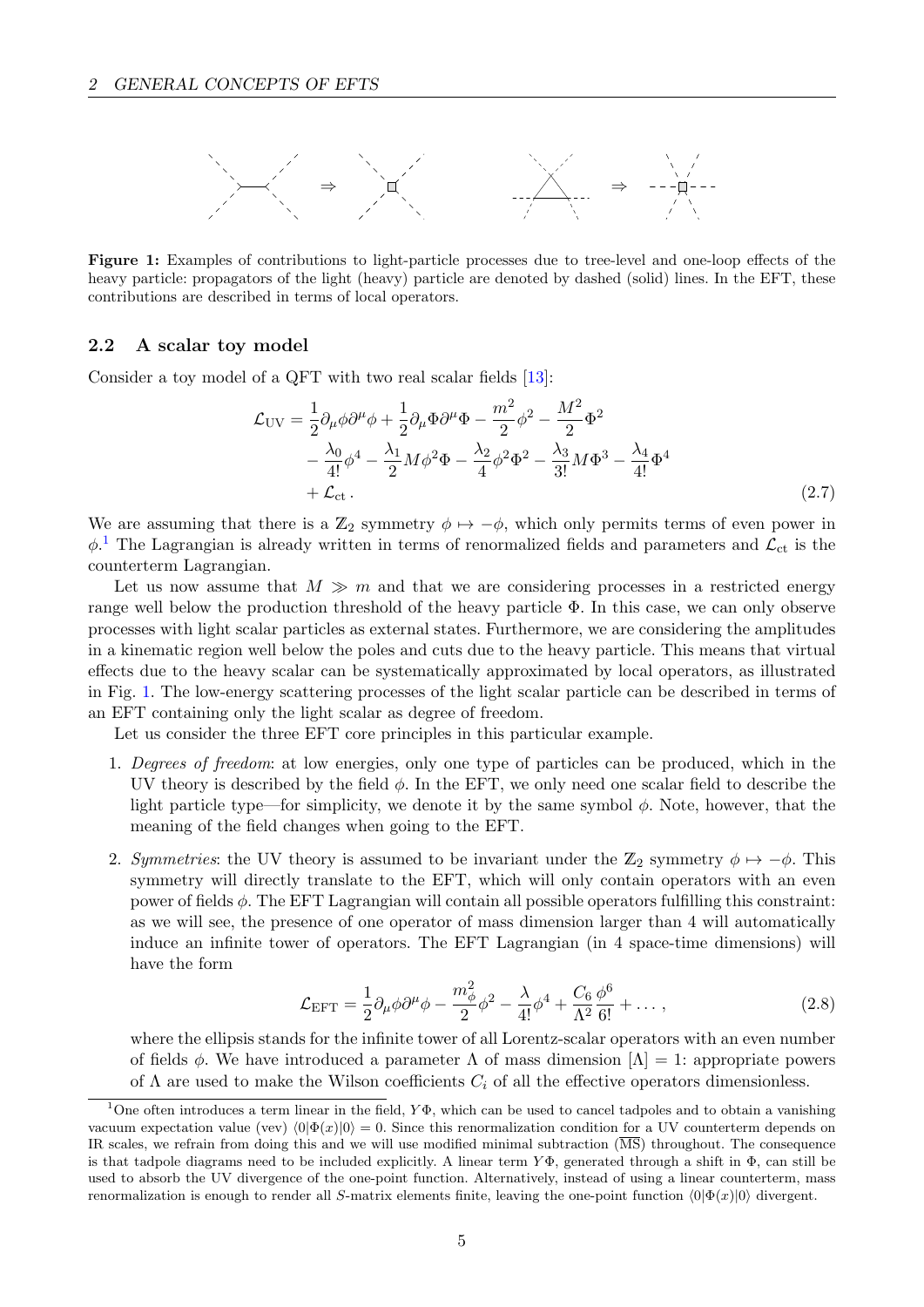

<span id="page-7-1"></span>**Figure 2:** One-loop contribution to  $\phi\phi \to \phi\phi$  scattering due to a  $\phi^6$  operator. The loop graph is quadratically divergent in a cutoff scheme.

3. Power counting: in order to make sense of the EFT, we need a systematic way to handle the infinite tower of operators and to apply an ordering principle to them. In our example, the parameter  $\Lambda$  will be used for this task. Consider an amplitude  $\mathcal A$  that is normalized to be dimensionless. From diagrams with an insertion of an effective operator of mass dimension d, we will obtain a contribution to the amplitude in  $D = 4$  space-time dimensions of order

$$
\mathcal{A} \propto \left(\frac{p}{\Lambda}\right)^{d-4},\tag{2.9}
$$

which follows from dimensional analysis: the operator has a coefficient  $\propto 1/\Lambda^{d-4}$  and in order to obtain a dimensionless amplitude, a factor of  $p^{d-4}$  will be provided by kinematic factors, made of external momenta or mass factors. The EFT expansion is now implemented by considering the ratio  $\delta = p/\Lambda$  as the EFT expansion parameter: we are interested in processes, where the external momenta as well as the mass of the light particle are small compared to the scale  $\Lambda$ , which denotes the UV scale, where the underlying dynamics starts to show up. It is related to the mass  $M$  of the heavy particle, but we should consider it as an auxiliary parameter: note that the EFT does not depend on the Wilson coefficients  $C_d$  and  $\Lambda$  separately, but only on the products  $C_d \Lambda^{4-d}$ .

Tree-level diagrams with insertions of a set of operators will scale as

<span id="page-7-0"></span>
$$
\mathcal{A} \propto \delta^n, \quad \delta = \frac{p}{\Lambda}, \quad n = \sum_i (d_i - 4). \tag{2.10}
$$

An important point will be to understand why the power-counting formula Eq.  $(2.10)$  holds in general, i.e., not only for tree-level diagrams, but also at loop level. As soon as we have established this, it is clear how the power counting allows us to organize the EFT calculation: the leading contributions are given by graphs with vertices from the  $d \leq 4$  Lagrangian, i.e., the renormalizable part. Graphs with an insertion of a dimension  $d = 6$  operator scale as  $\delta^2$ . Graphs with two insertions of dimension-6 operators scale as  $\delta^4$ , as do graphs with a single insertion of a dimension-8 operator. The EFT contains an infinite number of operators and parameters (Wilson coefficients), but to a fixed order in  $\delta$ , only a finite number of them contributes.

The validity of Eq. [\(2.10\)](#page-7-0) is not obvious at the loop level, since one has to integrate over all loop momenta  $-\infty < \ell < \infty$ , including regions where  $\ell/\Lambda$  is not small. If we were using a naive cutoff  $\Lambda_c$ for the loop integrals that is of the order  $\Lambda$ , the power-counting formula would indeed break down. Consider the graph shown in Fig. [2,](#page-7-1) which contributes at one loop to  $\phi\phi \to \phi\phi$  scattering due to an insertion of the  $\phi^6$  operator. In  $D=4$  dimensions and with a cutoff  $\Lambda_c$ , we would calculate the integral

$$
i\mathcal{A} = i\frac{C_6}{2\Lambda^2} \int_{\Lambda_c} \frac{d^4\ell}{(2\pi)^4} \frac{i}{\ell^2 - m_\phi^2} \approx i\frac{C_6}{32\pi^2} \frac{\Lambda_c^2}{\Lambda^2},\tag{2.11}
$$

neglecting the mass  $m_{\phi}$ . This is a contribution of  $\mathcal{O}(\delta^0)$  instead of  $\mathcal{O}(\delta^2)$ , violating the power counting. However, the right conclusion is not that the power counting breaks down and EFTs do not work, but rather that we are using a bad regulator: hard cutoffs come with all sorts of problems, they violate gauge and chiral symmetry, and they are not used in connection with EFTs. Instead, the problems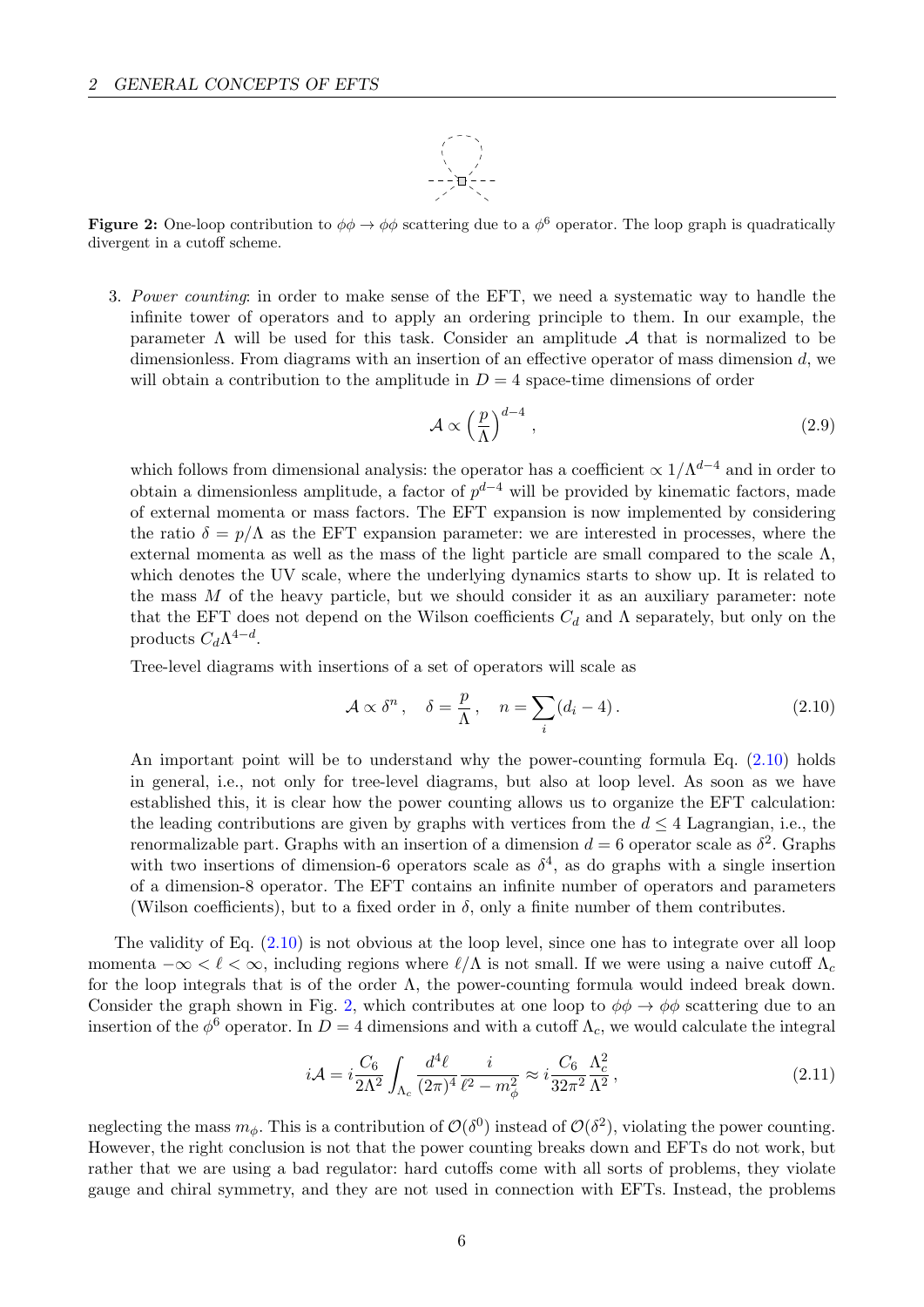are avoided by using dimensional regularization (DR). In DR with  $D = 4 - 2\varepsilon$  space-time dimensions. the graph in Fig. [2](#page-7-1) is given by

$$
i\mathcal{A} = i\mu^{4\varepsilon} \frac{C_6}{2\Lambda^2} \int \frac{d^D \ell}{(2\pi)^D} \frac{i}{\ell^2 - m_\phi^2},\tag{2.12}
$$

where we have introduced a renormalization scale  $\mu$  to keep  $C_6$  dimensionless away from  $D = 4$ space-time dimensions (the amplitude now has dimension  $2\varepsilon$ ). Using standard techniques for DR, we obtain

$$
\frac{\mathcal{A}}{\mu^{2\varepsilon}} = \mu^{2\varepsilon} \frac{C_6}{\Lambda^2} \frac{m_{\phi}^{D-2}}{2^{D+1} \pi^{D/2}} \Gamma\left(1 - \frac{D}{2}\right)
$$
\n
$$
= -\frac{C_6}{32\pi^2} \frac{m_{\phi}^2}{\Lambda^2} \left[\frac{1}{\varepsilon} + \log\left(\frac{\bar{\mu}^2}{m_{\phi}^2}\right) + 1 + \mathcal{O}(\varepsilon)\right],
$$
\n(2.13)

where the  $\overline{\text{MS}}$  scale  $\overline{\mu}$  is defined by

$$
\mu^2 = \bar{\mu}^2 \frac{e^{\gamma_E}}{4\pi},\tag{2.14}
$$

with the Euler–Mascheroni constant  $\gamma_E$ . There are a few important points to note.

- The divergences of the loop graphs show up as poles in  $1/\varepsilon$ . They can be reabsorbed by local counterterms.
- The  $\overline{\text{MS}}$  renormalization scale  $\bar{\mu}$  only enters through logarithms, which are generated by expanding  $\mu^{\varepsilon}$  terms around  $\varepsilon = 0$ .
- The dependence on Λ only comes from the insertion of effective vertices. Therefore, Λ only appears with negative powers—the loops do not generate factors of  $\Lambda$  in the numerator. The only scales in the problem that can make the result dimensionless are the IR scales of the EFT. Hence, the loop graphs obey the same power-counting formula [\(2.10\)](#page-7-0) as tree-level graphs. In our case, the loop is or order  $m_{\phi}^2/\Lambda^2 = \delta^2$ .

Also remember that in DR, scaleless integrals vanish,

$$
I_a = \mu^{2\varepsilon} \int \frac{d^D \ell}{(2\pi)^D} (\ell^2)^a = 0.
$$
 (2.15)

This can be shown in different ways. E.g., split the integral into two pieces:

$$
I_{a} = i(-1)^{a} \frac{\mu^{2\varepsilon}}{(2\pi)^{D}} \Omega_{D} \int_{0}^{\infty} d\ell_{E} \ell_{E}^{D-1+2a}
$$
  
\n
$$
= i \frac{\mu^{2\varepsilon}}{(4\pi)^{D/2}} \frac{2(-1)^{a}}{\Gamma(D/2)} \left[ \int_{0}^{\Lambda} d\ell_{E} \ell_{E}^{D-1+2a} + \int_{\Lambda}^{\infty} d\ell_{E} \ell_{E}^{D-1+2a} \right]
$$
  
\n
$$
= i \frac{\mu^{2\varepsilon}}{(4\pi)^{D/2}} \frac{2(-1)^{a}}{\Gamma(D/2)} \left[ \frac{\Lambda^{2a+D}}{2a+D} - \frac{\Lambda^{2a+D}}{2a+D} \right] = 0.
$$
 (2.16)

In the first term, we have assumed  $D+2a > 0$ , whereas in the second term, we have assumed  $D+2a < 0$ . Both terms are then continued analytically to the same D. For  $a = -2$ , both terms are separately divergent. Sometimes, it is useful to keep track of the two divergences by denoting  $D = 4 - 2\varepsilon_{UV}$  for  $\varepsilon_{\text{UV}} > 0$  and  $D = 4 - 2\varepsilon_{\text{IR}}$  for  $\varepsilon_{\text{IR}} < 0$ :

$$
I_{-2} = i \frac{\mu^{2\varepsilon}}{(4\pi)^{D/2}} \frac{1}{\Gamma(D/2)} \left[ -\frac{1}{\varepsilon_{\text{IR}}} + \frac{1}{\varepsilon_{\text{UV}}} \right] = 0, \tag{2.17}
$$

by analytic continuation to  $\varepsilon_{\text{UV}} = \varepsilon_{\text{IR}} = \varepsilon$ . For power-law divergent scaleless integrals, the limits  $D \rightarrow 4$  of both terms exist and the integral vanishes without producing any  $1/\varepsilon$  poles.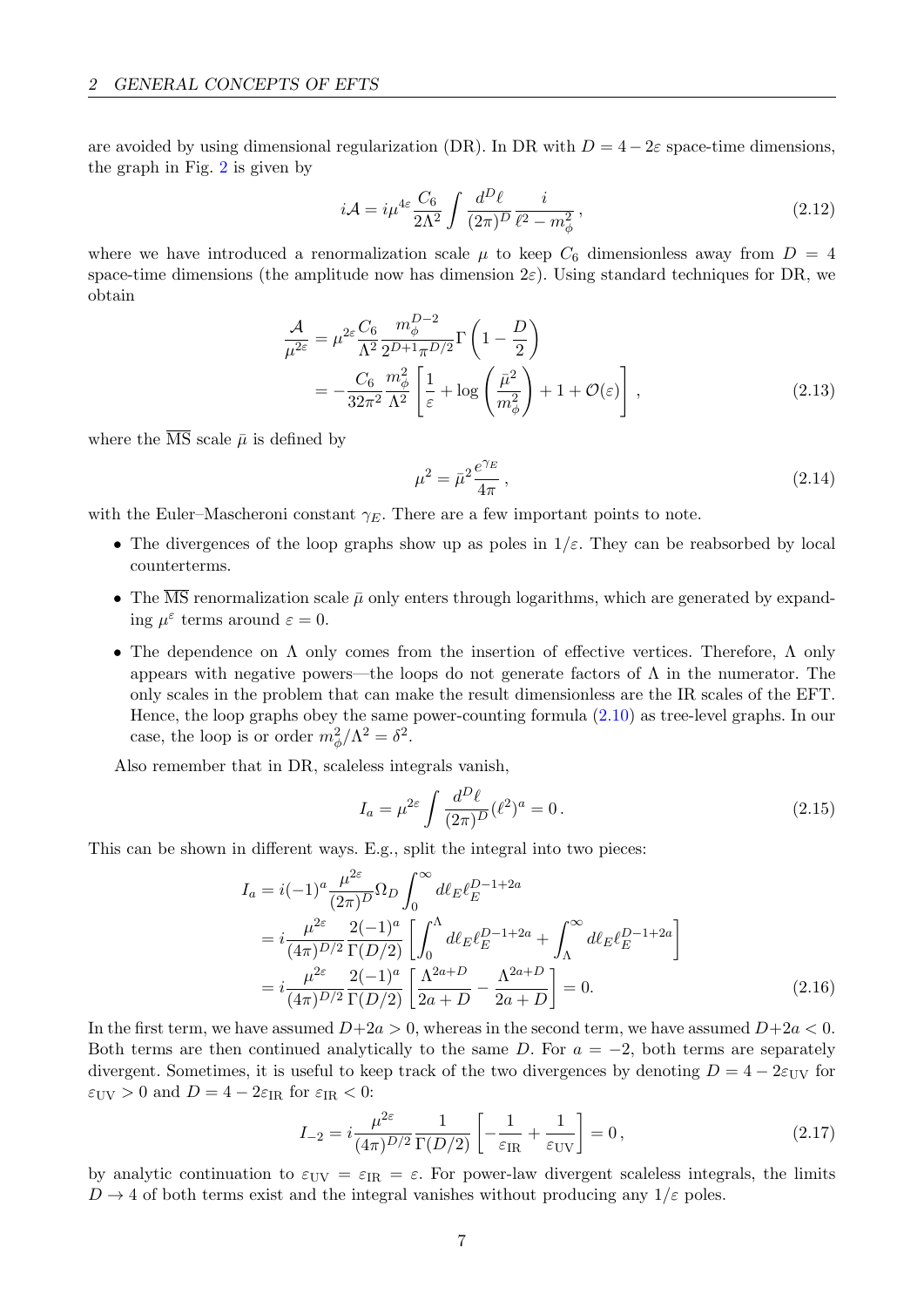## <span id="page-9-0"></span>2.3 Constructing the EFT

## <span id="page-9-1"></span>2.3.1 Operator basis

Having established the power counting of the EFT, we see that in our scalar toy example, the operators are simply ordered by their canonical mass dimension, so that the EFT Lagrangian consists of an infinite tower of operators with increasing mass dimension. The effective operators are local operators built from the scalar field  $\phi$  and partial derivatives. The symmetry under  $\phi \mapsto -\phi$  only permits even powers of  $\phi$ . Lorentz invariance also requires an even number of derivatives, which are contracted pairwise. Therefore, the Lagrangian only contains operators of even mass dimension and it can be written as

$$
\mathcal{L}_{\text{EFT}} = \frac{1}{2} \partial_{\mu} \phi \partial^{\mu} \phi - \frac{m_{\phi}^{2}}{2} \phi^{2} - \frac{\lambda}{4!} \phi^{4} + \sum_{\substack{d \geq 6 \\ d \text{ even}}} \sum_{i=1}^{n_{d}} \frac{C_{i}^{(d)}}{\Lambda^{d-4}} \mathcal{O}_{i}^{(d)}, \qquad (2.18)
$$

where  $n_d$  denotes the number of operators with mass dimension d. (In renormalized perturbation theory, there will also be a counterterm Lagrangian and explicit factors of the renormalization scale  $\mu$ , which are introduced to make the quartic coupling  $\lambda$  and the Wilson coefficients  $C_i^{(d)}$  $\binom{a}{i}$  dimensionless also away from  $D = 4$  space-time dimensions.)

The EFT allows us to work at a given accuracy in the expansion in powers of  $\delta = p/\Lambda$ . Only a finite number of terms in the Lagrangian contribute to the amplitudes at a fixed order in  $\delta$ . Observables therefore only depend on a finite number of parameters, the mass  $m_{\phi}$ , the quartic coupling  $\lambda$ , as well as the Wilson coefficients  $C_i^{(d)}$  $\int_{i}^{(d)} / \Lambda^{d-4}$  up to a fixed dimension d. A finite number of observations is enough to determine these parameters—afterwards, the EFT predicts any other observable to a given accuracy. It is possible to use the EFT as a stand-alone field theory without reference to the underlying UV theory. Alternatively, if the UV theory is known, the parameters in the EFT can be related to the parameters of the fundamental theory, as will be discussed in Sect. [2.5.](#page-16-0) In either case, it is important that one knows the complete set of effective operators up to the desired order in the expansion, or at least all the operators that can contribute to the observables under consideration. Therefore, the first step in constructing the EFT consists in listing the set of operators. Ideally, one works with an *operator basis*, i.e., a set that is not only complete but also non-redundant. Otherwise, one is introducing additional parameters into the problem that cannot be determined, i.e., only certain linear combinations of the redundant parameters are fixed. Redundancies in the set of operators are not always immediately obvious. Often they are related to operators that do not contribute to observables: these are total-derivative operators and operators that vanish by the classical equations of motion (EOM). Total derivatives do not contribute to observables as we integrate over space-time to get the action and assume the fields to vanish at infinity.<sup>[2](#page-9-2)</sup> The reason why operators that vanish by the classical EOM can be removed from the operator basis is a little more subtle and is due to the fact that we can perform non-linear field redefinitions, as we will discuss below.

Constructing the set of operators to a certain order in the power counting can be done by listing by hand an exhaustive set of operators that are compatible with the symmetries and afterwards removing total derivatives and EOM operators. For more complicated theories and/or to higher powers in the EFT expansion, this can become a daunting task. Using a method from invariant theory called Hilbert series, at least the counting of independent operators at a given order in the expansion can be automated [\[14–](#page-68-10)[16\]](#page-68-11), but this goes beyond the scope of this course.

Considering our scalar toy model of an EFT, we can easily list a complete set of operators at dimension six. The building blocks are the field  $\phi$  and an even number of partial derivatives  $\partial^{\mu}$ .

<span id="page-9-2"></span> ${}^{2}$ Exceptions, where total derivatives are relevant concern topological effects, such as the QCD theta term.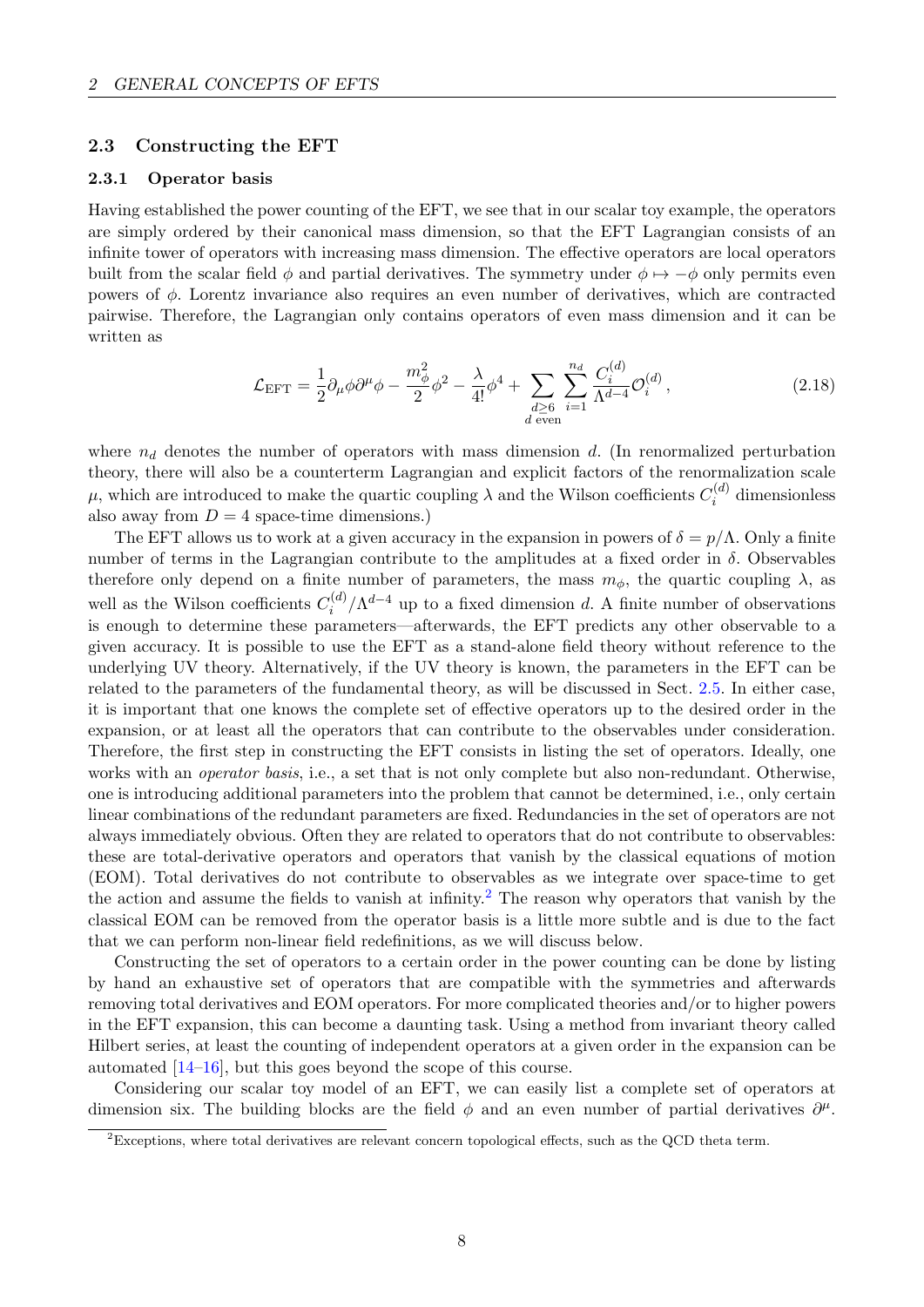Directly omitting operators that are total derivatives (e.g.  $\square(\phi^4)$ ), we find

class 
$$
\phi^6
$$
:  $\phi^6$ ,  
class  $\partial^2 \phi^4$ :  $\phi^3 \Box \phi$ ,  $\phi^2 (\partial_\mu \phi)(\partial^\mu \phi)$ ,  
class  $\partial^4 \phi^2$ :  $\phi \Box^2 \phi$ ,  $(\partial_\mu \phi)(\partial^\mu \Box \phi)$ ,  $(\Box \phi)^2$ ,  $(\partial_\mu \partial_\nu \phi)(\partial^\mu \partial^\nu \phi)$ . (2.19)

The omission of total-derivative operators implies that we can make use of integration by parts, e.g.,

<span id="page-10-1"></span>
$$
\partial_{\mu}(\phi^3 \partial^{\mu} \phi) = 3\phi^2 (\partial_{\mu} \phi)(\partial^{\mu} \phi) + \phi^3 \Box \phi , \qquad (2.20)
$$

which means that all but the first operator in each line of Eq.  $(2.19)$  can be removed. The intermediate result for the EFT Lagrangian up to dimension six is then

$$
\mathcal{L}_{\text{EFT}} = \frac{1}{2} \partial_{\mu} \phi \partial^{\mu} \phi - \frac{m_{\phi}^{2}}{2} \phi^{2} - \frac{\lambda}{4!} \phi^{4} + \frac{C_{0,6}^{(6)}}{\Lambda^{2}} \frac{\phi^{6}}{6!} + \frac{C_{2,4}^{(6)}}{\Lambda^{2}} \frac{\phi^{3} \Box \phi}{3!} + \frac{C_{4,2}^{(6)}}{\Lambda^{2}} \phi \Box^{2} \phi + \mathcal{O}(\Lambda^{-4}). \tag{2.21}
$$

#### <span id="page-10-0"></span>2.3.2 Field redefinitions and equations of motion

If we were using the Lagrangian in Eq.  $(2.21)$  to compute observables, we would notice that up to  $\mathcal{O}(\Lambda^{-2})$  we are not able to determine the three dimension-six Wilson coefficients independently. The reason is that Eq. [\(2.21\)](#page-10-2) still contains redundant operators. Consider a nonlinear field redefinition

<span id="page-10-2"></span>
$$
\phi(x) \mapsto \phi(x) + \frac{a}{\Lambda^2} \phi^3(x). \tag{2.22}
$$

Under this transformation, the Lagrangian maps to

$$
\mathcal{L}_{\text{EFT}} \mapsto \mathcal{L}_{\text{EFT}} - \frac{a}{\Lambda^2} \phi^3 \left( \Box + m_\phi^2 + \frac{\lambda}{3!} \phi^2 \right) \phi + \mathcal{O}(\Lambda^{-4}). \tag{2.23}
$$

We see that with the choice  $a = C_{2,4}^{(6)}$  $\frac{2.4}{2.4}$ /3!, the transformed Lagrangian does no longer contain the  $\phi^3 \Box \phi$ operator.

The reason why we are allowed to perform such a field redefinition is the following.

1. Consider the generating functional

$$
Z[J] = \int \mathcal{D}\phi \exp\left\{i \int d^D x \left(\mathcal{L}[\phi(x)] + J(x)\phi(x)\right)\right\},\qquad(2.24)
$$

which produces correlation functions of  $\phi$  via

$$
\langle 0|T\{\phi(x_1)\dots\phi(x_m)\}|0\rangle = \frac{1}{Z[J]} \frac{-i\delta}{\delta J(x_1)} \dots \frac{-i\delta}{\delta J(x_m)} Z[J]\Big|_{J=0}.
$$
\n(2.25)

We first relabel the field  $\phi$ , which is just an integration variable, by  $\phi'$  and then perform the field redefinition:

$$
Z[J] = \int \mathcal{D}\phi \exp\left\{i\int d^Dx \left(\mathcal{L}[\phi(x)] + J(x)\phi(x)\right)\right\}
$$
  
\n
$$
= \int \mathcal{D}\phi' \exp\left\{i\int d^Dx \left(\mathcal{L}[\phi'(x)] + J(x)\phi'(x)\right)\right\}
$$
  
\n
$$
= \int \mathcal{D}\phi \det\left(\frac{\delta\phi'}{\delta\phi}\right) \exp\left\{i\int d^Dx \left(\mathcal{L}[F[\phi(x)]] + J(x)F[\phi(x)]\right)\right\}
$$
  
\n
$$
= \int \mathcal{D}\phi \exp\left\{i\int d^Dx \left(\mathcal{L}'[\phi(x)] + J(x)F[\phi(x)]\right)\right\},
$$
\n(2.26)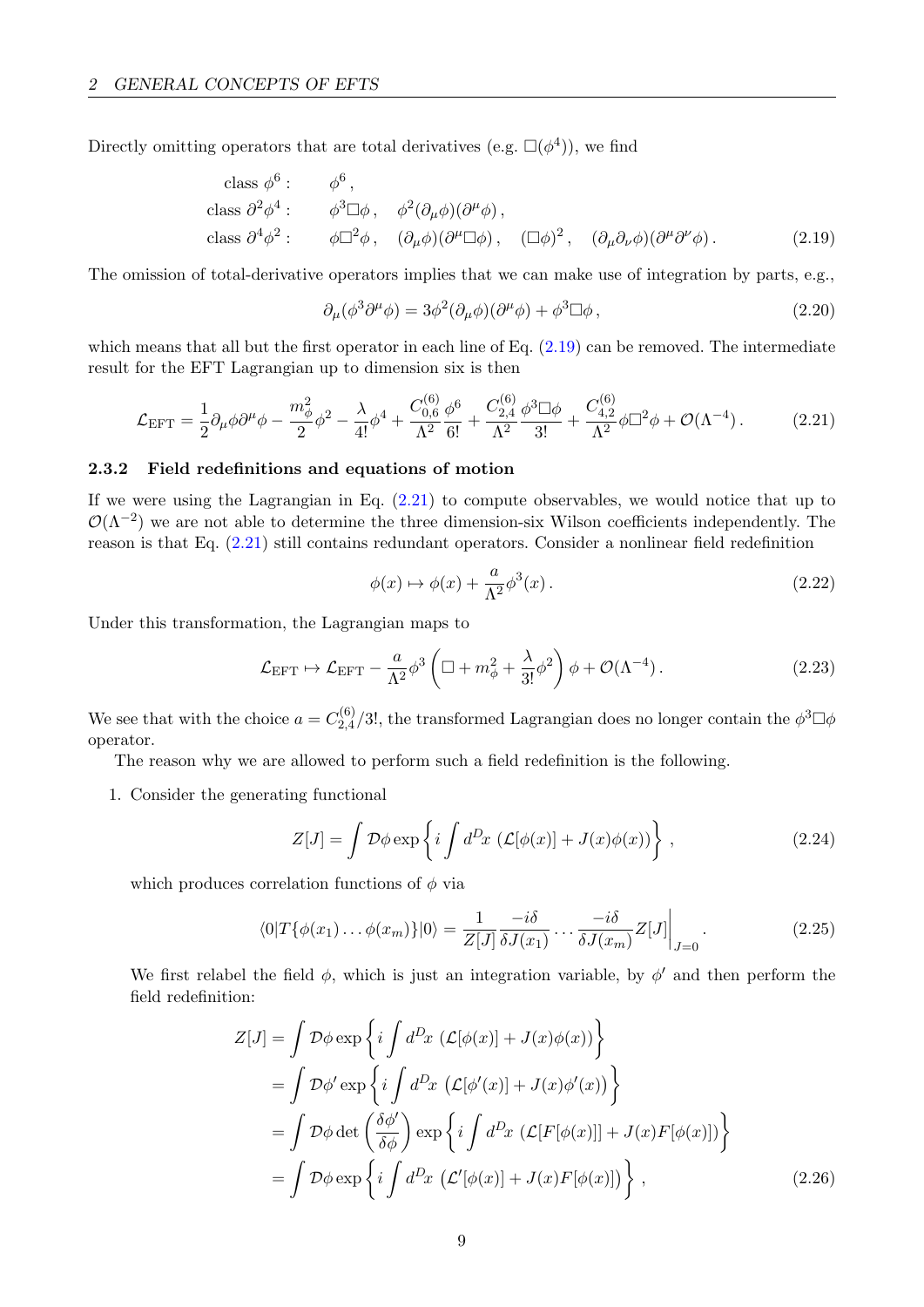where we denoted  $\mathcal{L}[F[\phi(x)]] = \mathcal{L}'[\phi(x)]$ . In the fourth line, we have used that in dimensional regularization, the determinant of the field redefinition is trivial,

$$
\det\left(\frac{\delta\phi'}{\delta\phi}\right) = 1\,,\tag{2.27}
$$

as will be shown below. The generating functional  $Z[J]$  produces Green's functions of  $\phi$  using the Lagrangian  $\mathcal L$  or Green's functions of the interpolating field  $F[\phi]$  using the modified Lagrangian  $\mathcal{L}',$  which are the same. In contrast, with the modified generating functional

$$
Z'[J] = \int \mathcal{D}\phi \exp\left\{i \int d^D x \, \left(\mathcal{L}'[\phi(x)] + J(x)\phi(x)\right)\right\},\tag{2.28}
$$

we can compute correlation functions of  $\phi$  with the modified Lagrangian  $\mathcal{L}'$ . The field redefinition therefore leads to different Green's functions: either correlation functions of  $\phi$  or correlation functions of  $F[\phi]$ , but both computed with the same Lagrangian  $\mathcal{L}'$ .

The determinant of the field redefinition can be shown to be unity in DR: we consider field redefinitions of the form

<span id="page-11-0"></span>
$$
\phi'(x) = F[\phi(x)] = \phi(x) + \frac{1}{\Lambda^n} f[\phi(x)],
$$
\n(2.29)

hence

$$
\frac{\delta\phi'(x)}{\delta\phi(y)} = \delta^{(D)}(x-y) + \frac{1}{\Lambda^n} f'[\phi(x)]\delta^{(D)}(x-y). \tag{2.30}
$$

The determinant can be computed by introducing Grassmann fields c and  $\bar{c}$ :

$$
\det\left(\frac{\delta\phi'}{\delta\phi}\right) = \int \mathcal{D}\bar{c} \int \mathcal{D}c \, \exp\left\{i \int d^D x \int d^D y \, \bar{c}(x) \left(i \frac{\delta\phi'(x)}{\delta\phi(y)}\right) c(y)\right\}
$$

$$
= \int \mathcal{D}\bar{c} \int \mathcal{D}c \, \exp\left\{i \int d^D x \, \bar{c}(x) \, i \left[1 + \frac{1}{\Lambda^n} f'[\phi(x)]\right] c(x)\right\} \, . \tag{2.31}
$$

The term suppressed by  $1/\Lambda^n$  in the EFT power counting is treated as a perturbation, resulting in Feynman diagrams consisting of fermionic loops with insertions of the source  $f'[\phi(x)]$ :

$$
\det\left(\frac{\delta\phi'}{\delta\phi}\right) = 1 + \frac{\mathbf{Q}}{\mathbf{Q}} + \mathbf{Q} + \frac{\mathbf{Q}}{\mathbf{Q}} + \cdots
$$
\n
$$
= \exp\left[\frac{\mathbf{Q}}{\mathbf{Q}} + \mathbf{Q} + \cdots\right]. \tag{2.32}
$$

However, the "ghost" propagator is just a constant, since there is no kinetic term and no mass scale. Therefore, all diagrams lead to scaleless integrals, which vanish in DR, hence det  $\left(\frac{\delta\phi'}{\delta\phi}\right) = 1$ .

2. According to the first point, performing a field redefinition amounts to computing Green's functions of different interpolating fields with the same action. However, Green's functions are not physical observables. The central point is that identical S-matrix elements can be obtained using different interpolating fields. Note that the fields  $\phi$  and  $\phi' = \phi + \frac{a}{\Lambda^2} \phi^3$  have the same quantum numbers. The S-matrix elements depend on the particle states  $\langle p|$  and are obtained from Green's functions through the LSZ formula. In the case of scalar particles, we can extract S-matrix elements from Green's functions

$$
\tilde{G}(k_1,\ldots,k_n) = \int d^4x_1\ldots d^4x_n \exp\left(-i\sum_{i=1}^n x_i \cdot k_i\right) \langle 0|T\{\phi(x_1)\ldots\phi(x_n)\}|0\rangle \tag{2.33}
$$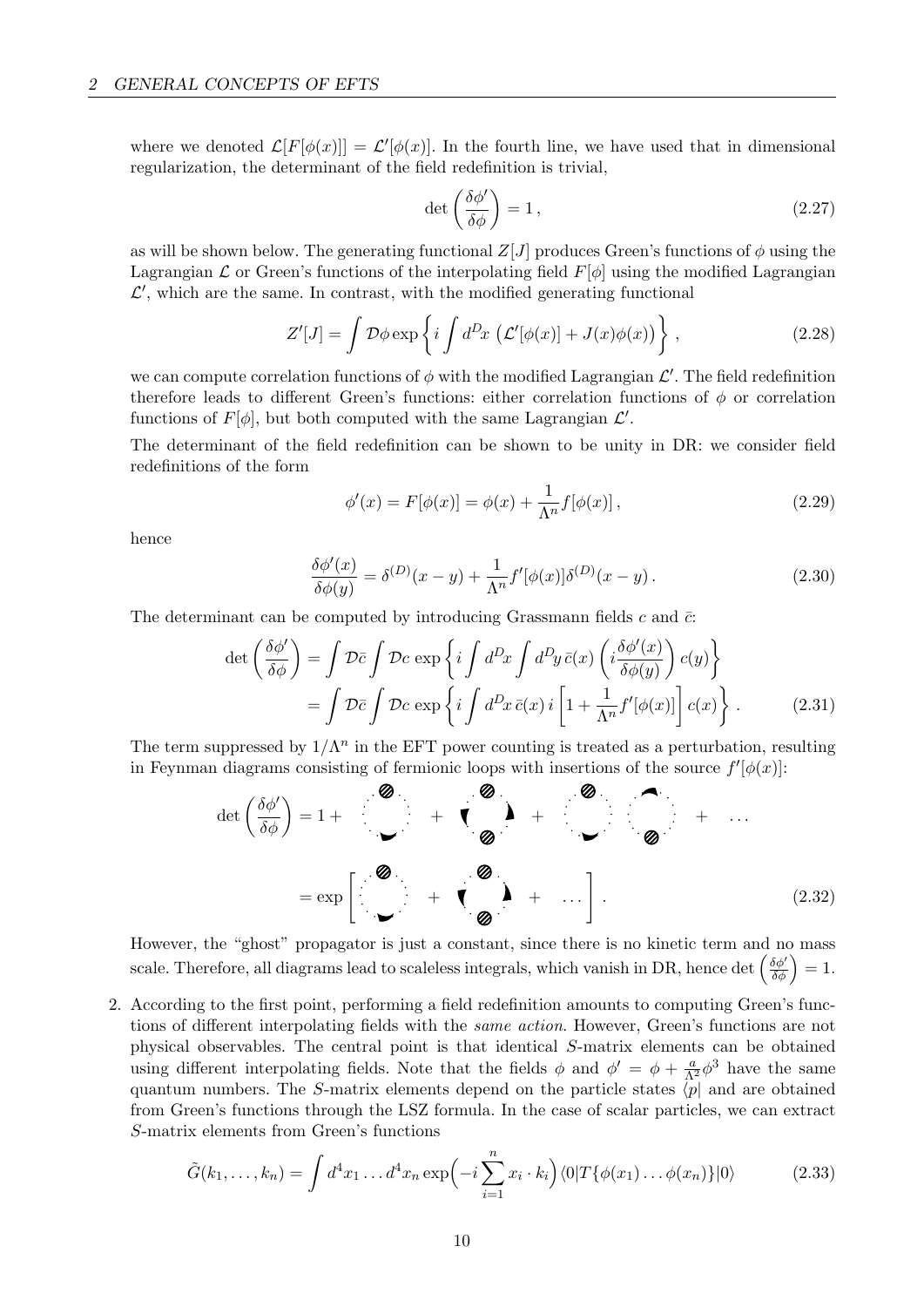with the reduction formula for  $m$  incoming and  $n$  outgoing particles:

$$
\tilde{G}(p_1,\ldots,p_m,-q_1,\ldots,-q_n)
$$
\n
$$
= \prod_{i=1}^m \left(\frac{i\sqrt{\mathcal{R}}}{p_i^2 - m_\phi^2 + i\epsilon}\right) \prod_{j=1}^n \left(\frac{i\sqrt{\mathcal{R}}}{q_j^2 - m_\phi^2 + i\epsilon}\right) \text{ out} \langle q_1,\ldots,q_n|p_1,\ldots,p_m\rangle_{\text{in}} + \text{less singular},
$$
\n(2.34)

provided that the interpolating field  $\phi(x)$  fulfills

$$
\langle p|\phi(x)|0\rangle \neq 0. \tag{2.35}
$$

Under the field redefinition Eq. [\(2.29\)](#page-11-0), which changes the field only by effects suppressed in the power counting, this condition is still fulfilled,

$$
\langle p|F[\phi(x)]|0\rangle \neq 0. \tag{2.36}
$$

Although the Green's functions and the pole residue  $\mathcal R$  of the propagator change under the field redefinition, these two effects compensate each other. The same physical S-matrix elements can be extracted from correlation functions of different interpolating fields. Particles and fields are not the same thing.

We conclude that we can simplify the EFT Lagrangian by applying field redefinitions. In renormalizable theories, field redefinitions are limited to linear transformations

$$
\phi_i \mapsto \phi'_i = A_{ij}\phi_j \,,\tag{2.37}
$$

in order to preserve renormalizability. In an EFT, we have more freedom and can use non-linear field redefinitions that respect the power counting.

Consider again the field redefinition in Eq. [\(2.29\)](#page-11-0). The shifted term is proportional to the leadingorder classical EOM:

$$
\left(\Box + m_{\phi}^2 + \frac{\lambda}{3!} \phi^2\right) \phi \stackrel{\text{EOM}}{=} 0. \tag{2.38}
$$

Of course, quantum fields do in general not obey the classical EOM. However, field redefinitions of the form

$$
\phi \mapsto \phi + \frac{1}{\Lambda^n} f[\phi] \tag{2.39}
$$

transform the Lagrangian as

$$
\mathcal{L}_{\text{EFT}} \mapsto \mathcal{L}_{\text{EFT}} - \frac{1}{\Lambda^n} f[\phi] \underbrace{\left(\Box + m_\phi^2 + \frac{\lambda}{3!} \phi^2\right) \phi}_{\text{EOM}} + \mathcal{O}\left(\Lambda^{-(n+2)}\right). \tag{2.40}
$$

This implies that field redefinitions can be used to shift the effects of operators that are proportional to the leading-order classical EOM to higher orders in the EFT expansion. This can be done iteratively, bringing the Lagrangian to a form that does not contain any EOM operators. In this sense, EOM operators can be considered as redundant. However, note that the elimination of EOM operators induces a shift at higher orders in the power counting, which needs to be taken into account, depending on the order one is interested in. While single insertions of EOM operators do not contribute to Smatrix elements, double insertions of EOM operators can contribute to them—nevertheless, they can be removed from the operator basis by a field redefinition, as double insertions of EOM operators can be described by single insertions of higher-dimension operators.

In our scalar toy example, we find that field redefinitions can be used to remove all but one operator at dimension six, and we write the Lagrangian  $as:3$  $as:3$ 

<span id="page-12-1"></span>
$$
\mathcal{L}_{\rm EFT} = \frac{1}{2} \partial_{\mu} \phi \partial^{\mu} \phi - \frac{m_{\phi}^{2}}{2} \phi^{2} - \frac{\lambda}{4!} \phi^{4} + \frac{C^{(6)}}{\Lambda^{2}} \frac{\phi^{6}}{6!} + \mathcal{O}(\Lambda^{-4}).
$$
\n(2.41)

<span id="page-12-0"></span> ${}^{3}$ In principle, we should distinguish it from Eq.  $(2.21)$ , since the performed field redefinitions change the parameters of the Lagrangian.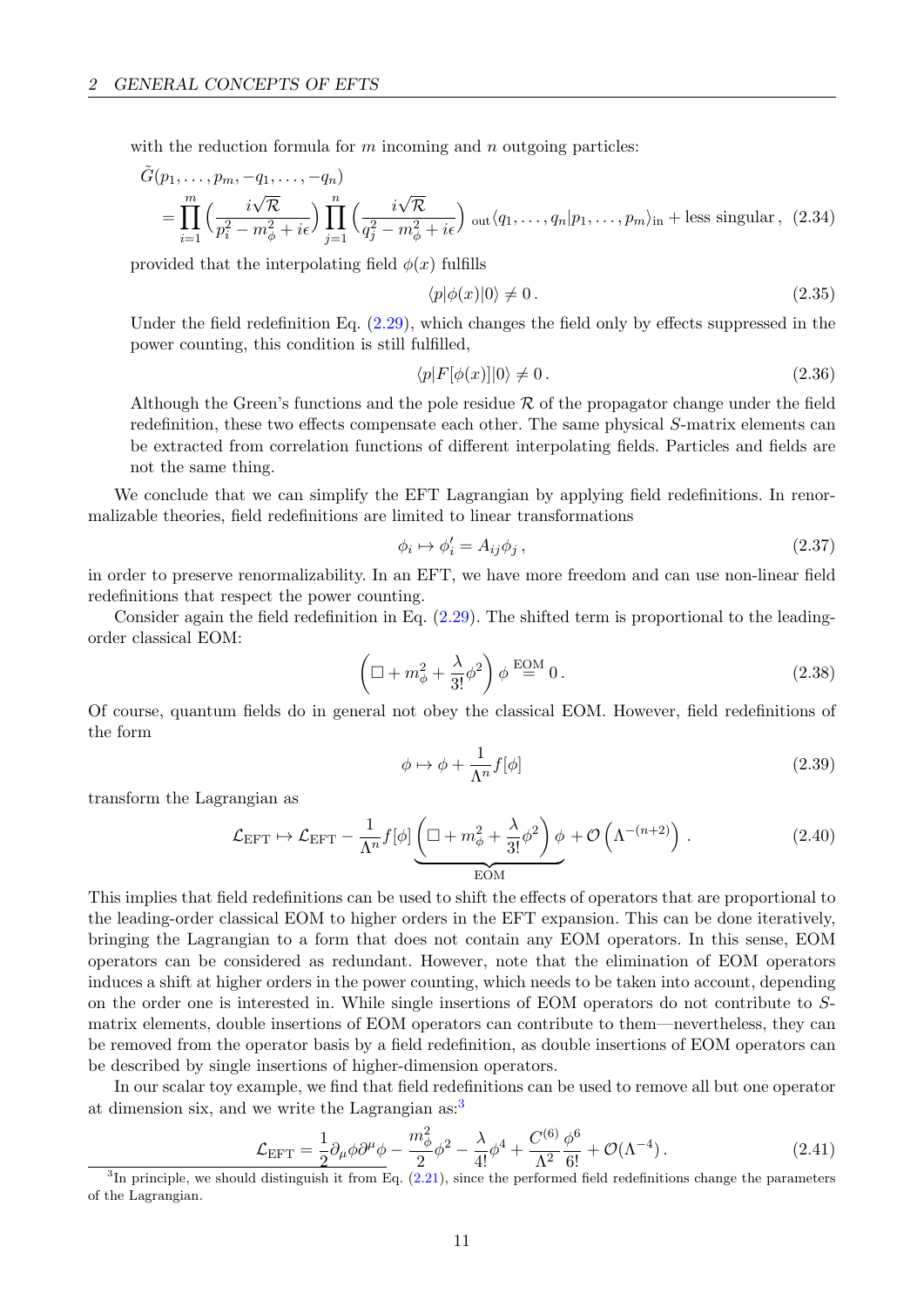## <span id="page-13-0"></span>2.4 Renormalization-group equations

Renormalization of an EFT is similar to the procedure in a renormalizable QFT (i.e., with interaction terms of mass dimension  $\leq 4$ ). The important difference is that we have to apply the EFT power counting in the renormalization procedure. We have seen in Sect. [2.2](#page-6-0) that we need to work with DR in order to respect the power-counting formula Eq.  $(2.10)$  at the loop level. If we want to renormalize the EFT at  $\mathcal{O}(\delta^2) = \mathcal{O}((p/\Lambda)^2)$ , we need to take into account one insertion of the dimension-six operator. Loop diagrams with two insertions of  $\mathcal{O}^{(6)}$  will in general also be divergent. The divergence can be compensated by a local counterterm. By power counting, the double-insertion of  $\mathcal{O}^{(6)}$  and the resulting divergence are of order  $\mathcal{O}(\delta^4)$ , which is the same order as a single insertion of a dimension-8 operator. Although the presence of one operator beyond dimension four implies an infinite tower of operators, power counting allows us to deal only with a finite number of them at a given order in  $\delta$ .

When switching to renormalized perturbation theory in  $D = 4 - 2\varepsilon$  dimensions, the EFT Lagrangian reads

$$
\mathcal{L}_{\rm EFT} = \frac{1}{2} \partial_{\mu} \phi \partial^{\mu} \phi - \frac{m_{\phi}^2}{2} \phi^2 - \frac{\mu^{2\varepsilon} \lambda}{4!} \phi^4 + \frac{\mu^{4\varepsilon} C^{(6)}}{\Lambda^2} \frac{\phi^6}{6!} + \mathcal{L}_{\rm ct} + \mathcal{O}(\Lambda^{-4}), \tag{2.42}
$$

where all quantities now denote renormalized field and parameters and we have introduced factors of the renormalization scale  $\mu$  to keep the renormalized couplings  $\lambda$  and  $C^{(6)}$  dimensionless in D dimensions. As usual, the renormalized parameters implicitly depend on the scale  $\mu$ . In loop diagrams, explicit factors of  $\mu$  only enter through the couplings. When we expand around  $D = 4$  dimensions,  $\mu$  explicitly appears only in logarithms of the form  $\log(p^2/\mu^2)$  and  $\log(m_\phi^2/\mu^2)$ . Observables do not depend on the artificial scale  $\mu$ : the explicit logarithmic dependence on  $\mu$  is compensated by the implicit  $\mu$ -dependence of the renormalized parameters. In order not to spoil perturbation theory, we want the logarithms to stay small, i.e., we should choose a value of  $\mu$  close to the low scales  $m_{\phi}$  and p, the external momenta.

On the other hand, if we are interested in expressing the results in terms of the parameters of the underlying UV theory, we need to calculate the renormalized EFT parameters  $\lambda$ ,  $C^{(6)}$ , ... (i.e., the Wilson coefficients) in terms of the renormalized UV parameters. This matching calculation will be discussed in Sect. [2.5.](#page-16-0) We will see that the scale appearing in this calculation is the heavy mass scale M, which sits at the UV scale. In order to avoid large logs in this calculation, we should calculate the Wilson coefficients at  $\mu = M$ . The dependence of the EFT parameters on the scale is described by the renormalization-group equations (RGEs). Solving the RGEs allows us to relate the Wilson coefficients at the low-energy scale  $\mu \approx m$  to the values of the Wilson coefficients at the matching scale  $\mu \approx M$ . The effect that the parameters depend on the scale  $\mu$  is called *running*. In general, the value of a parameter at  $\mu \approx m$  does not only depend on its value at  $\mu \approx M$ , but also on the value of the other parameters at the UV scale. This interplay of Wilson coefficients is called mixing. Applying this procedure effectively avoid large logarithms in the calculation and leads to so-called RG-improved perturbation theory. What happens is that the solution of the RGE resums large logarithms to all orders, as will be discussed below. This strategy is sketched in Fig. [3.](#page-14-0)

When we compute a loop diagram with an insertion of an operator  $\mathcal{O}_A^{(d)}$  $A^{(a)}_A$  that comes with a coefficient  $\propto 1/\Lambda^{d-4}$ , we will generate divergent terms with a power-counting factor  $1/\Lambda^{d-4}$ . If no other scale appears, this divergence needs to be compensated by a counterterm that corresponds to a local operator of mass dimension d, e.g.,  $\mathcal{O}_B^{(d)}$  $B_B^{(d)}$ . If there are multiple operators at the same mass dimension,  $\mathcal{O}_A^{(d)}$ A and  $\mathcal{O}_B^{(d)}$  $B_B^{(d)}$  can be different. The counterterm is generated by splitting the bare coefficient  $\tilde{C}_B^{(d)}$  $\int_B^{(a)}$  into a renormalized part  $C_B^{(d)}$  $B^{(d)}(\mu)$  and a divergent counterterm proportional to  $C_A^{(d)}$  $\chi_A^{(a)}(\mu)/\varepsilon$ . Hence, the RGE for  $C_R^{(d)}$  $B^{(u)}(\mu)$  will contain a piece

$$
\mu \frac{d}{d\mu} C_B^{(d)}(\mu) = \frac{d}{d\log \mu} C_B^{(d)}(\mu) = \ldots + a \times C_A^{(d)}(\mu) + \ldots
$$
\n(2.43)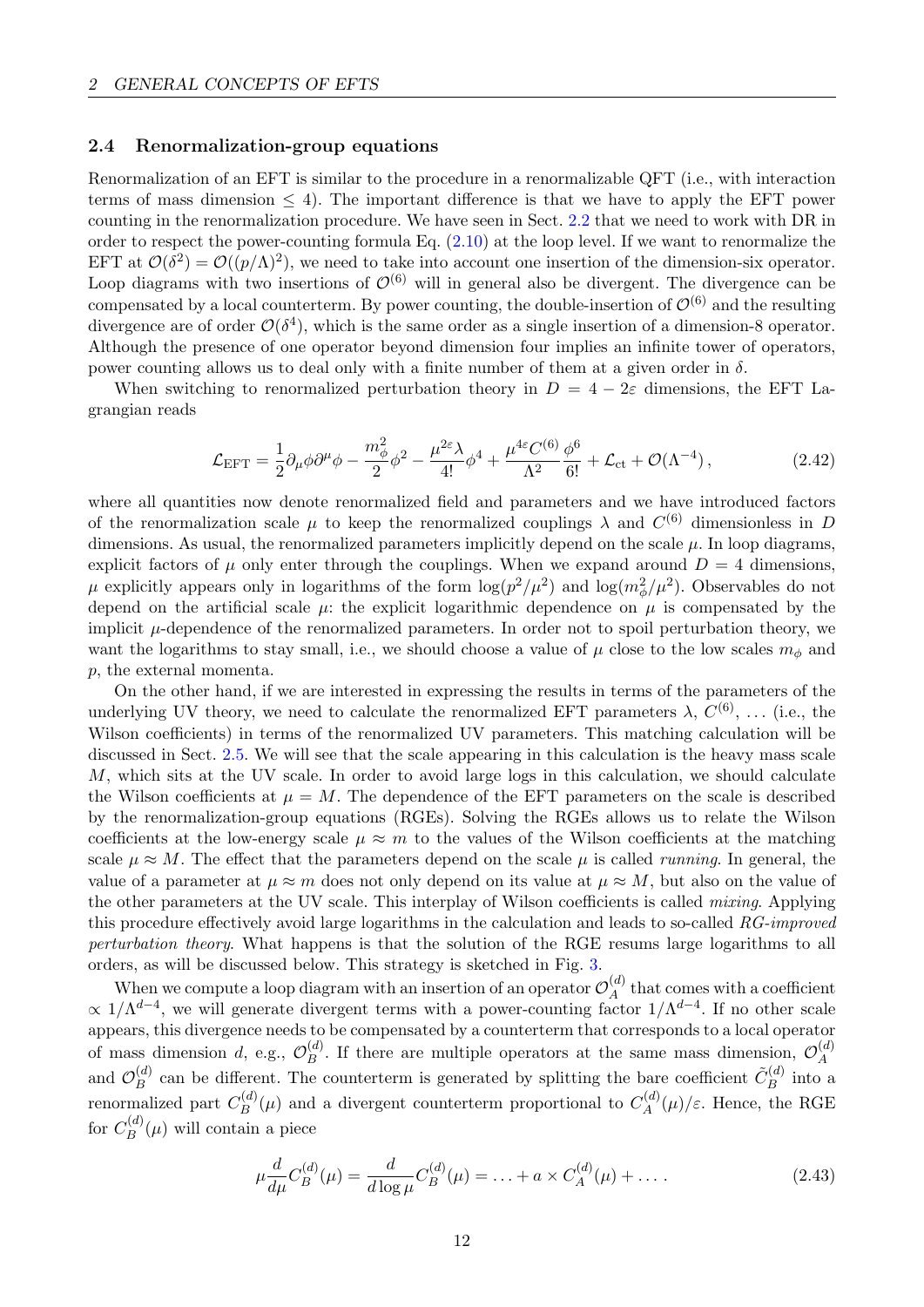<span id="page-14-0"></span>

Figure 3: Sketch of the general strategy of an EFT, used to resum large logarithms.

The prefactor a will involve loop factors  $1/(4\pi)^2$  and factors of the dimensionless coupling  $\lambda(\mu)$ . In case that there are light scales in the problem (such as in our toy example the mass  $m_{\phi}$ ), the loop diagram can produce light scales in the numerator. The required counterterm then stems from an operator of lower dimension. Hence, the RGE for the coefficients of lower-dimension operators can contain pieces proportional to the coefficients of higher-dimension operators, together with suppression factors  $(m/\Lambda)^n$ . E.g., the RGE for  $\lambda$  can be extracted from the calculation of the  $2 \to 2$  scattering

iA(ϕϕ → ϕϕ) = + crossed <sup>+</sup> <sup>+</sup> <sup>+</sup> <sup>O</sup>(Λ−<sup>4</sup> ) + O(2-loop), (2.44)

leading to

$$
\beta(\lambda(\bar{\mu}), \varepsilon) = \bar{\mu} \frac{d}{d\bar{\mu}} \lambda(\bar{\mu}) = -2\varepsilon \lambda(\bar{\mu}) + 3 \frac{\lambda^2(\bar{\mu})}{16\pi^2} - \frac{C^{(6)}(\bar{\mu})}{16\pi^2} \frac{m_\phi^2(\bar{\mu})}{\Lambda^2} + \mathcal{O}(\Lambda^{-4}) + \mathcal{O}(2\text{-loop}).
$$
 (2.45)

We see that due to the self-loop diagram with a  $\phi^6$  insertion, the RGE for  $\lambda$  contains a term that depends on the Wilson coefficient  $C^{(6)}$ . In contrast to this *down-mixing*, which only happens in the presence of light mass scales, an up-mixing is not possible for single-operator insertions [\[17\]](#page-68-12), but only for insertions of multiple operators. In general, the mixing structure has to follow the power counting. E.g., at  $\mathcal{O}(\Lambda^{-4})$  the RGE of a dimension-8 operator coefficient can contain terms that are either linear in dimension-8 operator coefficients or quadratic in dimension-6 operator coefficients, but no terms linear in dimension-6 operator coefficients. To higher accuracy in the power counting, the RGE of a dimension-8 operator coefficient can also contain even higher powers of dimension-6 and -8 operator coefficients, as well as coefficients of operators beyond dimension 8. However, these contributions only appear in the presence of light mass scales in the EFT and they are suppressed by appropriate factors of  $m_{\phi}/\Lambda$ .

The mass parameter  $m_{\phi}$  also depends on the renormalization scale: the RG running is determined from the one-particle-irreducible (1PI) two-point function:

$$
-i\Sigma(p^2) = \mathbf{---} \mathbf{---} + \mathbf{---} \otimes \mathbf{---} + \mathcal{O}(\Lambda^{-4}) + \mathcal{O}(2\text{-loop}),
$$
 (2.46)

so that the resummed propagator given by

$$
\tilde{D}(p^2) = \frac{i}{p^2 - m_\phi^2 - \Sigma(p^2)} = \frac{i\mathcal{R}}{p^2 - m_{\phi, \text{ph}}^2} + (\text{regular at } p^2 = m_{\phi, \text{ph}}^2),\tag{2.47}
$$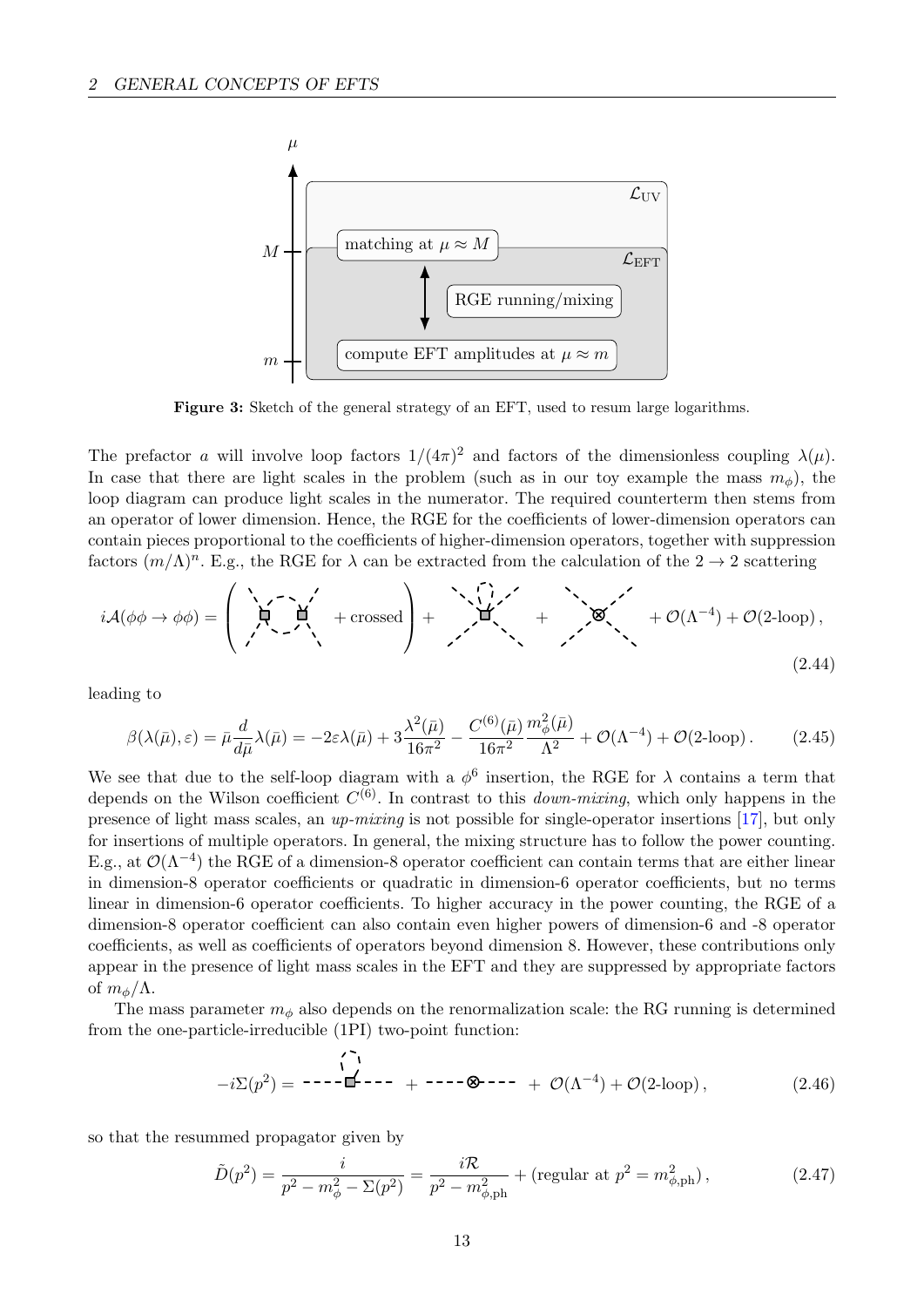with  $m_{\phi, \text{ph}}$  the physical pole mass. The RGE for the  $\overline{\text{MS}}$  mass reads

$$
\bar{\mu}\frac{d}{d\bar{\mu}}m_{\phi}^{2}(\bar{\mu}) = \gamma_{m_{\phi}}(\lambda(\bar{\mu}))m_{\phi}^{2}(\bar{\mu}) = \frac{\lambda(\bar{\mu})}{16\pi^{2}}m_{\phi}^{2}(\bar{\mu}).
$$
\n(2.48)

When working at  $\mathcal{O}(\delta^2)$  in the power counting, we find that the RGE for  $C^{(6)}$  depends on the renormalized coupling  $\lambda$ . We can first solve the RGE for  $\lambda$  ignoring the  $\mathcal{O}(\delta^2)$  correction and use this solution in the RGE for  $C^{(6)}$ —the  $\mathcal{O}(\delta^2)$  corrections in  $\lambda$  produce corrections of relative order  $\delta^2$  to  $C^{(6)}$ , which is an effect of  $\mathcal{O}(\delta^4)$  in the power counting, since  $C^{(6)}$  is already parametrizing  $\mathcal{O}(\delta^2)$ effects in amplitudes.

Neglecting the  $\mathcal{O}(\delta^2)$  corrections, the solutions to the RGEs for  $\lambda$  and  $m_\phi$  can be calculated by separation of variables and are given by

$$
\lambda(\bar{\mu}) = \frac{\lambda(\bar{\mu}_{0})}{1 - \frac{3\lambda(\bar{\mu}_{0})}{32\pi^{2}} \log\left(\frac{\bar{\mu}^{2}}{\bar{\mu}_{0}^{2}}\right)},
$$
\n
$$
m_{\phi}^{2}(\bar{\mu}) = m_{\phi}^{2}(\bar{\mu}_{0}) \exp\left(\int_{\lambda(\bar{\mu}_{0})}^{\lambda(\bar{\mu})} d\lambda' \frac{\gamma_{m_{\phi}}(\lambda')}{\beta(\lambda')}\right) = m_{\phi}^{2}(\bar{\mu}_{0}) \left(\frac{\lambda(\bar{\mu})}{\lambda(\bar{\mu}_{0})}\right)^{1/3}
$$
\n
$$
= \frac{m_{\phi}^{2}(\bar{\mu}_{0})}{\left(1 - \frac{3\lambda(\bar{\mu}_{0})}{32\pi^{2}} \log\left(\frac{\bar{\mu}^{2}}{\bar{\mu}_{0}^{2}}\right)\right)^{1/3}},
$$
\n(2.49)

relating the running parameters at the scale  $\bar{\mu}$  to their values at a scale  $\bar{\mu}_0$ . Let us expand these solutions again around  $\lambda(\bar{\mu}_0) = 0$ :

<span id="page-15-0"></span>
$$
\lambda(\bar{\mu}) = \lambda(\bar{\mu}_0) \left[ 1 + \frac{3\lambda(\bar{\mu}_0)}{32\pi^2} \log\left(\frac{\bar{\mu}^2}{\bar{\mu}_0^2}\right) + \ldots \right],
$$
  

$$
m_\phi^2(\bar{\mu}) = m_\phi^2(\bar{\mu}_0) \left[ 1 + \frac{\lambda(\bar{\mu}_0)}{32\pi^2} \log\left(\frac{\bar{\mu}^2}{\bar{\mu}_0^2}\right) + \ldots \right].
$$
 (2.50)

This is a good approximation provided that  $\left| \begin{array}{c} 1 & 1 \\ 1 & 1 \end{array} \right|$  $\frac{\lambda(\bar{\mu}_0)}{16\pi^2}\log\left(\frac{\bar{\mu}^2}{\bar{\mu}_0^2}\right)$  $\bar{\mu}_0^2$  $\left|\mathcal{L}\right| \ll 1$ . However, even if the coupling  $\lambda$  is small, this quantity can become large if the scales  $\bar{\mu}$  and  $\bar{\mu}_0$  are very different, i.e., when the logarithm becomes large. In this case, Eq. [\(2.49\)](#page-15-0) is still a good approximation (provided that  $\frac{\lambda(\bar{\mu}_0)}{16\pi^2} \ll 1$ ), but for  $|\lambda(\bar{\mu}_0) \log (\bar{\mu}^2/\bar{\mu}_0^2)| \gtrsim 16\pi^2$ , the fixed-order result in Eq. [\(2.50\)](#page-15-1) is no longer valid and ordinary perturbation theory breaks down. The solution of the RGEs in Eq. [\(2.49\)](#page-15-0) achieves a resummation of terms inside the brackets of Eq.  $(2.50)$  of the form

<span id="page-15-1"></span>
$$
\left[\frac{\lambda(\bar{\mu}_0)}{16\pi^2}\log\left(\frac{\bar{\mu}^2}{\bar{\mu}_0^2}\right)\right]^n\tag{2.51}
$$

for all  $n \geq 0$ , known as *leading logs*. The solution of the two-loop RGEs would allow us to resum terms of the form

$$
\frac{\lambda(\bar{\mu}_0)}{16\pi^2} \left[ \frac{\lambda(\bar{\mu}_0)}{16\pi^2} \log \left( \frac{\bar{\mu}^2}{\bar{\mu}_0^2} \right) \right]^n ,\tag{2.52}
$$

which are the *next-to-leading logs*. This RGE improvement of perturbation theory needs to be applied in situations where large logarithms arise.

In summary, the EFT framework allows us to resum large logarithms in the presence of widely separated scales by improving perturbation theory through the following multi-step procedure:

- calculation of the Wilson coefficients renormalized at the UV matching scale;
- evolution of the Wilson coefficients down to the IR scale by solving the RGEs—this leads to a resummation of logarithms;
- calculation of low-energy observables in terms of EFT parameters renormalized at the IR scale.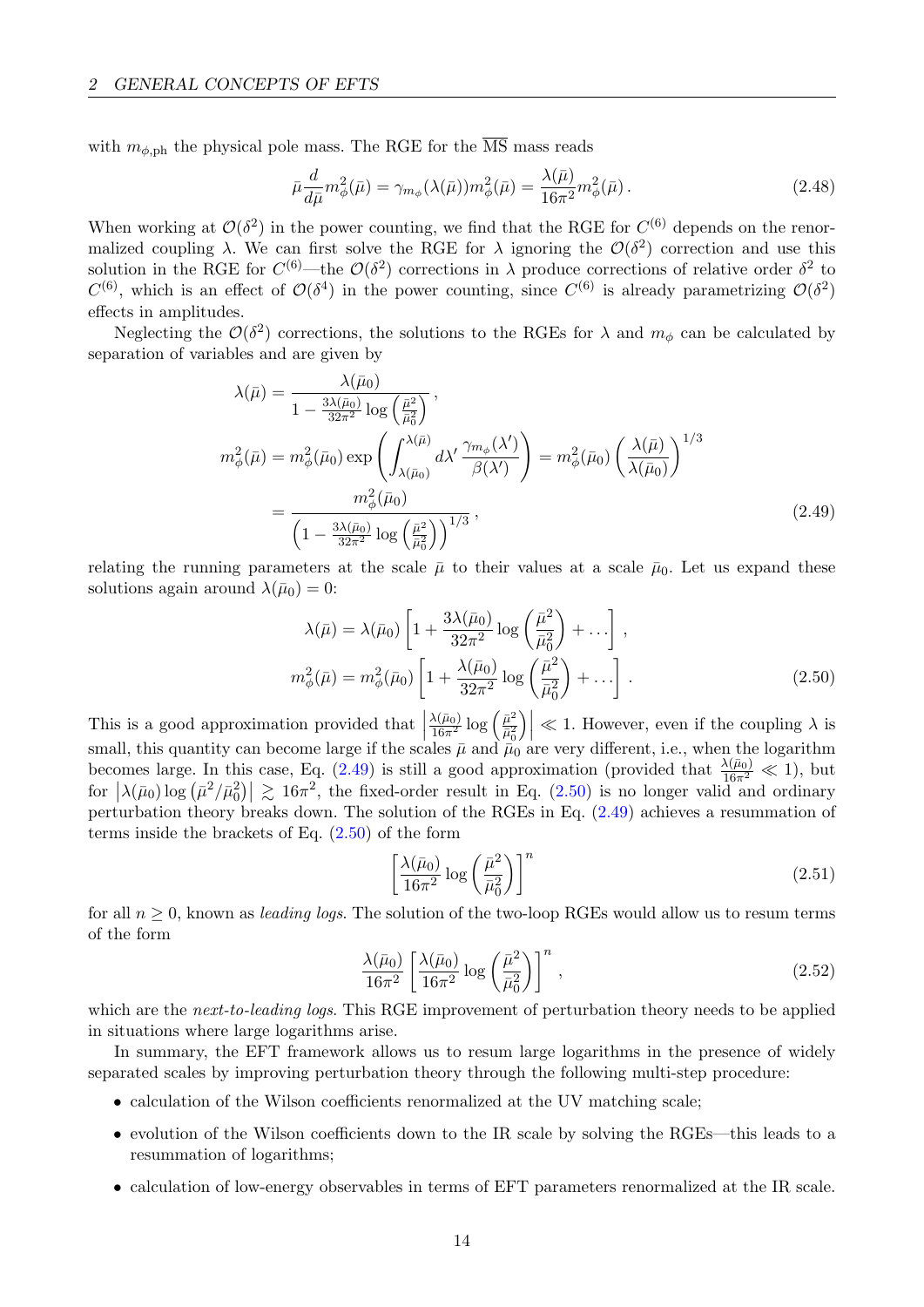### <span id="page-16-0"></span>2.5 Tree-level matching

Matching denotes the procedure of expressing the parameters of the EFT, renormalized at the matching scale  $\bar{\mu}_0$ , in terms of the parameters of the UV theory, renormalized as well at  $\bar{\mu}_0$ . In order for the EFT to be an effective description of the underlying fundamental theory, both theories need to reproduce the same S-matrix elements for processes involving only light particles—up to a certain accuracy in the EFT power counting. The generic procedure to perform the matching is therefore to equate the S-matrix elements in both theories and to solve these matching equations for the EFT parameters. These calculations can be performed in a diagrammatic way, which we will discuss here. Alternatively, the matching can also be performed by integrating out the fields for the heavy particles directly in the path integral.

#### <span id="page-16-1"></span>2.5.1 On-shell method

The matching of the EFT to the UV theory can be done in several ways. In the on-shell method, we calculate on-shell S-matrix elements in both theories and equate them to each other.

The mass parameter can be obtained by considering the physical pole mass in both theories. At tree level, this is trivial since there is no self-energy contribution and the propagator is given by the tree-level propagator, leading directly to

$$
m_{\phi} = m. \tag{2.53}
$$

The quartic coupling is determined through the four-point function. The  $2 \rightarrow 2$  on-shell scattering amplitudes in the EFT and UV theory are

$$
i\mathcal{A}_{\text{EFT}}(\phi\phi \to \phi\phi) = \sum_{\lambda} \mathbf{I}(\phi\phi) + \mathcal{O}(\delta^{4}) + \mathcal{O}(1-\text{loop}) = -i\lambda + \mathcal{O}(\delta^{4}) + \mathcal{O}(1-\text{loop}),
$$
  
\n
$$
i\mathcal{A}_{\text{UV}}(\phi\phi \to \phi\phi) = \sum_{\lambda} \mathbf{I}(\phi\phi) + \mathcal{O}(\delta^{4}) + \mathcal{O}(1-\text{loop}) + \mathcal{O}(1-\text{loop})
$$
  
\n
$$
= -i\lambda_{0} + (-i\lambda_{1}M)\left(\frac{i}{s-M^{2}} + \frac{i}{t-M^{2}} + \frac{i}{u-M^{2}}\right)(-i\lambda_{1}M), \qquad (2.54)
$$

where s, t, u are the usual Mandelstam variables, fulfilling (on-shell)  $s + t + u = 4m^2$ . In the EFT expansion, the external momenta and the light mass are counted as  $p_i^{\mu}$  $\int_i^{\mu} / \Lambda = \mathcal{O}(\delta)$  and  $m/\Lambda = \mathcal{O}(\delta)$ , while the heavy mass is  $M/\Lambda = \mathcal{O}(1)$ . Hence, we can expand the propagators of the heavy particle as

$$
\frac{i}{s - M^2} = \frac{-i}{M^2} \left( 1 + \frac{s}{M^2} + \mathcal{O}(\delta^4) \right)
$$
 (2.55)

and the UV amplitude becomes

$$
i\mathcal{A}_{\rm UV}(\phi\phi \to \phi\phi) = -i\lambda_0 + i\lambda_1^2 \left(3 + \frac{s + t + u}{M^2}\right) + \mathcal{O}(\delta^4) + \mathcal{O}(1\text{-loop})
$$

$$
= -i\lambda_0 + i\lambda_1^2 \left(3 + \frac{4m^2}{M^2}\right) + \mathcal{O}(\delta^4) + \mathcal{O}(1\text{-loop}),\tag{2.56}
$$

hence

<span id="page-16-2"></span>
$$
\lambda = \lambda_0 - \lambda_1^2 \left( 3 + \frac{4m^2}{M^2} \right) + \mathcal{O}(\delta^4) + \mathcal{O}(1\text{-loop}).
$$
\n(2.57)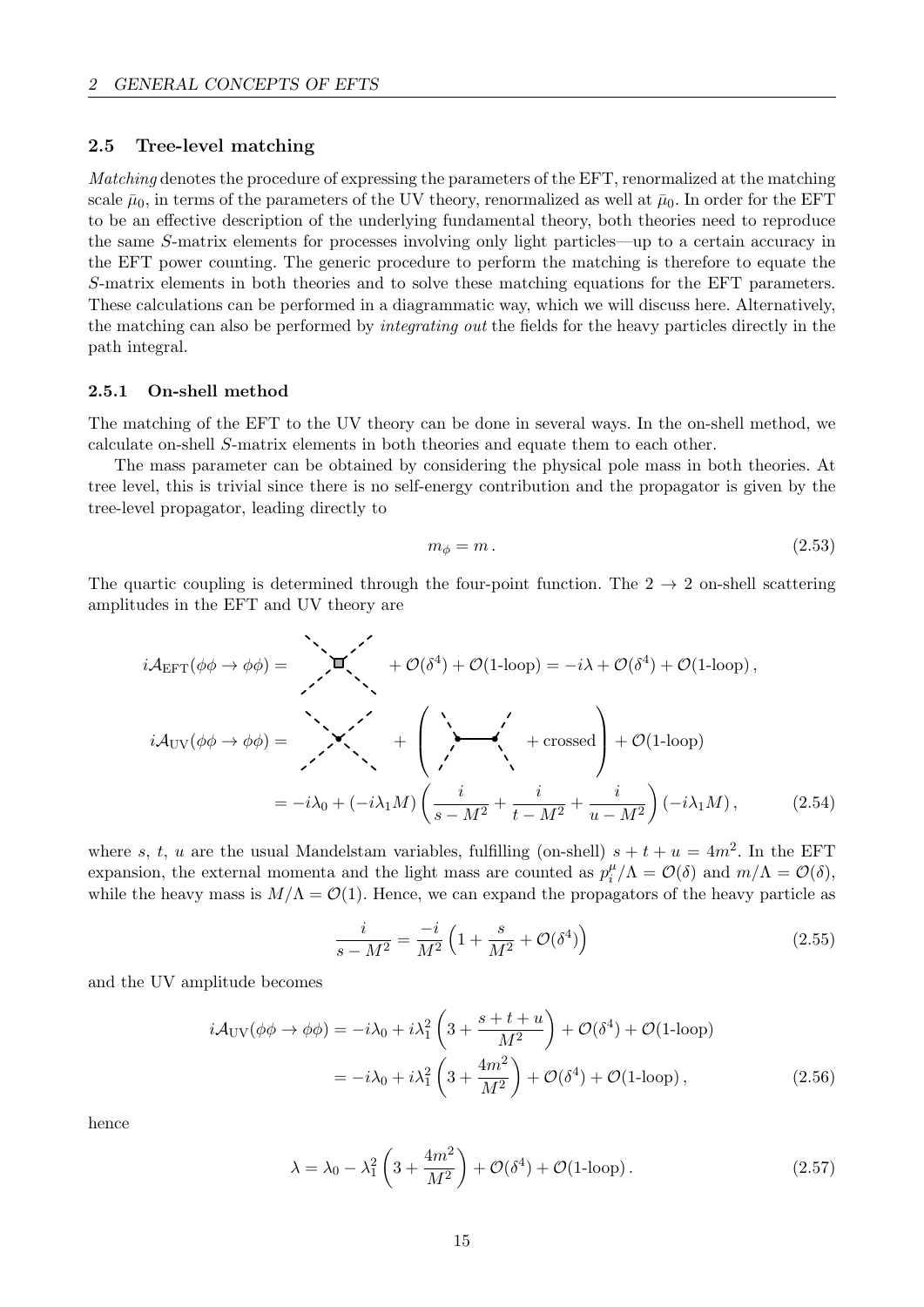<span id="page-17-0"></span> $\overline{\phantom{0}}$ 

For the matching of the Wilson coefficient  $C^{(6)}$ , we need to consider the six-point function:

$$
i\mathcal{A}_{\text{EFT}}(\phi\phi\phi \to \phi\phi) = \frac{1}{2} \mathbf{E}\left(-\frac{1}{2} + \frac{1}{2} + \frac{1}{2} + \frac{1}{2} + \frac{1}{2} + \frac{1}{2} + \frac{1}{2} + \frac{1}{2} + \frac{1}{2} + \frac{1}{2} + \frac{1}{2} + \frac{1}{2} + \frac{1}{2} + \frac{1}{2} + \frac{1}{2} + \frac{1}{2} + \frac{1}{2} + \frac{1}{2} + \frac{1}{2} + \frac{1}{2} + \frac{1}{2} + \frac{1}{2} + \frac{1}{2} + \frac{1}{2} + \frac{1}{2} + \frac{1}{2} + \frac{1}{2} + \frac{1}{2} + \frac{1}{2} + \frac{1}{2} + \frac{1}{2} + \frac{1}{2} + \frac{1}{2} + \frac{1}{2} + \frac{1}{2} + \frac{1}{2} + \frac{1}{2} + \frac{1}{2} + \frac{1}{2} + \frac{1}{2} + \frac{1}{2} + \frac{1}{2} + \frac{1}{2} + \frac{1}{2} + \frac{1}{2} + \frac{1}{2} + \frac{1}{2} + \frac{1}{2} + \frac{1}{2} + \frac{1}{2} + \frac{1}{2} + \frac{1}{2} + \frac{1}{2} + \frac{1}{2} + \frac{1}{2} + \frac{1}{2} + \frac{1}{2} + \frac{1}{2} + \frac{1}{2} + \frac{1}{2} + \frac{1}{2} + \frac{1}{2} + \frac{1}{2} + \frac{1}{2} + \frac{1}{2} + \frac{1}{2} + \frac{1}{2} + \frac{1}{2} + \frac{1}{2} + \frac{1}{2} + \frac{1}{2} + \frac{1}{2} + \frac{1}{2} + \frac{1}{2} + \frac{1}{2} + \frac{1}{2} + \frac{1}{2} + \frac{1}{2} + \frac{1}{2} + \frac{1}{2} + \frac{1}{2} + \frac{1}{2} + \frac{1}{2} + \frac{1}{2} + \frac{1}{2} + \frac{1}{2} + \frac{1}{2} + \frac{1}{2} + \frac{1}{2} + \frac{1}{
$$

We see that the number of diagrams in particular in the UV theory is exploding. The diagrams in the third line of the UV contribution give a direct contribution to the contact term in the EFT, depending on  $\lambda_2$  and  $\lambda_3$ . In contrast, when solving the equation  $A_{\text{EFT}} = A_{\text{UV}}$  for  $C^{(6)}$ , the diagrams in the first two lines of the UV contribution partially cancel with the second EFT diagram and its crossed versions, where for the quartic coupling we need to insert the matching for  $\lambda$ , Eq. [\(2.57\)](#page-16-2). In the EFT, we find for this set of diagrams

$$
-\frac{1}{\sqrt{2}} - \frac{1}{\sqrt{2}} = \left[ -i\lambda_0 + i\lambda_1^2 \left( 3 + \frac{4m^2}{M^2} \right) \right] \frac{i}{p_{123}^2 - m^2} \left[ -i\lambda_0 + i\lambda_1^2 \left( 3 + \frac{4m^2}{M^2} \right) \right] + \dots \tag{2.59}
$$

The corresponding set of diagrams in the UV theory, expanded around  $\delta = 0$ , amounts to

$$
\sum_{i=1}^{N} \mathbf{C} \cdot \mathbf{C} \cdot \left( 1 - i \lambda_0 + i \lambda_1^2 \left( 3 + \frac{3m^2 + p_{123}^2}{M^2} \right) \right) \frac{i}{p_{123}^2 - m^2} \left[ -i \lambda_0 + i \lambda_1^2 \left( 3 + \frac{3m^2 + p_{123}^2}{M^2} \right) \right] + \dots,
$$
\n(2.60)

where the blobs denote the UV four-point function. Since the internal line is not on shell, there is not an exact cancellation between the EFT and UV diagrams. However, the difference does not have a pole at  $p_{123}^2 = m^2$  and is given by

$$
-\sum_{\ell=1}^{N} \left(-\frac{1}{\sqrt{2}} - \frac{1}{\sqrt{2}} - \frac{1}{N^2}\left(2i\lambda_1^2(\lambda_0 - 3\lambda_1^2) + \mathcal{O}(\delta^2)\right)\right) \tag{2.61}
$$

From the  $\frac{1}{2} \times 5 \times 4 = 10$  permutations of the external legs, we obtain a contribution to the Wilson coefficient of

$$
\frac{C^{(6)}}{\Lambda^2} = \frac{20\lambda_1^2(\lambda_0 - 3\lambda_1^2)}{M^2} + \dots,
$$
\n(2.62)

where the ellipsis denotes terms involving  $\lambda_2$  and  $\lambda_3$  from the last line of Eq. [\(2.58\)](#page-17-0).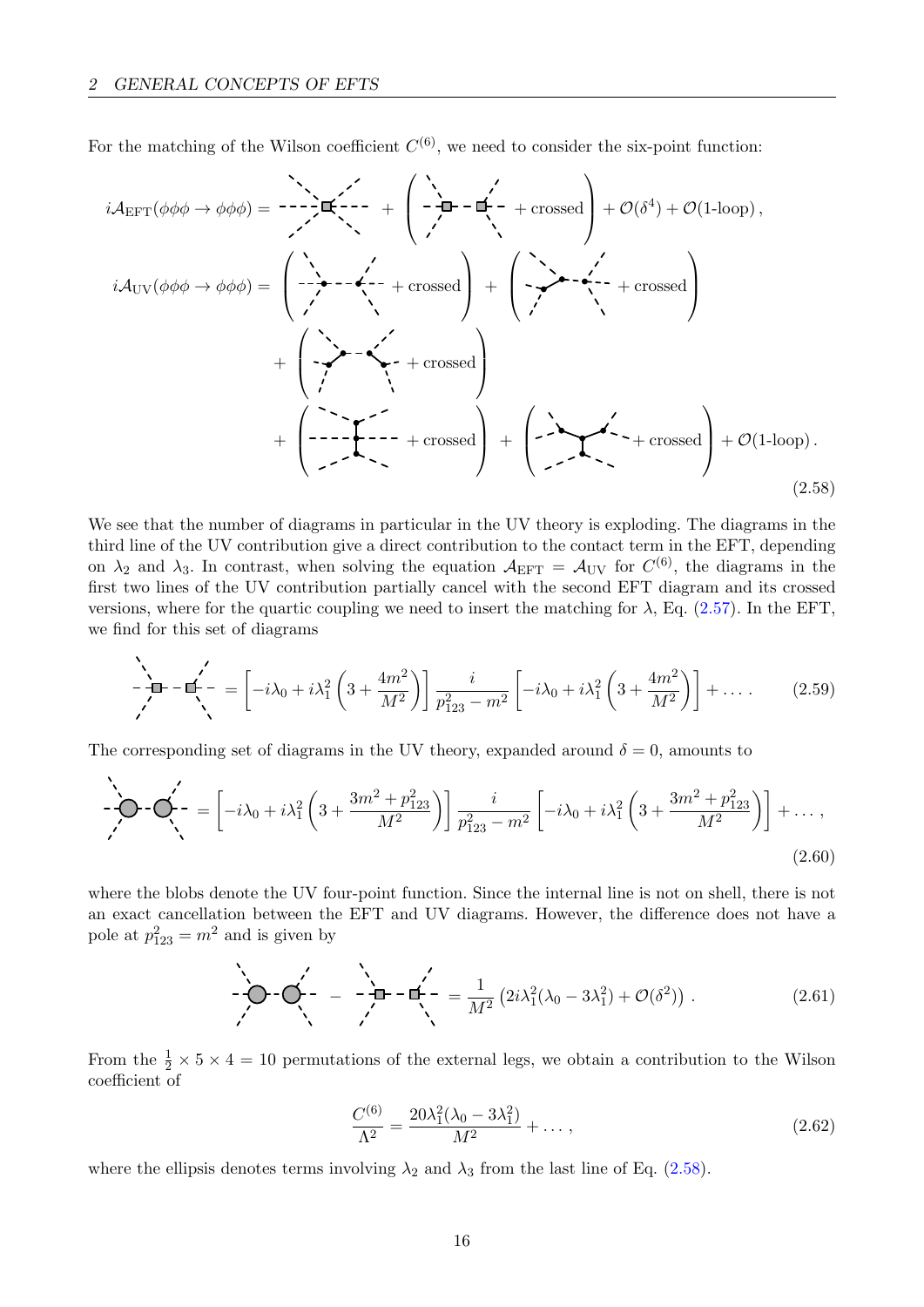#### <span id="page-18-0"></span>2.5.2 Off-shell method

Performing the matching on shell has the advantage that one can work directly with the non-redundant operator basis in the EFT. The disadvantage is that for the higher  $n$ -point functions the number of diagrams increases rapidly and one has to take into account the complete set of diagrams, including the ones with sub-amplitudes corresponding to correlation functions of a lower number of light fields. This can be avoided by performing the matching off shell, which however requires field redefinitions to arrive at the given EFT operator basis. The idea is not to match S-matrix elements, but rather off-shell n-point functions of the light fields that are one-particle irreducible with respect to cutting propagators of only the light particle, called 1LPI (one-light-particle irreducible).

At tree level, the matching of the mass parameter is again trivial. Next, we will match the off-shell four-point function:

$$
i\mathcal{A}_{\rm UV}(\phi\phi \to \phi\phi) = -i\lambda_0 + i\lambda_1^2 \left(3 + \frac{p_1^2 + p_2^2 + p_3^2 + p_4^2}{M^2}\right) + \mathcal{O}(\delta^4) + \mathcal{O}(1\text{-loop}),\tag{2.63}
$$

where we do not use  $p_i^2 = m^2$ . Rather, we interpret the momentum-dependent piece as the contribution from the dimension-six operator

$$
\mathcal{O}_{2,4}^{(6)} = \frac{\phi^3 \Box \phi}{3!} \,,\tag{2.64}
$$

which has the vertex rule

$$
\sum_{\lambda} \mathbf{E} \left( \sum_{k=1}^{\infty} \left( p_1^2 + p_2^2 + p_3^2 + p_4^2 \right) \right). \tag{2.65}
$$

From the matching of the four-point function, we then obtain

$$
\lambda = \lambda_0 - 3\lambda_1^2 + \dots,
$$
  
\n
$$
\frac{C_{2,4}^{(6)}}{\Lambda^2} = -\frac{\lambda_1^2}{M^2} + \dots,
$$
\n(2.66)

however not in the reduced basis Eq. [\(2.41\)](#page-12-1), but in an EFT that still contains the redundant operator  $\mathcal O^{(6)}_{2,4}$  $_{2,4}^{\circ}$ . We switch back to the reduced basis by performing a field redefinition—at the considered order in the expansion, i.e., up to neglected dimension-8 effects, this amounts to applying the classical leading-order EOM to the redundant operator,

$$
\mathcal{O}_{2,4}^{(6)} \mapsto -\frac{1}{3!} \phi^3 \left( m_\phi^2 \phi + \frac{\lambda}{3!} \phi^3 \right) . \tag{2.67}
$$

After the field redefinition, the (redefined) coefficients of reduced basis are

$$
\lambda = \lambda_0 - 3\lambda_1^2 - \frac{\lambda_1^2}{M^2} 4m_\phi^2 = \lambda_0 - \lambda_1^2 \left( 3 + \frac{4m^2}{M^2} \right) + \dots,
$$
  

$$
\frac{C^{(6)}}{\Lambda^2} = \frac{20\lambda_1^2 \lambda}{M^2} = \frac{20\lambda_1^2 (\lambda_0 - 3\lambda_1^2)}{M^2} + \dots,
$$
 (2.68)

where we made use of the matching of  $m_{\phi}$  and in the second line of the matching result for  $\lambda$ . We see that after the field redefinition, the matching result is identical to the one obtained in the onshell matching. The final step is the matching of the 1LPI six-point function, which only involves the diagrams in the last line of Eq. [\(2.58\)](#page-17-0) and provides the contributions to  $C^{(6)}$  depending on  $\lambda_{2,3}$ .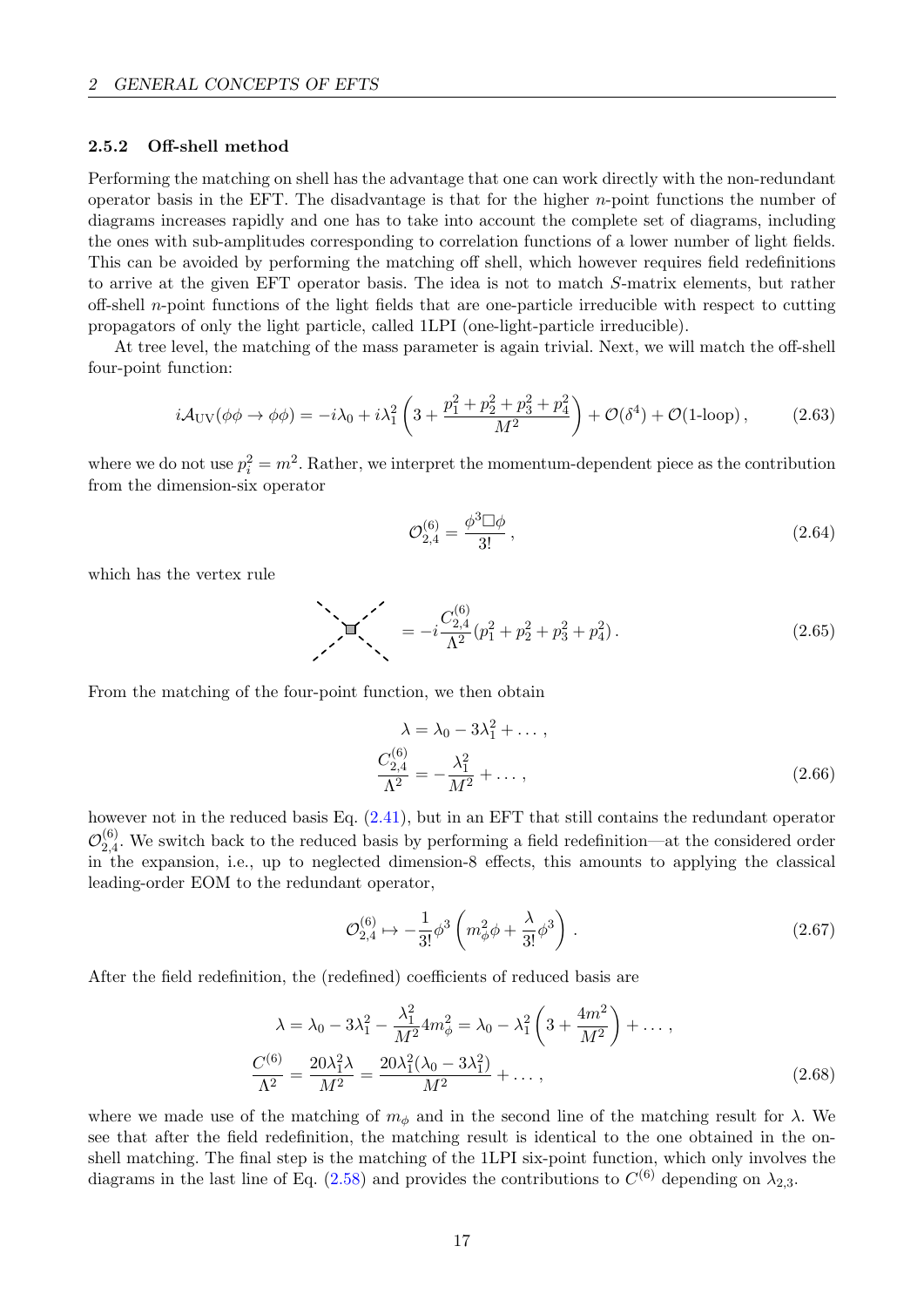## <span id="page-19-0"></span>2.6 Matching at one loop

Matching at tree level basically consists of a Taylor expansion of the UV amplitudes. The matching calculation becomes more involved at loop level. Due to multiparticle intermediate states in loop diagrams, the analytic structure of the amplitudes involves branch cuts. The cut structure of the full amplitudes due to light intermediate particles needs to be reproduced by the EFT, since the EFT has to encode the IR dynamics of the full theory. In contrast, branch cuts due to heavy intermediate states only start at invariant masses of the order of the UV scale. When considering low-energy processes, we are in a kinematic regime far away from these cuts. Therefore, the contribution of heavy particles in loops can be described in terms of local effective interactions. In order to see how this works, we will first perform a "naive" matching calculation at one loop and simply equate the amplitudes in the EFT and the UV theory. In a second step, we will discuss a trick that significantly reduces the complexity of the matching calculation.

## <span id="page-19-1"></span>2.6.1 Naive matching procedure

As an example, we consider the matching of the mass parameter of the scalar EFT to the UV toy model. For simplicity, we will perform the matching on shell. When including the higher-dimensional operators, off-shell matching is more efficient, as it will capture, e.g., effects of the EOM operator  $\phi\Box^2\phi$ , which through field redefinitions contributes to the dimension-6 operator  $\phi^6$ . In the on-shell method, this is reproduced by the diagram

<span id="page-19-3"></span>
$$
\begin{array}{ccc}\n\ddots & & & \\
\hline\n\end{array}
$$
 (2.69)

We proceed with the general recipe of equating the observables in both UV theory and EFT, in this case the pole mass. In the full theory, the self-energy is given by the following diagrams:

$$
-i\Sigma_{\phi}^{\text{UV}}(p^2) = \cdots \begin{matrix} \downarrow & & & \downarrow \\ & & & \downarrow \\ & & & \downarrow \\ & & & \downarrow \\ & & & & \downarrow \end{matrix} \qquad + \cdots \begin{matrix} \downarrow & & & & \downarrow \\ & & & \downarrow \\ & & & \downarrow \\ & & & \downarrow \end{matrix} \qquad + \cdots \begin{matrix} \downarrow & & & \circ \\ & & & \downarrow \\ & & & \downarrow \\ & & & \downarrow \end{matrix} \qquad (2.70)
$$

where the counterterm diagrams only absorb the  $1/\varepsilon$  poles in the  $\overline{\text{MS}}$  scheme. (Since we do not cancel the finite parts of the tadpoles by a linear counterterm, we have to include them in addition to the standard 1PI diagrams.) In the EFT, we only have the diagrams

$$
-i\Sigma^{\text{EFT}}(p^2) = \cdots - \mathbf{I} \begin{matrix} 1 \\ 1 \end{matrix} + \cdots + \cdots - \mathbf{I} \tag{2.71}
$$

To one-loop accuracy, the physical pole mass is given by

$$
m_{\rm ph}^2 = m^2(\bar{\mu}) + \Sigma_{\phi}^{\rm UV}(m^2, \bar{\mu}) = m_{\phi}^2(\bar{\mu}) + \Sigma^{\rm EFT}(m_{\phi}^2, \bar{\mu}).
$$
 (2.72)

Inside the one-loop diagrams, we can use the tree-level mass and employ the matching relation  $m_{\phi}^2 =$  $m<sup>2</sup>$  at tree-level accuracy. The matching at one loop then becomes

<span id="page-19-2"></span>
$$
m_{\phi}^{2}(\bar{\mu}) = m^{2}(\bar{\mu}) + \Sigma_{\phi}^{\text{UV}}(m^{2}, \bar{\mu}) - \Sigma^{\text{EFT}}(m^{2}, \bar{\mu}).
$$
\n(2.73)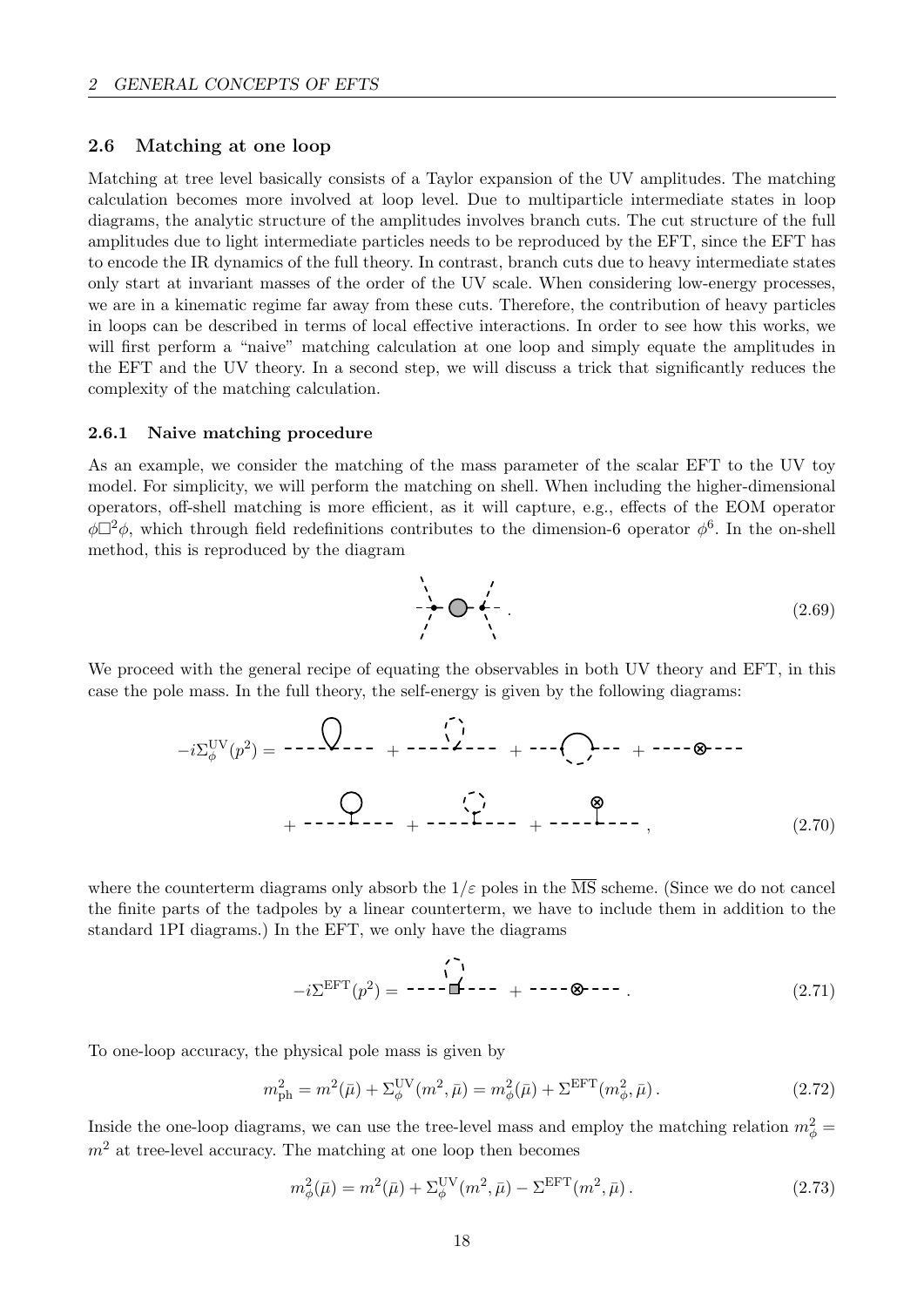This equation should be understood as expanded in the light scale, i.e., as a polynomial in  $m<sup>2</sup>$  of the order that corresponds to the desired accuracy in the power counting. Since the EFT needs to reproduce the analytic IR structure of the UV theory, all contributions that are non-analytic in the light scale have to cancel in the difference of UV and EFT loops in Eq. [\(2.73\)](#page-19-2).

The explicit calculation of the EFT loop diagram leads to the following result:

$$
\Sigma^{\rm EFT}(p^2, \bar{\mu}) = -\frac{\lambda m_{\phi}^2}{32\pi^2} \left(1 - \log\left(\frac{m_{\phi}^2}{\bar{\mu}^2}\right)\right). \tag{2.74}
$$

For the purpose of the one-loop matching, we can insert the tree-level matching for the EFT parameters, i.e., up to dimension six

<span id="page-20-1"></span>
$$
m_{\phi} = m,
$$
  
\n
$$
\lambda = \lambda_0 - \lambda_1^2 \left( 3 + \frac{4m^2}{M^2} \right).
$$
\n(2.75)

The diagrams in the UV theory give an on-shell result of

$$
\Sigma_{\phi}^{\text{UV}}(m^2, \bar{\mu}) = \frac{(\lambda_1^2 - \lambda_0) m^2 - (4\lambda_1^2 - \lambda_3\lambda_1 + \lambda_2) M^2}{32\pi^2} + \frac{(\lambda_0 - \lambda_1^2) m^4 + 2\lambda_1^2 m^2 M^2 + \lambda_1^2 M^4 \left(\sigma_m(M^2) - 1\right)}{32\pi^2 m^2} \log\left(\frac{m^2}{\bar{\mu}^2}\right) + \frac{M^2 \left((\lambda_2 - \lambda_1\lambda_3)m^2 - \lambda_1^2 M^2 \sigma_m(M^2) + \lambda_1^2 M^2\right)}{32\pi^2 m^2} \log\left(\frac{M^2}{\bar{\mu}^2}\right) - \frac{\lambda_1^2 M^4 \sigma_m(M^2)}{16\pi^2 m^2} \log\left(\frac{1 + \sigma_m(M^2)}{2}\right), \tag{2.76}
$$

where  $\sigma_m(M^2) = \sqrt{1 - 4m^2/M^2}$ . Expanding in  $m^2/M^2$ , this leads to

$$
\Sigma_{\phi}^{\text{UV}}(m^2, \bar{\mu}) = -\frac{1}{32\pi^2} \left[ \lambda_0 m^2 + \left(2\lambda_1^2 - \lambda_3 \lambda_1 + \lambda_2\right) M^2 + \frac{10\lambda_1^2}{3} \frac{m^4}{M^2} \right] \n+ \frac{1}{32\pi^2} \left[ \lambda_0 - \lambda_1^2 \left(3 + \frac{4m^2}{M^2}\right) \right] m^2 \log\left(\frac{m^2}{\bar{\mu}^2}\right) \n+ \frac{1}{32\pi^2} \left[ 2\lambda_1^2 m^2 + \left(2\lambda_1^2 - \lambda_3 \lambda_1 + \lambda_2\right) M^2 + 4\lambda_1^2 \frac{m^4}{M^2} \right] \log\left(\frac{M^2}{\bar{\mu}^2}\right).
$$
\n(2.77)

We see that the  $\log(m^2)$  dependence cancels exactly between  $\Sigma_\phi^{\text{UV}}$  and  $\Sigma^{\text{EFT}}$ . If we choose the matching scale  $\bar{\mu} = M$ , then all the logs drop out and we obtain for the one-loop matching of the mass

$$
m_{\phi}^{2}(M) = m^{2}(M) - \frac{1}{32\pi^{2}} \left[ 3\lambda_{1}^{2}m^{2} + \left(2\lambda_{1}^{2} - \lambda_{3}\lambda_{1} + \lambda_{2}\right)M^{2} + \frac{22\lambda_{1}^{2}m^{4}}{3} \frac{m^{4}}{M^{2}} \right].
$$
 (2.78)

#### <span id="page-20-0"></span>2.6.2 Simplified matching procedure: expanding loops

The matching procedure as explained so far is rather cumbersome at the loop level: we have discussed that the EFT reproduces the analytic structure in the light scales of UV theory, such as poles and branch cuts. Since this structure is explicitly reproduced by the loops, the matching equations for the EFT parameters depend on the light scales only polynomially. In contrast, there is a non-analytic dependence on the UV scales, but these logarithms are small (or vanish) if the matching scale is chosen at the UV scale. In order to extract this polynomial in  $m^2$ , we calculated in Eq. [\(2.76\)](#page-20-1) all UV diagrams, including the bulb diagram

$$
i\mu^{2\varepsilon} \int \frac{d^D\ell}{(2\pi)^D} \frac{i}{\ell^2 - M^2} \frac{i}{(\ell+p)^2 - m^2},\tag{2.79}
$$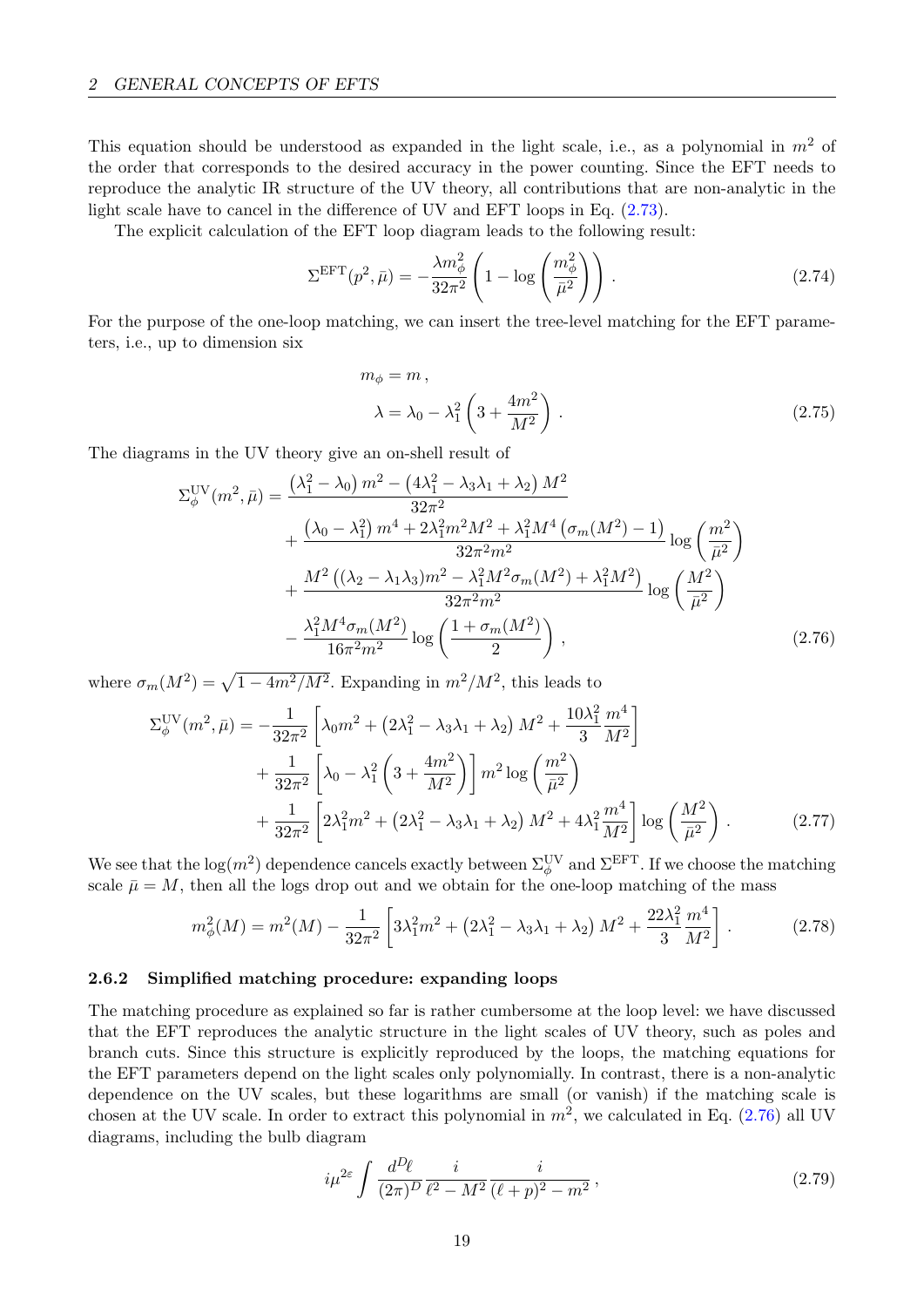which depends on two mass scales and the squared momentum  $p^2$ . We subtracted the EFT loop diagram and expanded in  $m^2/M^2$ . There is in fact a shortcut to this procedure: since we know that the result is a polynomial in the IR scales, we can expand all the integrands in these IR scales before doing the integration. For each integral, such an expansion will distort the IR structure and lead to different IR singularities. However, since the analytic structure in the IR scales agrees between UV and EFT amplitudes, this distortion will affect both in the same way and cancel again in the difference, hence the matching equations for the EFT parameters, which are polynomials in the IR scales, remain unaffected by this manipulation. This trick simplifies the matching calculation significantly: when we expand the integrands in the IR scales, the modified EFT loop diagrams (which only depend on IR scales) become scaleless integrals and vanish identically in DR. The same applies to diagrams in the UV theory with only light particles in the loop, e.g., the second and sixth diagram in Eq. [\(2.70\)](#page-19-3). The bulb diagram (third diagram in Eq. [\(2.70\)](#page-19-3)) after the modification becomes an integral that only depends on the heavy mass  $M$ , i.e., a single-scale integral—note that we expand both in the mass m and in the external momentum  $p^{\mu}$ . In general, integrals with fewer scales are easier to calculate than multi-scale integrals.

It is interesting to observe what happens with the divergences of the loops in this simplified matching procedure. Consider the one-loop matching [\(2.73\)](#page-19-2). The original self-energies of both EFT and UV theory are finite, as the UV divergences of the loop diagrams are cancelled by the corresponding counterterms in each theory. Note that the UV divergences and counterterms in the EFT are different from the ones in the full theory:

$$
m_{\phi}^{2}(\bar{\mu}) = m^{2}(\bar{\mu}) + \underbrace{\Sigma_{\phi}^{\text{UV},\text{loops}} + \Sigma_{\phi}^{\text{UV},\text{ct}}}_{\text{finite}} - \underbrace{\left(\Sigma^{\text{EFT},\text{loops}} + \Sigma^{\text{EFT},\text{ct}}\right)}_{\text{finite}}.
$$
 (2.80)

Now, we expand the integrands before integration in the IR scales: this does not change the UV divergences of the loops, but introduces IR divergences so that the EFT loop diagrams vanish in DR due to

$$
\frac{1}{\varepsilon_{\rm UV}} - \frac{1}{\varepsilon_{\rm IR}} = 0\,,\tag{2.81}
$$

hence

$$
m_{\phi}^{2}(\bar{\mu}) = m^{2}(\bar{\mu}) + \Sigma_{\phi, \text{ expanded}}^{\text{UV,loops}} + \Sigma_{\phi}^{\text{UV,ct}} - \left(\Sigma_{\text{expanded}}^{\text{EFT,loops}} + \Sigma^{\text{EFT,ct}}\right). \tag{2.82}
$$

If we denote the original UV singularities by

$$
\Sigma_{\phi}^{\text{UV,loops}} = \Sigma_{\phi, \text{ finite}}^{\text{UV,loops}} + \frac{A}{\varepsilon_{\text{UV}}}, \quad \Sigma_{\phi}^{\text{UV,ct}} = -\frac{A}{\varepsilon_{\text{UV}}},
$$
\n
$$
\Sigma^{\text{EFT,loops}} = \Sigma_{\text{finite}}^{\text{EFT,loops}} + \frac{B}{\varepsilon_{\text{UV}}}, \quad \Sigma^{\text{EFT,ct}} = -\frac{B}{\varepsilon_{\text{UV}}},
$$
\n(2.83)

the expansion of the integrands modifies the EFT loops to

$$
\Sigma_{\text{expanded}}^{\text{EFT,loops}} = -\frac{B}{\varepsilon_{\text{IR}}} + \frac{B}{\varepsilon_{\text{UV}}} = 0. \tag{2.84}
$$

As the IR modifications affect the EFT loops and the full theory loops in the same way, the expanded loops of the full theory are

$$
\Sigma_{\phi, \text{ expanded}}^{\text{UV,loops}} = \Sigma_{\phi, \text{ expanded, finite}}^{\text{UV,loops}} - \frac{B}{\varepsilon_{\text{IR}}} + \frac{A}{\varepsilon_{\text{UV}}}.
$$
\n(2.85)

Therefore, the UV divergences of the expanded loops are still cancelled by the (UV) counterterms of the full theory, while the IR divergences of the expanded loops are cancelled by the subtracted (UV) counterterms of the EFT. The finite remainder is the matching contribution.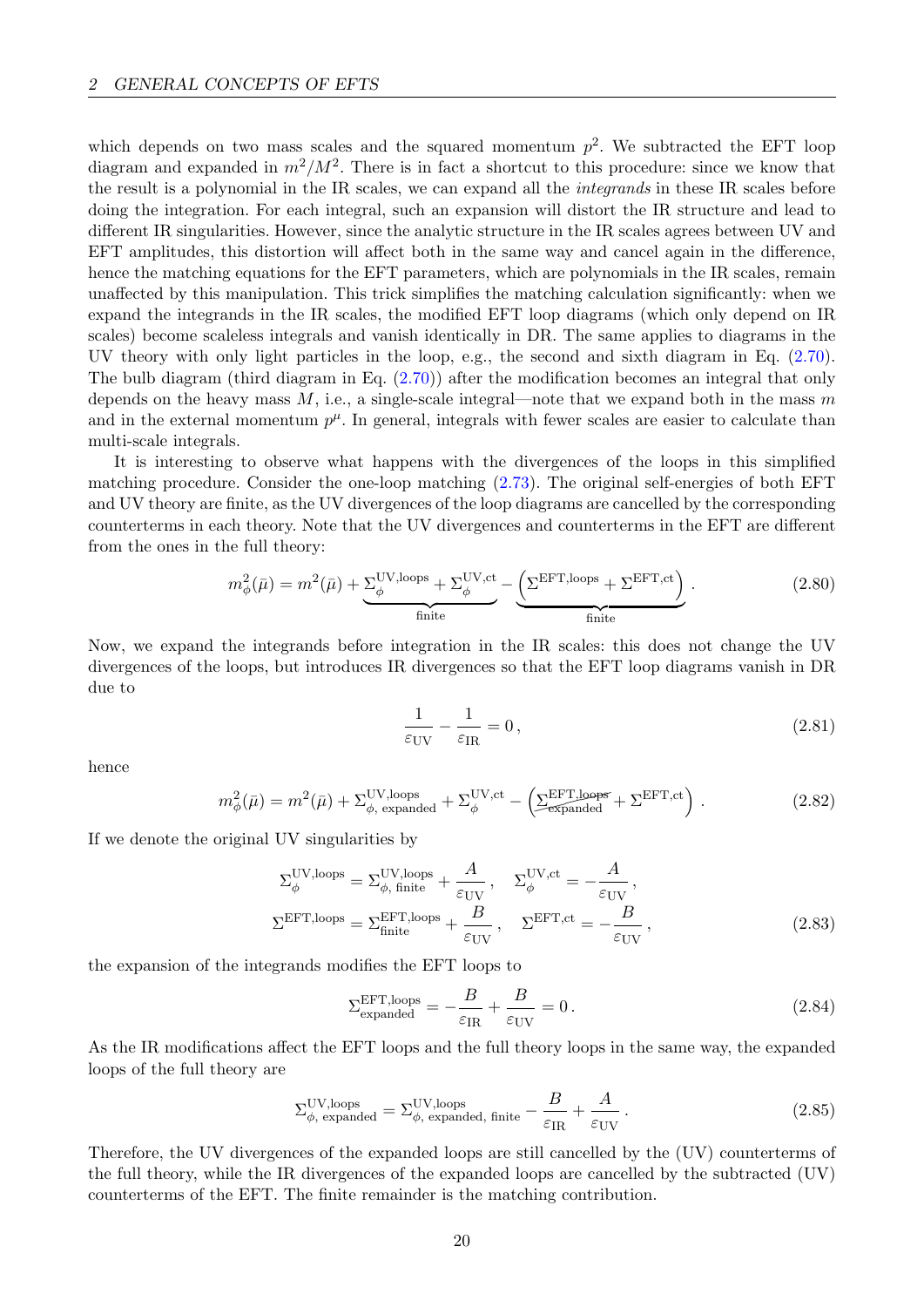Let us illustrate this method with a simplified example. Consider the bulb diagram, but with zero momentum flowing through (we ignore some external coupling constants):

$$
I^{UV} = \mu^{2\varepsilon} \int \frac{d^D \ell}{(2\pi)^D} \frac{i}{\ell^2 - M^2} \frac{i}{\ell^2 - m^2} \quad \sim \quad \underbrace{\qquad \qquad}_{\ell} \qquad (2.86)
$$

 $\ell$ 

Since

$$
\frac{1}{\ell^2 - M^2} \frac{1}{\ell^2 - m^2} = \frac{1}{M^2 - m^2} \left( \frac{1}{\ell^2 - M^2} - \frac{1}{\ell^2 - m^2} \right),
$$
\n(2.87)

the integral can be easily calculated in terms of single-scale integrals:

$$
I^{UV} = -\frac{i}{16\pi^2} \left[ \frac{1}{\varepsilon_{UV}} + 1 - \frac{1}{M^2 - m^2} \left( M^2 \log \left( \frac{M^2}{\bar{\mu}^2} \right) - m^2 \log \left( \frac{m^2}{\bar{\mu}^2} \right) \right) \right].
$$
 (2.88)

The divergence will be cancelled in the UV theory by an  $\overline{\text{MS}}$  counterterm:

$$
I^{\text{UV}} + I_{\text{ct}}^{\text{UV}} = -\frac{i}{16\pi^2} \left[ 1 - \frac{1}{M^2 - m^2} \left( M^2 \log \left( \frac{M^2}{\bar{\mu}^2} \right) - m^2 \log \left( \frac{m^2}{\bar{\mu}^2} \right) \right) \right]
$$
  

$$
\sim \underbrace{\left\langle \frac{\ell}{\ell} \right\rangle}_{\ell} + \otimes . \tag{2.89}
$$

The diagrams in the EFT correspond to a self-loop diagram, where the heavy propagator is shrunk to a local interaction, plus a tree-level local operator, which contains the one-loop matching correction, as well as the  $\overline{\text{MS}}$  counterterm:

$$
\begin{pmatrix} \ell \\ \vdots \\ \ell \end{pmatrix} + \blacksquare + \otimes . \tag{2.90}
$$

In the one-loop diagram, we can insert the tree-level matching result for the local operator, which is obtained by expanding the heavy propagator for  $\ell^2 \ll M^2$ :

<span id="page-22-0"></span>
$$
\frac{i}{\ell^2 - M^2} = -i \left( \frac{1}{M^2} + \frac{\ell^2}{M^4} + \dots \right),
$$
\n(2.91)

hence

$$
I^{\text{EFT}} = \mu^{2\varepsilon} \int \frac{d^D \ell}{(2\pi)^D} \frac{1}{M^2} \left( 1 + \frac{\ell^2}{M^2} + \frac{(\ell^2)^2}{M^4} + \dots \right) \frac{1}{\ell^2 - m^2}
$$
  
= 
$$
\frac{i}{16\pi^2} \frac{m^2}{M^2} \left( 1 + \frac{m^2}{M^2} + \frac{m^4}{M^4} + \dots \right) \left[ \frac{1}{\varepsilon_{\text{UV}}} + 1 - \log \left( \frac{m^2}{\bar{\mu}^2} \right) \right].
$$
 (2.92)

Although in this example it is simple to sum up the series to

$$
I^{\text{EFT}} = \frac{i}{16\pi^2} \frac{m^2}{M^2 - m^2} \left[ \frac{1}{\varepsilon_{\text{UV}}} + 1 - \log \left( \frac{m^2}{\bar{\mu}^2} \right) \right],
$$
 (2.93)

it is better to think in terms of the expanded form [\(2.92\)](#page-22-0), since the EFT is an expansion in powers of  $1/M^2$ . Equating the UV and EFT amplitudes, we can solve for the local contribution, which contains the one-loop matching:

$$
I_{\text{matching}}^{\text{EFT}} = I^{\text{UV}} + I_{\text{ct}}^{\text{UV}} - (I^{\text{EFT}} + I_{\text{ct}}^{\text{EFT}}) = -\frac{i}{16\pi^2} \frac{M^2}{M^2 - m^2} \left( 1 - \log \left( \frac{M^2}{\bar{\mu}^2} \right) \right)
$$
  
= 
$$
-\frac{i}{16\pi^2} \left( 1 + \frac{m^2}{M^2} + \frac{m^4}{M^4} + \dots \right) \left( 1 - \log \left( \frac{M^2}{\bar{\mu}^2} \right) \right).
$$
 (2.94)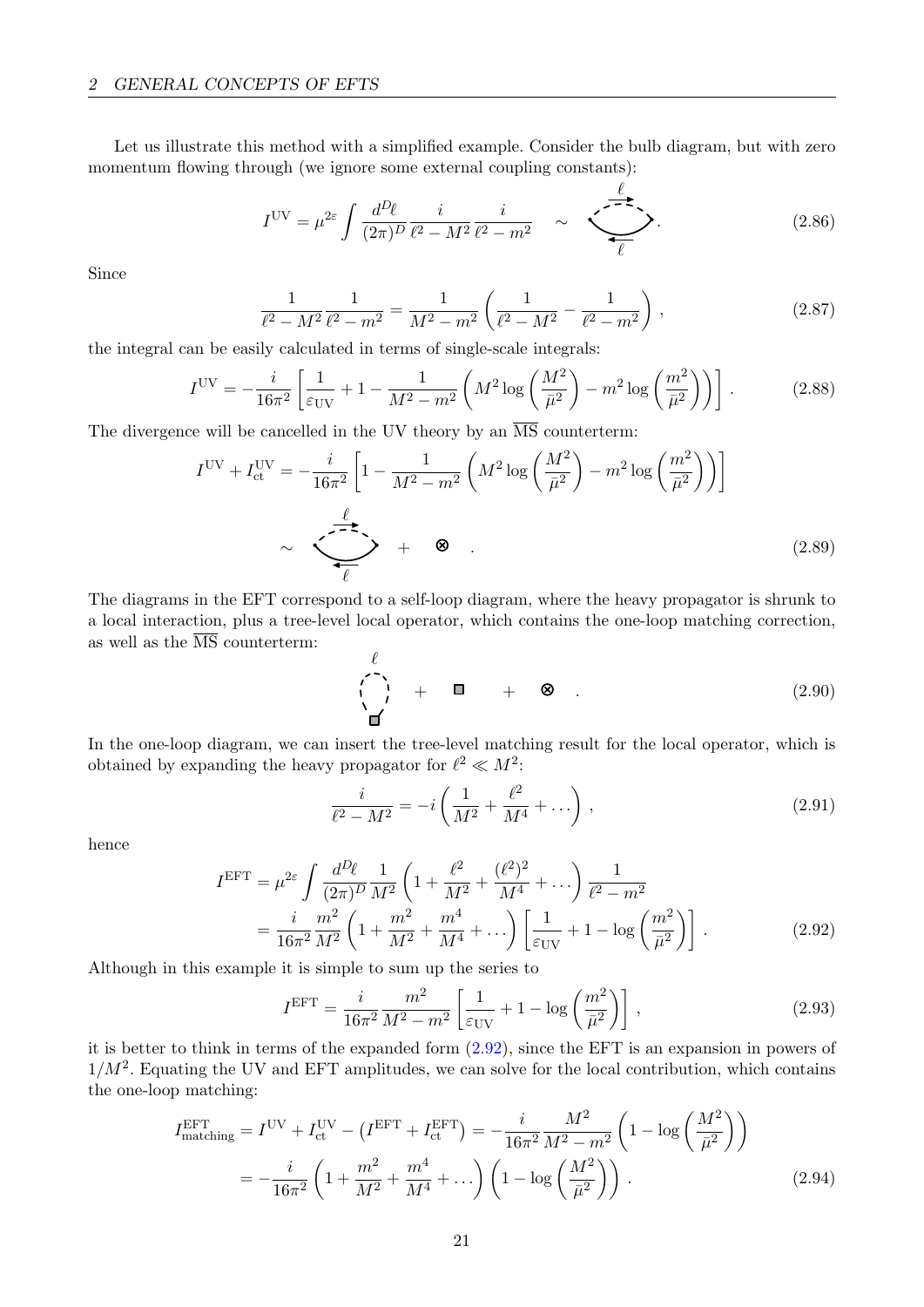It is easier to calculate the matching contribution by expanding the loop integrands before integration. This means that we expand the light-particle propagator for  $m^2 \ll l^2$ ,

<span id="page-23-0"></span>
$$
\frac{1}{\ell^2 - m^2} = \frac{1}{\ell^2} \left( 1 + \frac{m^2}{\ell^2} + \frac{m^4}{(\ell^2)^2} + \dots \right). \tag{2.95}
$$

The expanded EFT integrals are given by

$$
I_{\text{expanded}}^{\text{EFT}} = \mu^{2\varepsilon} \int \frac{d^D \ell}{(2\pi)^D} \frac{1}{M^2} \left( 1 + \frac{\ell^2}{M^2} + \frac{(\ell^2)^2}{M^4} + \dots \right) \frac{1}{\ell^2} \left( 1 + \frac{m^2}{\ell^2} + \frac{m^4}{(\ell^2)^2} + \dots \right) \,. \tag{2.96}
$$

They are integrated term by term—each of them is a scaleless integral and vanishes in DR, hence

$$
I_{\text{matching}}^{\text{EFT}} = I^{\text{UV}} + I_{\text{ct}}^{\text{UV}} - (I^{\text{EFT}} + I_{\text{ct}}^{\text{EFT}})
$$
  
= 
$$
I_{\text{expanded}}^{\text{UV}} + I_{\text{ct}}^{\text{UV}} - (I_{\text{expanded}}^{\text{EFT}} + I_{\text{ct}}^{\text{EFT}}) = I_{\text{expanded}}^{\text{UV}} + I_{\text{ct}}^{\text{UV}} - I_{\text{ct}}^{\text{EFT}}.
$$
 (2.97)

The expanded UV integral reads

$$
I_{\text{expanded}}^{\text{UV}} = -\mu^{2\varepsilon} \int \frac{d^D \ell}{(2\pi)^D} \frac{1}{\ell^2 - M^2} \frac{1}{\ell^2} \left( 1 + \frac{m^2}{\ell^2} + \frac{m^4}{(\ell^2)^2} + \dots \right)
$$
  
= 
$$
-\frac{i}{16\pi^2} \left[ \frac{1}{\varepsilon_{\text{UV}}} + 1 - \log \left( \frac{M^2}{\bar{\mu}^2} \right) \right]
$$

$$
-\frac{i}{16\pi^2} \frac{m^2}{M^2} \left( 1 + \frac{m^2}{M^2} + \frac{m^4}{M^4} + \dots \right) \left[ \frac{1}{\varepsilon_{\text{IR}}} + 1 - \log \left( \frac{M^2}{\bar{\mu}^2} \right) \right],
$$
(2.98)

where we integrated term by term. The first integral is UV divergent, while all the remaining ones are IR divergent. The UV divergence gets cancelled by the UV counterterm, while the IR divergences cancel against the subtracted EFT counterterm—the finite part reproduces the matching contribution.

From Eq. [\(2.97\)](#page-23-0), we find a remarkable relation:

$$
IUV = IexpandedUV + IEFT,
$$
\n(2.99)

i.e., the full integral  $I^{\text{UV}}$  is the sum of two expansions: first, we expand the integrand in the momentum region  $\ell^2 \sim M^2$ ,  $\ell^2 \gg m^2$ , which is the *hard region*. Integrated term by term, this expansion does not reproduce the full integral. The EFT integral is given by an expansion of the original integral in the soft region, i.e.,  $\ell^2 \sim m^2$ ,  $\ell^2 \ll M^2$ . Again, integrated term by term, this expanded integral does not correspond to the original one. However, the sum of the two expanded integrals exactly reproduces the original integral  $I^{\text{UV}}$ , without double counting. The overlap of the two regions corresponds to  $I_{\text{expanded}}^{\text{EFT}}$ and vanishes in DR. These observations are related to the method of regions [\[18\]](#page-68-13), which can be used to simplify the calculation of loop integrals.

The full integral  $I^{\text{UV}}$  contains logarithms  $\log(M^2/\bar{\mu}^2)$  and  $\log(m^2/\bar{\mu}^2)$ , or, equivalently, one of these two logs and  $\log(M^2/m^2)$ , which is a large logarithm for widely separated scales m and M. As we have seen in Sect. [2.4,](#page-13-0) the EFT framework allows us to resum these logs.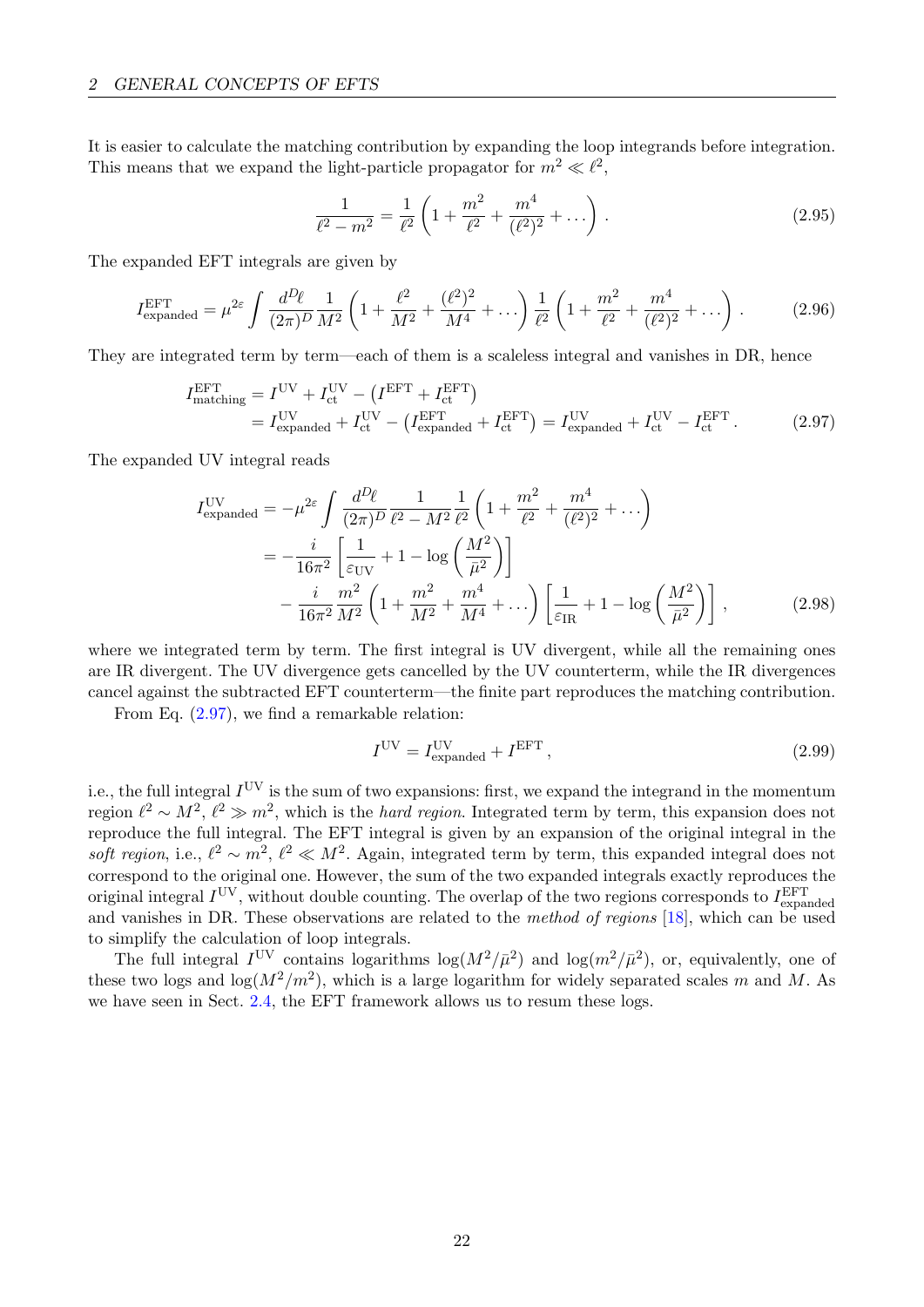## <span id="page-24-0"></span>3 EFT below the electroweak scale

After having established the general concepts of EFTs in our scalar toy model, we now consider realistic cases of EFTs. In 1933/1934, Enrico Fermi introduced a four-fermion interaction to describe beta decay [\[19\]](#page-68-14). This Fermi theory also successfully describes muon decays and is historically one of the first EFTs. In this chapter, we discuss the EFT for the SM below the electroweak scale. We apply the general EFT concepts of the previous chapter and discuss some new specific features that appear in theories with (chiral) fermions.

## <span id="page-24-1"></span>3.1 Fermi theory of weak interaction

The weak force is successfully described by the SM of particle physics, which in the electroweak (EW) sector is a gauge theory based on the  $SU(2)_L \times U(1)_Y$  symmetry group. The Higgs sector of the SM is responsible for spontaneous symmetry breaking and the generation of mass terms for fermions, EW gauge bosons, and the Higgs particle. Since the EW bosons are very heavy  $(M_W \approx 80 \text{ GeV})$ .  $M_Z \approx 91 \text{ GeV}, M_h \approx 125 \text{ GeV}$ , processes at energies much below this electroweak scale can be described by an EFT that only contains the light SM particles.

As an illustration, consider the decay of a muon, which at tree level in the SM is mediated by the exchange of a W boson:



The W boson couples only to left-chiral fermions through the interaction term

$$
\mathcal{L}_{\text{EW}}^{\text{cc}} = -\frac{g_2}{\sqrt{2}} W^+_\mu j_W^\mu + \text{h.c.}, \quad j_W^\mu = \sum_{\ell = e, \mu, \tau} \bar{\nu}_\ell \gamma^\mu P_L \ell + \text{quark currents}, \tag{3.1}
$$

where  $g_2$  is the  $SU(2)_L$  gauge coupling. The chiral projectors are defined as

$$
P_R = \frac{1 + \gamma_5}{2}, \quad P_L = \frac{1 - \gamma_5}{2}.
$$
\n(3.2)

The SM tree-level amplitude for muon decay is given by

$$
i\mathcal{M}(\mu^-(p_1) \to \nu_\mu(p_2)e^-(p_3)\bar{\nu}_e(p_4)) = \left(\frac{-ig_2}{\sqrt{2}}\right)^2 \left[\bar{u}_{\nu_\mu}(p_2)\gamma^\mu P_L u_\mu(p_1)\right] D_{\mu\nu}^W(p) \left[\bar{u}_e(p_3)\gamma^\nu P_L v_{\nu_e}(p_4)\right],\tag{3.3}
$$

with the W propagator in unitary gauge

<span id="page-24-2"></span>
$$
D_{\mu\nu}^{W}(p) = \frac{-i}{p^2 - M_W^2} \left( g_{\mu\nu} - \frac{p_{\mu} p_{\nu}}{M_W^2} \right)
$$
(3.4)

and  $p = p_1 - p_2 = p_3 + p_4$ . Since the W mass is much larger than the muon mass and hence much larger than all the momenta, we can expand the propagator for  $p^2 \ll M_W^2$ :

$$
\frac{1}{p^2 - M_W^2} = -\frac{1}{M_W^2} \left( 1 + \frac{p^2}{M_W^2} + \frac{(p^2)^2}{M_W^4} + \dots \right) . \tag{3.5}
$$

This directly gives us the tree-level matching to the EFT below the weak scale: this theory does not contain any weak gauge bosons and muon decay is described by a higher-dimension effective operator:

$$
\mathcal{L}_{\text{Fermi}} = \dots + \frac{C}{\Lambda^2} (\bar{\nu}_{\mu} \gamma^{\mu} P_L \mu) (\bar{e} \gamma_{\mu} P_L \nu_e) + \text{h.c.} + \dots \tag{3.6}
$$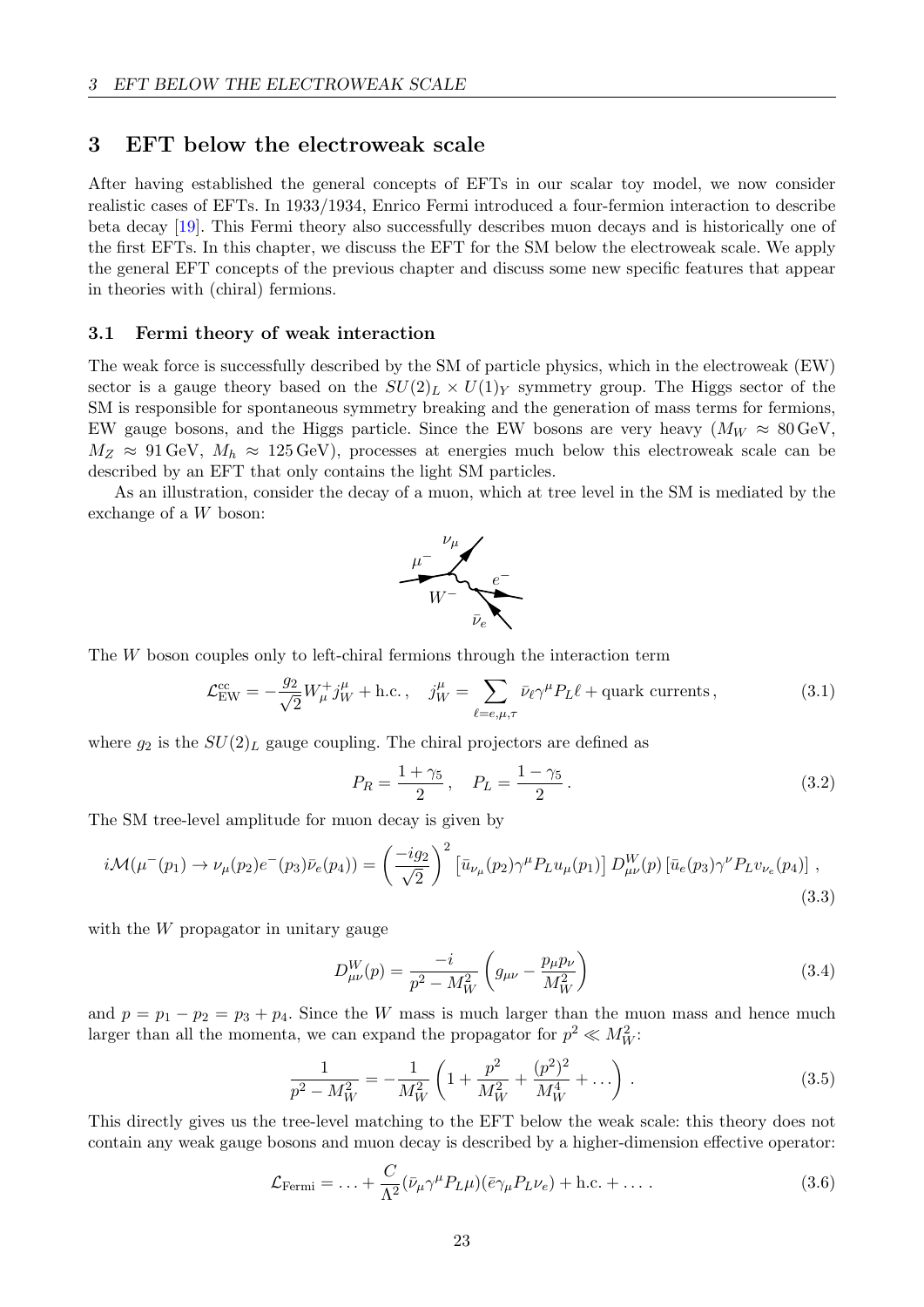This four-fermion contact interaction is a dimension-six term and reproduces the leading term of the SM decay amplitude if we impose the matching condition

<span id="page-25-1"></span>
$$
\frac{C}{\Lambda^2} = -\frac{g_2^2}{2M_W^2} \,. \tag{3.7}
$$

Traditionally, the EFT Lagrangian is written in terms of the Fermi constant  $G_F$  as

$$
\mathcal{L}_{\text{Fermi}} = \dots - \frac{4G_F}{\sqrt{2}} (\bar{\nu}_{\mu} \gamma^{\mu} P_L \mu) (\bar{e} \gamma_{\mu} P_L \nu_e) + \text{h.c.} + \dots , \qquad (3.8)
$$

where

$$
G_F = \frac{\sqrt{2}g_2^2}{8M_W^2} = \frac{1}{\sqrt{2}v^2}
$$
\n(3.9)

is related to the Higgs vev,  $v \approx 246 \,\text{GeV}$ .

From Eq. [\(3.5\)](#page-24-2), we see that the expansion parameter of the theory is  $\delta \sim p/M_W$ . We have only used the leading term in the expansion—the higher corrections correspond to the effects of operators of dimension 8 and higher. We can identify the UV scale  $\Lambda$  either with  $M_W$  or with v, which only differ by the coupling  $g_2$  and numerical factors, or we can keep  $\Lambda$  generic. Observables in the EFT depend only on  $G_F$ , but neither on C and  $\Lambda$  separately, nor on  $g_2$  and  $M_W$  separately. By measuring the muon lifetime, we can determine  $G_F \approx 1.166 \times 10^{-5} \,\text{GeV}^{-2}$ . To dimension-six accuracy, the effective theory then becomes predictive. Deviations from the dimension-six prediction are described by dimension-8 effects and in muon decay are suppressed by  $m_\mu^2/M_W^2 \approx 10^{-6}$ . High-precision determinations of the Dalitz-plot distribution of muon decay can then be used to probe dimension-8 effects. The relative suppression determines the scale  $M_W$ .

#### <span id="page-25-0"></span>3.2 LEFT operator basis

The Fermi theory can be extended to the most general low-energy EFT (LEFT) below the weak scale, which describes the indirect effects of the weak interaction (but also of heavy physics beyond the SM). Let us review the three core EFT principles for the LEFT.

1. Degrees of freedom: the relevant degrees of freedom are all SM particles with masses below the EW scale. These are the photon and the gluon, three generations of neutrinos, charged leptons, and down-type quarks, and two generations of up-type quarks. We exclude the  $W^{\pm}$ , Z, and h bosons and the heavy t quark. Quarks and charged leptons come as right- and left-chiral fields, but we only include left-chiral neutrino fields.

Alternatively, one can also consider the LEFT below the b-quark threshold, which only contains two generations of down-type quarks.

2. Symmetries: the underlying UV theory is the SM with gauge group  $SU(3)_c \times SU(2)_L \times U(1)_Y$ . Spontaneous symmetry breaking leaves the sub-group  $SU(3)_c \times U(1)_{em}$ , which is the gauge group of the LEFT. Furthermore, the SM contains accidental symmetries: as a consequence of the SM gauge symmetries and the restriction of renormalizability, the SM contains "by chance" a global  $U(1)$  symmetry that implies baryon-number conservation, as well as three  $U(1)$  symmetries that lead to lepton-family-number conservation (with a diagonal sub-group that corresponds to overall lepton-number conservation). The LEFT inherits these accidental symmetries when matched to the SM.

When we extend the LEFT to describe effects beyond the SM, we will no longer impose the accidental SM symmetries, but restrict ourselves to the gauged  $SU(3)_c \times U(1)_{em}$  symmetry group.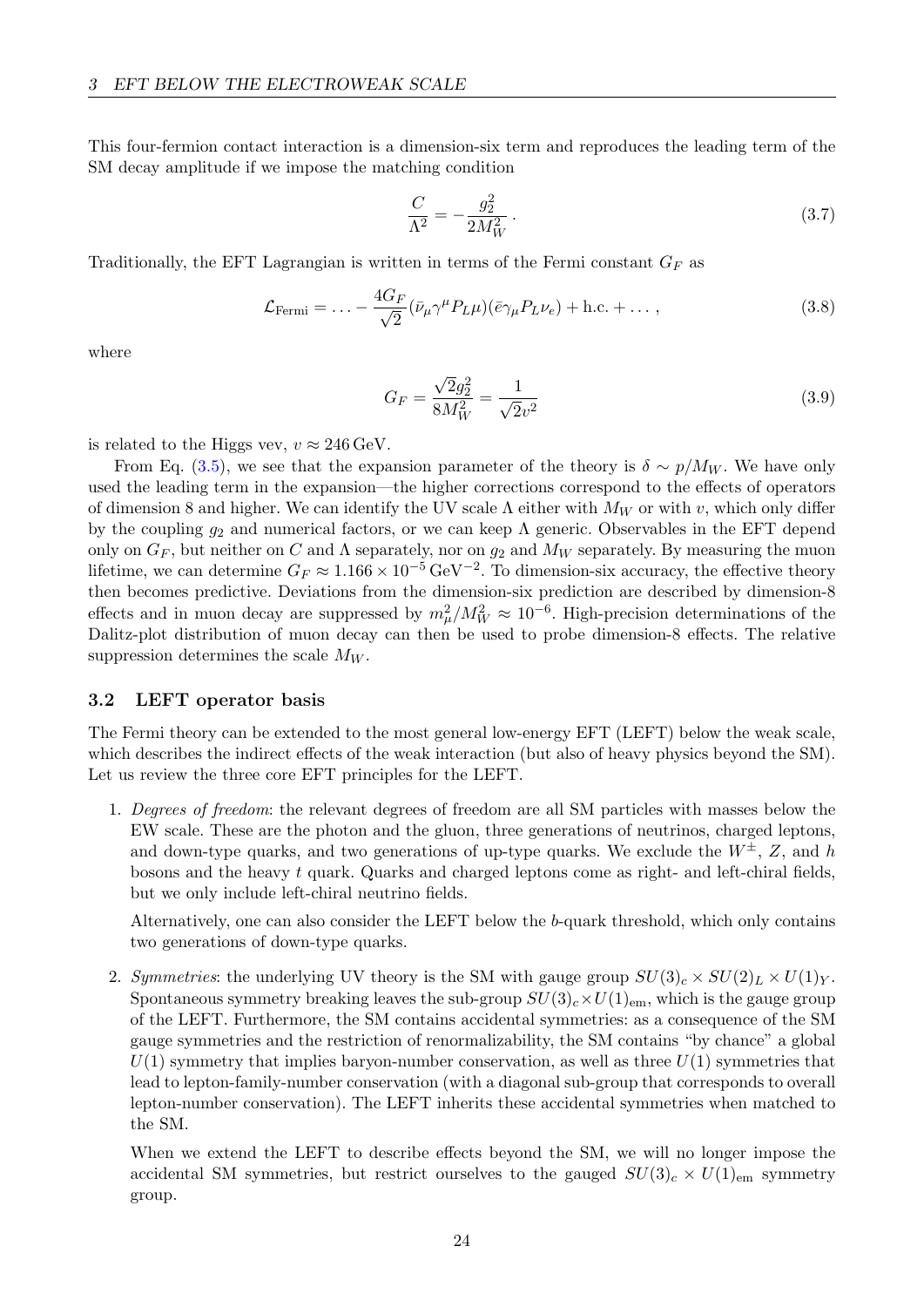3. Power counting: the power-counting parameter is the ratio of a light mass scale or an external momentum divided by the electroweak scale  $v$ , or, equivalently,  $M_W$  (the numerical factors and the gauge coupling do not affect the overall power counting). In analogy to the scalar toy example, the operator basis is organized in powers of the canonical mass dimension of the operators.

The leading-order Lagrangian of the LEFT is given by the QED and QCD Lagrangian:

$$
\mathcal{L}_{\text{QED+QCD}} = -\frac{1}{4} F_{\mu\nu} F^{\mu\nu} - \frac{1}{4} G_{\mu\nu}^A G^{A\mu\nu} + \theta_{\text{QCD}} \frac{g^2}{32\pi^2} G_{\mu\nu}^A \tilde{G}^{A\mu\nu} + \sum_{\psi=u,d,e,\nu} \bar{\psi} i \not{D} \psi - \left[ \sum_{\psi=u,d,e} \bar{\psi}_R M_{\psi} \psi_L + \text{h.c.} \right],
$$
\n(3.10)

where the covariant derivative is

<span id="page-26-1"></span>
$$
D_{\mu} = \partial_{\mu} + igT^{A}G_{\mu}^{A} + ieQA_{\mu}
$$
\n(3.11)

with  $SU(3)_c$  color generators  $T^A$  and the charge matrix Q. The field-strength tensors are  $F_{\mu\nu}$  =  $\partial_\mu A_\nu - \partial_\nu A_\mu$ ,  $G^A_{\mu\nu} = \partial_\mu G^A_\nu - \partial_\nu G^A_\mu - gf^{ABC} G^B_\mu G^C_\nu$ . The chiral components of the Dirac fields are given by  $\psi_{L,R} = P_{L,R} \psi$  and  $\psi$  is a vector in flavor space of dimension  $n_{\psi}$ . We wrote a CP-violating QCD theta term, which involves the dual field-strength tensor

$$
\widetilde{G}^{A\mu\nu} = \frac{1}{2} \epsilon^{\mu\nu\lambda\sigma} G^A_{\lambda\sigma} \,. \tag{3.12}
$$

If the accidental symmetries of the SM are disregarded, we can write down a Majorana-mass term for the left-chiral neutrinos, which violates lepton number by  $\Delta L = 2$  units.

The LEFT is defined by the leading-order Lagrangian plus a tower of higher-dimension effective operators:

$$
\mathcal{L}_{\text{LEFT}} = \mathcal{L}_{\text{QED} + \text{QCD}} + \sum_{d \ge 5} \sum_{i=1}^{n_d} L_i^{(d)} \mathcal{O}_i^{(d)}, \qquad (3.13)
$$

where the Wilson coefficients are denoted by  $L_i^{(d)}$  $i^{(d)}$  and scale as<sup>[4](#page-26-0)</sup>

$$
L_i^{(d)} \propto \frac{1}{v^{d-4}} \,. \tag{3.14}
$$

It is important to note that the LEFT is a chiral gauge theory: although the leading-order QED and QCD Lagrangian is a vector theory (i.e., a non-chiral theory), where left- and right-chiral fermions interact in the same way with the gauge bosons, the higher-dimension operators distinguish between left- and right-chiral fermions: the LEFT inherits the chiral properties of the SM.

The construction of the operator basis proceeds as in the case of the scalar toy example: at a given mass dimension, we can write down an exhaustive list of Lorentz- and gauge-invariant operators consisting of the field variables and covariant derivatives. In a second step, one has to remove redundancies due to total-derivative and EOM operators. At dimension six, a new type of redundancy appears in four-fermion operators that we have not encountered in the scalar toy example and will be discussed in Sect. [3.3.](#page-27-0)

Schematically denoting the field-strength tensors by X and (anti-)fermions by  $\psi$ , the operator basis up to dimension six consists of the following types:

dimension 5: 
$$
\psi^2 X
$$
,  
dimension 6:  $X^3$ ,  $\psi^4$ . (3.15)

<span id="page-26-0"></span><sup>&</sup>lt;sup>4</sup>In contrast to chapter [2,](#page-3-1) we do not split off powers of the UV scale from the Wilson coefficients, which now have mass dimension  $[L_i^{(d)}] = 4 - d$ .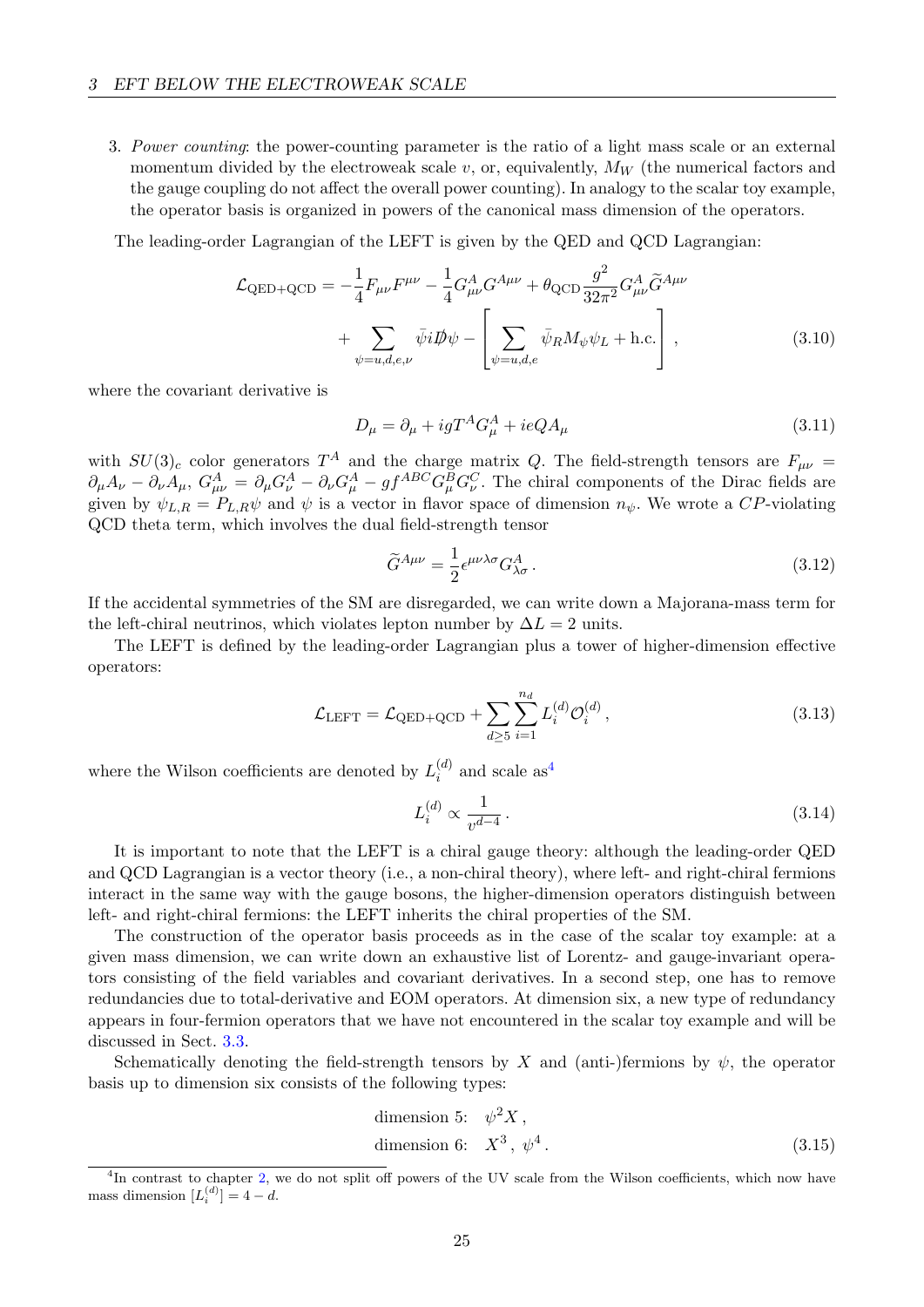All other operator types can be reduced to total derivatives or EOM operators. The leading-order classical EOM read

$$
i\rlap{\,/}D\psi = M_{\psi}\psi_L + M_{\psi}^{\dagger}\psi_R,
$$
  
\n
$$
\partial_{\mu}F^{\mu\nu} = ej^{\nu}_{em} = e \sum_{\psi=u,d,e} \bar{\psi}\gamma^{\nu}Q\psi,
$$
  
\n
$$
(D_{\mu}G^{\mu\nu})^A = gj^{A\nu} = g \sum_{\psi=u,d} \bar{\psi}T^A\gamma^{\nu}\psi.
$$
\n(3.16)

The dimension-five operators are photonic and gluonic dipole operators, e.g.,

$$
\mathcal{O}_{e\gamma} = \bar{e}_L \sigma^{\mu\nu} e_R F_{\mu\nu} ,
$$
  
\n
$$
\mathcal{O}_{uG} = \bar{u}_L \sigma^{\mu\nu} T^A u_R G^A_{\mu\nu} ,
$$
\n(3.17)

which in addition can carry fermion-flavor indices. There are only two  $X<sup>3</sup>$  operators: a  $CP$ -even and a CP-odd operator built from the QCD field-strength tensor:

$$
\mathcal{O}_G = f^{ABC} G^{A\nu}_{\mu} G^{B\rho}_{\nu} G^{C\mu}_{\rho},
$$
\n
$$
\mathcal{O}_{\widetilde{G}} = f^{ABC} \widetilde{G}^{A\nu}_{\mu} G^{B\rho}_{\nu} G^{C\mu}_{\rho}.
$$
\n(3.18)

The four-fermion operators  $\psi^4$  can be classified in terms of the chiralities of the (anti-)fermions. In addition, we can split the four-fermion operators generated in the SM into leptonic operators (products of two leptonic bilinears), semi-leptonic operators (products of a leptonic with a quark bilinear), as well as non-leptonic operators (consisting of two quark bilinears). A complete and non-redundant operator basis for the LEFT up to dimension six can be found in Ref. [\[20\]](#page-68-15). The LEFT basis is already known up to dimension 9 [\[21](#page-68-16)[–23\]](#page-69-0)—at such high dimension, the number of independent operators explodes.

#### <span id="page-27-0"></span>3.3 Fierz relations

When listing the four-fermion operators in the LEFT that mediate muon decay and only involve left-chiral fields, we could also write down an operator

<span id="page-27-1"></span>
$$
\mathcal{O} = (\bar{\nu}_{\mu} \gamma^{\mu} P_L \nu_e)(\bar{e} \gamma_{\mu} P_L \mu)
$$
\n(3.19)

in addition to the operator from Eq. [\(3.8\)](#page-25-1),

$$
\mathcal{O}' = (\bar{\nu}_{\mu} \gamma^{\mu} P_L \mu)(\bar{e} \gamma_{\mu} P_L \nu_e). \tag{3.20}
$$

However, it turns out that these two operators are equivalent due to another type of redundancy appearing in four-fermion operators, the Fierz relations. In general, a four-fermion operator can be written as

<span id="page-27-3"></span><span id="page-27-2"></span>
$$
(\bar{\psi}_1 \Gamma^a \psi_2)(\bar{\psi}_3 \Gamma_a \psi_4), \qquad (3.21)
$$

where  $\Gamma^a$  denotes a generic Dirac structure. In  $D = 4$  space-time dimensions, a basis for the  $4 \times 4$ matrices in Dirac space consists of 16 elements, which can be chosen as

$$
\{\Gamma^a\} = \{1, \gamma^\mu, \sigma^{\mu\nu}, i\gamma^\mu\gamma_5, \gamma_5\}, \quad \mu > \nu,
$$
\n(3.22)

where  $\sigma^{\mu\nu} = \frac{i}{2}$  $\frac{i}{2}[\gamma^{\mu}, \gamma^{\nu}]$  and  $\gamma_5 = i\gamma^0 \gamma^1 \gamma^2 \gamma^3$ . The corresponding set in the dual space is given by

$$
\{\Gamma_a\} = \{\mathbb{1}, \gamma_\mu, \sigma_{\mu\nu}, i\gamma_\mu\gamma_5, \gamma_5\}.
$$
\n(3.23)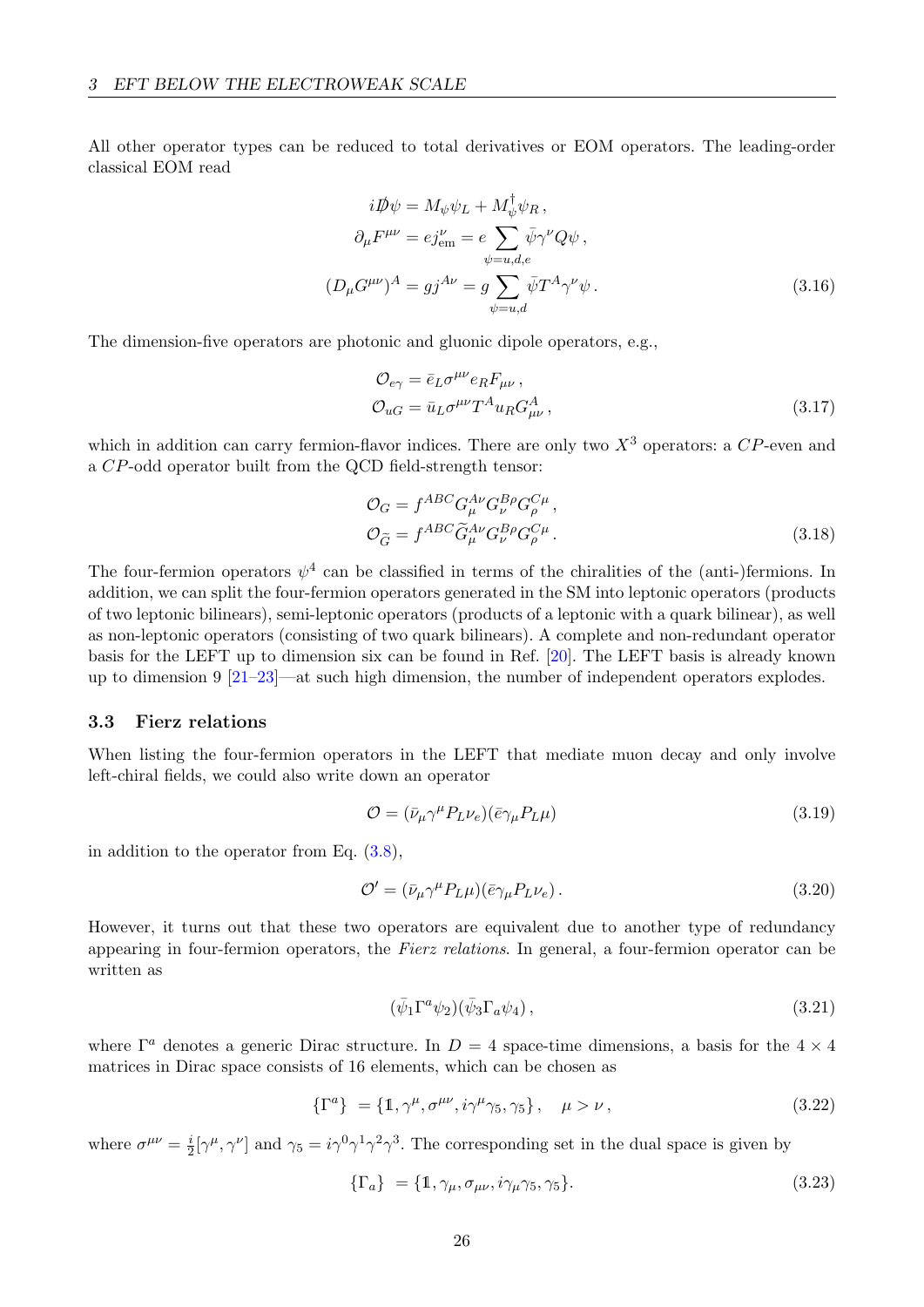These elements are normalized to

$$
\operatorname{Tr}[\Gamma^a \Gamma_b] = 4\delta_b^a. \tag{3.24}
$$

An arbitrary  $4 \times 4$  matrix X can be decomposed as

$$
X = \frac{1}{4} \text{Tr}[X\Gamma^a] \Gamma_a \,. \tag{3.25}
$$

By comparing the coefficients of  $X$  on both sides of this equation, one deduces the relation

<span id="page-28-0"></span>
$$
\delta_{ii'}\delta_{jj'} = \frac{1}{4}\Gamma^a_{j'i'}\Gamma_{a,ij}.
$$
\n(3.26)

By contracting this relation with two gamma matrices, one can derive the following generic Fierz identity:

$$
\Gamma_{ij}^a \Gamma_{kl}^b = \sum_{c,d} \frac{1}{16} \text{Tr} \{ \Gamma^a \Gamma_c \Gamma^b \Gamma_d \} \Gamma_{il}^d \Gamma_{kj}^c \,. \tag{3.27}
$$

The Dirac indices in this relation are often denoted by round and square brackets, leading to a more compact expression

$$
(\Gamma^a) \otimes [\Gamma^b] = \sum_{c,d} \frac{1}{16} \text{Tr} \{ \Gamma^a \Gamma_c \Gamma^b \Gamma_d \} (\Gamma^d) \otimes [\Gamma^c).
$$
 (3.28)

For arbitrary Dirac structures, one can now calculate the traces in Eq. [\(3.28\)](#page-28-0) and derive relations between four-fermion operators, where the fermion fields are exchanged between the two bilinears. In the basis of chiral fermions, the following relations are obtained:

$$
(\gamma^{\mu} P_L) \otimes [\gamma_{\mu} P_L] = -(\gamma^{\mu} P_L] \otimes [\gamma_{\mu} P_L),
$$
  
\n
$$
(\gamma^{\mu} P_L) \otimes [\gamma_{\mu} P_R] = 2(P_R] \otimes [P_L),
$$
  
\n
$$
(\sigma^{\mu\nu} P_L) \otimes [\sigma_{\mu\nu} P_L] = 8(P_L] \otimes [P_L) - 4(P_L) \otimes [P_L],
$$
  
\n
$$
(\sigma^{\mu\nu} P_L) \otimes [\sigma_{\mu\nu} P_R] = 0,
$$
\n(3.29)

and analogous relations with flipped chiralities. Note that at the level of four-fermion operators, one will pick up an additional overall minus sign when reordering the fields due to the anticommutation relations of fermion fields. We therefore derive

<span id="page-28-2"></span><span id="page-28-1"></span>
$$
\mathcal{O} = \mathcal{O}' \tag{3.30}
$$

for the two operators in Eqs.  $(3.19)$  and  $(3.20)$ . We also find that we can remove from the LEFT operator basis all leptoquark operators, which consist of an anti-lepton–quark bilinear and an antiquark–lepton bilinear: the Fierz identities transform those operators into semileptonic operators.

When applying Fierz relations to four-quark operators, one needs to take into account that the quark fields also carry (contracted) color indices. When reordering the Dirac indices of the quark fields, one has to reshuffle the color indices by using the  $SU(N_c)$  Fierz relation

$$
T^{A}_{\alpha\beta}T^{A}_{\gamma\delta} = \frac{1}{2}\delta_{\alpha\delta}\delta_{\gamma\beta} - \frac{1}{2N_c}\delta_{\alpha\beta}\delta_{\gamma\delta}.
$$
\n(3.31)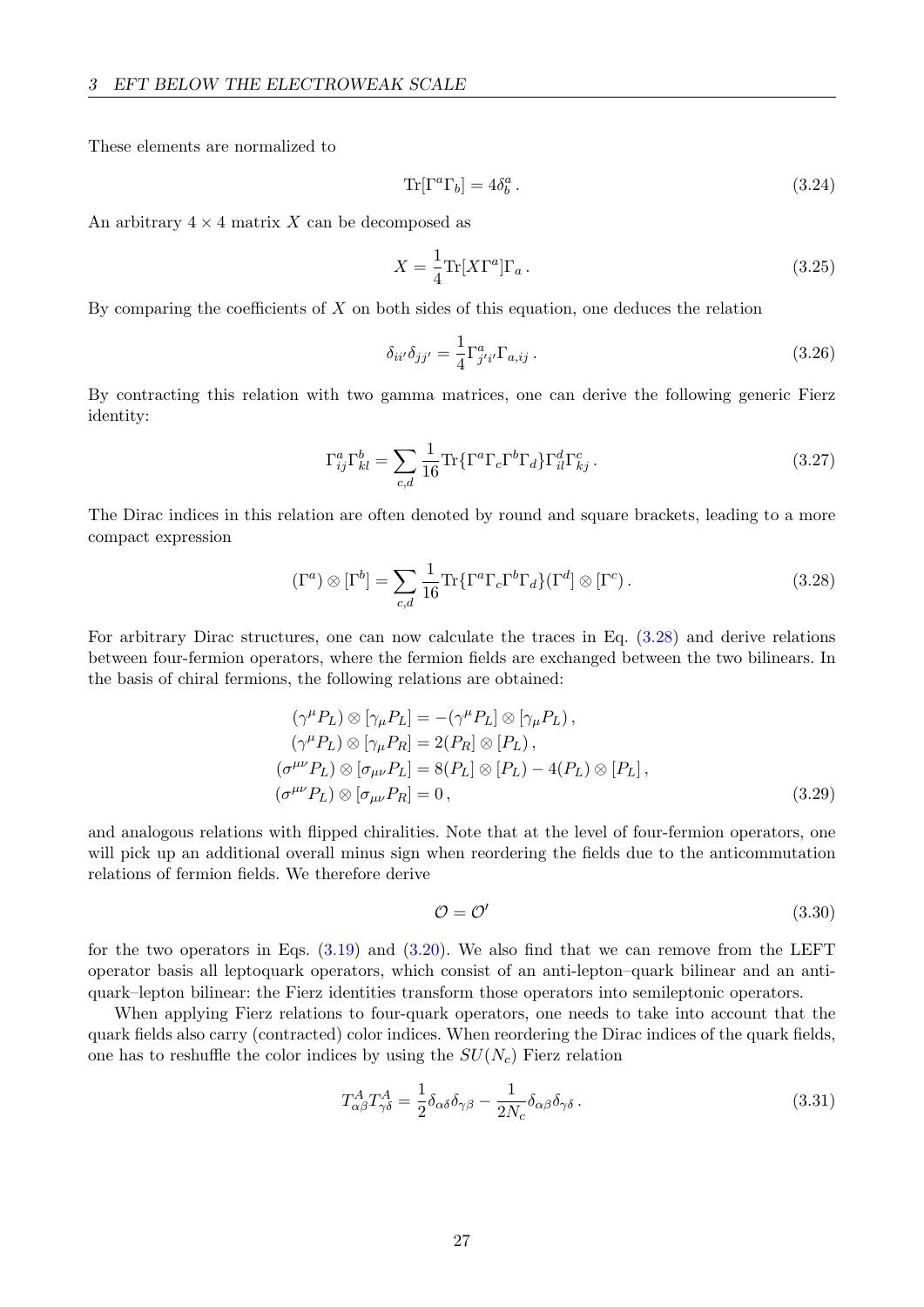#### <span id="page-29-0"></span>3.4 Operator mixing

Historically, the Fermi theory of weak interactions was devised from a bottom-up perspective to describe the observed low-energy effects of weak interaction. Although today we know about the existence of the weak-scale particles and the SM is an established theory, its low-energy effective description is not less important. E.g., if we are interested in weak decays of B-meson, we are dealing with effects that involve two widely separated mass scales: the low-energy scale given by the mass of the b-quark, and the much higher electroweak scale of the order of the W-boson mass. Hadronic decays of the B-meson involve strong dynamics, i.e., we are interested in QCD corrections. When calculating these effects in the full SM, we will encounter large logarithms multiplying the strong coupling,

$$
\alpha_s \log \left( \frac{M_W^2}{m_b^2} \right) = \mathcal{O}(1) \,, \tag{3.32}
$$

where the log is about log  $(M_W^2/m_b^2) \approx 6$  and  $\alpha_s = g^2/(4\pi)$ . These large logs render higher-order QCD corrections important and instead of a fixed-order calculation one really should use the EFT framework and switch to RG-improved perturbation theory. By using the EFT, we are limiting the calculation to a fixed accuracy in the power counting. This is an approximation that can be systematically improved, with higher-order power corrections suppressed by  $m_b^2/M_W^2 \approx 3 \times 10^{-3}$ —this means that usually the leading order in the power counting is accurate enough. Since in the EFT we are resumming large logarithms, a fixed-order calculation in the full theory (the SM) usually is a worse approximation than a proper EFT calculation, which might appear counter-intuitive at first sight.

In order to see how the general concepts established in Sect. [2](#page-3-1) work in a realistic example, we consider the situation of a hadronic B-meson decay  $\bar{B}^0 \to D_s^- \pi^+$ , which at the quark level is based on a transition  $b \to u\bar{c}s$ , mediated in the SM at tree level by the exchange of a W<sup>−</sup> boson:



In the LEFT, the W boson is integrated out. In complete analogy to the Fermi-theory description of muon decay, the following effective operator is generated at tree-level and dimension six:

$$
\mathcal{L}_{\text{LEFT}} = \dots + \frac{C}{\Lambda^2} (\bar{s}_L \gamma^\mu c_L)(\bar{u}_L \gamma_\mu b_L) + \text{h.c.} + \dots , \qquad (3.33)
$$

where we use the notation

$$
\psi_{L,R} = P_{L,R}\psi \,, \quad \bar{\psi}_{L,R} = (\psi_{L,R})^{\dagger} \gamma^0 = \bar{\psi} P_{R,L} \tag{3.34}
$$

for the chiral fermions and the Wilson coefficient is given by

$$
\frac{C}{\Lambda^2} = -\frac{g_2^2}{2M_W^2} V_{cs}^* V_{ub} = -\frac{4G_F}{\sqrt{2}} V_{cs}^* V_{ub} \,. \tag{3.35}
$$

The additional factors compared to Eq. [\(3.8\)](#page-25-1) are due to the fact that the coupling of the W boson to quark currents contains flavor-off-diagonal elements:

$$
j_W^{\mu} = \sum_{\ell = e, \mu, \tau} \bar{\nu}_{\ell L} \gamma^{\mu} \ell_L + (\bar{u}_L, \bar{c}_L, \bar{t}_L) \gamma^{\mu} V_{\text{CKM}} \begin{pmatrix} d_L \\ s_L \\ b_L \end{pmatrix} , \qquad (3.36)
$$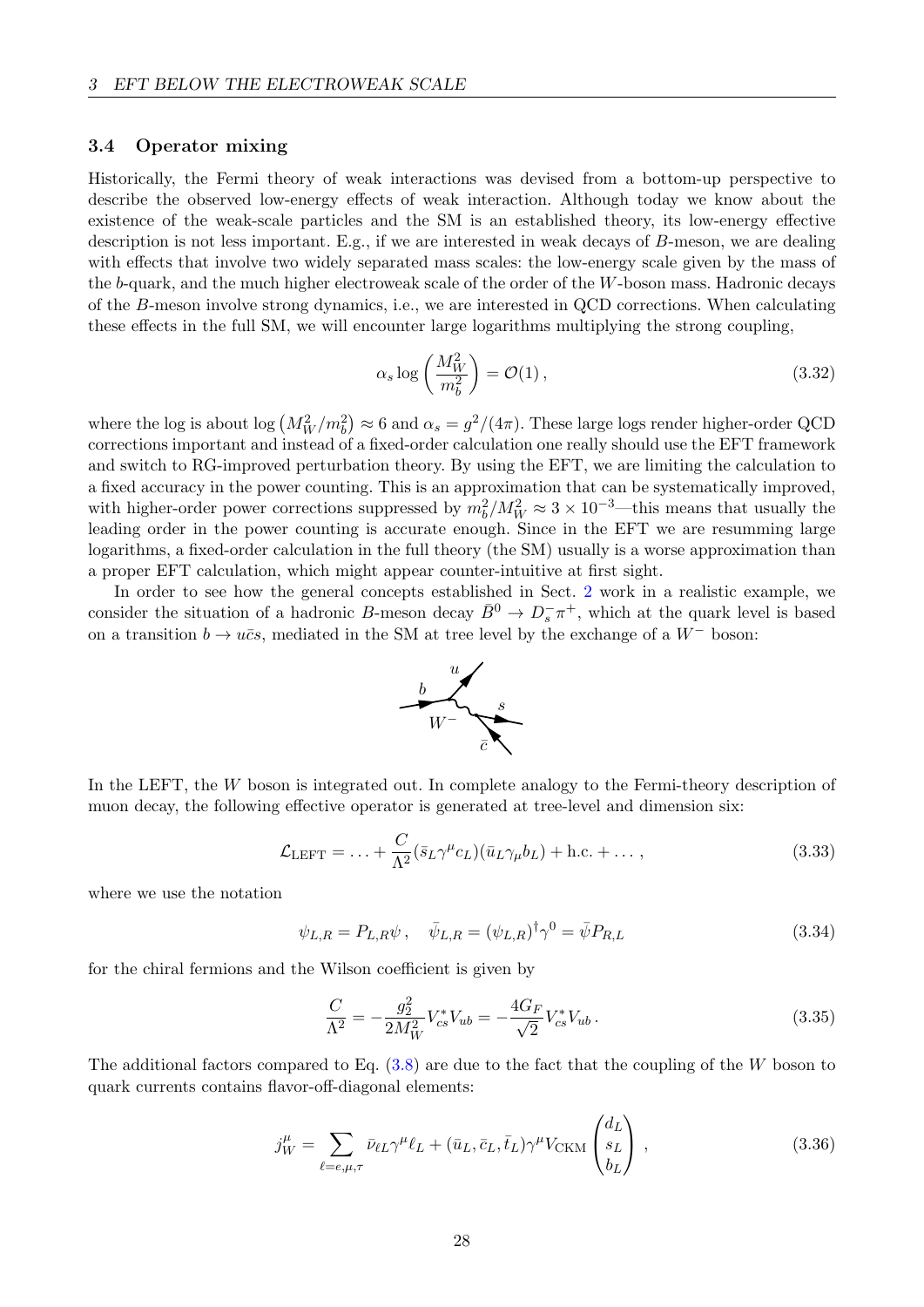where

$$
V_{\text{CKM}} = \begin{pmatrix} V_{ud} & V_{us} & V_{ub} \\ V_{cd} & V_{cs} & V_{cb} \\ V_{td} & V_{ts} & V_{tb} \end{pmatrix}
$$
(3.37)

denotes the unitary CKM quark-mixing matrix relating weak eigenstates to mass eigenstates.

When we explicitly write the color indices of the quarks, we find that there are in fact two different possible contractions. We can write the effective Lagrangian as

$$
\mathcal{L}_{\text{LEFT}} = \ldots + L'_1 \mathcal{O}'_1 + L'_2 \mathcal{O}'_2 + \text{h.c.} + \ldots, \qquad (3.38)
$$

where

$$
\mathcal{O}'_1 = (\bar{s}_L^i \gamma^\mu c_L^i)(\bar{u}_L^j \gamma_\mu b_L^j),
$$
  
\n
$$
\mathcal{O}'_2 = (\bar{s}_L^i \gamma^\mu c_L^j)(\bar{u}_L^j \gamma_\mu b_L^i),
$$
\n(3.39)

and only the first operator is generated in the tree-level matching, i.e.,

$$
L_1' = -\frac{4G_F}{\sqrt{2}} V_{cs}^* V_{ub} \,, \quad L_2' = 0 \,. \tag{3.40}
$$

By making use of the first Fierz identity in Eq.  $(3.29)$  and the  $SU(N_c)$  relation in Eq.  $(3.31)$ , we can make a basis change to

$$
\mathcal{L}_{\text{LEFT}} = \ldots + L_1 \mathcal{O}_1 + L_2 \mathcal{O}_2 + \text{h.c.} + \ldots, \qquad (3.41)
$$

where the operators now contain one bilinear with only down-type and one bilinear with only up-type quarks:

$$
\mathcal{O}_1 = (\bar{s}_L \gamma^\mu b_L)(\bar{u}_L \gamma_\mu c_L),
$$
  
\n
$$
\mathcal{O}_2 = (\bar{s}_L \gamma^\mu T^A b_L)(\bar{u}_L \gamma_\mu T^A c_L).
$$
\n(3.42)

The tree-level matching in this new basis reads

$$
L_1 = -\frac{1}{N_c} \frac{4G_F}{\sqrt{2}} V_{cs}^* V_{ub} \,, \quad L_2 = -\frac{8G_F}{\sqrt{2}} V_{cs}^* V_{ub} \,. \tag{3.43}
$$

If we compute the matching at the weak scale  $\mu = M_W$ , loop corrections to these relations do not involve any large logarithms. Let us now derive how these Wilson coefficients of the EFT depend on the renormalization scale  $\mu$ , where the scale dependence arises from QCD one-loop corrections. We use renormalized perturbation theory and relate bare quantities (with a tilde) to renormalized ones (without tilde) via

$$
\tilde{q} = Z_q^{1/2} q \,, \quad \tilde{L}_i = Z_{ij} L_j \,, \tag{3.44}
$$

where  $q$  generically denotes the quark fields. The renormalization of the Wilson coefficients is not only a multiplicative factor, but involves the  $2 \times 2$  renormalization matrix  $Z_{ij}$ , which can contain offdiagonal elements. The  $\overline{\text{MS}}$  quark-field renormalization factor is the same for all flavors and obtained by calculating the quark self-energy:

$$
\mathcal{O}^{000}
$$
 (3.45)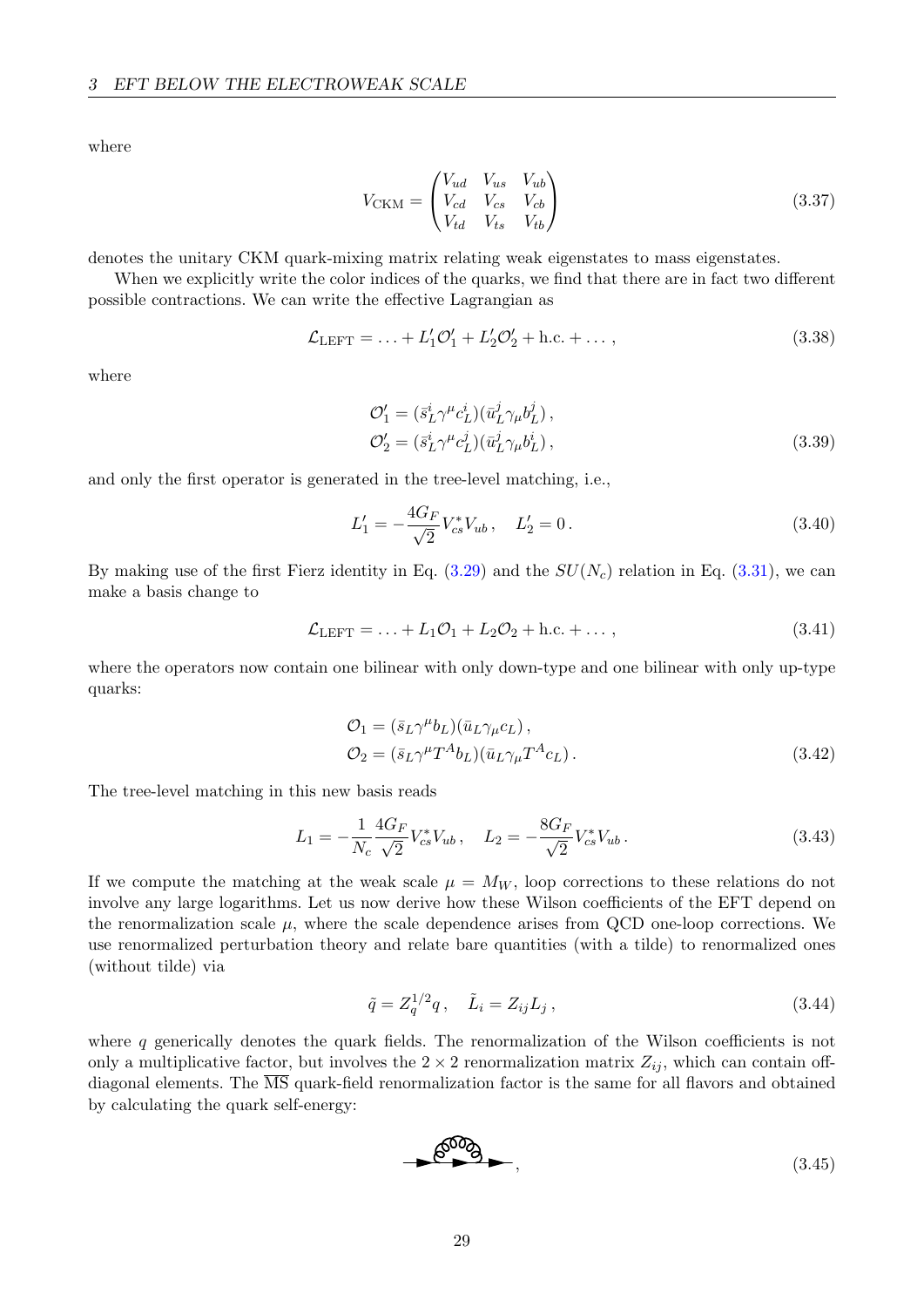leading to the result

$$
Z_q = 1 - \frac{\alpha_s C_F}{4\pi} \frac{1}{\varepsilon},\tag{3.46}
$$

where

$$
C_F = \frac{N_c^2 - 1}{2N_c} \tag{3.47}
$$

is the quadratic Casimir invariant of  $SU(N_c)$  in the fundamental representation. The renormalization matrix  $Z_{ij}$  is obtained by calculating the four-point 1PI Green's function at one loop, given by:



where the last diagram denotes the counterterm contribution. The two adjacent dots in the diagrams stand for a single interaction vertex, the four-fermion interaction: the dots represent the two quark bilinears.

Splitting the renormalization factors as

<span id="page-31-0"></span>
$$
Z_q = 1 + \Delta_q, \quad Z_{ij} = \delta_{ij} + \Delta_{ij}, \tag{3.48}
$$

the sum of loop and counterterm diagrams is given by

$$
\sum_{i=1}^{\infty} \left( 2C_F L_1 - \frac{3C_F}{N_c} L_2 \right) + 2\Delta_q L_1 + \Delta_{1k} L_k \left[ i(\gamma^{\mu} P_L) \otimes [\gamma_{\mu} P_L] + \left[ \frac{\alpha_s}{4\pi \varepsilon} \left( -6L_1 + \left( 2C_F + \frac{6}{N_c} \right) L_2 \right) + 2\Delta_q L_2 + \Delta_{2k} L_k \right] i(T^A \gamma^{\mu} P_L) \otimes [T^A \gamma_{\mu} P_L] + \text{finite.}
$$
\n(3.49)

In order to obtain this result, we have made use of relations such as

<span id="page-31-1"></span>
$$
(\gamma^{\mu}\gamma^{\nu}\gamma^{\lambda}P_L) \otimes [\gamma_{\mu}\gamma_{\nu}\gamma_{\lambda}P_L] = 16(\gamma^{\mu}P_L) \otimes [\gamma_{\mu}P_L], \qquad (3.50)
$$

which holds in  $D = 4$  dimensions and can be derived using the Fierz relations. Similarly, for the color-space algebra the following  $SU(N_c)$  relations are useful:

$$
(T^{A}T^{B}) \otimes [T^{A}T^{B}] = \frac{C_{F}}{2N_{c}}(1) \otimes [1] - \frac{1}{N_{c}}(T^{A}) \otimes [T^{A}], \qquad (3.51)
$$

which can be derived either by applying Eq.  $(3.31)$  multiple times or by using

$$
T^{A}T^{B} = \frac{1}{2} \left( \frac{1}{N_c} \delta^{AB} + d^{ABC}T^{C} + i f^{ABC}T^{C} \right). \tag{3.52}
$$

If we plug  $\Delta_q$  into Eq. [\(3.49\)](#page-31-0), we can read off the values of the  $\overline{\text{MS}}$  renormalization constants that render the four-point function finite:

$$
\Delta_{ij} = \frac{\alpha_s}{4\pi\varepsilon} \begin{pmatrix} 0 & \frac{3C_F}{N_c} \\ 6 & -\frac{6}{N_c} \end{pmatrix}_{ij} .
$$
 (3.53)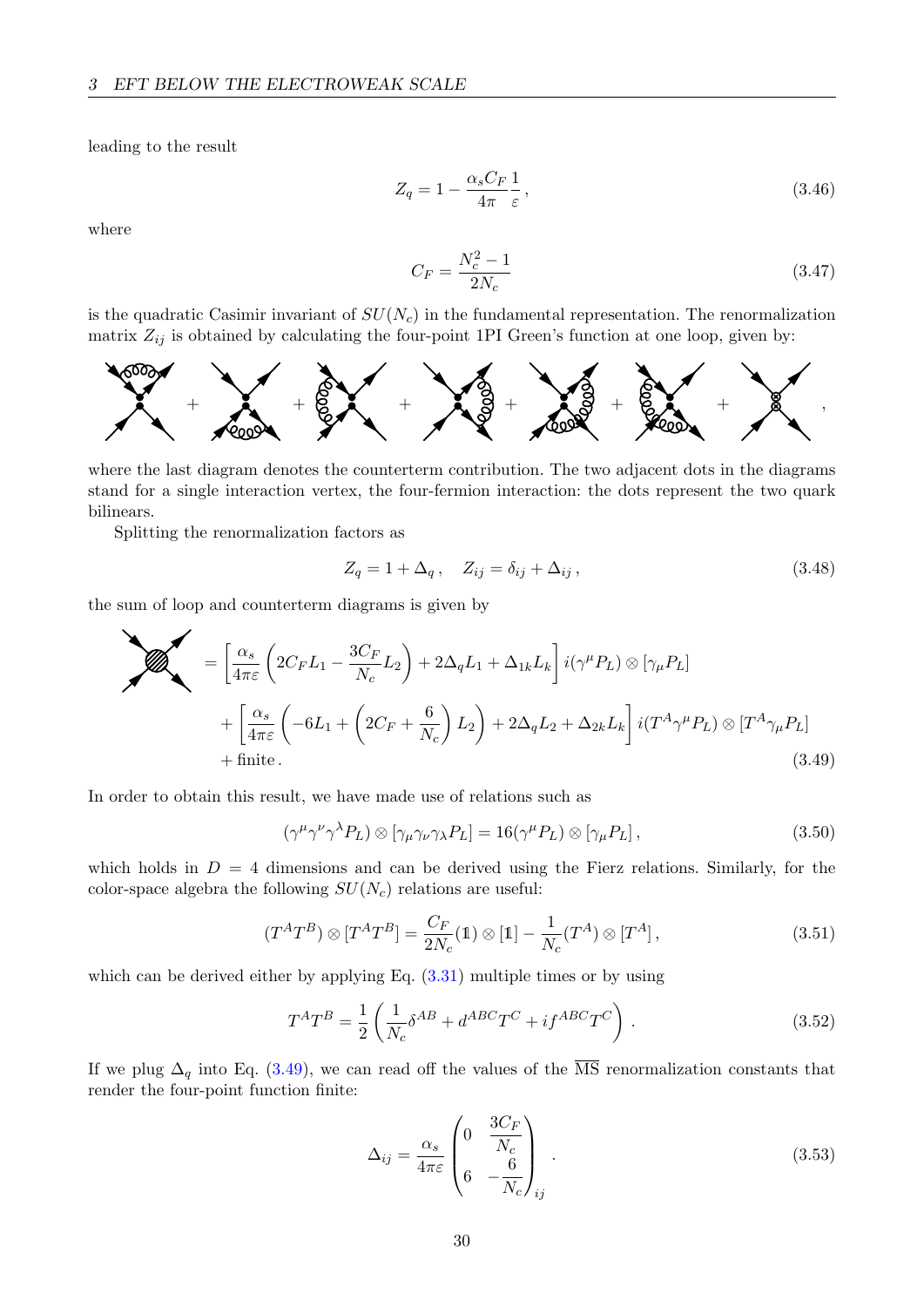Since  $\alpha_s$  is the running coupling with

$$
\beta(\alpha_s) = \frac{d}{d \log \bar{\mu}} \alpha_s = -2\varepsilon \alpha_s + \mathcal{O}(\alpha_s^2), \qquad (3.54)
$$

the  $\overline{\text{MS}}$  subtraction introduces a renormalization-scale dependence into the Wilson coefficients:

$$
0 = \frac{d}{d\log\bar{\mu}}\tilde{L}_i = \frac{d}{d\log\bar{\mu}}L_i + \frac{d\Delta_{ij}}{d\log\bar{\mu}}L_j + \underbrace{\Delta_{ij}\frac{dL_j}{d\log\bar{\mu}}}_{2\text{-loop}},\tag{3.55}
$$

hence at one loop accuracy

$$
\frac{d}{d\log\bar{\mu}}L_i = \frac{\alpha_s}{4\pi} \begin{pmatrix} 0 & \frac{6C_F}{N_c} \\ 12 & -\frac{12}{N_c} \end{pmatrix}_{ij} \times L_j.
$$
\n(3.56)

This differential equation is the one-loop QCD RGE for the two Wilson coefficients  $L_1$  and  $L_2$  and describes the running and mixing under variation of the renormalization scale. It is most easily solved by making a basis change that diagonalizes the mixing matrix:

$$
L_1 =: \frac{L^+ - L^-}{2} + \frac{L^+ + L^-}{2N_c}, \quad L_2 =: L^+ + L^-, \tag{3.57}
$$

leading to

$$
\frac{d}{d\log\bar{\mu}}L^{\pm} = \frac{\alpha_s}{4\pi}6\left(\pm 1 - \frac{1}{N_c}\right)L^{\pm} =: \frac{\alpha_s}{4\pi}\gamma^{\pm}L^{\pm}.
$$
\n(3.58)

This diagonal RGE can be solved by separating the variables:

<span id="page-32-0"></span>
$$
L^{\pm}(\bar{\mu}) = L^{\pm}(M_W) \exp\left(\int_{\alpha_s(M_W)}^{\alpha_s(\bar{\mu})} d\alpha \frac{\alpha}{4\pi} \frac{\gamma^{\pm}}{\beta(\alpha)}\right)
$$
(3.59)

The QCD beta function at one loop (for  $\varepsilon \to 0$ ) is given by

$$
\beta(\alpha_s) = -2\alpha_s \left[ \frac{\alpha_s}{4\pi} \beta_0 + \left( \frac{\alpha_s}{4\pi} \right)^2 \beta_1 + \mathcal{O}(\alpha_s^3) \right], \quad \beta_0 = \frac{11}{3} N_c - \frac{2}{3} (n_u + n_d), \tag{3.60}
$$

where  $n_{u,d}$  denotes the number of up- and down-type quarks. At one loop, we obtain

$$
L^{\pm}(\bar{\mu}) = L^{\pm}(M_W) \left(\frac{\alpha_s(M_W)}{\alpha_s(\bar{\mu})}\right)^{\frac{\gamma^{\pm}}{2\beta_0}}, \quad \alpha_s(\bar{\mu}) = \frac{\alpha_s(M_W)}{1 + \frac{\alpha_s(M_W)}{4\pi} \beta_0 \log\left(\frac{\bar{\mu}^2}{M_W^2}\right)}.
$$
(3.61)

If we evaluate this solution numerically at  $\bar{\mu} = m_b$ , we obtain with  $\alpha_s(M_W) \approx 0.12$  the leading-log (LL), i.e., one-loop RG-improved, result

$$
L^+(m_b)\Big|_{\text{LL}} \approx 0.86L^+(M_W), \quad L^-(m_b)\Big|_{\text{LL}} \approx 1.34L^-(M_W).
$$
 (3.62)

The fixed-order one-loop result that follows from re-expanding Eq. [\(3.61\)](#page-32-0) to linear order in  $\alpha_s(M_W)$ gives

$$
L^+(m_b)\Big|_{\text{NLO}} \approx 0.89L^+(M_W), \quad L^-(m_b)\Big|_{\text{NLO}} \approx 1.23L^-(M_W).
$$
 (3.63)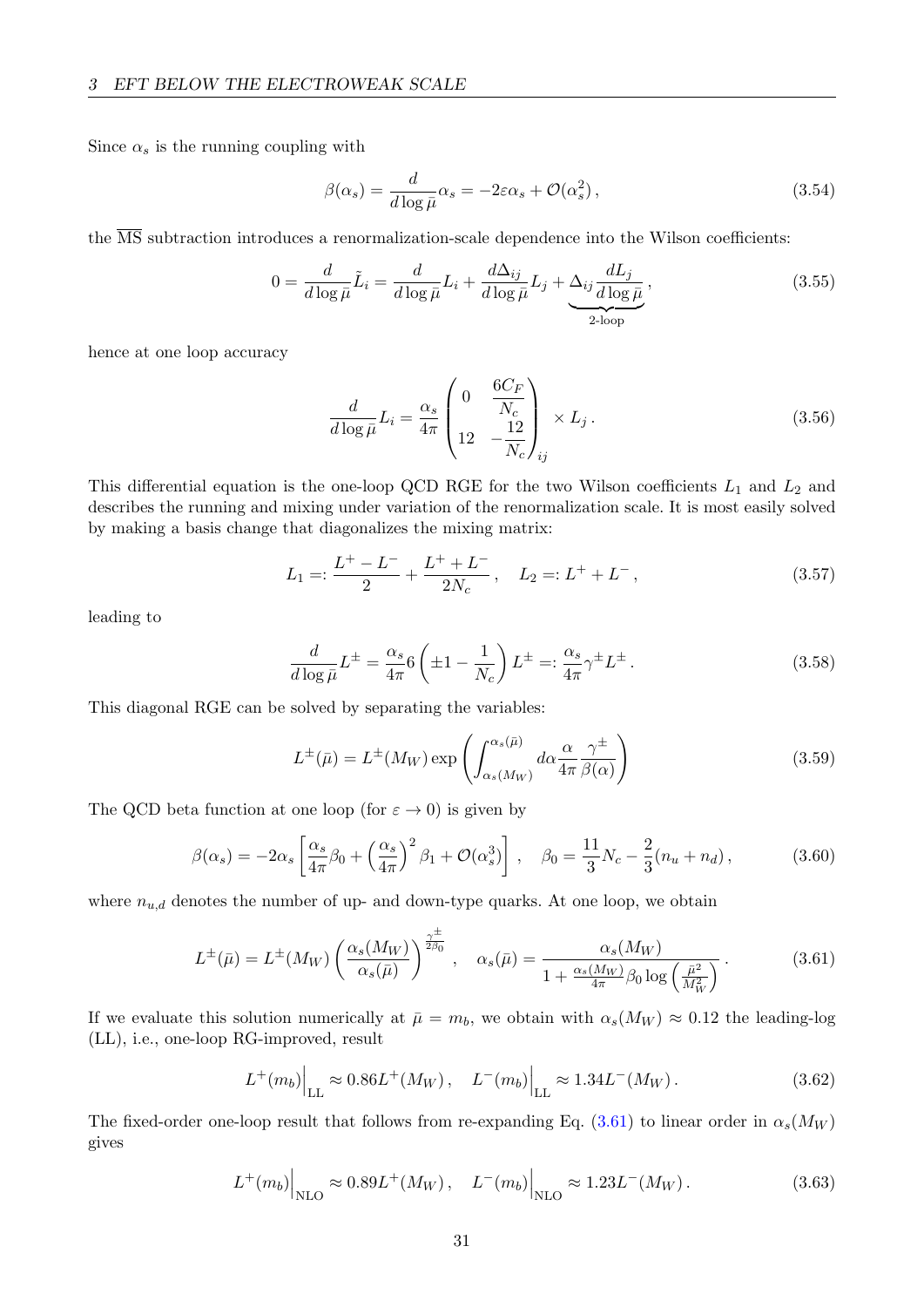Note that the RG-improved result for  $L^-$  differs from the fixed-order result by about 10%, even though the difference is a two-loop effect. For  $\alpha_s \approx 0.12$ , we have

$$
\left(\frac{\alpha_s}{4\pi}\right)^2 \approx 9.1 \times 10^{-5},\tag{3.64}
$$

which illustrates the numerical effect of the large logarithms.

The running and mixing can also be expressed in terms of our original Wilson coefficients. Numerically,

$$
\begin{pmatrix} L_1(m_b) \\ L_2(m_b) \end{pmatrix} \Big|_{LL} \approx \begin{pmatrix} 1.02 & -0.11 \\ -0.48 & 1.18 \end{pmatrix} \begin{pmatrix} L_1(M_W) \\ L_2(M_W) \end{pmatrix} . \tag{3.65}
$$

## <span id="page-33-0"></span>3.5 Scheme dependence and evanescent operators

In Eq.  $(3.50)$ , we have made use of the Fierz relations, which are valid only in  $D = 4$  space-time dimensions. The reason for the Fierz relations  $(3.28)$  not being valid away from  $D = 4$  lies in the fact that the 16 matrices in Eq. [\(3.22\)](#page-27-3) do no longer form a basis for the Dirac structures: for non-integer D, the Dirac algebra is in fact infinite dimensional. Since we were only interested in the divergent  $1/\varepsilon$ piece in Eq. [\(3.50\)](#page-31-1), we have put  $\varepsilon = 0$  in the numerator and used the relation that is valid for  $D = 4$ .

Suppose that we changed the RHS of Eq. [\(3.50\)](#page-31-1) by a term of  $\mathcal{O}(\varepsilon)$ . Such a term will vanish by itself in  $D = 4$  and is called *evanescent*. However, since the term appears in a loop integral that contains a  $1/\varepsilon$  divergence, it will lead to a modification of the finite part of the integral. This implies that in a matching calculation at one loop, where we are interested in the finite pieces of the loop integrals, the definition of evanescent terms will affect the matching results. Similarly, evanescent terms affect the  $1/\varepsilon$  divergence at two loops, since the loop integral generates  $1/\varepsilon^2$  divergences. Therefore, the definition of evanescent terms affects the two-loop RGE.

This might seem disturbing at first sight, but is no reason to be worried: Lagrangian parameters are not physical observables and contain a certain arbitrariness. One particular choice defines a scheme for the calculation. In relations between observables, scheme dependences need to cancel up to effects beyond the accuracy of the calculation, but Lagrangian parameters always contain a scheme dependence. We are already used to this from the comparison of different renormalization schemes, which agree on the divergent parts of the counterterms, but differ in the definition of the finite parts of counterterms. In the present context, we see that even within  $\overline{MS}$ , there are different scheme choices, which involve evanescent terms. Without going into details, we list a few cases that lead to the appearance of evanescent operators and need to be considered in calculations beyond LL: it is important that in a calculation one defines the scheme choice and consistently applies the scheme throughout the calculation.

#### • Evanescent terms in four-fermion structures

Evanescent terms arise when reducing four-fermion structures, where the two bilinears contain strings of Dirac matrices. By applying Fierz relations, one can deduce reduction formulas such as Eq.  $(3.50)$ , which hold in  $D = 4$  dimensions. Away from  $D = 4$  dimensions, these relations do not hold: the difference of the two sides of the equation becomes an evanescent operator, which has tree-level matrix elements of  $\mathcal{O}(\varepsilon)$ .

By using the Dirac algebra, which holds in arbitrary dimensions, one can always decompose a string of Dirac matrices as a linear combination of the basis elements

$$
\Gamma^{(n)} := \frac{1}{n!} \gamma^{\left[\mu_1 \cdots \gamma^{\mu_n}\right]},\tag{3.66}
$$

where the square brackets denote anti-symmetrization of the Lorentz indices. If  $n > 4$ , the structure is evanescent, i.e., it vanishes in  $D = 4$  dimensions. Finite contributions to matrix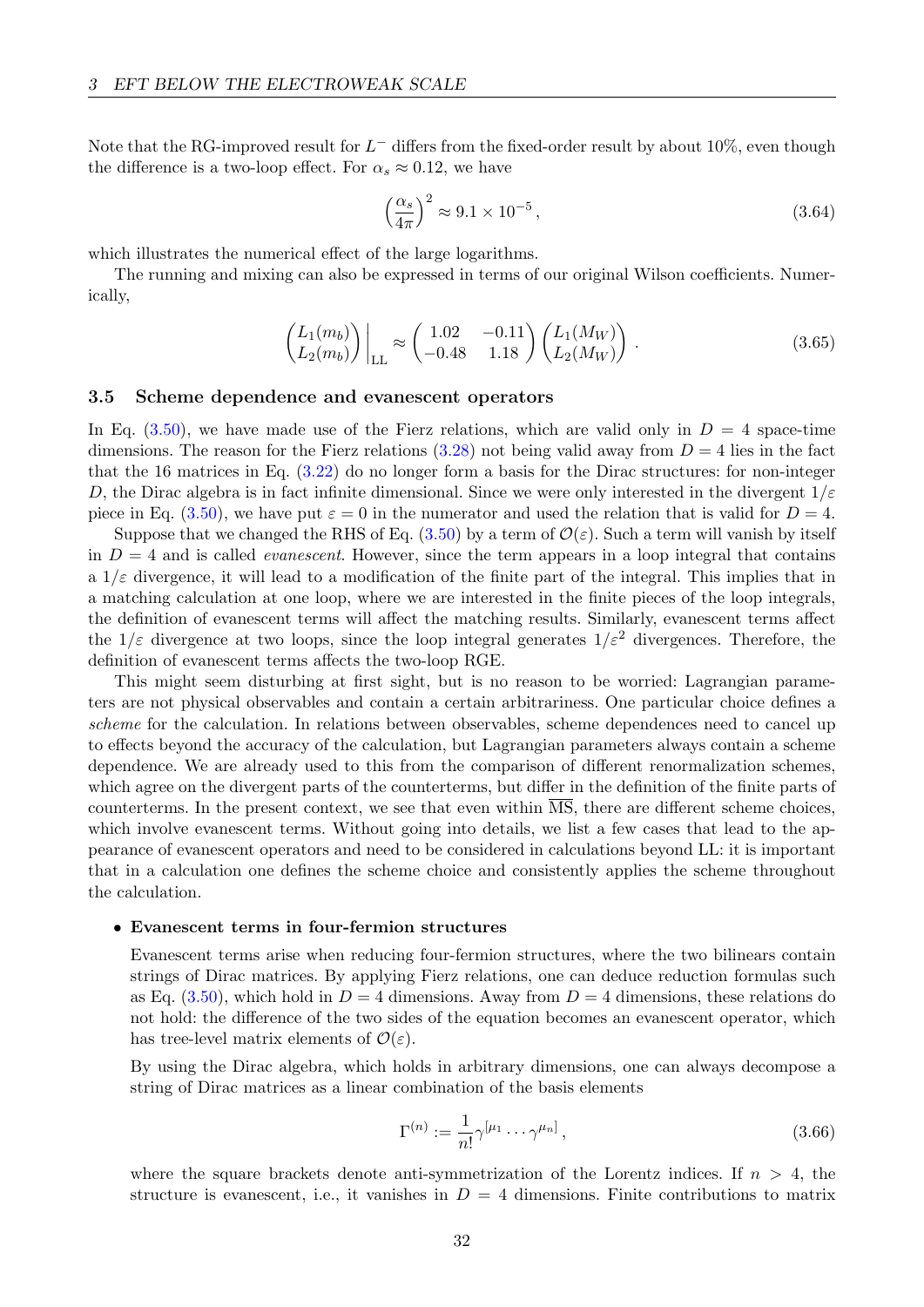elements that arise from a  $1/\varepsilon$  loop divergence times an evanescent structure can always be cancelled by finite local counterterms. In such a scheme, evanescents do not contribute to physical matrix elements, but they still need to be taken into account in the renormalization procedure and they affect the two-loop anomalous dimensions. A consistent scheme has been worked out in Ref. [\[24\]](#page-69-1).

### • Fierz-evanescent terms

Fierz-evanescent operators are special cases of four-fermion evanescents and are given by the difference between the LHS and the RHS of the Fierz identity [\(3.28\)](#page-28-0), e.g.,

$$
\mathcal{E} = (\gamma^{\mu} P_L) \otimes [\gamma_{\mu} P_L] + (\gamma^{\mu} P_L) \otimes [\gamma_{\mu} P_L). \tag{3.67}
$$

#### • Levi-Civita tensor and Schouten identity

The Levi-Civita symbol is an intrinsically four-dimensional object. In DR, this leads to notorious problems related to the definition of  $\epsilon^{\mu\nu\lambda\sigma}$  away from  $D=4$  space-time dimensions. In principle, a consistent scheme only allows the indices of the Levi-Civita symbol to run from  $\mu = 0...3$ , but different prescriptions are often used as well. The Schouten identity

$$
0 = g_{\mu\nu}\epsilon_{\lambda\alpha\beta\gamma} + g_{\mu\lambda}\epsilon_{\alpha\beta\gamma\nu} + g_{\mu\alpha}\epsilon_{\beta\gamma\nu\lambda} + g_{\mu\beta}\epsilon_{\gamma\nu\lambda\alpha} + g_{\mu\gamma}\epsilon_{\nu\lambda\alpha\beta}
$$
(3.68)

is only true in  $D = 4$  dimensions and operators involving the RHS of this equation are evanescent.

## • Schemes for  $\gamma_5$

Closely related is the problem with the definition of  $\gamma_5$  away from  $D = 4$  dimensions. The definition  $\gamma_5 = \frac{i}{4!} \epsilon_{\mu\nu\lambda\sigma} \gamma^{\mu} \gamma^{\nu} \gamma^{\lambda} \gamma^{\sigma}$  involves again the Levi-Civita symbol. In  $D = 4$ , we know that  $\gamma_5$  anticommutes with the Dirac matrices:

<span id="page-34-0"></span>
$$
\{\gamma_5, \gamma^\mu\} = 0. \tag{3.69}
$$

Assuming this relation to be valid for  $D \neq 4$  is in conflict with

$$
\text{Tr}[\gamma_5 \gamma^{\mu} \gamma^{\nu} \gamma^{\lambda} \gamma^{\sigma}] \neq 0 \tag{3.70}
$$

and a cyclic trace. DR with a naively anticommuting  $\gamma_5$  in D dimension (the NDR scheme) does not reproduce the chiral anomaly. Restricting Eq.  $(3.69)$  to  $D = 4$  and defining

$$
\{\gamma_5, \gamma^{\mu}\} = 0 \quad \text{for } \mu = 0, 1, 2, 3, [\gamma_5, \gamma^{\mu}] = 0 \quad \text{else}
$$
 (3.71)

is the self-consistent 't Hooft–Veltman scheme [\[25,](#page-69-2) [26\]](#page-69-3). Although it reproduces the chiral anomaly, it has the disadvantage that in chiral gauge theories it also leads to spurious anomalies that break the Ward identities, because D-dimensional Lorentz covariance and chiral symmetry is broken. The symmetry-breaking terms then need to be cured by finite renormalizations. In this scheme, the anticommutator  $\{\gamma_5, \gamma^\mu\}$  is again an evanescent term in D dimensions.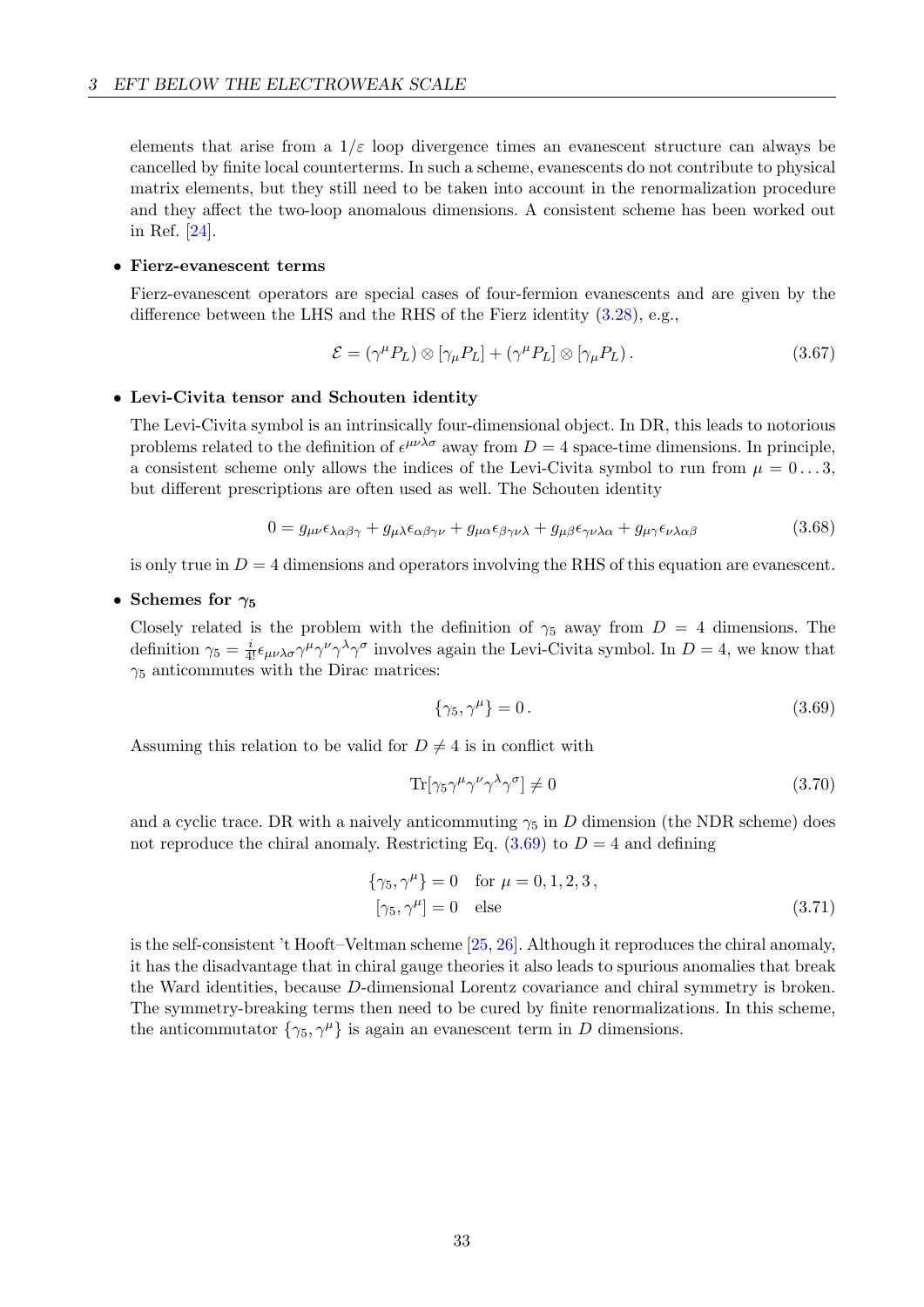## <span id="page-35-0"></span>4 Strong interaction at low energies

As a next classic example of effective field theories, we consider the strong interaction at low energies. QCD is the established fundamental theory of the strong interaction of quarks and gluons. Perturbative QCD can be applied to compute corrections to hard scattering processes at high energies: it relies on an expansion in the strong coupling, which leads to the loop expansion. The coupling constant as the expansion parameter depends on the renormalization scale: the running of  $\alpha_s$  is dictated by the QCD beta function, which at one loop leads to the solution given in Eq. [\(3.61\)](#page-32-0):

$$
\alpha_s(\bar{\mu}) = \frac{\alpha_s(\bar{\mu}_0)}{1 + \frac{\alpha_s(\bar{\mu}_0)}{4\pi} \beta_0 \log\left(\frac{\bar{\mu}^2}{\bar{\mu}_0^2}\right)}.
$$
\n(4.1)

We see that for increasing  $\bar{\mu}$ , the coupling becomes smaller. In order to avoid large logarithms, one should choose the renormalization scale  $\bar{\mu}$  to be around the typical energy scale of the process. Therefore, for high energies we can compute with a small expansion parameter. For  $\bar{\mu} \to \infty$ , QCD becomes a non-interacting theory, an effect known as *asymptotic freedom* [\[27,](#page-69-4) [28\]](#page-69-5). At  $\mu \approx M_W$ , the value of the strong coupling is  $\alpha_s \approx 0.12$ . At lower energies, the coupling constant becomes larger and the effects of higher loop orders become more important. At very low energies, the perturbative expansion becomes meaningless since the coupling constant is no longer a small parameter. At the same time, non-perturbative effects that cannot be described by a truncated power series in  $\alpha_s$  or not even by a resummation of a power series become more and more important. Therefore, the dynamics of QCD at low energies cannot be described by perturbation theory and one needs to resort to alternative, non-perturbative methods.

Another important aspect of QCD is that it leads to confinement: the observed particle states are in fact not quarks and gluons, but composite particles that are not charged under the symmetry group  $SU(3)_c$  of QCD, the hadrons. The lightest hadrons are the three pions,  $\pi^{\pm}$  and  $\pi^0$ , which are spin-0 bosons with masses of  $M_{\pi^0} \approx 135.0 \,\text{MeV}$  and  $M_{\pi^{\pm}} \approx 139.6 \,\text{MeV}$ . After a mass gap, the nextto-lightest hadrons are the kaons with  $M_{K^{\pm}} \approx 493.7 \, \text{MeV}$  and  $M_{K^0} \approx 497.6 \, \text{MeV}$  and the eta meson with  $M_n \approx 547.9 \,\text{MeV}$ . The hadron spectrum also contains a very broad scalar state, the  $f_0(500)$  with a T-matrix pole at around  $\sqrt{s} \approx (450 - i270)$  MeV, decaying into two pions. In the vector (i.e., spin-1) channel, there is the prominent rho resonance with  $M<sub>o</sub> \approx 770 \text{ MeV}$ , decaying again into two pions. In the GeV region and above, many hadronic states are present. The lightest spin-1/2 hadronic states, the proton and the neutron, have masses of  $m_p \approx 938.3 \,\text{MeV}$  and  $m_n \approx 939.6 \,\text{MeV}$ .

In the simple quark model, mesons are understood to be bosonic bound states of a quark and an antiquark, while the baryons are fermionic bound states of three quarks. To a large extent, the structure of the hadronic mass spectrum can be understood based on the symmetries of QCD. In particular, the presence of the lightest mesons is understood as a manifestation of spontaneous symmetry breaking in QCD. Due to their symmetry properties and the mass gap, the interaction of the pions (or even the pions, kaons, and the eta meson) can be described in terms of a low-energy EFT known as chiral perturbation theory  $(\chi PT)$  [\[29–](#page-69-6)[31\]](#page-69-7).

#### <span id="page-35-1"></span>4.1 QCD and chiral symmetry

QCD describes strong interaction as a non-abelian gauge theory based on the  $SU(3)_c$  symmetry group. The Lagrangian is defined in terms of quark and gluon fields as

$$
\mathcal{L}_{\text{QCD}} = -\frac{1}{4} G_{\mu\nu}^A G^{A\mu\nu} + \bar{q} i \rlap{\,/}D q - \bar{q}_R M_q q_L - \bar{q}_L M_q^\dagger q_R \,,\tag{4.2}
$$

see also Eq.  $(3.10)$ . We ignore the CP-violating QCD theta term and consider only the light quark flavors,  $q = (u, d, s)$ . For the moment, we also ignore QED, i.e., the presence of leptons and photons. The gauge-covariant derivative in the fundamental representation is defined by

$$
D_{\mu} = \partial_{\mu} + igT^{A}G_{\mu}^{A}.
$$
\n(4.3)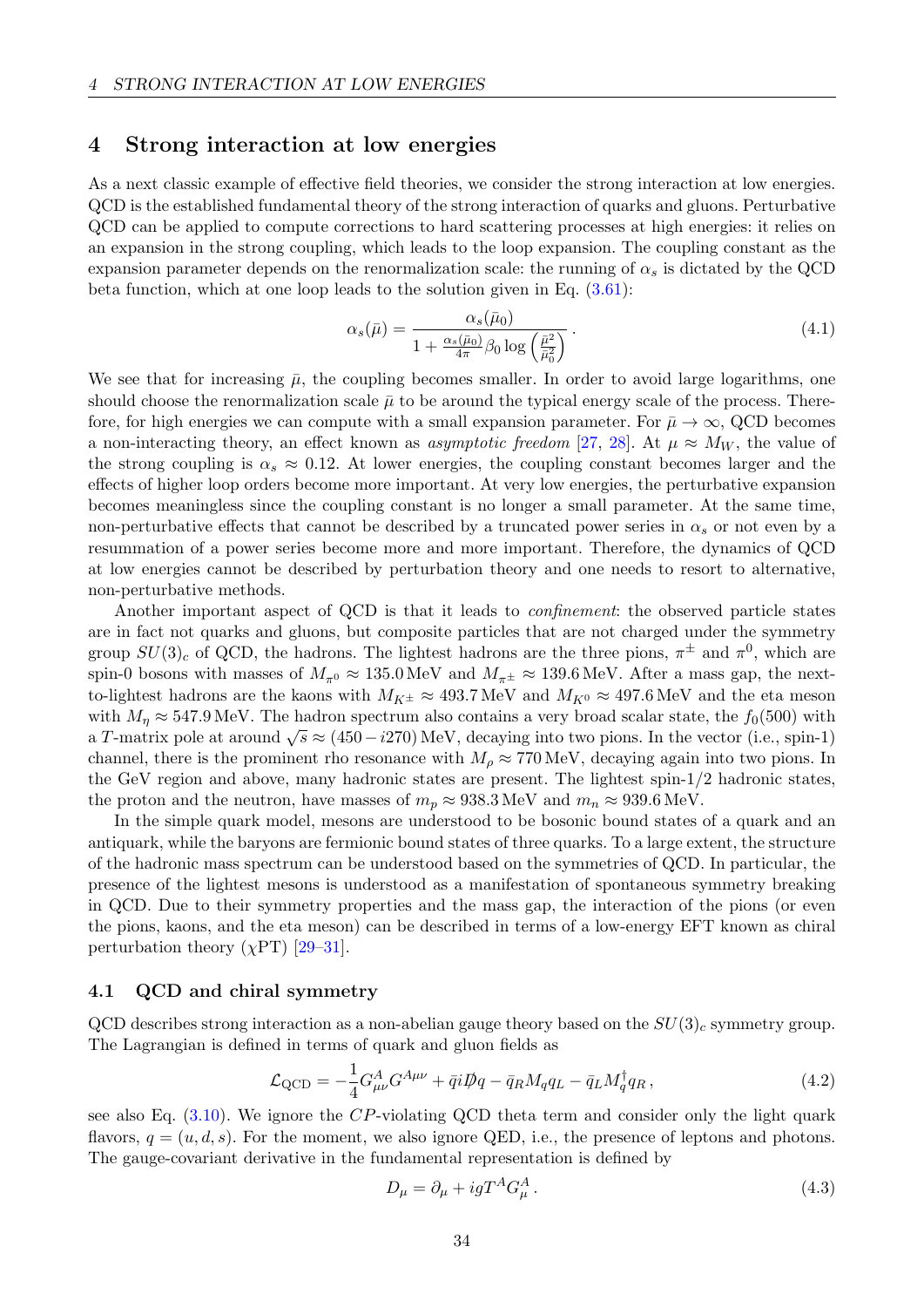In terms of chiral fields, the Lagrangian is given by

$$
\mathcal{L}_{\text{QCD}} = -\frac{1}{4} G^A_{\mu\nu} G^{A\mu\nu} + \bar{q}_L i \rlap{\,/}D q_L + \bar{q}_R i \rlap{\,/}D q_R - \bar{q}_R M_q q_L - \bar{q}_L M_q^\dagger q_R \,. \tag{4.4}
$$

We see that in addition to the gauge symmetry, the classical Lagrangian exhibits a global flavor symmetry

$$
\begin{pmatrix} u_L \\ d_L \end{pmatrix} \mapsto U_L \begin{pmatrix} u_L \\ d_L \end{pmatrix} , \quad \begin{pmatrix} u_R \\ d_R \end{pmatrix} \mapsto U_R \begin{pmatrix} u_R \\ d_R \end{pmatrix} , \tag{4.5}
$$

with  $U_{L,R} \in U(2)$  two independent matrices, provided that we neglect the masses of the up and down quarks. Note that the quark masses are very small,  $m_u \approx 2.3 \,\text{MeV}$ ,  $m_d \approx 4.8 \,\text{MeV}$ . If we also neglect the somewhat larger strange-quark mass ( $m_s \approx 95 \,\text{MeV}$ ), the global symmetry is enlarged to a global  $U(3)_L \times U(3)_R$  group:

$$
q_L \mapsto U_L q_L, \quad q_R \mapsto U_R q_R, \quad U_{L,R} \in U(3). \tag{4.6}
$$

The limit of vanishing quark masses is called *chiral limit*. The  $U(3)$  matrices can be parametrized as

$$
U_{L,R} = \exp\left\{-i\theta_{L,R}^a \frac{\lambda^a}{2} - i\theta_{L,R}\right\},\tag{4.7}
$$

with  $\lambda^a$  the Gell-Mann matrices in flavor space.<sup>[5](#page-36-0)</sup> The corresponding Noether currents are given by

$$
L^{\mu,a} = \bar{q}_L \gamma^{\mu} \frac{\lambda^a}{2} q_L , \quad R^{\mu,a} = \bar{q}_R \gamma^{\mu} \frac{\lambda^a}{2} q_R ,
$$
  

$$
L^{\mu} = \bar{q}_L \gamma^{\mu} q_L , \qquad R^{\mu} = \bar{q}_R \gamma^{\mu} q_R .
$$

It is also useful to introduce vector and axial-vector currents:

$$
V^{\mu,a} = R^{\mu,a} + L^{\mu,a}, \quad A^{\mu,a} = R^{\mu,a} - L^{\mu,a},
$$
  

$$
V^{\mu} = R^{\mu} + L^{\mu}, \qquad A^{\mu} = R^{\mu} - L^{\mu}.
$$

At the quantum level, it turns out that the singlet axial current is not conserved due to the triangle anomaly:

$$
\partial_{\mu}A^{\mu} = \frac{g^2 n_f}{16\pi^2} G^A_{\mu\nu} \tilde{G}^{A\mu\nu} \,, \tag{4.8}
$$

where  $n_f = 3$  is the number of quark flavors. The octet vector and axial-vector currents, as well as the singlet vector current are conserved in the chiral limit. The Lagrangian of massless three-flavor QCD therefore has a global  $SU(3)_L \times SU(3)_R \times U(1)_V$  symmetry. To each current belongs a conserved charge:

$$
Q_V^a(t) = \int d^3x V^{0,a}(x) = \int d^3x \,\bar{q}(x) \gamma^0 \frac{\lambda^a}{2} q(x) = \int d^3x \,q^\dagger(x) \frac{\lambda^a}{2} q(x) ,
$$
  
\n
$$
Q_A^a(t) = \int d^3x A^{0,a}(x) = \int d^3x \,\bar{q}(x) \gamma^0 \gamma_5 \frac{\lambda^a}{2} q(x) = \int d^3x \,q^\dagger(x) \gamma_5 \frac{\lambda^a}{2} q(x) ,
$$
  
\n
$$
Q_V(t) = \int d^3x V^0(x) = \int d^3x \,\bar{q}(x) \gamma^0 q(x) = \int d^3x \,q^\dagger(x) q(x) .
$$
\n(4.9)

The  $2 \times 8 + 1$  charges commute with the Hamiltonian of massless three-flavor QCD.

<span id="page-36-0"></span><sup>&</sup>lt;sup>5</sup>We are using uppercase letters A, B, ... for color  $SU(3)_c$  indices and lowercase letters a, b, ... for flavor  $SU(3)_f$ indices.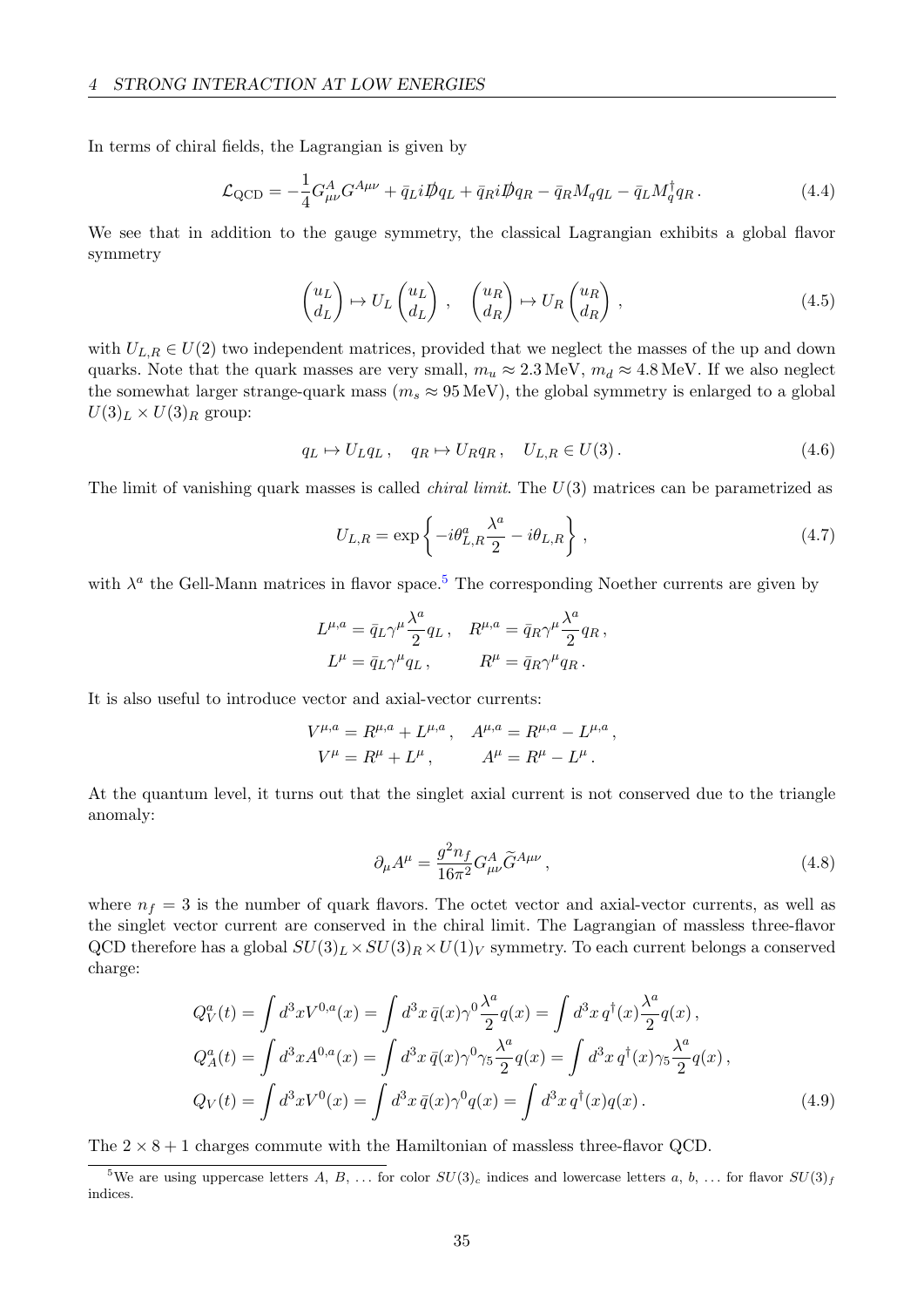However, now the question is if this symmetry is also realized by the states of the theory. Observations indicate a different symmetry pattern for hadrons: the mass spectrum suggests that one can organize the light hadrons as approximately mass-degenerate multiplets of  $SU(3)_V \times U(1)_V$ , where  $SU(3)_V$  is the diagonal subgroup of  $SU(3)_L \times SU(3)_R$ . The  $U(1)_V$  symmetry results in baryon-number conservation and classifies the hadrons into mesons  $(B = 0)$  and baryons  $(B = 1)$ . If  $SU(3)_L \times SU(3)_R$ were realized in nature, one would expect degenerate states with opposite parity. This is not observed, which indicates that this full symmetry is in fact *hidden* and only the diagonal subgroup  $SU(3)<sub>V</sub>$  is realized in nature. This is also known as spontaneous symmetry breaking: although the Lagrangian of the theory is invariant under a symmetry group, the vacuum of the theory and the spectrum break the symmetry.

#### 4.2 Spontaneous symmetry breaking and Goldstone's theorem

Goldstone's theorem states that each spontaneously broken continuous symmetry induces the existence of a massless scalar particle—a Goldstone boson [\[32\]](#page-69-0). Assume that a theory is symmetric under the transformations of a Lie group G with dimension  $n_G$ . Then, we find  $n_G$  Noether charges  $Q_i$ , which form a representation of the corresponding Lie algebra in the Hilbert space. These generators of the symmetry commute with the Hamiltonian, since they are conserved quantities:

$$
[\mathcal{H}, Q_i] = 0, \quad i \in \{1, \dots, n_G\}.
$$
\n(4.10)

We assume that the vacuum state  $|0\rangle$  of the system is invariant only under a subgroup  $H \subset G$  of dimension  $n_H$ , i.e., the vacuum is annihilated by  $n_H$  generators  $H_i$ :

$$
H_i|0\rangle = 0, \quad i \in \{1, \dots, n_H\}.
$$
\n(4.11)

The generators  $H_i$  form the Lie algebra of the subgroup H. Thus, there exist  $n_G - n_H$  generators  $X_i$ of G that do not annihilate the vacuum:  $X_i|0\rangle \neq 0$ . This means that the vacuum is degenerate with the  $n_G - n_H$  states  $X_i|0\rangle$ :

$$
\mathcal{H}X_i|0\rangle = X_i \mathcal{H}|0\rangle = 0.
$$
\n(4.12)

We see that there exist  $n = n<sub>G</sub> - n<sub>H</sub>$  massless states, the Goldstone bosons, which emerge from the spontaneous breakdown of the symmetry group  $G$  to its subgroup  $H$ .

Let us apply Goldstone's theorem to the situation of QCD. For  $n_f$  massless flavors, the full global symmetry group is

$$
G = SU(n_f)_L \times SU(n_f)_R \times U(1)_V
$$
\n(4.13)

with  $n_G = (n_f^2 - 1) + (n_f^2 - 1) + 1 = 2n_f^2 - 1$  generators. The vacuum is invariant only under the subgroup

$$
H = SU(n_f)_V \times U(1)_V \tag{4.14}
$$

with  $n_H = (n_f^2 - 1) + 1 = n_f^2$  generators. Therefore, we expect  $n = n_f^2 - 1$  massless Goldstone bosons three for  $n_f = 2$ , or eight for  $n_f = 3$ . We identify the broken generators with the axial charges  $Q_A^a$ . In our context, the simple argument about the massless states as given above is not quite accurate since the states  $Q_A^a|0\rangle$  turn out to have infinite norm. More rigorously, one has to assume the existence of an operator  $\mathcal{O}^a$  that satisfies

$$
\langle 0|[Q_A^a(t), \mathcal{O}^a(t, \vec{x})]|0\rangle \neq 0 \quad \text{(no sum over } a),\tag{4.15}
$$

which of course requires  $Q_A^a|0\rangle \neq 0$ . In this case, there will be a massless state  $|\pi^a\rangle$  that satisfies

$$
\langle 0|A^{0,a}(t,\vec{y})|\pi^a\rangle\langle\pi^a|\mathcal{O}^a(t,\vec{x})|0\rangle \neq 0 \quad \text{(no sum over } a\text{)}
$$
\n
$$
(4.16)
$$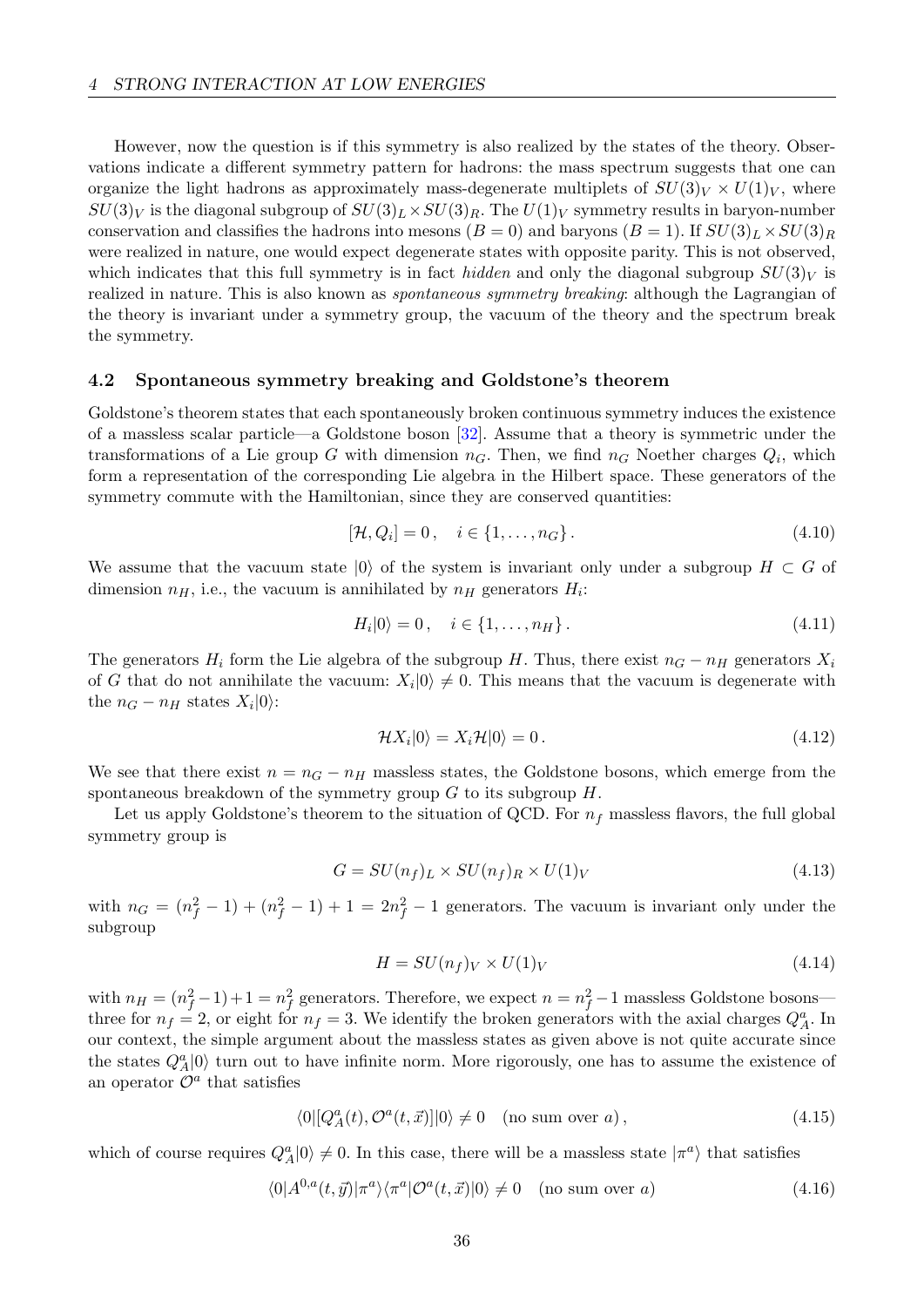and  $\mathcal{O}^a$  can be used as an interpolating field for the state  $|\pi^a\rangle$ , i.e., the corresponding massless Goldstone boson has the quantum numbers of  $\mathcal{O}^a$  and  $A^{0,a}$ . Since the broken generators are the axial charges  $Q_A^a$ , the Goldstone bosons are pseudoscalar particles and we can choose the pseudoscalar density as the interpolating field. Then, we have to require that

$$
\langle 0|[Q_A^a(t), P^a(t, \vec{x})]|0\rangle \neq 0 \quad \text{(no sum over } a), \quad P^a = i\bar{q}\gamma_5 \frac{\lambda^a}{2}q \,. \tag{4.17}
$$

The matrix element can be simplified using the equal-time commutation relations

$$
\{q_{\alpha,i}(t,\vec{x}), q_{\beta,j}^{\dagger}(t,\vec{y})\} = \delta_{\alpha\beta}\delta_{ij}\delta^{(3)}(\vec{x}-\vec{y}), \quad \{q_{\alpha,i}, q_{\beta,j}\} = 0, \quad \{q_{\alpha,i}^{\dagger}, q_{\beta,j}^{\dagger}\} = 0, \tag{4.18}
$$

leading to  $6$ 

$$
i\langle 0|[Q_A^a(t),P^a(t,\vec{x})]|0\rangle = \frac{1}{3}\langle 0|\bar{q}q|0\rangle = \frac{1}{3}\langle 0|\bar{u}u + \bar{d}d + \bar{s}s|0\rangle = \langle 0|\bar{u}u|0\rangle. \tag{4.19}
$$

We find that the existence of a non-vanishing quark condensate  $\langle 0|\bar{q}q|0\rangle = \langle 0|\bar{q}_Lq_R + \bar{q}_Rq_L|0\rangle \neq 0$ implies that chiral symmetry is spontaneously broken, leading to massless pseudoscalar Goldstone bosons.

Both the pseudoscalar density and the axial-charge operator have a non-vanishing matrix element between the vacuum and the massless one-particle state  $|\pi^a\rangle$ . Due to Lorentz covariance, the matrix element of the axial-vector current between the vacuum and the Goldstone-boson state can be written as

<span id="page-38-2"></span><span id="page-38-1"></span>
$$
\langle 0|A^a_\mu(0)|\pi^b(p)\rangle = ip_\mu F_0 \delta^{ab} ,\qquad (4.20)
$$

where  $F_0$  is called the pion decay constant in the chiral limit.

We identify the Goldstone bosons with the lightest mesons: the three Goldstone bosons from the breaking of  $SU(2)_L \times SU(2)_R \to SU(2)_V$  are identified with the three pions  $\pi^+$ ,  $\pi^0$ ,  $\pi^-$ , which form an isospin triplet. The eight Goldstone bosons from the breaking of  $SU(3)$  are identified with the meson octet consisting of the three pions, the four kaons, and the  $\eta$ . The fact that these mesons are light but not exactly massless as required by Goldstone's theorem will be explained later by the presence of the mass terms in QCD: the quark-mass terms introduce a small explicit breaking of chiral symmetry in the Lagrangian, which will result in a non-vanishing mass of the Goldstone bosons.

#### 4.3 Nonlinear realization and CCWZ formalism

At low energies, the hadronic degrees of freedom are the pions, kaons, and  $\eta$  mesons. As we discussed, they are identified with the Goldstone bosons of spontaneous breaking of the chiral  $SU(3)_L \times SU(3)_R$ down to  $SU(3)_V$ , i.e., they correspond to the eight generators  $Q_A^a$  that belong to the axial-vector currents  $A^{\mu,a}$ . In order to set up an EFT for the light hadrons, we need to determine how the degrees of freedom transform under the symmetry group. The transformation of the Goldstone bosons will turn out to be nonlinear. This is described by the formalism developed by Callan, Coleman, Wess, and Zumino (CCWZ) [\[33,](#page-69-1) [34\]](#page-69-2).

The Goldstone bosons are described by n real scalar fields  $\vec{\pi}(x) = (\pi_1(x), \ldots, \pi_n(x))$ , which are smooth functions on Minkowski space  $M^4$  and form a vector space  $V := \{\vec{\pi} : M^4 \to \mathbb{R}^n\}$ . The operation of the symmetry group G as a group action  $\vec{\varphi}$  on the vector space V is defined as a mapping

$$
\vec{\varphi}: G \times V \to V, \quad (g, \vec{\pi}) \mapsto \vec{\varphi}(g, \vec{\pi}) \tag{4.21}
$$

<span id="page-38-0"></span><sup>&</sup>lt;sup>6</sup>Here we are averaging over a, which is possible due to  $SU(3)_V$  invariance and can be derived by considering the commutator  $[Q_V^a, S^b]$ , where  $S^a$  is the scalar density.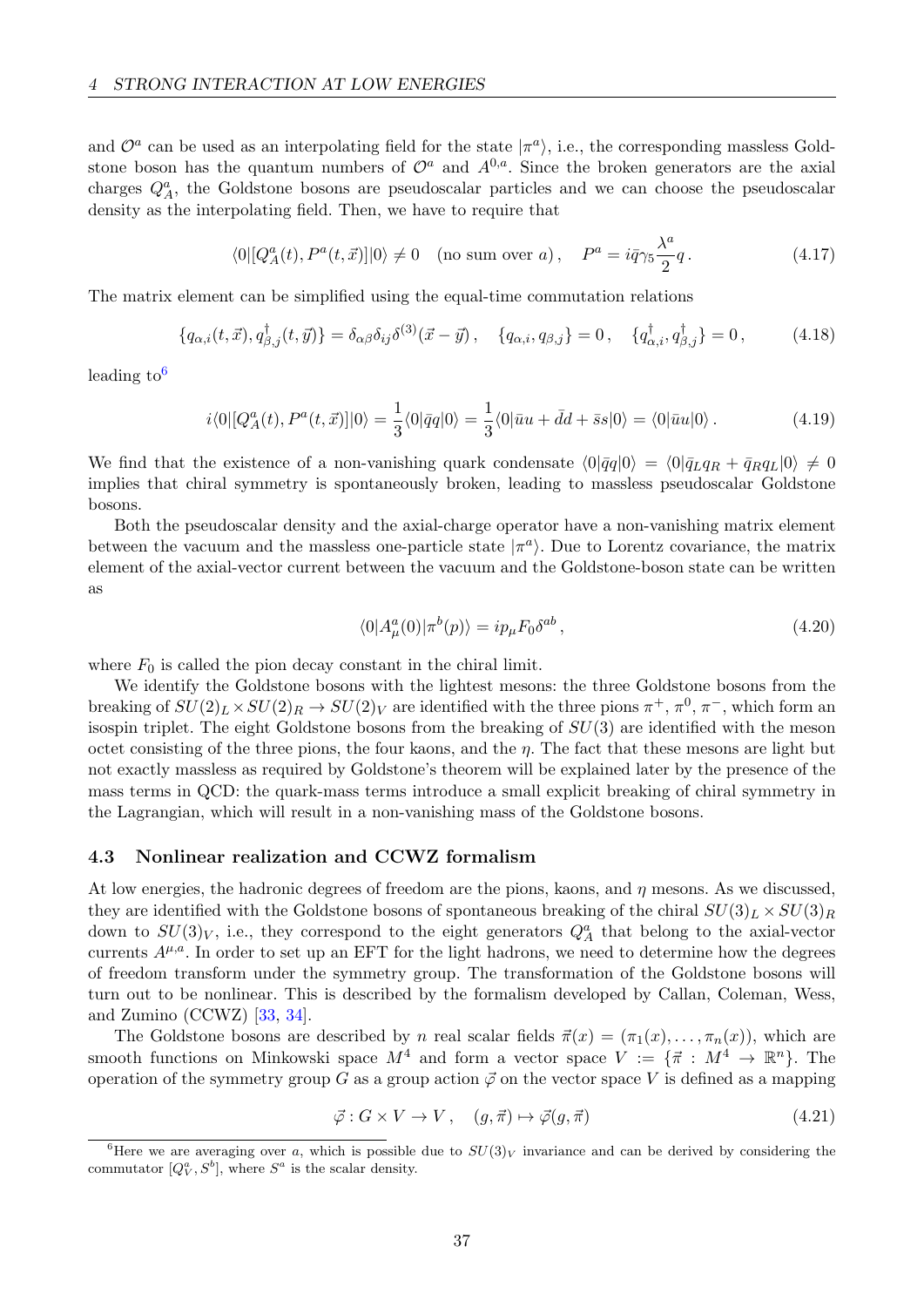that fulfills

$$
\vec{\varphi}(e, \vec{\pi}) = \vec{\pi} \quad \forall \vec{\pi} \in V \text{ (}e \text{ denoting the identity of } G\text{)},
$$
  

$$
\vec{\varphi}(g_1, \vec{\varphi}(g_2, \vec{\pi})) = \vec{\varphi}(g_1 g_2, \vec{\pi}) \quad \forall \vec{\pi} \in V, \forall g_1, g_2 \in G.
$$
 (4.22)

The ground state  $\vec{0}$  is assumed to be invariant under the subgroup  $H \subset G$ :

$$
\vec{\varphi}(h,\vec{0}) = \vec{0} \quad \forall h \in H. \tag{4.23}
$$

It follows

$$
\vec{\varphi}(gh, \vec{0}) = \vec{\varphi}(g, \vec{\varphi}(h, \vec{0})) = \vec{\varphi}(g, \vec{0}) \quad \forall g \in G, \ h \in H \tag{4.24}
$$

and  $g^{-1}g' \in H$  if  $\vec{\varphi}(g, \vec{0}) = \vec{\varphi}(g', \vec{0})$ :

$$
\vec{0} = \vec{\varphi}(g^{-1}g, \vec{0}) = \vec{\varphi}(g^{-1}, \vec{\varphi}(g, \vec{0})) = \vec{\varphi}(g^{-1}, \vec{\varphi}(g', 0)) = \vec{\varphi}(g^{-1}g', \vec{0}). \tag{4.25}
$$

Since the Goldstone-boson manifold is obtained by acting with the symmetry group on the vacuum, there exists an isomorphism between the left coset space  $G/H = \{gH | g \in G\}$  and the Goldstone boson fields V. The Goldstone bosons transform under  $g \in G$  in the following way:

$$
\vec{\pi} = \vec{\varphi}(\tilde{g}, \vec{0}) = \vec{\varphi}(\tilde{g}h, \vec{0}) \quad \Rightarrow \quad \vec{\pi}' = \vec{\varphi}(g, \vec{\pi}) = \vec{\varphi}(g, \vec{\varphi}(\tilde{g}h, \vec{0})) = \vec{\varphi}(g\tilde{g}h, \vec{0}). \tag{4.26}
$$

Let us apply this formalism to the case of QCD with  $G = SU(3)_L \times SU(3)_R$  and  $H = SU(3)_V$ . The elements of the coset  $G/H$  can be parametrized by

$$
\tilde{g}h \in \tilde{g}H, \quad \tilde{g} \in G,
$$
  

$$
\tilde{g}h = (\tilde{L}, \tilde{R})(V, V) = (1, \tilde{R}\tilde{L}^{\dagger})(\tilde{L}V, \tilde{L}V) =: (1, U)(V', V'),
$$
\n(4.27)

where  $U$  transforms as

$$
\tilde{g}h \stackrel{G}{\mapsto} g\tilde{g}h = (L,R)(1,U)(V',V') = (1, RUL^{\dagger})(LV', LV'),
$$
\n(4.28)

i.e.,  $U \mapsto RUL^{\dagger}$  and  $U^{\dagger} \mapsto LU^{\dagger}R^{\dagger}$ . The  $SU(3)$  matrix U is then written as

$$
U(x) = \exp\left(i\frac{\pi(x)}{F_0}\right), \quad \pi(x) = \sum_{a=1}^8 \lambda^a \pi^a(x), \quad \text{Tr}(\lambda^a \lambda^b) = 2\delta^{ab},\tag{4.29}
$$

where  $\pi^a(x)$  are identified with the Goldstone boson fields and the parameter  $F_0$  is the pion decay constant in the chiral limit, defined in Eq. [\(4.20\)](#page-38-1). It is related to the physical decay constant  $F_{\pi}$  = 92.3 MeV, which enters the description of pion decay  $\pi^+ \to \mu^+ \nu_\mu$ .

The CCWZ formalism provides us with a convenient parametrization of the degrees of freedom in terms of the matrix  $U(x)$  in Eq. [\(4.29\)](#page-39-0). The transformation under the chiral group  $SU(3)_L \times SU(3)_R$ is given by  $U \mapsto RUL^{\dagger}$ . The ground state of the system corresponds to  $\pi(x) = 0$ , i.e.,  $U_0 = \mathbb{1}$ . Under the diagonal subgroup  $H = \{(V, V)| V \in SU(3)\}\)$ , the ground state transforms as

<span id="page-39-0"></span>
$$
U_0 \mapsto VU_0V^{\dagger} = VV^{\dagger} = \mathbb{1} = U_0, \qquad (4.30)
$$

i.e., it remains invariant. The transformation of the Goldstone-boson fields under the diagonal subgroup is found by expanding Eq.  $(4.29)$  in the fields:

$$
U(x) = 1 + i \frac{\pi(x)}{F_0} - \frac{\pi^2(x)}{2F_0} + \dots \mapsto V\left(1 + i \frac{\pi(x)}{F_0} - \frac{\pi^2(x)}{2F_0} + \dots\right) V^{\dagger}
$$
  
= 
$$
1 + i \frac{V\pi(x)V^{\dagger}}{F_0} - \frac{V\pi(x)V^{\dagger}V\pi(x)V^{\dagger}}{2F_0} + \dots,
$$
 (4.31)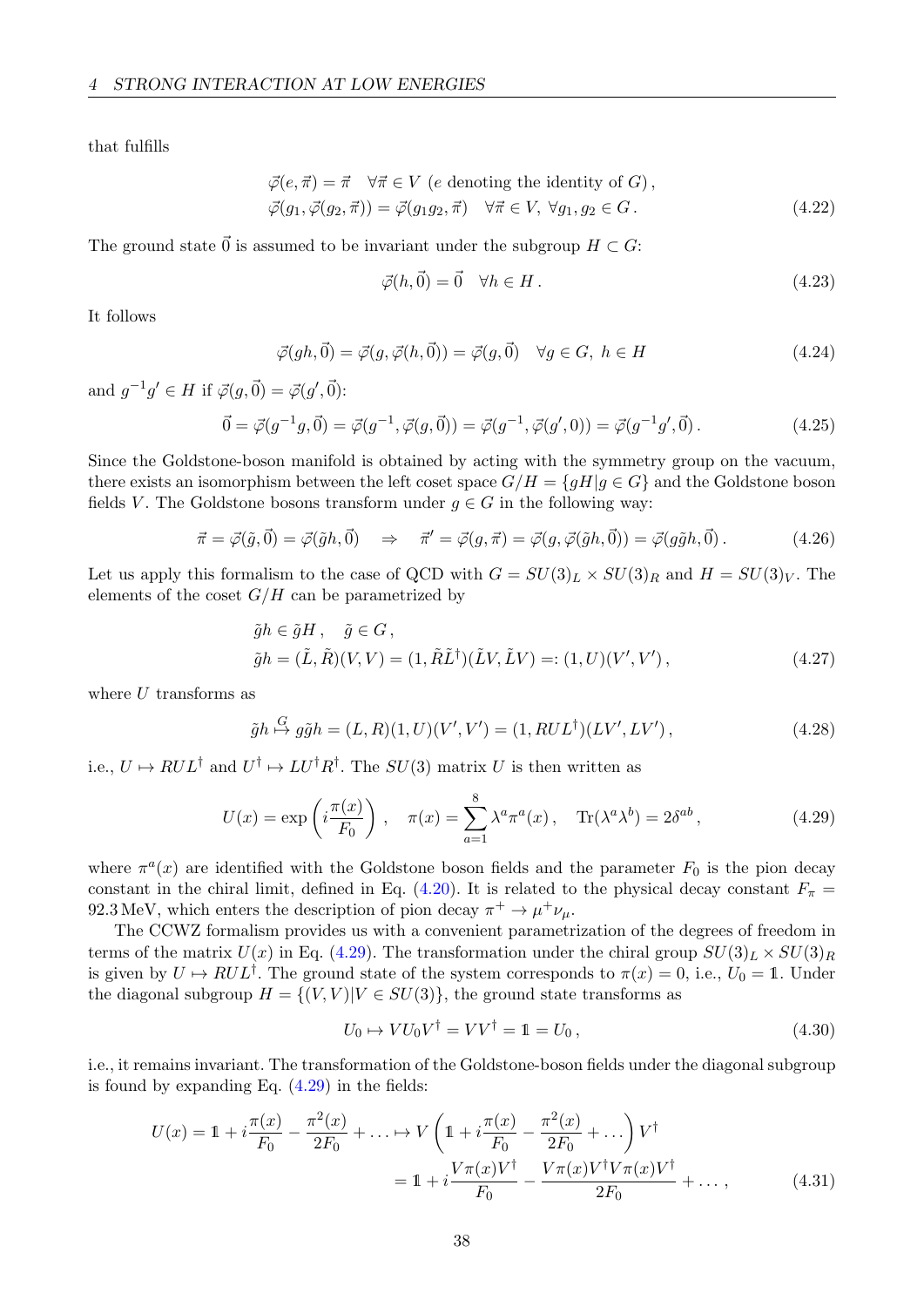<span id="page-40-0"></span>

Figure 4: A tower of EFTs:  $\chi$ PT is built on top of the LEFT, which is the low-energy EFT of the SM (and beyond) below the weak scale. The matching between the LEFT and  $\chi PT$  cannot be calculated in perturbation theory.

i.e., the restriction of the group realization to the subgroup  $H$  defines a representation on the Hermitian and traceless  $3 \times 3$  matrices:

$$
\pi(x) \mapsto V\pi(x)V^{\dagger} \,. \tag{4.32}
$$

In contrast, the axial transformations of the fields  $\pi(x)$  are complicated, non-linear functions. This is known as nonlinear realization of chiral symmetry.

In the chiral limit, the building blocks of the EFT Lagrangian are the matrix  $U(x)$  and partial derivatives. We will see later that the power counting orders the terms in the chiral Lagrangian by the number of derivatives—the matrix  $U$  is dimensionless. A scalar Lagrangian is obtained by taking traces of matrix products. It is easy to show that the leading term is just

$$
\mathcal{L}_{p^2} = \frac{F_0^2}{4} \langle (\partial_\mu U)(\partial^\mu U^\dagger) \rangle \,, \tag{4.33}
$$

where  $\langle \cdot \rangle$  denotes the trace in flavor space (terms without derivatives only give an unphysical constant shift to the Lagrangian). The EFT is known as chiral perturbation theory  $(\chi PT)$ . The Wilson coefficients of this EFT usually are called low-energy constants (LECs). The coefficient of the leading term is expressed in terms of the same parameter  $F_0$  that appears in the definition of  $U(x)$ : it is fixed by the requirement that the Goldstone-boson fields have a canonically normalized kinetic term.

### 4.4 Explicit symmetry breaking, spurions, and external fields

The previous considerations allow us to set up an EFT for massless Goldstone bosons, arising from the spontaneous breaking of chiral symmetry in massless QCD. In reality, the underlying UV theory is not massless QCD, but rather the LEFT, i.e., QCD including symmetry-breaking quark-mass terms plus QED, plus a set of higher-dimension operators that describe the low-energy effects of the weak interaction. Note that here we are really building a tower of EFTs, sketched in Fig. [4:](#page-40-0) we start from the SM at high energies (or even something more fundamental). Below the weak scale, we are using the LEFT as a low-energy EFT built on top of the SM as the fundamental theory. Now, the LEFT, which is formulated in terms of quark and gluon degrees of freedom, is taking the role of the "fundamental" theory and we are building another EFT on top of it:  $\chi PT$ , which is formulated in terms of hadronic degrees of freedom. Unfortunately, the matching from QCD or the LEFT to χPT is non-perturbative, which means that the free parameters of  $\chi$ PT either have to be obtained with lattice-QCD simulations or from experiment.

We will now extend the treatment to the construction of  $\chi PT$  for the case of QCD including mass terms. We will also include the interaction with static external fields: this allows us to treat, e.g.,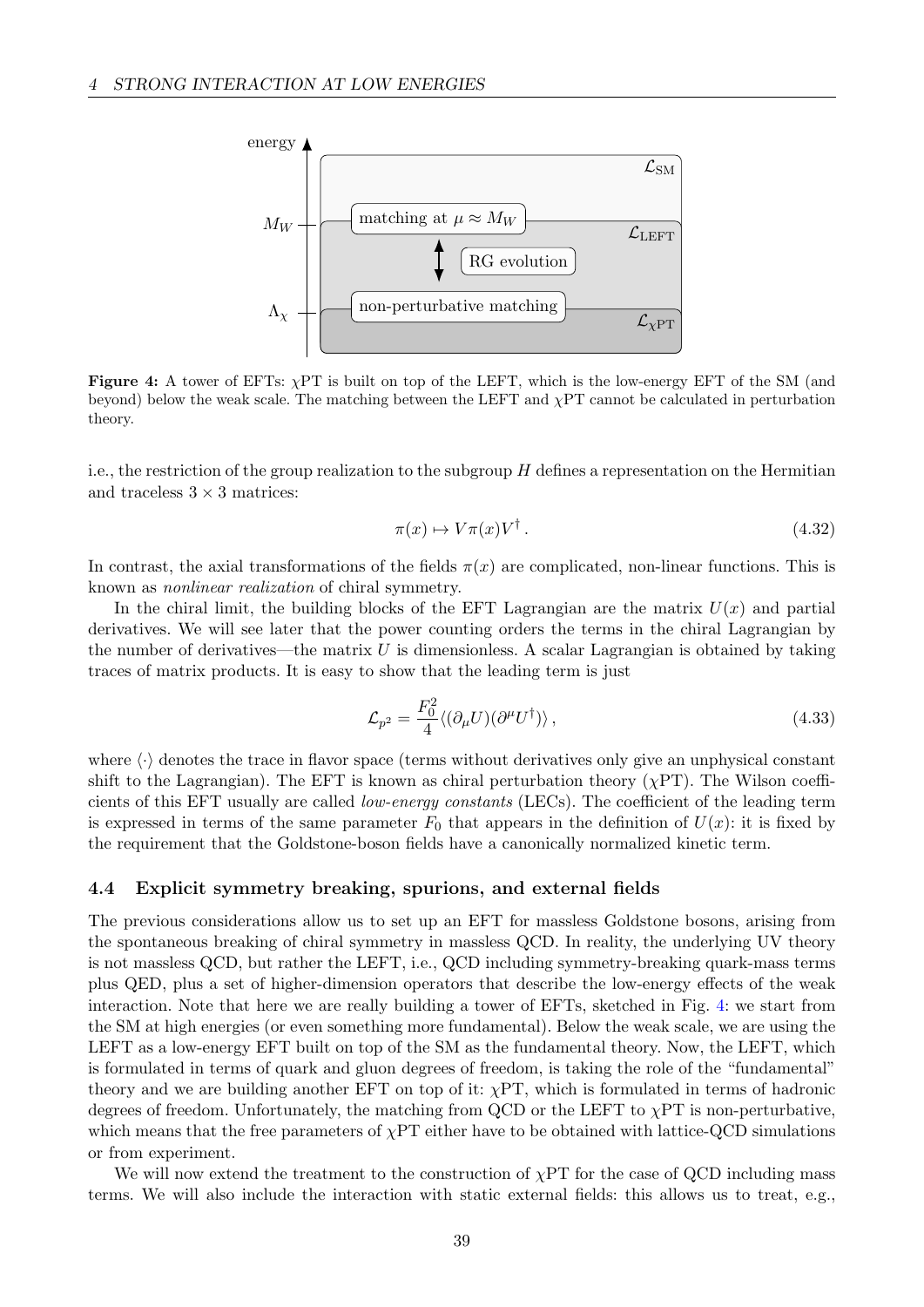the interaction of hadrons with photons in a first approximation, i.e., to leading order in  $\alpha_{\text{QED}} =$  $e^2/(4\pi)$ . It also allows us to include the effects of semileptonic four-fermion operators in the LEFT, generated through the weak interaction. The inclusion of dynamical photons and leptons in  $\chi PT$  and the treatment of the effect of four-quark operators goes beyond the scope of this course [\[35–](#page-69-3)[38\]](#page-69-4).

We start by promoting the global  $SU(3)_L \times SU(3)_R$  symmetry to a local one,  $L \mapsto L(x)$ ,  $R \mapsto R(x)$ . The massless QCD Lagrangian

$$
\mathcal{L}_{\rm QCD}^{(0)} = -\frac{1}{4} G_{\mu\nu}^A G^{A\mu\nu} + \bar{q} i \rlap{\,/}Dq = -\frac{1}{4} G_{\mu\nu}^A G^{A\mu\nu} + \bar{q}_L i \rlap{\,/}Dq_L + \bar{q}_R i \rlap{\,/}Dq_R \tag{4.34}
$$

is not invariant under local  $SU(3)_L \times SU(3)_R$  transformations. However, it can be made invariant by adding appropriate source terms, a procedure familiar from the construction of gauge theories: the Lagrangian

<span id="page-41-0"></span>
$$
\mathcal{L}_{\text{QCD}} = \mathcal{L}_{\text{QCD}}^{(0)} + \mathcal{L}^{\text{ext}} \tag{4.35}
$$

with

$$
\mathcal{L}^{\text{ext}} = \bar{q}_R S q_L + \bar{q}_L S^{\dagger} q_R + \bar{q}_L \gamma^{\mu} l_{\mu} q_L + \bar{q}_R \gamma^{\mu} r_{\mu} q_R, \qquad (4.36)
$$

is invariant provided that the sources have the appropriate transformation:

$$
S(x) \mapsto R(x)S(x)L^{\dagger}(x),
$$
  
\n
$$
l_{\mu}(x) \mapsto L(x)l_{\mu}(x)L^{\dagger}(x) + iL(x)\partial_{\mu}L^{\dagger}(x),
$$
  
\n
$$
r_{\mu}(x) \mapsto R(x)r_{\mu}(x)R^{\dagger}(x) + iR(x)\partial_{\mu}R^{\dagger}(x).
$$
\n(4.37)

The sources are  $3 \times 3$  matrices in flavor space and  $l_{\mu}$  and  $r_{\mu}$  are assumed to be traceless (otherwise, we could also gauge the  $U(1)_V$  part of the symmetry group). The construction of  $\chi PT$  for this case is similar to the previous case, with two differences:

- 1. the matrix  $U$  is not the only degree of freedom, but we also need to explicitly include the external sources;
- 2. we need to impose invariance not only under the global symmetry group, but under local  $SU(3)_L \times SU(3)_R$  transformations.

The external source fields can be regarded as artificial fields, also known as spurions: after having constructed the chiral Lagrangian on top of Eq. [\(4.35\)](#page-41-0) as the fundamental theory, we will fix the spurion fields to the physical values. E.g., we are able to include the effect of symmetry-breaking mass terms and the coupling to electromagnetism by fixing the sources to

$$
S \mapsto -M_q \,, \quad l_\mu \mapsto -eQ A_\mu \,, \quad r_\mu \mapsto -eQ A_\mu \,. \tag{4.38}
$$

Similarly, by fixing the external sources to leptonic bilinears, we are able to include the effect of semileptonic four-fermion interactions.

Before fixing the spurions to their physical values, however, we need to construct the chiral Lagrangian that is invariant under the local chiral transformations. We will build the Lagrangian from the matrix U, the external sources S,  $l_{\mu}$ , and  $r_{\mu}$ , as well as derivatives. Since we impose invariance under the local symmetry, the external currents  $l_{\mu}$  and  $r_{\mu}$  can only appear in the combination of a covariant derivative. The covariant derivative of  $D_{\mu}U$  is required to have the same transformation properties as U itself, i.e., we require

$$
D_{\mu}U(x) \mapsto R(x)[D_{\mu}U(x)]L^{\dagger}(x). \qquad (4.39)
$$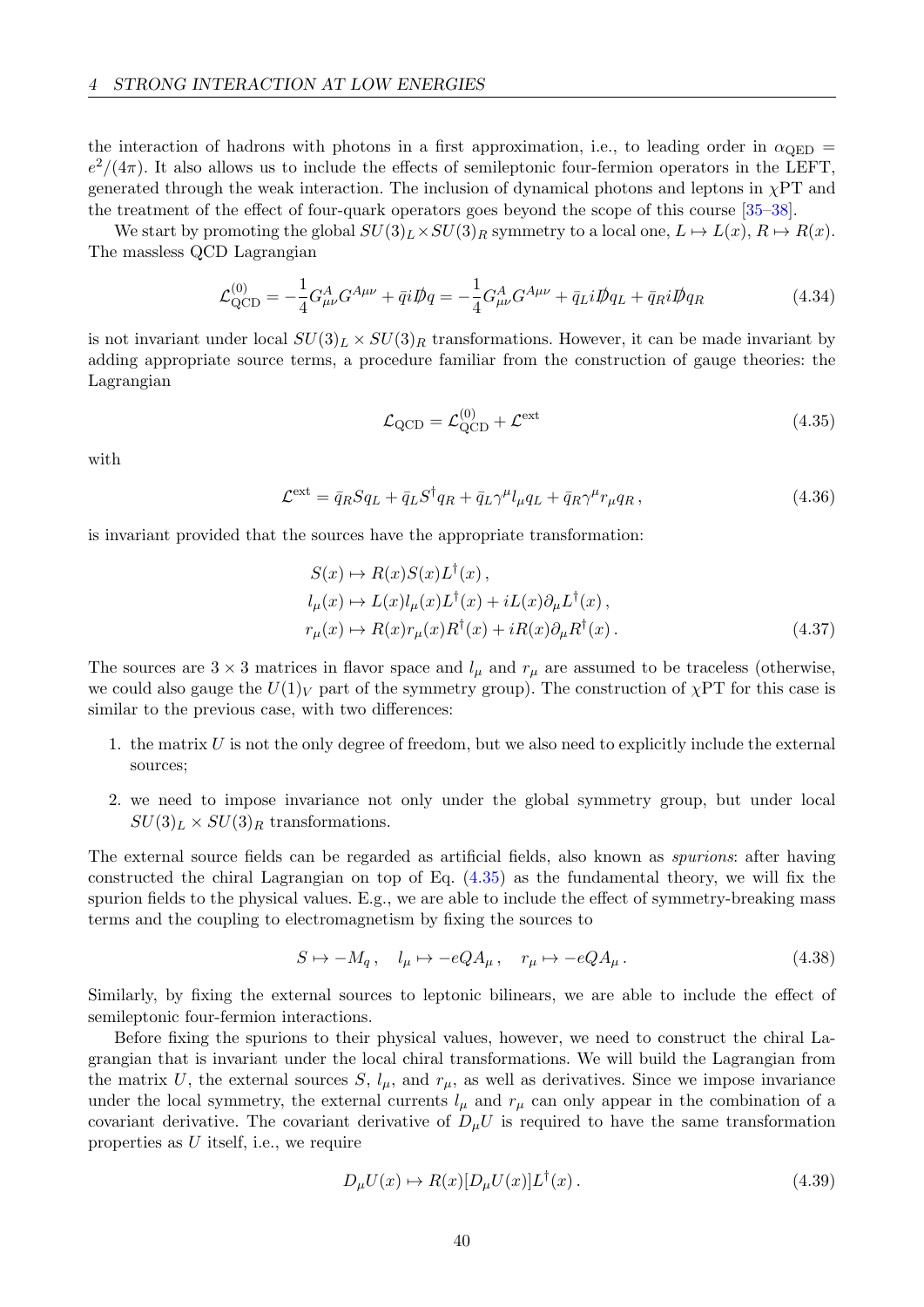Therefore, the covariant derivative for U (or any other quantity A transforming as  $A \mapsto RAL^{\dagger}$ ) is given by

$$
D_{\mu}U = \partial_{\mu}U + iUl_{\mu} - ir_{\mu}U, \quad D_{\mu}U^{\dagger} = \partial_{\mu}U^{\dagger} - il_{\mu}U^{\dagger} + iU^{\dagger}r_{\mu}.
$$
 (4.40)

The commutator of the covariant derivative is

$$
[D^{\mu}, D^{\nu}](\cdot) = i(\cdot)F_L^{\mu\nu} - iF_R^{\mu\nu}(\cdot),
$$
  
\n
$$
F_L^{\mu\nu} = \partial^{\mu}l^{\nu} - \partial^{\nu}l^{\mu} - i[l^{\mu}, l^{\nu}],
$$
  
\n
$$
F_R^{\mu\nu} = \partial^{\mu}r^{\nu} - \partial^{\nu}r^{\mu} - i[r^{\mu}, r^{\nu}].
$$
\n(4.41)

The field-strength tensors of the external fields transform as

$$
F_L^{\mu\nu}(x) \mapsto L(x)F_L^{\mu\nu}(x)L^{\dagger}(x),
$$
  
\n
$$
F_R^{\mu\nu}(x) \mapsto R(x)F_R^{\mu\nu}(x)R^{\dagger}(x).
$$
\n(4.42)

The chiral Lagrangian including sources [\[30,](#page-69-5) [31\]](#page-69-6) can then be constructed as the most general Lagrangian that is invariant under local  $SU(3)_L \times SU(3)_R$  and involves the building blocks

$$
U, \quad U^{\dagger}, \quad D_{\mu}, \quad F_L^{\mu\nu}, \quad F_R^{\mu\nu}, \quad S, \quad S^{\dagger}.
$$

Without having established yet the chiral power counting, we state that the leading terms of the Lagrangian will be given by

$$
\mathcal{L}_{p^2} = \frac{F_0^2}{4} \langle (D_\mu U)(D^\mu U)^\dagger \rangle - \frac{F_0^2 B_0}{2} \langle S U^\dagger + U S^\dagger \rangle. \tag{4.44}
$$

Here,  $B_0$  is a second LEC that appears in the coefficient of the additional operator. Its meaning can be established by considering the energy density of the ground state  $U_0 = 1$ . In terms of the effective Hamiltonian with the external source fixed to  $S \mapsto -M_q$ , one finds

$$
\langle \mathcal{H}_{\text{eff}} \rangle_{\text{min}} = -F_0^2 B_0 (m_u + m_d + m_s). \tag{4.45}
$$

Now, we compare its derivative with respect to any of the quark masses with the corresponding quantity in QCD:

$$
\frac{\partial \langle \mathcal{H}_{\text{eff}} \rangle_{\text{min}}}{\partial m_q} = -F_0^2 B_0 = \frac{\partial \langle 0 | \mathcal{H}_{\text{QCD}} | 0 \rangle}{\partial m_q} \bigg|_{M_q=0} = \frac{1}{3} \langle 0 | \bar{q} q | 0 \rangle_0. \tag{4.46}
$$

Therefore,  $B_0$  is related to the scalar singlet quark condensate in the chiral limit, which we already encountered in Eq. [\(4.19\)](#page-38-2):

$$
B_0 = -\frac{1}{3F_0^2} \langle 0|\bar{q}q|0\rangle_0. \tag{4.47}
$$

Traditionally, this LEC is reabsorbed into  $\chi := -2B_0S$ , hence the Lagrangian is written as

$$
\mathcal{L}_{p^2} = \frac{F_0^2}{4} \langle (D_\mu U)(D^\mu U)^\dagger \rangle + \frac{F_0^2}{4} \langle \chi U^\dagger + U \chi^\dagger \rangle. \tag{4.48}
$$

We now fix the spurion  $\chi$  to the physical value  $\chi \mapsto 2B_0M_q$ . If we expand the leading-order Lagrangian in the Goldstone-boson fields, we find that with the inclusion of the symmetry-breaking terms the Goldstone-bosons are no longer massless. Extracting the terms that are quadratic in the fields, we find the following relations for the Goldstone-boson masses:

<span id="page-42-0"></span>
$$
M_{\pi^0}^2 = M_{\pi^+}^2 = B_0 (m_u + m_d) ,
$$
  
\n
$$
M_{K^0}^2 = B_0 (m_s + m_d) ,
$$
  
\n
$$
M_{K^+}^2 = B_0 (m_s + m_u) ,
$$
  
\n
$$
M_{\eta}^2 = \frac{1}{3} B_0 (4m_s + m_u + m_d) ,
$$
\n(4.49)

which are known as Gell-Mann–Oakes–Renner relations [\[39\]](#page-69-7).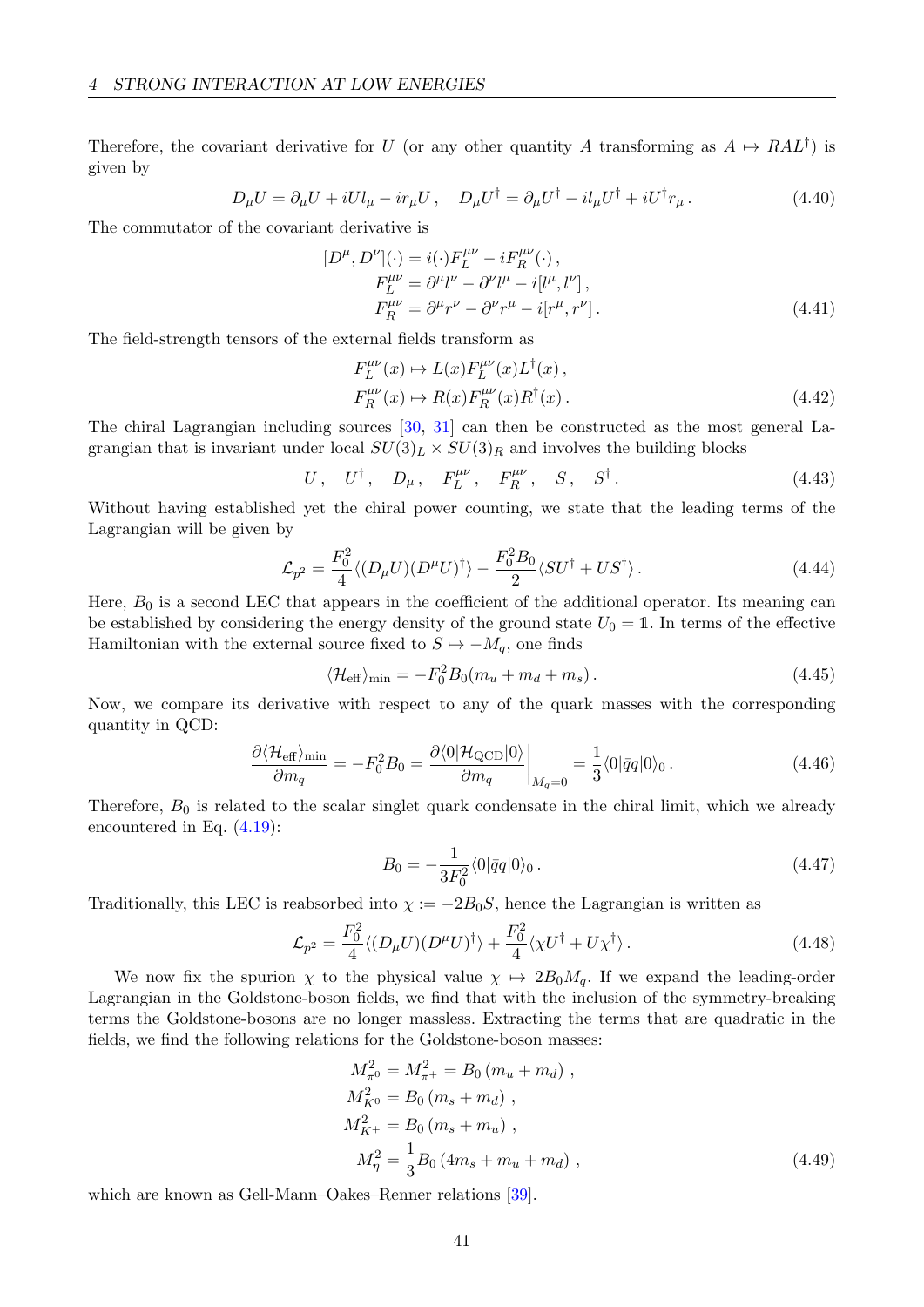### 4.5 Power counting and loops

Let us recall the three core principles of EFTs and apply it to  $\chi PT$ , the EFT for strong interaction at low energies.

- 1. Degrees of freedom: we are interested in describing processes at low energies involving only the lightest hadrons, the pseudoscalar mesons  $\pi^{\pm}$ ,  $\pi^0$ ,  $K^{\pm}$ ,  $K^0$ ,  $\bar{K}^0$ , and  $\eta$ . They can be organized as an  $SU(3)_V$  flavor octet and we have seen that they can be identified with the Goldstone bosons of the spontaneous breaking of chiral symmetry,  $SU(3)_L \times SU(3)_R \rightarrow SU(3)_V$ . Using the external-field formalism, we are also able to describe the coupling of these mesons to photons and leptons.
- 2. Symmetries: we conveniently write the degrees of freedom in terms of the matrix  $U$ , defined in Eq. [\(4.29\)](#page-39-0). U transforms under the chiral group as  $U \mapsto RUL^{\dagger}$ , in contrast to the Goldstoneboson fields, which only transform linearly under the unbroken subgroup  $SU(3)_V$ , but in a complicated, nonlinear way under axial transformations: chiral symmetry is realized non-linearly on the space of Goldstone bosons, as follows from the CCWZ construction.
- 3. Power counting: finally, we need to establish the power counting of  $\chi PT$ , in order to arrive at a consistent EFT.

Since  $\chi$ PT is a low-energy theory of strong interaction, the small expansion parameter is again the ratio of external small momenta or a small mass divided by the "UV scale," which here is the scale of chiral symmetry breaking  $\Lambda_{\gamma}$ . As a first estimate, we take  $\Lambda_{\gamma}$  to be of the order of the mass of the lightest resonance, i.e., a hadron that is not included as an explicit degree of freedom. The lightest resonance is located at a mass scale of  $M<sub>o</sub> \approx 770$  MeV.

The Lagrangian is written in terms of the  $SU(3)$  matrix  $U(x)$  and its derivatives. The expansion in momenta corresponds to a counting of derivatives in the Lagrangian. In the absence of symmetrybreaking terms, the terms of the Lagrangian are simply ordered by the number of derivatives. Goldstone bosons are derivatively coupled and the leading term in the Lagrangian contains already two derivatives, denoted as  $\mathcal{O}(p^2)$  in the power counting (a chirally invariant scalar function  $f(U)$  without derivatives is an irrelevant constant). When including symmetry-breaking terms due to the quark masses, we note that the on-shell relation  $p^2 = M^2$  implies that the mass of a Goldstone boson should be counted as  $\mathcal{O}(p)$ . The spurion  $\chi$  therefore is of  $\mathcal{O}(p^2)$ . The low-energy constant  $B_0$  turns out to be large,  $B_0 \approx 2.4 \,\text{GeV}$  [\[40\]](#page-69-8), and is counted as  $\mathcal{O}(1)$  in the expansion, hence due to the GMOR relation [\(4.49\)](#page-42-0), a quark mass needs to be counted as  $m_q = \mathcal{O}(p^2)$ .

Finally, we need to determine how an arbitrary Feynman diagram is to be counted in the chiral expansion. Consider the amplitude  $\mathcal M$  corresponding to a diagram, which depends on external momenta  $p_i$  and meson masses M. When scaling the external momenta as  $p_i \mapsto \delta \times p_i$  and the masses as  $M^2 \mapsto \delta^2 \times M^2$ , the scaling of the diagram

$$
\mathcal{M}(\delta \times p_i, \delta^2 \times M^2) = \delta^n \mathcal{M}(p_i, M^2)
$$
\n(4.50)

tells us that it is of  $\mathcal{O}(p^n)$  in the chiral counting. For a connected graph, there is the topological relation

<span id="page-43-0"></span>
$$
V - I + L = 1, \t\t(4.51)
$$

where V denotes the number of vertices, I the number of internal propagators, and L the number of loops. We assume that the graph contains  $V_{2k}$  vertices from the  $\mathcal{O}(p^{2k})$  part of the Lagrangian, with  $V = \sum_{k=1}^{\infty} V_{2k}$ . Rescaling the external momenta, the masses, and relabelling the loop integration variables, we find in  $D$  space-time dimensions Weinberg's power-counting formula  $[29]$ :

$$
n = L \times D - 2I + \sum_{k=1}^{\infty} 2k \times V_{2k} = 2 + (D - 2)L + \sum_{k=1}^{\infty} 2(k - 1)V_{2k}.
$$
 (4.52)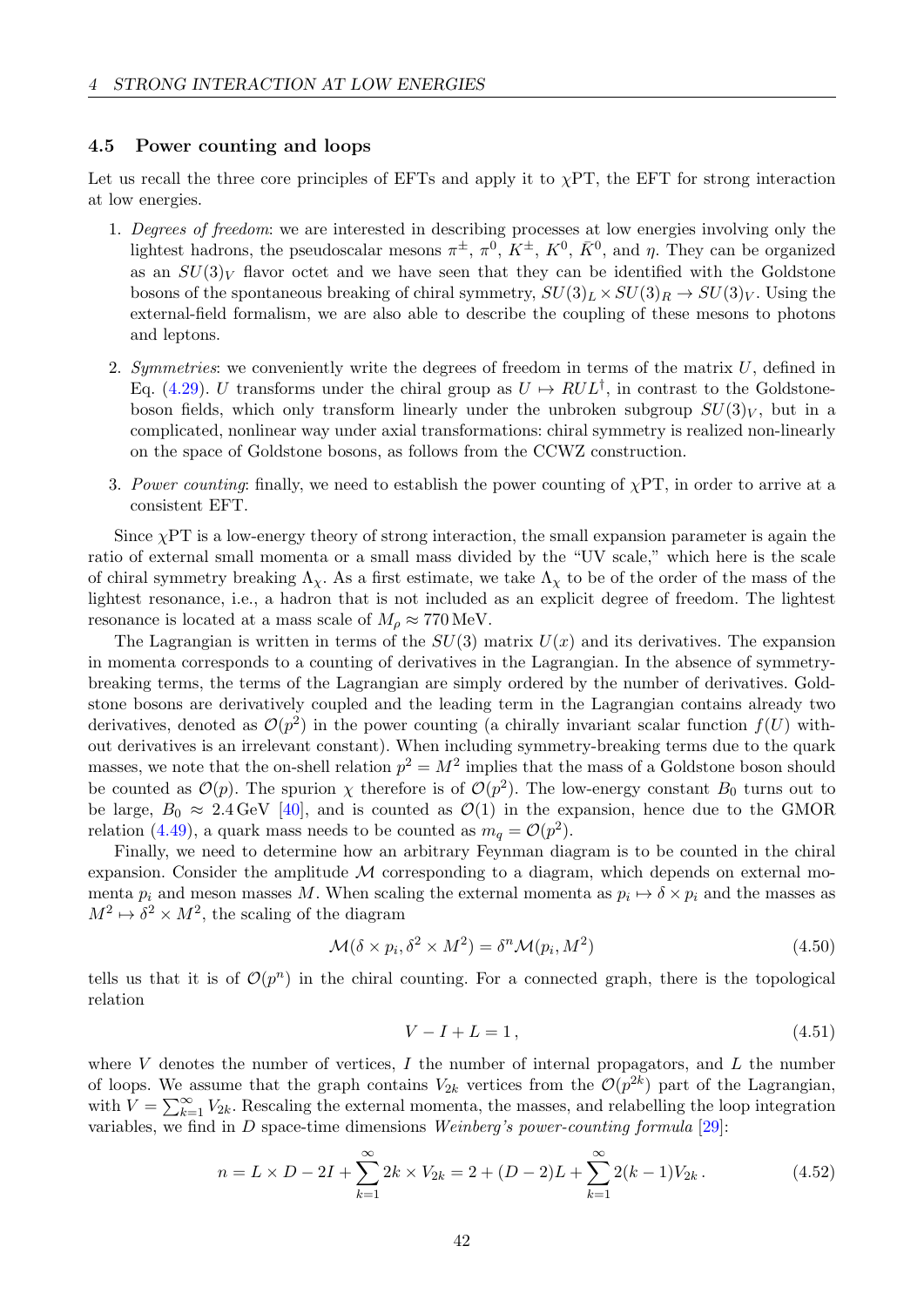We see that  $n \geq 2$  for  $D = 4$  space-time dimensions. Since there are no interaction terms of  $\mathcal{O}(p^0)$ , the last term is not negative. This implies that higher loops are of higher order in the chiral power counting—the loop expansion is connected with the EFT expansion. This is a feature of  $\chi$ PT that is in contrast to the linearly realized EFTs that we discussed before, where the loop expansion and the EFT expansion are independent.

Here, the chiral power-counting formula [\(4.52\)](#page-43-0) tells us that amplitudes at leading order  $\mathcal{O}(p^2)$  are obtained from tree-level diagrams with interaction vertices only from  $\mathcal{L}_{p^2}$ . Contributions to amplitudes at next-to-leading order arise from one-loop diagrams with vertices only from  $\mathcal{L}_{p^2}$ , as well as tree-level diagrams with the insertion of one vertex from  $\mathcal{L}_{p^4}$ . At  $\mathcal{O}(p^6)$ , amplitudes receive contributions from two-loop diagrams with  $\mathcal{L}_{p^2}$  vertices, one-loop diagrams with the insertion of one  $\mathcal{L}_{p^4}$  vertex, or treelevel diagrams with either two  $\mathcal{L}_{p^4}$  vertices or one  $\mathcal{L}_{p^6}$  vertex.

As usual in an EFT,  $\chi$ PT contains non-renormalizable interactions in the classical sense, but it is renormalizable order by order in the chiral power counting. UV divergences that arise from one-loop diagrams with  $\mathcal{L}_{p^2}$  vertices are local terms that can be cancelled by counterterms split off the  $\mathcal{O}(p^4)$ Lagrangian. Inserted into one-loop diagrams, these counterterms also cancel sub-divergences of  $\mathcal{O}(p^6)$ two-loop diagrams, while the overall two-loop divergences are cancelled by counterterms split off from  $\mathcal{L}_{p^6}.$ 

In order to get some more insight into the scale of chiral symmetry breaking  $\Lambda_{\chi}$ , we apply some simple power-counting arguments to the case of  $\pi\pi$  scattering at one loop. At  $\mathcal{O}(p^4)$ , there will be a diagram

$$
\left(4.53\right)
$$

with two vertices from  $\mathcal{L}_{p^2}$ . From the expansion of  $\mathcal{L}_{p^2}$ , we see that the vertices have the generic form

<span id="page-44-0"></span>
$$
F_0^2 \frac{\partial^2 \pi^4}{F_0^4} = \frac{\partial^2 \pi^4}{F_0^2},\tag{4.54}
$$

which for the loop diagram leads to structures such as

$$
\frac{p^4}{F_0^4} \,\mu^{2\varepsilon} \int \frac{d^D \ell}{(2\pi)^D} \frac{1}{(\ell^2 - M^2)^2} \sim \frac{p^4}{F_0^4} \frac{1}{16\pi^2} \left[ -\frac{1}{\varepsilon} + 1 + \log\left(\frac{\tilde{\mu}^2}{M^2}\right) \right] \,. \tag{4.55}
$$

There will also be a contact interaction from the  $\mathcal{L}_{p^4}$  Lagrangian, which provides a counterterm cancelling the UV divergence. The comparison with the tree-level contribution

$$
\sim \frac{p^2}{F_0^2} \tag{4.56}
$$

shows that the generic suppression of the chiral corrections are of the order of

$$
\frac{p^2}{(4\pi F_0)^2},\tag{4.57}
$$

i.e., we can identify the scale of chiral symmetry breaking with  $\Lambda_{\chi} \approx 4\pi F_0 \approx 1$  GeV [\[41\]](#page-69-10), which is of the same order as the mass of the lightest hadronic resonance.

#### 4.6 Chiral Lagrangian at NLO

With Weinberg's chiral power counting, we can apply  $\chi PT$  and calculate low-energy observables in a systematic expansion in the small parameter  $p^2/(4\pi F_0)^2$ , where p generically stands for an external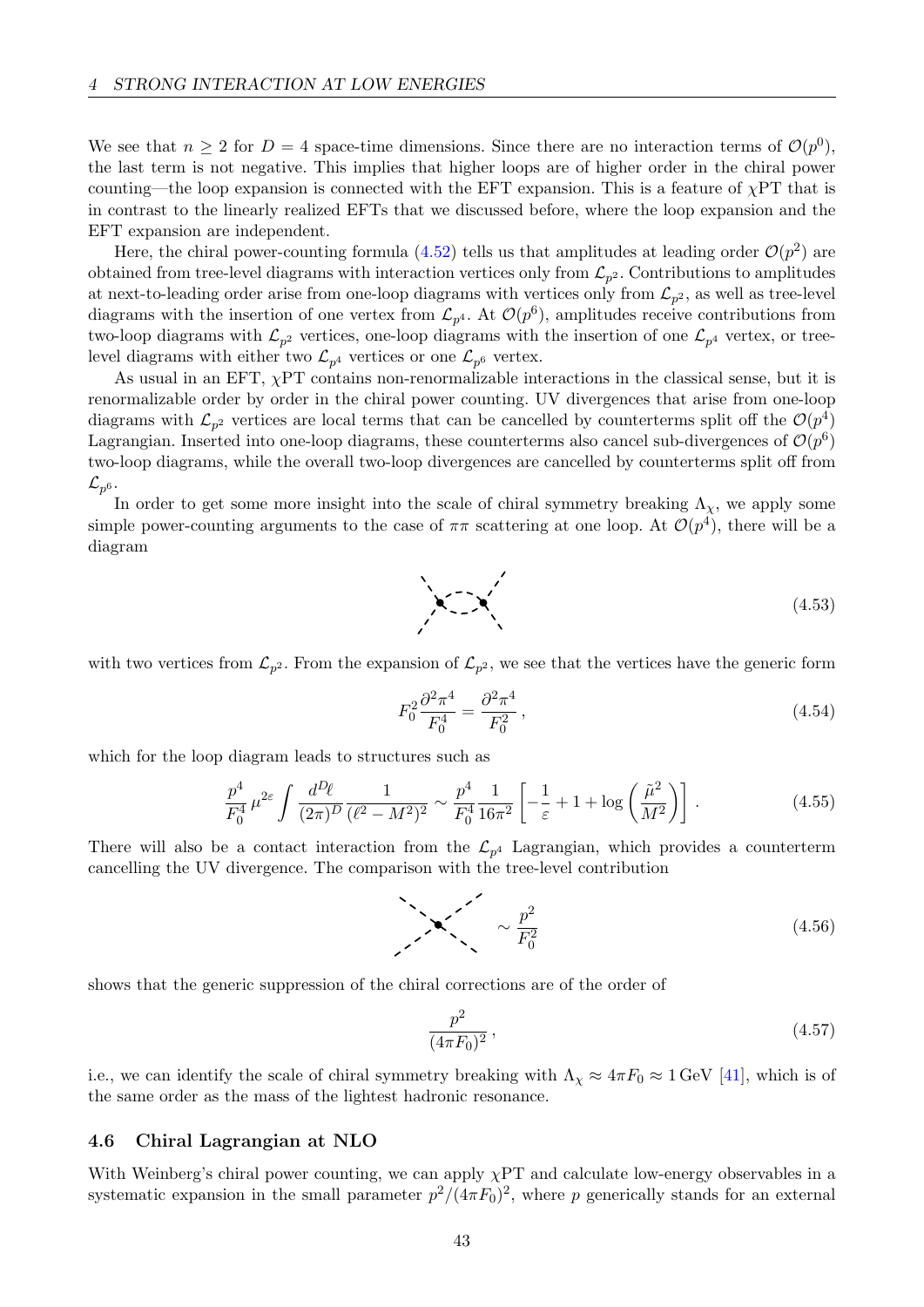momentum or a Goldstone-boson mass. The first step is to construct the operator basis of the EFT to the desired order in the expansion. By now, the Lagrangian of the strong sector has been constructed up to  $\mathcal{O}(p^8)$ . The  $\mathcal{O}(p^4)$  three-flavor Lagrangian is given by [\[31\]](#page-69-6)

$$
\mathcal{L}_{p^{4}} = L_{1} \langle (D_{\mu}U)(D^{\mu}U)^{\dagger} \rangle^{2} + L_{2} \langle (D_{\mu}U)(D_{\nu}U)^{\dagger} \rangle \langle (D^{\mu}U)(D^{\nu}U)^{\dagger} \rangle \n+ L_{3} \langle (D_{\mu}U)(D^{\mu}U)^{\dagger} (D_{\nu}U)(D^{\nu}U)^{\dagger} \rangle + L_{4} \langle (D_{\mu}U)(D^{\mu}U)^{\dagger} \rangle \langle \chi U^{\dagger} + U \chi^{\dagger} \rangle \n+ L_{5} \langle (D_{\mu}U)(D^{\mu}U)^{\dagger} (\chi U^{\dagger} + U \chi^{\dagger}) \rangle + L_{6} \langle \chi U^{\dagger} + U \chi^{\dagger} \rangle^{2} \n+ L_{7} \langle \chi U^{\dagger} - U \chi^{\dagger} \rangle^{2} + L_{8} \langle U \chi^{\dagger} U \chi^{\dagger} + \chi U^{\dagger} \chi U^{\dagger} \rangle \n- iL_{9} \langle F_{\mu\nu}^{R} (D^{\mu}U)(D^{\nu}U)^{\dagger} + F_{\mu\nu}^{L} (D^{\mu}U)^{\dagger} (D^{\nu}U) \rangle + L_{10} \langle U F_{\mu\nu}^{L} U^{\dagger} F_{R}^{\mu\nu} \rangle \n+ H_{1} \langle F_{\mu\nu}^{R} F_{R}^{\mu\nu} + F_{\mu\nu}^{L} F_{L}^{\mu\nu} \rangle + H_{2} \langle \chi \chi^{\dagger} \rangle, \tag{4.58}
$$

where  $F_{\mu\nu}^{L,R}$  are the field-strength tensors for the external fields. Here, the parameters  $L_i$  are the new (bare) LECs at next-to-leading order (NLO). The corresponding renormalized values can be determined experimentally or with lattice-QCD simulations. The last two terms in Eq. [\(4.58\)](#page-45-0) only involve external fields and are called *contact terms*. Their coefficients depend on the type of external fields that are coupled to QCD.

At  $\mathcal{O}(p^6)$ , the three-flavor Lagrangian contains 90 physical parameters plus 4 contact terms [\[42\]](#page-70-0). At  $\mathcal{O}(p^8)$ , the number explodes to 1233 physical plus 21 contact terms [\[43\]](#page-70-1).

In an NLO calculation, the divergences of one-loop diagrams are reabsorbed by the counterterms split off the  $\mathcal{O}(p^4)$  Lagrangian [\(4.58\)](#page-45-0). The theory is regularized dimensionally in  $D = 4-2\varepsilon$  space-time dimensions. In order for the Lagrangian to have mass dimension  $D$ , we replace the decay constant  $F_0$ by a rescaled one,

<span id="page-45-0"></span>
$$
F_0 = \mu^{-\varepsilon} F_0^r \,,\tag{4.59}
$$

with mass dimension  $[F_0^r] = 1$ , introducing the renormalization scale  $\mu$  of  $\chi PT$ . Since  $F_0$  does not absorb any divergences, we will discard the superscript immediately and relabel the rescaled decay constant by F<sub>0</sub>. The bare NLO LECs need to have mass dimension  $D - 4 = -2\varepsilon$ . We relate them to renormalized ones by

$$
L_i = \mu^{-2\varepsilon} \left[ L_i^r(\tilde{\mu}) - \frac{\Gamma_i}{32\pi^2 \varepsilon} \right],
$$
\n(4.60)

where the scale dependence of the renormalized LECs can be determined from the counterterms

$$
\Gamma_1 = \frac{3}{32}, \quad \Gamma_2 = \frac{3}{16}, \quad \Gamma_3 = 0, \quad \Gamma_4 = \frac{1}{8}, \quad \Gamma_5 = \frac{3}{8}, \quad \Gamma_6 = \frac{11}{144},
$$
\n $\Gamma_7 = 0, \quad \Gamma_8 = \frac{5}{48}, \quad \Gamma_9 = \frac{1}{4}, \quad \Gamma_{10} = -\frac{1}{4}.$ \n(4.61)

Traditionally, χPT calculations employ a version of modified minimal subtraction that slightly differs from the  $\overline{\text{MS}}$  subtraction scheme used in SM calculations. We call it  $\overline{\text{MS}}$  here.<sup>[7](#page-45-1)</sup> It corresponds to absorbing into the counterterms some additional finite pieces compared to MS, which is equivalent to redefining the renormalization scale as

$$
\mu^2 = \tilde{\mu}^2 \frac{e^{\gamma_E - 1}}{4\pi} \tag{4.62}
$$

and subtracting the pure  $1/\varepsilon$  poles.

The dependence of the renormalized LECs on  $\tilde{\mu}$  is given by the RGE

$$
\tilde{\mu}\frac{d}{d\tilde{\mu}}L_i^r(\tilde{\mu}) = -\frac{\Gamma_i}{16\pi^2}.
$$
\n(4.63)

<span id="page-45-1"></span><sup>&</sup>lt;sup>7</sup>The  $\chi$ PT literature usually calls the scheme  $\overline{\text{MS}}$ .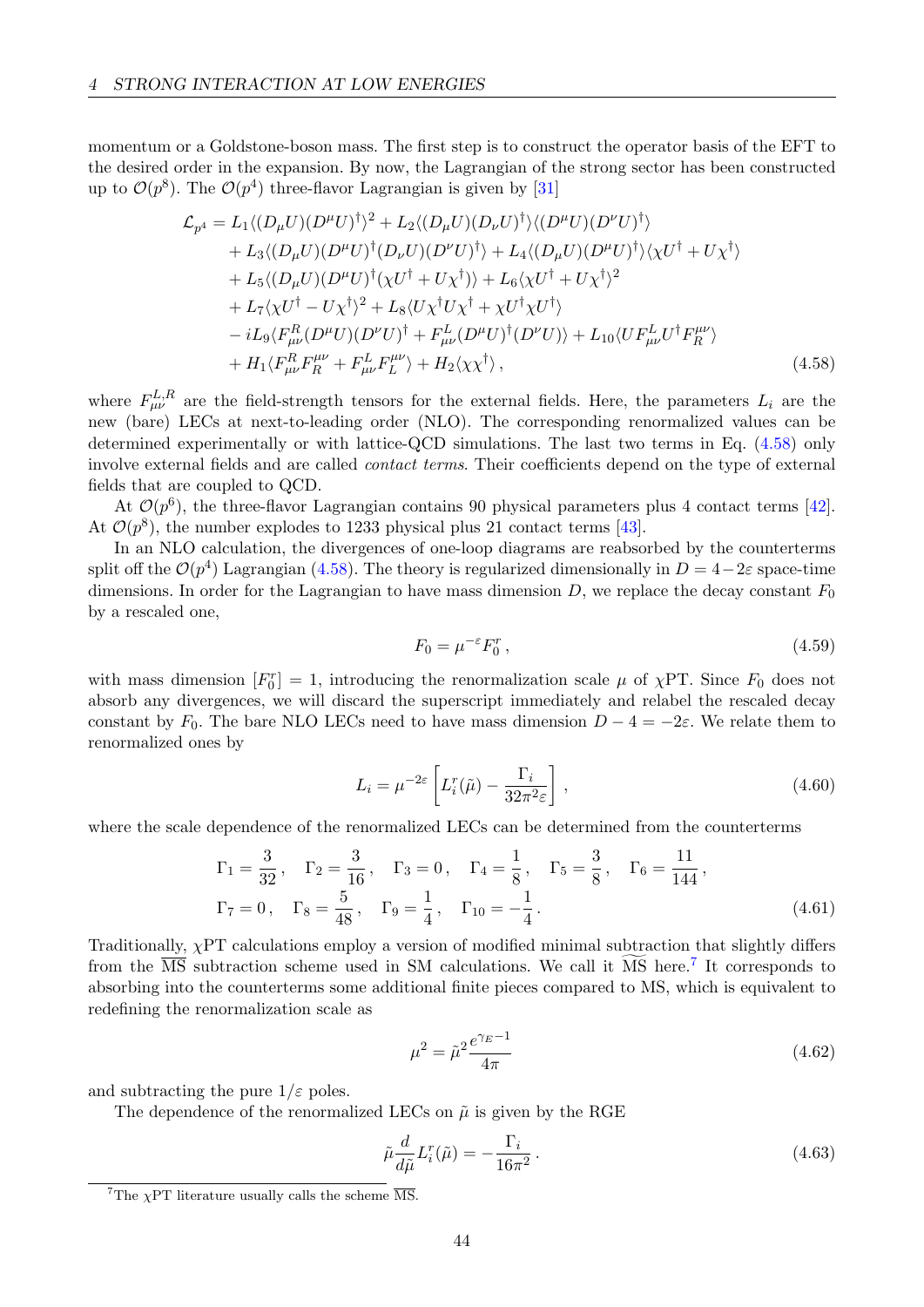The typical order of magnitude of the renormalized LECs  $L_i^r(\tilde{\mu})$  can be estimated using *naive dimen*-sional analysis (NDA) [\[41\]](#page-69-10). Consider again the simple power-counting argument for  $\pi\pi$  scattering. The  $\mathcal{L}_{p^4}$  contact contribution to  $\pi\pi$  scattering is of the generic form

$$
\sum_{i} \sum_{i} \frac{p^4}{F_0^4} \sim \left( L_i^r(\tilde{\mu}) - \frac{\Gamma_i}{32\pi^2 \varepsilon} \right) \frac{p^4}{F_0^4} \,. \tag{4.64}
$$

This needs to be compared to a typical one-loop contribution [\(4.55\)](#page-44-0). In the sum, the UV divergences cancel, hence  $\Gamma_i$  are quantities of  $\mathcal{O}(1)$ . If there are no accidental cancellations, we expect the typical size of the renormalized LECs to be of the order of the variation when changing the renormalization scale. This leads to the estimate of the natural size of the LECs

<span id="page-46-1"></span>
$$
L_i^r(\tilde{\mu}) \sim \mathcal{O}\left(\frac{1}{16\pi^2}\right) \approx \mathcal{O}(6.3 \times 10^{-3}).\tag{4.65}
$$

In practice, this estimate turns out to be reasonable: determinations of the NLO LECs from phenomenology or lattice QCD indeed lead to numbers of  $\mathcal{O}(10^{-3})$ .

### <span id="page-46-0"></span>4.7 A one-loop calculation in  $\chi PT$

As an application and illustration, we will calculate the pion vector form factor (VFF) at one loop in three-flavor  $\chi PT$  (without isospin breaking, i.e., we take  $m_u = m_d = \hat{m}$ ). The pion VFF is defined by the matrix element

$$
\langle \pi^+(p')|j_{\text{em}}^{\mu}(0)|\pi^+(p)\rangle = (p'+p)^{\mu}F_{\pi}^V(t), \quad t = (p'-p)^2, \tag{4.66}
$$

where  $j_{em}^{\mu} = \bar{q}\gamma^{\mu}Qq$  is the electromagnetic current and  $Q = \frac{1}{3}$  $\frac{1}{3}$ diag $(2, -1, -1)$  the quark charge matrix. The pion VFF describes, e.g., the production of a  $\pi^{+}\pi^{-}$  pair by a virtual photon as a sub-process of  $e^+e^- \to \pi^+\pi^-$ :

$$
\gamma^*
$$
\n
$$
\sum_{\pi^+} \frac{1}{\pi^+} = -ie(p'+p)^{\mu} F_{\pi}^V(t). \qquad (4.67)
$$

At leading order in  $\chi$ PT, there is a contact interaction from  $\mathcal{L}_{p^2}$  contributing to the VFF, which corresponds to scalar QED:

$$
\sum_{-\infty}^{\infty} \frac{1}{\sqrt{1-\left(\frac{p'}{p}\right)^{\mu}}} = -ie(p'+p)^{\mu} \quad \Rightarrow \quad F_{\pi}^{V}(t) = 1 + \mathcal{O}(p^{2}). \tag{4.68}
$$

This vertex rule is obtained by expanding in  $\mathcal{L}_{p^2}$  the matrix  $U(x)$  in powers of the fields and extracting the terms with two Goldstone bosons and one photon, which couples through the covariant derivate upon setting the external fields to  $l_{\mu} = r_{\mu} = -eQ A_{\mu}$ .

The NLO contribution contains several pieces: first, there are the 1PI one-loop diagrams with vertices from  $\mathcal{L}_{p^2}$ , which are again obtained by expanding the matrix exponential  $U(x)$  in powers of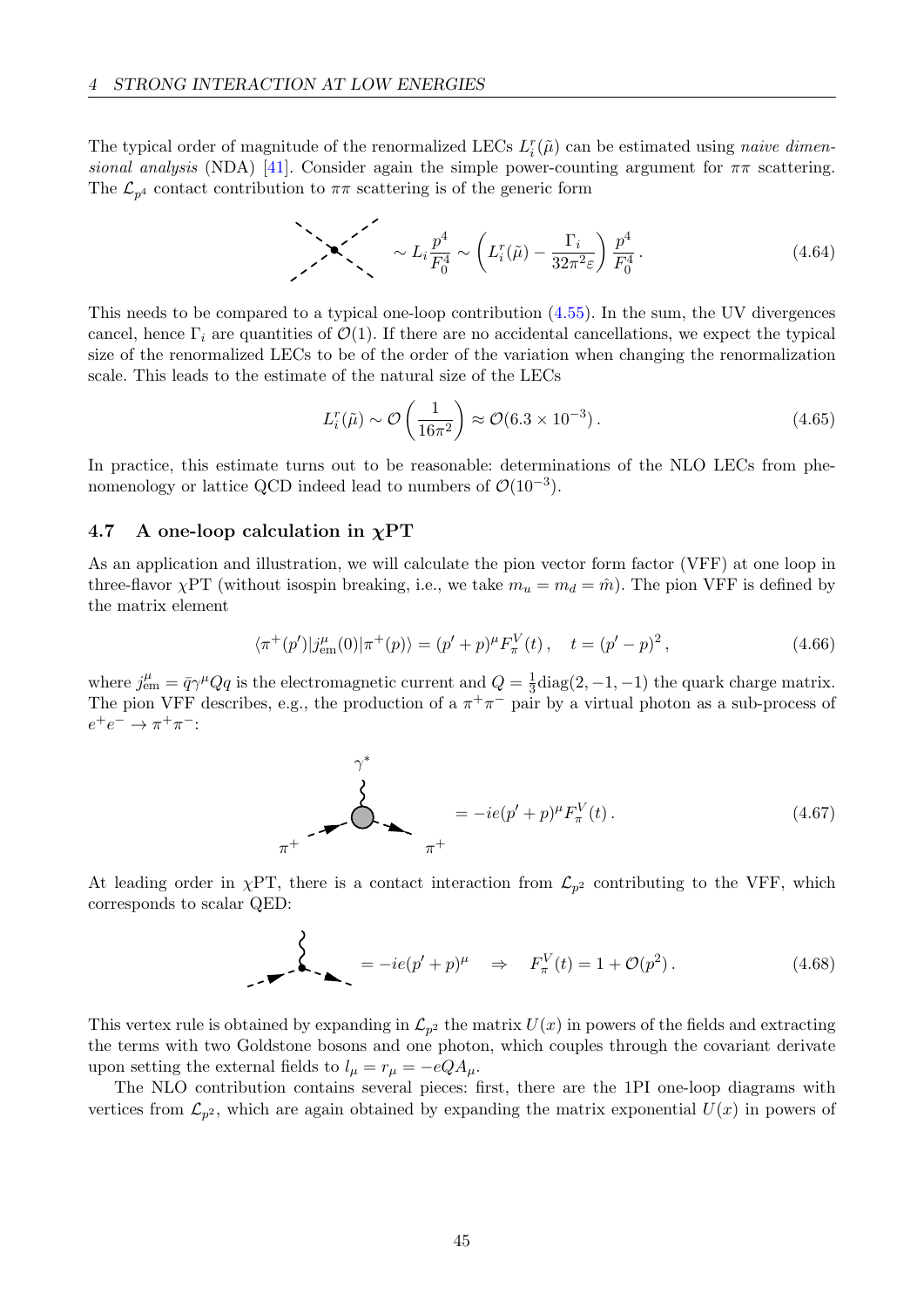the Goldstone-boson fields:



At the same order in the power counting, we have a contact interaction with a vertex from  $\mathcal{L}_{p^4}$ :

$$
\sum_{p^4} = -ie(p' + p)^{\mu} \frac{2 \left(8L_4 M_K^2 + 4(L_4 + L_5)M_{\pi}^2 + L_9t\right)}{F_0^2}
$$
  
= 
$$
-ie(p' + p)^{\mu} \left(-\frac{t + 4M_K^2 + 8M_{\pi}^2}{64\pi^2 F_0^2 \varepsilon} + \frac{2 \left(8L_4^r(\tilde{\mu})M_K^2 + 4(L_4^r(\tilde{\mu}) + L_5^r(\tilde{\mu}))M_{\pi}^2 + L_9^r(\tilde{\mu})t\right)}{F_0^2}\right).
$$
(4.70)

Another contribution comes from the external-leg corrections for the pions: from the LSZ formula, the wave-function renormalization factor needs to be taken into account, which can be determined by calculating the self-energy:

−iΣπ(p 2 ) = π <sup>+</sup>, K+, K<sup>0</sup> + π 0 , η + p 4 . (4.71)

The one-loop wave-function renormalization is given by

$$
Z_{\pi} = 1 + \delta Z_{\pi} = 1 + \Sigma'_{\pi}(M_{\pi}^2) = 1 - \frac{M_K^2 + 2M_{\pi}^2}{48\pi^2 F_0^2} \frac{1}{\varepsilon} - \frac{8\left(2L_4 M_K^2 + (L_4 + L_5)M_{\pi}^2\right)}{F_0^2}
$$

$$
- \frac{M_K^2 \log\left(\frac{\tilde{\mu}^2}{M_K^2}\right)}{48\pi^2 F_0^2} - \frac{M_{\pi}^2 \log\left(\frac{\tilde{\mu}^2}{M_{\pi}^2}\right)}{24\pi^2 F_0^2}
$$

$$
= 1 + \frac{M_K^2 + 2M_{\pi}^2}{24\pi^2 F_0^2} \frac{1}{\varepsilon} - \frac{8\left(2L_4^r(\tilde{\mu})M_K^2 + (L_4^r(\tilde{\mu}) + L_5^r(\tilde{\mu}))M_{\pi}^2\right)}{F_0^2}
$$

$$
- \frac{M_K^2 \log\left(\frac{\tilde{\mu}^2}{M_K^2}\right)}{48\pi^2 F_0^2} - \frac{M_{\pi}^2 \log\left(\frac{\tilde{\mu}^2}{M_{\pi}^2}\right)}{24\pi^2 F_0^2}.
$$
(4.72)

The contribution of the external-leg corrections for the two pion legs is given by  $-i e (p' + p)^\mu \delta Z_\pi$ . It is easy to very that in the sum of all contributions, the UV divergences cancel. Furthermore, the VFF only depends on the renormalized LEC  $L_9^r(\tilde{\mu})$ , while the dependence on the other NLO LECs drops out. In total, the result reads

$$
F_{\pi}^{V}(t) = 1 + \frac{1}{F_{0}^{2}} \left( 2G_{\pi}(t) + G_{K}(t) \right),
$$
  
\n
$$
G_{P}(t) = \frac{2}{3} t L_{9}^{r}(\tilde{\mu}) + \frac{5t - 24M_{P}^{2}}{576\pi^{2}} + \frac{t \log \left( \frac{\tilde{\mu}^{2}}{M_{P}^{2}} \right)}{192\pi^{2}} + \frac{t \sigma_{P}(t)^{3} \log \left( \frac{\sigma_{P}(t) - 1}{\sigma_{P}(t) + 1} \right)}{192\pi^{2}},
$$
  
\n
$$
\sigma_{P}(t) = \sqrt{1 - \frac{4M_{P}^{2}}{t}}.
$$
\n(4.73)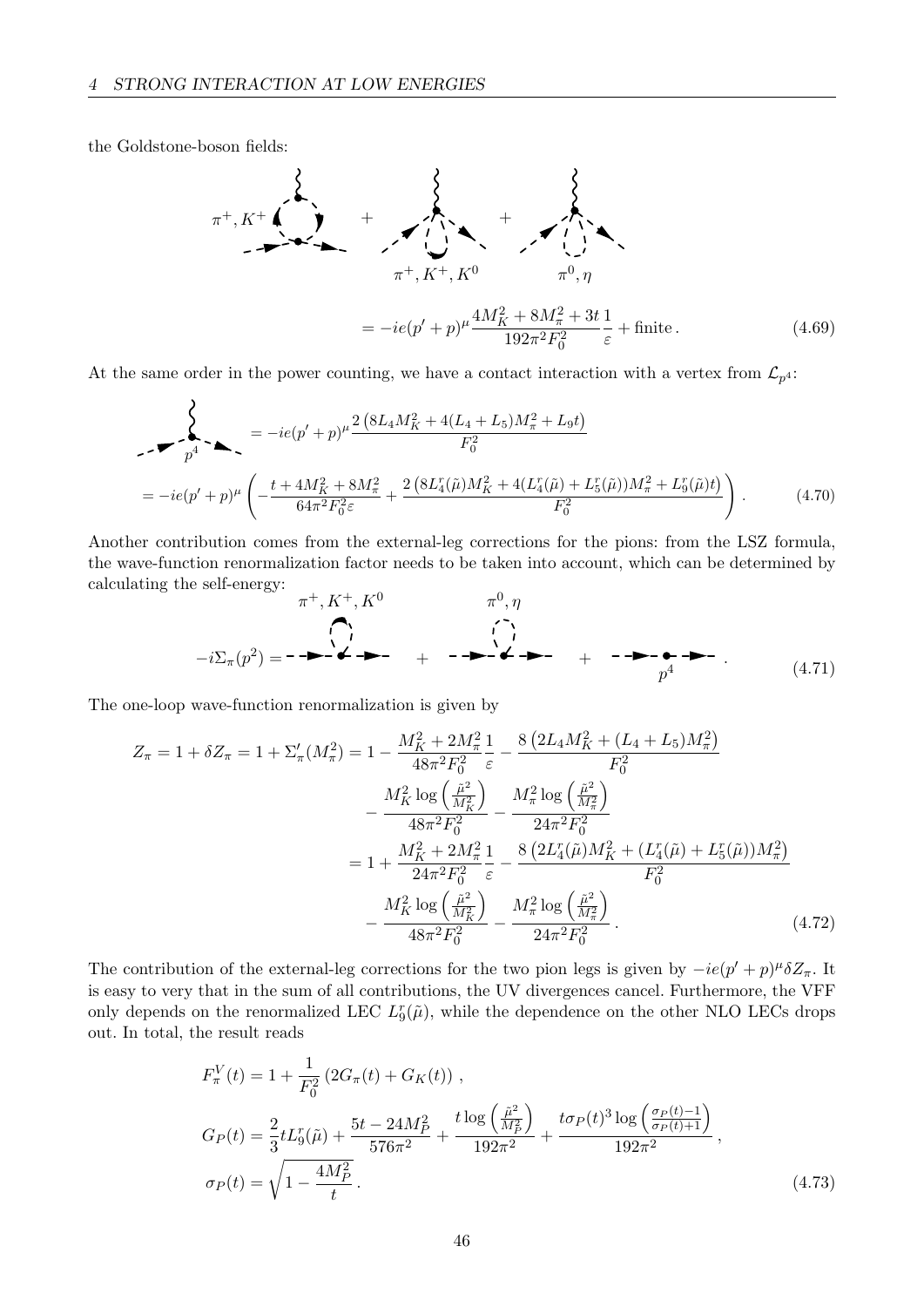Fits to data allow one to determine the LEC  $L_9^r(\tilde{\mu})$ , resulting in [\[44\]](#page-70-2)

$$
L_9^r(0.77 \,\text{GeV}) = (5.93 \pm 0.43) \times 10^{-3},\tag{4.74}
$$

in line with the expectation from NDA. A few points should be noted.

- Since we are working with an operator basis without EOM operators, off-shell Green's functions such as the pion two-point function are UV divergent. However, all UV divergences drop out upon suitable field redefinitions and in particular, they cancel in on-shell observables, such as  $F_{\pi}^V(t)$ . This can be observed in the LSZ formalism, where UV divergences cancel between the vertex corrections and the wave-function renormalization.
- The scale dependence of the LEC  $L_9^r$  cancels the explicit  $\tilde{\mu}$ -dependence of the chiral logarithm. The observable  $F_{\pi}^{V}(t)$  is independent of the renormalization scale.
- Inside the NLO correction, we have made use of the GMOR relations [\(4.49\)](#page-42-0). In particular, we can use the Gell-Mann–Okubo (GMO) relation between the meson masses [\[45,](#page-70-3) [46\]](#page-70-4)

$$
4M_K^2 = 3M_\eta^2 + M_\pi^2,\tag{4.75}
$$

which holds at LO. Corrections to the GMO relation inside the NLO expression result in an effect at NNLO, which we neglect here.

• Expanding around  $t = 0$ , one finds  $F_{\pi}^{V}(t) = 1 + \mathcal{O}(t)$ , as required by current conservation. The derivative at zero is related to the pion charge radius:

<span id="page-48-0"></span>
$$
F_{\pi}^{V}(t) = 1 + \frac{1}{6} \langle r_{\pi}^{2} \rangle t + \mathcal{O}(t^{2}). \qquad (4.76)
$$

At one loop in  $\chi$ PT, we obtain

$$
\langle r_{\pi}^{2} \rangle = \frac{12L_{9}^{r}(\tilde{\mu})}{F_{0}^{2}} + \frac{1}{32\pi^{2}F_{0}^{2}} \left[ 2\log\left(\frac{\tilde{\mu}^{2}}{M_{\pi}^{2}}\right) + \log\left(\frac{\tilde{\mu}^{2}}{M_{K}^{2}}\right) - 3 \right] \approx 0.4 \,\text{fm}^{2} \,. \tag{4.77}
$$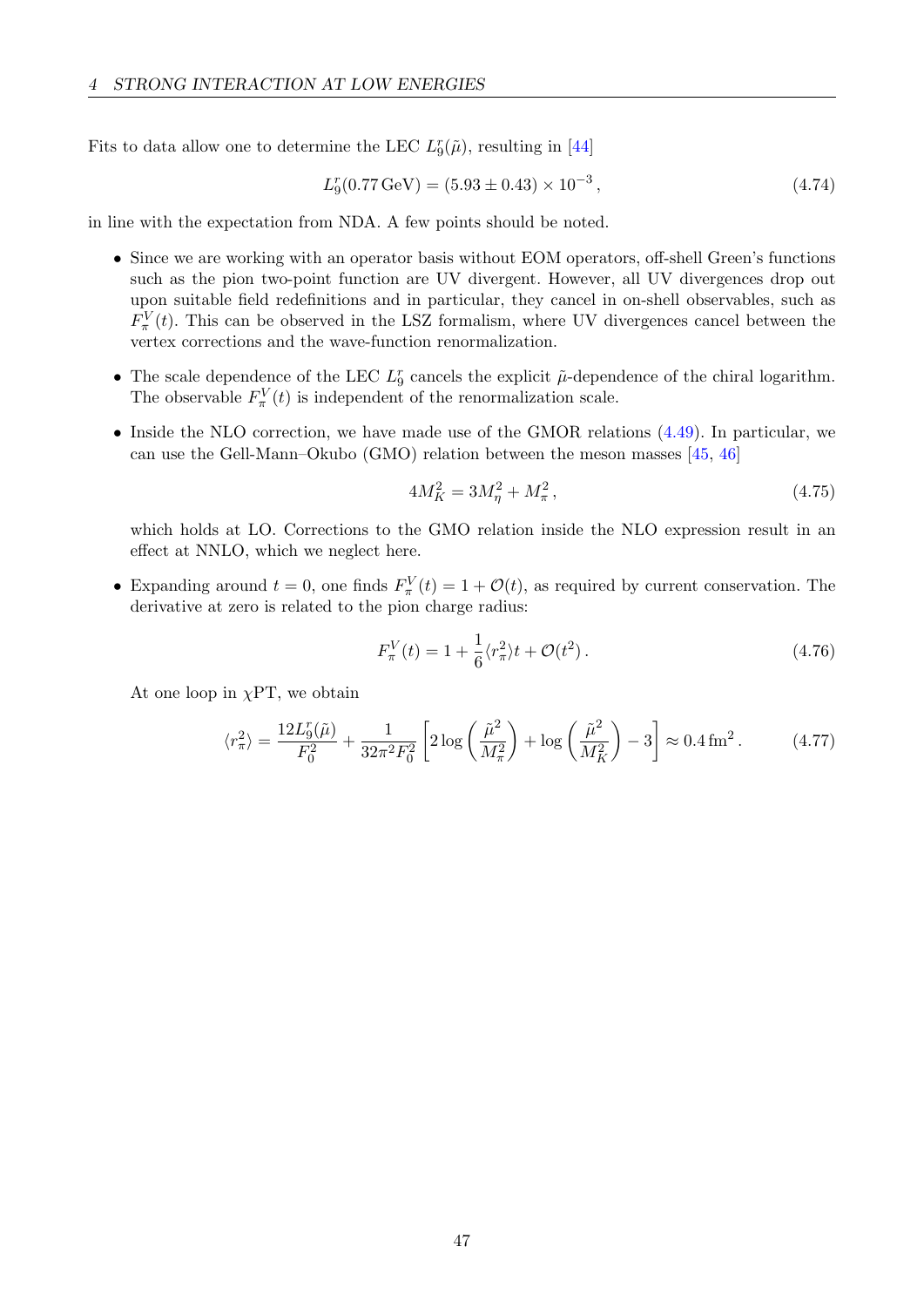# 5 EFTs for heavy physics beyond the Standard Model

The SM is a very successful theory, as it correctly describes phenomena in particle physics over a wide range of energies. On the other hand, we know that the SM cannot be the ultimate theory, as it fails to explain certain observations and has some theoretical shortcomings.

- First of all, gravity is not part of the SM, hence it is not a complete theory. However, this might become a problem only at energies around the Planck scale,  $M_P \sim 10^{19} \text{ GeV}$ .
- Astronomical observations show that a large fraction of the matter content of the universe does not consist of ordinary baryonic matter, but some unknown form of *dark matter*. There is no candidate in the SM for a dark-matter particle.
- The baryon asymmetry in the universe (i.e., the asymmetry between matter and antimatter) cannot be explained by dynamical processes within the SM alone. In particular, the amount of CP violation does not suffice to explain the baryon asymmetry through SM baryogenesis.
- Unless one adds right-handed neutrinos, it is not possible to have a renormalizable mass term for neutrinos to the SM Lagrangian. However, the observed neutrino oscillations require nonvanishing neutrino masses.

These points provide ample motivation to search for *new physics*, i.e., physics beyond the SM (BSM). The so-called *hierarchy problem* was considered in the past as a strong indication that new physics should consist of yet unknown particles not much heavier than the electroweak scale. Unfortunately, so far the LHC at CERN has not produced any experimental evidence of new particles in direct searches. This means that BSM particles are either extremely weakly coupled to the SM particles, or they are heavier than expected and hence could not yet be produced in high-energy collider experiments. The second scenario naturally lends itself to a description in terms of EFTs and motivates indirect searches for new physics. We can regard the SM not only as a successful, but incomplete theory that one day should be replaced by a more fundamental theory, but we can really regard it as a first approximation in a systematic expansion. Provided that BSM particles are heavy, their indirect quantum effects at lower energies can be described in terms of an EFT, with the SM being the leading-order approximation. The most popular variant of such an EFT is known as Standard Model Effective Field Theory (SMEFT).

# <span id="page-49-0"></span>5.1 SMEFT

### 5.1.1 Symmetries, power counting, and operator basis

The SMEFT is an EFT that describes the indirect low-energy effects of BSM physics consisting of degrees of freedom much heavier than the SM particles at the electroweak scale. To clearly define the EFT, let us discuss the three core principles in this case.

- 1. Degrees of freedom: the degrees of freedom in the SMEFT are the known SM particles. The field content of the SMEFT is identical with the field content of the renormalizable SM.
- 2. Symmetries: the SMEFT is a gauge theory with the same gauge group as the SM, i.e., the field content is organized in terms of irreducible representations of the gauged symmetry group  $SU(3)_c \times SU(2)_L \times U(1)_Y$ . The Higgs scalar particle is part of an  $SU(2)_L$  doublet, as in the SM.
- 3. Power counting: the SMEFT follows a dimensional power counting, in analogy to the scalar Toy example that we discussed, or the Fermi theory. The Lagrangian consists of all gauge-invariant local operators, ordered by their mass dimension. The leading-order Lagrangian is just the SM Lagrangian, the higher-dimension terms are suppressed by powers of  $1/\Lambda$ , where  $\Lambda$  denotes the scale of new physics. With the given field content, this leads to an EFT expansion in terms of the small parameter  $\delta \sim p/\Lambda$  or  $\delta \sim v/\Lambda$ , where p is an external momentum and v denotes the Higgs vev (the electroweak scale).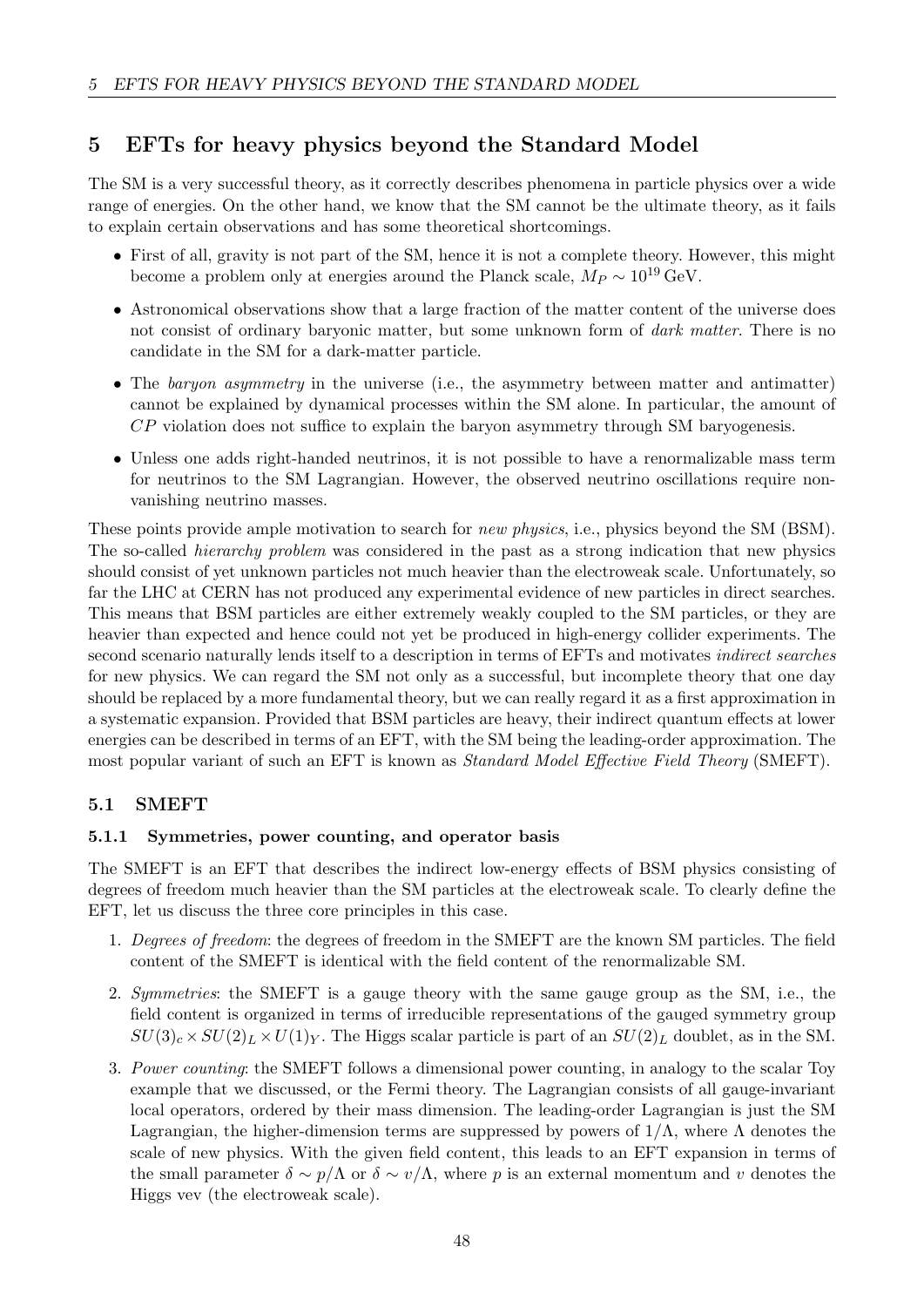We write the SM Lagrangian in the form

$$
\mathcal{L}_{\rm SM} = -\frac{1}{4} G_{\mu\nu}^A G^{A\mu\nu} - \frac{1}{4} W_{\mu\nu}^I W^{I\mu\nu} - \frac{1}{4} B_{\mu\nu} B^{\mu\nu} + (D_{\mu} H)^{\dagger} (D^{\mu} H) + \sum_{\psi = q, u, d, l, e} \overline{\psi} i \not{D} \psi
$$

$$
- \lambda \left( H^{\dagger} H - \frac{1}{2} v^2 \right)^2 - \left[ H^{\dagger i} \overline{d} Y_d q_i + \widetilde{H}^{\dagger i} \overline{u} Y_u q_i + H^{\dagger i} \overline{e} Y_e l_i + \text{h.c.} \right], \tag{5.1}
$$

ignoring possible  $\theta$ -terms. The covariant derivative is given by

<span id="page-50-0"></span>
$$
D_{\mu} = \partial_{\mu} + ig_3 T^A G_{\mu}^A + ig_2 t^I W_{\mu}^I + ig_1 Y B_{\mu} , \qquad (5.2)
$$

with the  $SU(3)$  generators  $T^A$ , the  $SU(2)$  generators  $t^I = \tau^I/2$ , and the  $U(1)$  hypercharge generator Y. The Yukawa matrices  $Y_{u,d,e}$  are  $3\times 3$  matrices in flavor space. H denotes the Higgs doublet with the leading-order vev  $\langle H^{\dagger} H \rangle = \frac{1}{2}$  $\frac{1}{2}v^2$  and  $\widetilde{H}$  is related by  $\widetilde{H}_i = \epsilon_{ij}H^{\dagger j}$ , where the  $SU(2)$ -invariant tensor  $\epsilon_{ij}$  is defined by  $\epsilon_{12} = 1$ ,  $\epsilon_{ij} = -\epsilon_{ji}$ .

The SMEFT Lagrangian is given by the SM Lagrangian plus a tower of higher-dimension gaugeinvariant operators:

$$
\mathcal{L}_{\text{SMEFT}} = \mathcal{L}_{\text{SM}} + \sum_{d \ge 5} \sum_{i=1}^{n_d} C_i^{(d)} Q_i^{(d)}, \qquad (5.3)
$$

where the operator coefficients are of the order  $C_i^{(d)} \sim \Lambda^{4-d}$ . At dimension five, there is only one operator type plus its Hermitian conjugate [\[47\]](#page-70-5):

$$
\mathcal{L}^{(5)} = C_{pr}^{(5)} Q_{pr}^{(5)} + \text{h.c.}, \quad Q_{pr}^{(5)} = \epsilon^{ij} \epsilon^{kl} (l_{ip}^{\top} C l_{kr}) H_j H_l, \qquad (5.4)
$$

where  $p$  and  $r$  are flavor indices,  $l$  is the left-handed lepton doublet, and  $C$  is the charge-conjugation matrix  $(C = i\gamma^2 \gamma^0$  in the chiral basis). In the broken phase, this dimension-five Weinberg operator generates a Majorana-mass term for the neutrinos. It can be generated, e.g., in type-I seesaw models, where the SM is extended by right-handed Majorana neutrinos  $N_R$  with a very heavy mass  $M_N$ . These models can be matched to the SMEFT by integrating out the heavy Majorana neutrino, leading to a dimension-five operator coefficient of the order  $\mathcal{O}(1/M_N)$ . In the broken phase, the light neutrinos receive a mass  $m_{\nu} \propto v^2/M_N$ . Therefore, very heavy right-handed neutrinos lead to very small masses for the left-handed neutrinos. Note that the Weinberg operator violates lepton number by two units: baryon and lepton number are preserved in the SM due to an accidental symmetry, as discussed earlier. This accidental symmetry is only present in the dimension-four part of the SMEFT Lagrangian.

The SMEFT operator basis at dimension six was classified in [\[48,](#page-70-6) [49\]](#page-70-7). It already contains a rather large number of operators: for three generations of fermions, there are 2499 dimension-six operators that preserve baryon and lepton number, and in addition 273 dimension-six operators with  $\Delta B =$  $\Delta L = 1$ , plus their Hermitian conjugates. The dimension-six SMEFT operator basis is reproduced in Table [1.](#page-51-0) The SMEFT operator basis has been constructed explicitly up to dimension nine [\[50–](#page-70-8)[54\]](#page-70-9).

The higher-dimension operators in the SMEFT lead to new interaction vertices and they can have phenomenological implications in all areas of particle physics. Observations that are in agreement with the SM prediction lead to constraints on the coefficients of higher-dimension SMEFT operators. At present, most of the coefficients of the higher-dimension operators are compatible with zero within the uncertainties. Notable exceptions are related to the very few discrepancies between experimental measurements and SM predictions, which might be interpreted as indirect hints of BSM physics: these are, e.g., four-fermion operators contributing to the flavor anomalies in  $B$  physics, or operators contributing to the anomalous magnetic moment of the muon.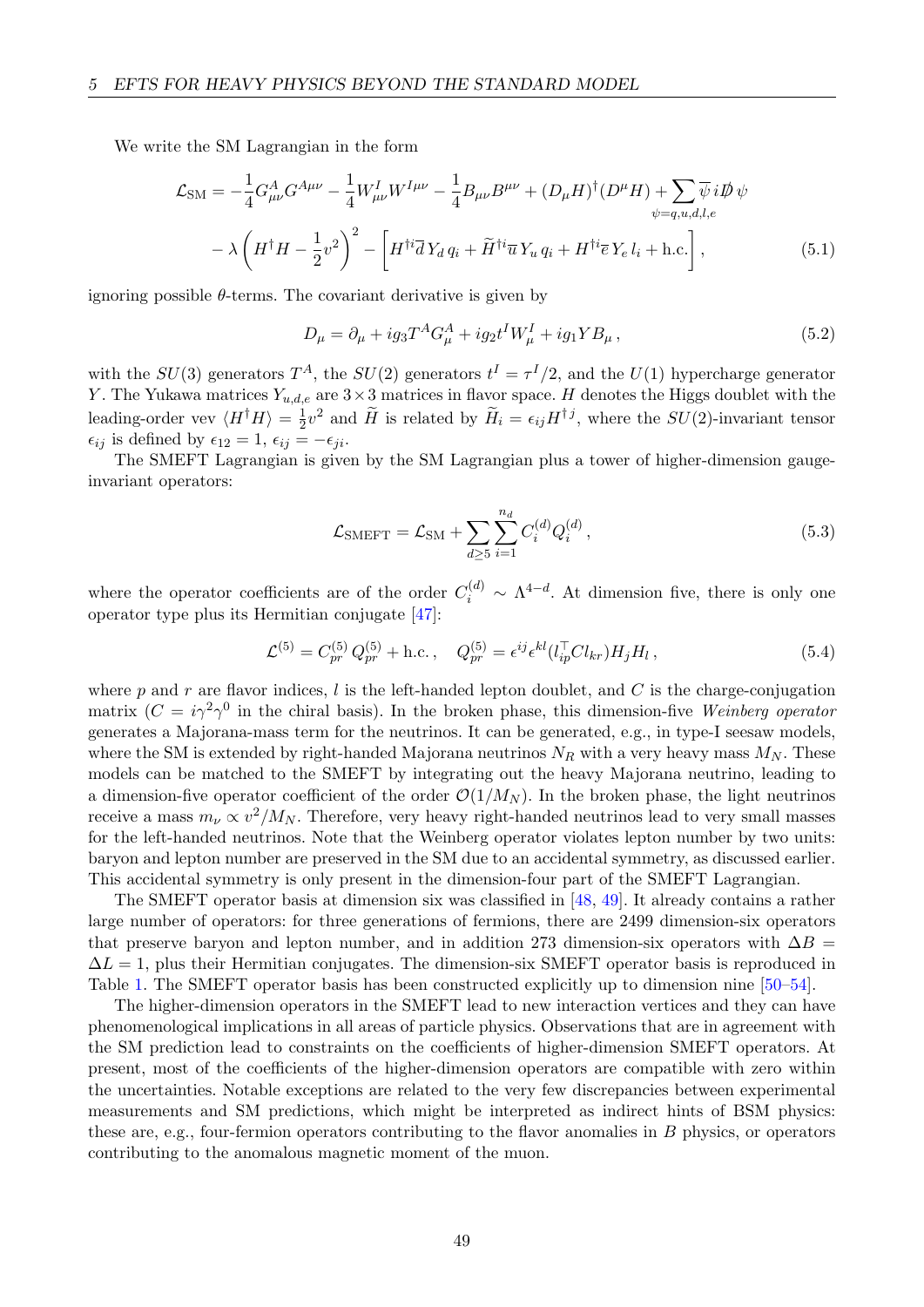<span id="page-51-0"></span>

|                                                       | $1:X^3$                                                               |                               | $2: H^6$                                                    |                                                                  | $3: H^4D^2$                                                        |                                                                   |                          |                     | $5:\psi^2H^3+{\rm h.c.}$                                                                                                      |  |
|-------------------------------------------------------|-----------------------------------------------------------------------|-------------------------------|-------------------------------------------------------------|------------------------------------------------------------------|--------------------------------------------------------------------|-------------------------------------------------------------------|--------------------------|---------------------|-------------------------------------------------------------------------------------------------------------------------------|--|
| $\mathcal{Q}_G$                                       | $f^{ABC}G_\mu^{A\nu}G_\nu^{B\rho}G_\rho^{C\mu}$                       | $Q_H$                         | $(H^{\dagger}H)^3$                                          | $Q_{H\square}$                                                   |                                                                    | $(H^\dagger H)\square (H^\dagger H)$                              |                          | $Q_{eH}$            | $(H^\dagger H)(\bar l_p e_r H)$                                                                                               |  |
| $Q_{\widetilde{G}}$                                   | $f^{ABC}\widetilde{G}_{\mu}^{A\nu}G_{\nu}^{B\rho}G_{\rho}^{C\mu}$     |                               |                                                             | $Q_{HD}$                                                         |                                                                    | $\left(H^\dagger D^\mu H\right)^* \left(H^\dagger D_\mu H\right)$ |                          | $Q_{uH}$            | $(H^{\dagger}H)(\bar{q}_{p}u_{r}\bar{H})$                                                                                     |  |
| ${\cal Q}_W$                                          | $\epsilon^{IJK}W^{I\nu}_\mu W^{J\rho}_\nu W^{K\mu}_\rho$              |                               |                                                             |                                                                  |                                                                    |                                                                   |                          | ${\mathcal Q}_{dH}$ | $(H^\dagger H)(\bar q_p d_r H)$                                                                                               |  |
| $Q_{\widetilde{W}}$                                   | $\epsilon^{IJK} \widetilde{W}^{I\nu}_\mu W^{J\rho}_\nu W^{K\mu}_\rho$ |                               |                                                             |                                                                  |                                                                    |                                                                   |                          |                     |                                                                                                                               |  |
| $4: X^2H^2$                                           |                                                                       |                               | 6 : $\psi^2 X H +$ h.c.                                     |                                                                  |                                                                    |                                                                   |                          |                     | $7:\psi^2 H^2 D$                                                                                                              |  |
| $H^{\dagger}H G_{\mu\nu}^{A} G^{A\mu\nu}$<br>$Q_{HG}$ |                                                                       | $Q_{eW}$                      |                                                             | $(\bar{l}_p \sigma^{\mu\nu} \tau^I e_r) H W^I_{\mu\nu}$          |                                                                    | $Q_{Hl}^{\left( 1\right) }$                                       |                          |                     | $(H^\dagger i\overleftrightarrow{D}_\mu H)(\bar{l}_p \gamma^\mu l_r)$                                                         |  |
| $Q_{H\widetilde{G}}$                                  | $H^\dagger H \, \widetilde{G}^A_{\mu\nu} G^{A\mu\nu}$                 | $\mathcal{Q}_{eB}$            |                                                             | $(\bar{l}_p\sigma^{\mu\nu}e_r)HB_{\mu\nu}$                       |                                                                    | $Q_{Hl}^{\left( 3\right) }$                                       |                          |                     | $(H^\dagger i\overleftrightarrow{D}_\mu^I H)(\bar l_p \tau^I \gamma^\mu l_r)$                                                 |  |
| $Q_{HW}$                                              | $H^{\dagger}H W^I_{\mu\nu}W^{I\mu\nu}$                                | $\mathcal{Q}_{uG}$            |                                                             | $(\bar{q}_p \sigma^{\mu\nu} T^A u_r) \widetilde{H} G^A_{\mu\nu}$ |                                                                    | $Q_{He}$                                                          |                          |                     | $(H^{\dagger} i \overleftrightarrow{D}_{\mu} H)(\bar{e}_{p} \gamma^{\mu} e_{r})$                                              |  |
| $Q_{H\widetilde{W}}$                                  | $H^\dagger H \, \widetilde{W}^I_{\mu\nu} W^{I\mu\nu}$                 | $Q_{uW}$                      |                                                             | $(\bar q_p \sigma^{\mu\nu} \tau^I u_r) \tilde H\, W_{\mu\nu}^I$  |                                                                    | $Q_{Hq}^{\left( 1\right) }$                                       |                          |                     | $(H^{\dagger}i\overleftrightarrow{D}_{\mu}H)(\bar{q}_p\gamma^{\mu}q_r)$                                                       |  |
| $Q_{HB}$                                              | $H^\dagger H\, B_{\mu\nu} B^{\mu\nu}$                                 | $\mathcal{Q}_{uB}$            |                                                             | $(\bar q_p\sigma^{\mu\nu}u_r)\tilde H\,B_{\mu\nu}$               |                                                                    | $Q_{Hq}^{(3)}$                                                    |                          |                     | $(H^{\dagger} i \overleftrightarrow{D}_{\mu}^I H)(\bar{q}_p \tau^I \gamma^{\mu} q_r)$                                         |  |
| $Q_{H\widetilde{B}}$                                  | $H^\dagger H\,\widetilde{B}_{\mu\nu}B^{\mu\nu}$                       | $Q_{dG}$                      |                                                             | $(\bar{q}_p \sigma^{\mu\nu} T^A d_r) H G^A_{\mu\nu}$             |                                                                    | $Q_{Hu}$                                                          |                          |                     | $(H^{\dagger} i \overleftrightarrow{D}_{\mu} H)(\bar{u}_p \gamma^{\mu} u_r)$                                                  |  |
| $Q_{HWB}$                                             | $H^{\dagger} \tau^I H W^I_{\mu\nu} B^{\mu\nu}$                        | $\mathcal{Q}_{dW}$            |                                                             | $(\bar{q}_p \sigma^{\mu\nu} \tau^I d_r) H W^I_{\mu\nu}$          |                                                                    | $\mathcal{Q}_{Hd}$                                                |                          |                     | $(H^{\dagger}i\overleftrightarrow{D}_{\mu}H)(\bar{d}_{p}\gamma^{\mu}d_{r})$                                                   |  |
| $Q_{H\widetilde{W}B}$                                 | $H^\dagger \tau^I H\, {\widetilde W}^I_{\mu\nu} B^{\mu\nu}$           | $Q_{dB}$                      |                                                             | $(\bar{q}_p\sigma^{\mu\nu}d_r)H B_{\mu\nu}$                      |                                                                    | $Q_{Hud}$ + h.c.                                                  |                          |                     | $i(\widetilde{H}^\dagger D_\mu H)(\bar{u}_p \gamma^\mu d_r)$                                                                  |  |
|                                                       | $8:(\bar{L}L)(\bar{L}L)$                                              |                               | $8:(\bar RR)(\bar RR)$                                      |                                                                  |                                                                    |                                                                   | $8:(\bar{L}L)(\bar{R}R)$ |                     |                                                                                                                               |  |
| $\mathcal{Q}_{ll}$                                    | $(\bar l_p \gamma^\mu l_r)(\bar l_s \gamma_\mu l_t)$                  |                               | $\mathcal{Q}_{ee}$                                          | $(\bar{e}_p \gamma^{\mu} e_r)(\bar{e}_s \gamma_{\mu} e_t)$       |                                                                    | $Q_{le}$                                                          |                          |                     | $(\bar l_p \gamma^\mu l_r)(\bar e_s \gamma_\mu e_t)$                                                                          |  |
| ${\cal Q}^{(1)}_{qq}$                                 | $(\bar{q}_p \gamma^{\mu} q_r)(\bar{q}_s \gamma_{\mu} q_t)$            |                               | $\mathcal{Q}_{uu}$                                          | $(\bar{u}_p \gamma^\mu u_r)(\bar{u}_s \gamma_\mu u_t)$           |                                                                    | $Q_{lu}$                                                          |                          |                     | $(\bar l_p \gamma^\mu l_r)(\bar u_s \gamma_\mu u_t)$                                                                          |  |
| ${\cal Q}^{(3)}_{qq}$                                 | $(\bar q_p \gamma^\mu \tau^I q_r)(\bar q_s \gamma_\mu \tau^I q_t)$    |                               | $Q_{dd}$                                                    | $(\bar{d}_{p}\gamma^{\mu}d_{r})(\bar{d}_{s}\gamma_{\mu}d_{t})$   |                                                                    | $\mathcal{Q}_{ld}$                                                |                          |                     | $(\bar l_p \gamma^\mu l_r)(\bar d_s \gamma_\mu d_t)$                                                                          |  |
| $Q_{lq}^{\left( 1\right) }$                           | $(\bar l_p \gamma^\mu l_r)(\bar q_s \gamma_\mu q_t)$                  |                               | $Q_{eu}$                                                    | $(\bar e_p \gamma^\mu e_r)(\bar u_s \gamma_\mu u_t)$             |                                                                    | $\mathcal{Q}_{qe}$                                                |                          |                     | $(\bar q_p \gamma^\mu q_r)(\bar e_s \gamma_\mu e_t)$                                                                          |  |
| ${\cal Q}_{lq}^{(3)}$                                 | $(\bar l_p \gamma^\mu \tau^I l_r)(\bar q_s \gamma_\mu \tau^I q_t)$    |                               | $\mathcal{Q}_{ed}$                                          | $(\bar{e}_p \gamma^{\mu} e_r)(\bar{d}_s \gamma_{\mu} d_t)$       |                                                                    | ${\cal Q}^{(1)}_{qu}$                                             |                          |                     | $(\bar{q}_p \gamma^{\mu} q_r)(\bar{u}_s \gamma_{\mu} u_t)$                                                                    |  |
|                                                       |                                                                       | $Q_{ud}^{\left( 1\right) }$   |                                                             | $(\bar{u}_p \gamma^{\mu} u_r)(\bar{d}_s \gamma_{\mu} d_t)$       |                                                                    | ${\cal Q}^{(8)}_{qu}$                                             |                          |                     | $(\bar{q}_p \gamma^{\mu} T^A q_r)(\bar{u}_s \gamma_{\mu} T^A u_t)$                                                            |  |
|                                                       |                                                                       | $Q_{ud}^{\left(8\right)}$     |                                                             |                                                                  | $(\bar{u}_p \gamma^{\mu} T^A u_r)(\bar{d}_s \gamma_{\mu} T^A d_t)$ | $Q_{qd}^{\left( 1\right) }$                                       |                          |                     | $(\bar q_p \gamma^\mu q_r)(\bar d_s \gamma_\mu d_t)$                                                                          |  |
|                                                       |                                                                       |                               |                                                             |                                                                  |                                                                    |                                                                   |                          |                     | $Q_{qd}^{(8)}$ $(\bar{q}_p \gamma^{\mu} T^A q_r)(\bar{d}_s \gamma_{\mu} T^A d_t)$                                             |  |
|                                                       | $8:(\bar{L}R)(\bar{R}L) + \text{h.c.}$                                |                               | $8:(\bar{L}R)(\bar{L}R) + \mathrm{h.c.}$                    |                                                                  |                                                                    |                                                                   |                          |                     | $\Delta B = \Delta L = 1 + \text{h.c.}$                                                                                       |  |
| $Q_{ledq}$                                            | $(\bar{l}_p^j e_r)(\bar{d}_s q_{tj})$                                 | $Q_{\boldsymbol{quad}}^{(1)}$ |                                                             | $(\bar{q}_p^j u_r) \epsilon_{ik} (\bar{q}_s^k d_t)$              |                                                                    | $\mathcal{Q}_{d u q l}$                                           |                          |                     | $\epsilon^{\alpha\beta\gamma}\epsilon^{ij}(d_{\alpha p}^{\dagger}Cu_{\beta r})(q_{\gamma is}^{\dagger}Cl_{jt})$               |  |
|                                                       |                                                                       | $Q_{quqd}^{\left(8\right)}$   | $(\bar{q}_p^j T^A u_r) \epsilon_{jk} (\bar{q}_s^k T^A d_t)$ |                                                                  |                                                                    | $\mathcal{Q}_{qque}$                                              |                          |                     | $\epsilon^{\alpha\beta\gamma}\epsilon^{ij}(q_{\alpha i p}^{\top} C q_{\beta j r})(u_{\gamma s}^{\top} C e_t)$                 |  |
|                                                       |                                                                       | $Q_{lequ}^{(1)}$              |                                                             | $(\bar{l}_p^j e_r) \epsilon_{jk} (\bar{q}_s^k u_t)$              |                                                                    | $\mathcal{Q}_{qqql}$                                              |                          |                     | $\epsilon^{\alpha\beta\gamma}\epsilon^{i\ell}\epsilon^{jk}(q_{\alpha ip}^\top Cq_{\beta jr})(q_{\gamma ks}^\top Cl_{\ell t})$ |  |

Table 1: The dimension-six operators in SMEFT. The operators that conserve baryon and lepton number are divided into eight classes according to their field content. The class-8  $\psi^4$  four-fermion operators are further divided into subclasses according to their chiral properties. Operators with  $+$  h.c. have Hermitian conjugates. The subscripts  $p, r, s, t$  are weak-eigenstate indices.

 $\left. Q_{duue} \ \right| \ \ \ \ \ \ \ \epsilon^{\alpha\beta\gamma}(d_{\alpha p}^\top C u_{\beta r})(u_{\gamma s}^\top C e_t)$ 

 $Q^{(3)}_{lequ} \: \: \Big| \: (\bar l_p^j \sigma_{\mu\nu} e_r) \epsilon_{jk} (\bar q_s^k \sigma^{\mu\nu} u_t)$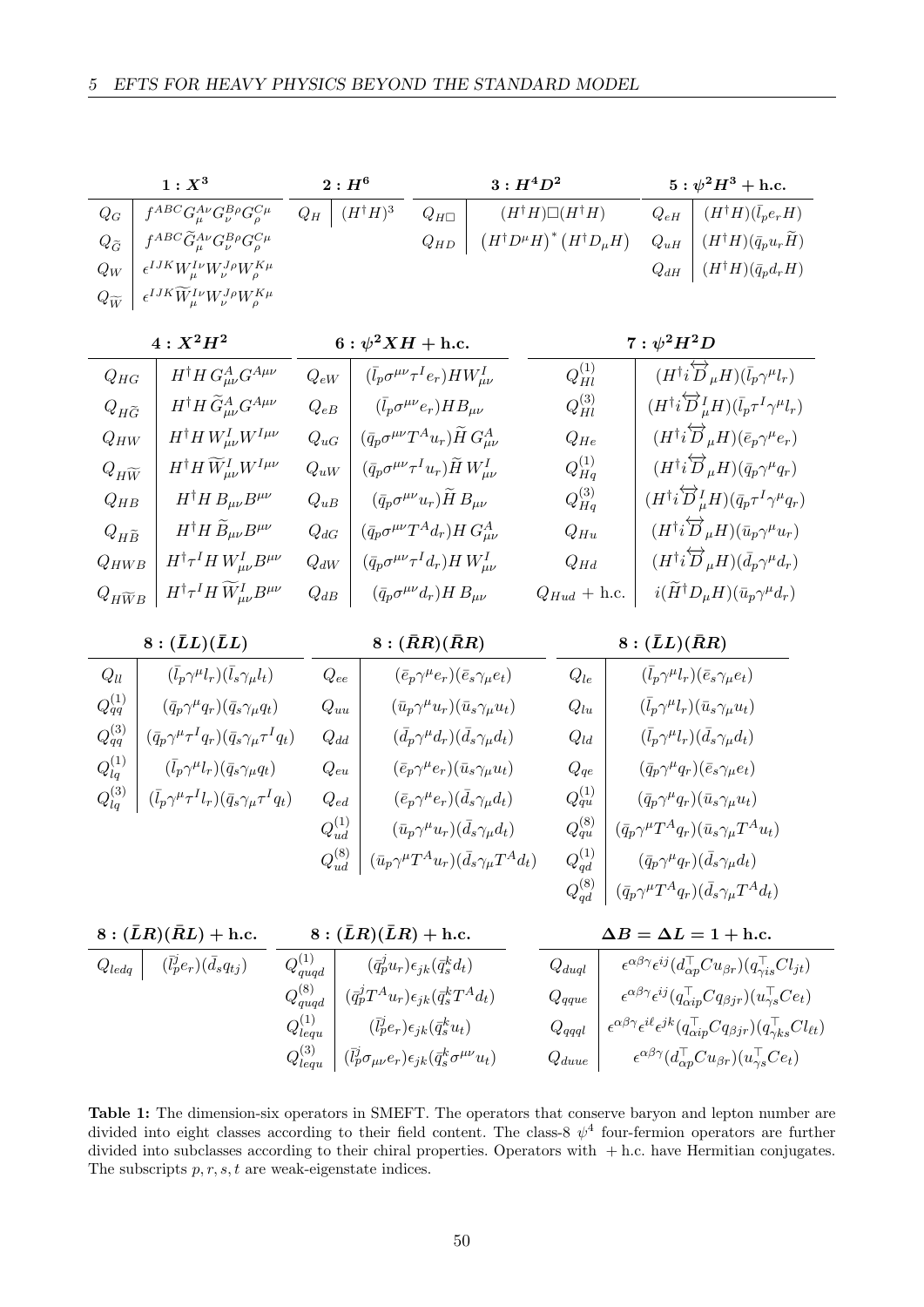#### 5.1.2 Broken phase: the scalar sector

It is instructive to consider the modifications of familiar relations in the broken phase of the electroweak sector that arise at tree level in the presence of dimension-six SMEFT operators. Detailed discussions can be found in [\[20,](#page-68-0) [55,](#page-70-10) [56\]](#page-70-11).

The scalar potential and kinetic energy terms in [\(5.1\)](#page-50-0)

$$
\mathcal{L}_H = (D_\mu H)^\dagger (D^\mu H) - \lambda \left( H^\dagger H - \frac{1}{2} v^2 \right)^2 \tag{5.5}
$$

get modified by the dimension-six operators  $Q_{H\Box}$ ,  $Q_{HD}$ , and  $Q_H$  (see Table [1\)](#page-51-0). The minimum of the tree-level potential is given by the modified vacuum-expectation value (vev)

$$
\langle H^{\dagger} H \rangle = \frac{1}{2} v_T^2, \quad v = \left( 1 - \frac{3C_H v_T^2}{8\lambda} \right) v_T. \tag{5.6}
$$

The Higgs doublet

$$
H = \frac{1}{\sqrt{2}} \begin{pmatrix} \phi_2 + i\phi_1 \\ [1 + c_{H,kin}]h + v_T - i\phi_3 \end{pmatrix}
$$
 (5.7)

contains the physical Higgs field  $h$  with mass

$$
M_H^2 = 2\lambda v_T^2 \left( 1 + 2c_{H,kin} - \frac{3C_H v_T^2}{2\lambda} \right) ,\qquad (5.8)
$$

where the rescaling factor

$$
c_{H,kin} = \left(C_{H\Box} - \frac{1}{4}C_{HD}\right)v_T^2\tag{5.9}
$$

is required to ensure a canonically normalized kinetic term in the presence of the dimension-six operators.

#### 5.1.3 Gauge sector

The SM Lagrangian [\(5.1\)](#page-50-0) contains the following Higgs and gauge kinetic terms:

$$
\mathcal{L}_{H,\text{kin}} + \mathcal{L}_{\text{gauge}} = (D_{\mu}H)^{\dagger} (D^{\mu}H) - \frac{1}{4} G^{A}_{\mu\nu} G^{A\mu\nu} - \frac{1}{4} W^{I}_{\mu\nu} W^{I\mu\nu} - \frac{1}{4} B_{\mu\nu} B^{\mu\nu}.
$$
 (5.10)

In the broken phase, the first term generates the following gauge-boson mass and mixing terms at dimension four:

$$
(D_{\mu}H)^{\dagger}(D^{\mu}H) = \frac{v^2}{8} \left( g_2^2 W_{\mu}^I W_I^{\mu} + g_1^2 B_{\mu} B^{\mu} - 2g_2 g_1 W_{\mu}^3 B^{\mu} \right) + \dots \tag{5.11}
$$

At dimension six in the SMEFT, the CP-even operators  $Q_{HG}$ ,  $Q_{HW}$ , and  $Q_{HB}$  lead to kinetic terms of the gauge fields in the broken phase that are not canonically normalized. In addition,  $Q_{HWB}$ induces an additional kinetic mixing of the weak gauge bosons and the operator  $Q_{HD}$  contributes to the gauge-boson mass terms. We define the following rescaled gauge fields and couplings:

$$
G_{\mu}^{A} = \mathcal{G}_{\mu}^{A} (1 + v_{T}^{2} C_{HG}), \qquad W_{\mu}^{I} = \mathcal{W}_{\mu}^{I} (1 + v_{T}^{2} C_{HW}), \qquad B_{\mu} = \mathcal{B}_{\mu} (1 + v_{T}^{2} C_{HB}),
$$
  
\n
$$
\bar{g}_{3} = g_{3} (1 + v_{T}^{2} C_{HG}), \qquad \bar{g}_{2} = g_{2} (1 + v_{T}^{2} C_{HW}), \qquad \bar{g}_{1} = g_{1} (1 + v_{T}^{2} C_{HB}), \qquad (5.12)
$$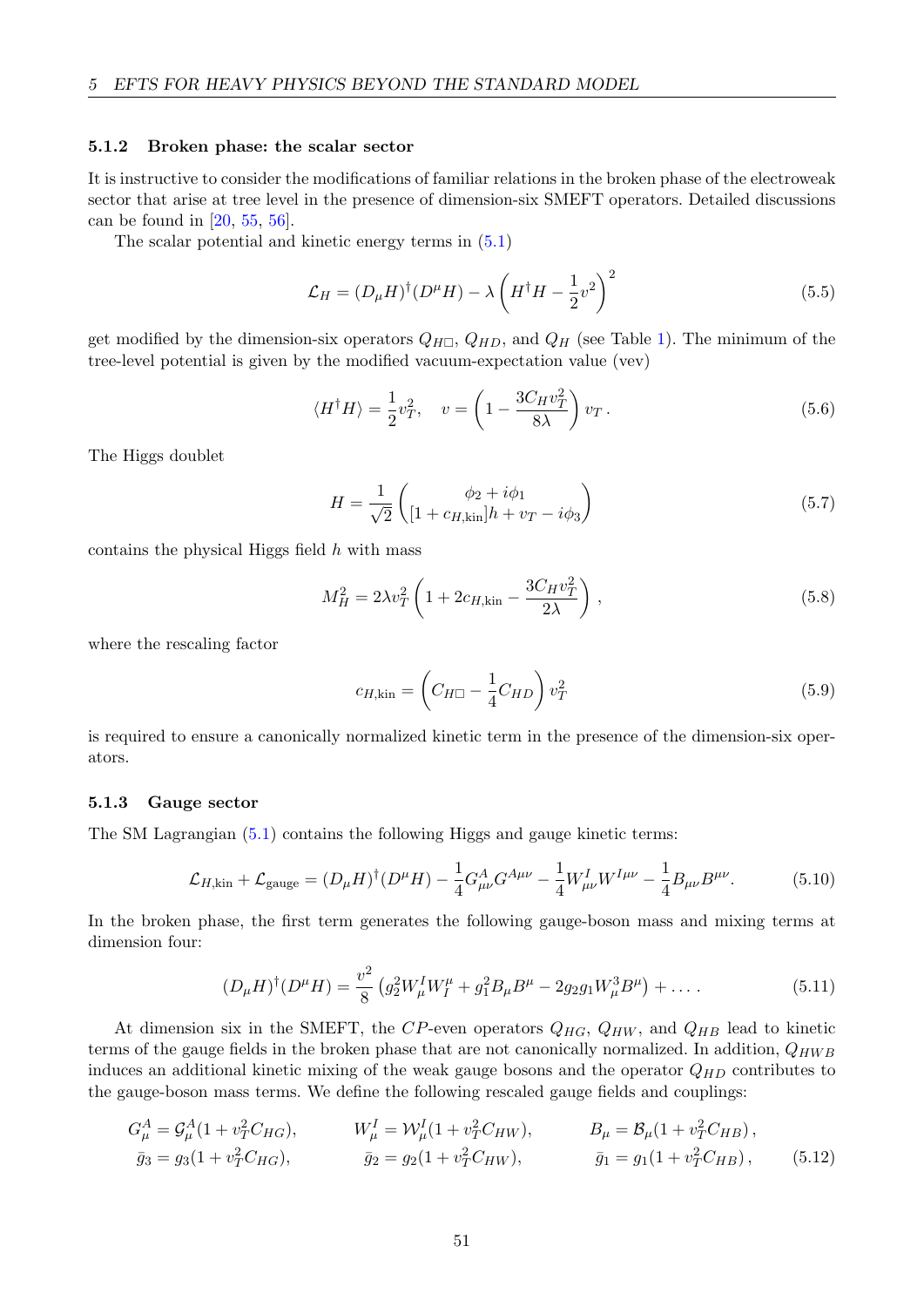where the fields  $\mathcal{G}^A_\mu$ ,  $\mathcal{W}^I_\mu$ , and  $\mathcal{B}_\mu$  have canonically normalized kinetic terms. Both the kinetic terms and the mass matrix of the neutral gauge bosons can be diagonalized by the transformation

$$
\begin{pmatrix} \mathcal{Z}^{\mu} \\ \mathcal{A}^{\mu} \end{pmatrix} = \begin{pmatrix} \bar{c} - \frac{\epsilon}{2}\bar{s} & -\bar{s} + \frac{\epsilon}{2}\bar{c} \\ \bar{s} + \frac{\epsilon}{2}\bar{c} & \bar{c} + \frac{\epsilon}{2}\bar{s} \end{pmatrix} \begin{pmatrix} \mathcal{W}_{3}^{\mu} \\ \mathcal{B}^{\mu} \end{pmatrix},
$$
\n(5.13)

where  $\epsilon := v_T^2 C_{HWB}$  and

$$
\bar{c} = \cos \bar{\theta} = \frac{\bar{g}_2}{\sqrt{\bar{g}_1^2 + \bar{g}_2^2}} \left( 1 - \frac{\epsilon}{2} \frac{\bar{g}_1}{\bar{g}_2} \frac{\bar{g}_2^2 - \bar{g}_1^2}{\bar{g}_1^2 + \bar{g}_2^2} \right), \quad \bar{s} = \sin \bar{\theta} = \frac{\bar{g}_1}{\sqrt{\bar{g}_1^2 + \bar{g}_2^2}} \left( 1 + \frac{\epsilon}{2} \frac{\bar{g}_2}{\bar{g}_1} \frac{\bar{g}_2^2 - \bar{g}_1^2}{\bar{g}_1^2 + \bar{g}_2^2} \right). \tag{5.14}
$$

The charged gauge bosons are defined by  $\mathcal{W}_{\mu}^{\pm} := \frac{1}{\sqrt{2}}$  $\overline{E}_{\overline{2}}(\mathcal{W}^1_{\mu} \mp i\mathcal{W}^2_{\mu}).$  Overall, one finds the following gauge-boson masses:

$$
M_W^2 = \frac{v_T^2 \bar{g}_2^2}{4}, \quad M_Z^2 = \frac{v_T^2}{4} \left( 1 + \frac{v_T^2}{2} C_{HD} \right) \left( \bar{g}_2^2 + \bar{g}_1^2 \right) + \frac{v_T^2}{2} \epsilon \bar{g}_1 \bar{g}_2, \tag{5.15}
$$

and the photon field  $A_{\mu}$  remains massless. The electroweak  $\rho$ -parameter is modified by the coefficient of the operator  $Q_{HD}$ .

### 5.1.4 Fermions

The fermion mass matrices and Yukawa couplings of the SM

$$
\mathcal{L} = -\left[H^{\dagger i}\bar{d}Y_d q_i + \widetilde{H}^{\dagger i}\bar{u}Y_u q_i + H^{\dagger i}\bar{e}Y_e l_i + \text{h.c.}\right]
$$
\n(5.16)

are modified in the SMEFT by the dimension-six operators of the class  $\psi^2 H^3$ . In the spontaneously broken SMEFT, the fermion mass terms are given by

$$
\mathcal{L}_M = -[M_{\psi}]_{rs}\bar{\psi}_{Rr}\psi_{Ls} + \text{h.c.}, \quad [M_{\psi}]_{rs} = \frac{v_T}{\sqrt{2}} \left( [Y_{\psi}]_{rs} - \frac{v_T^2}{2} C_{\psi H}^* \right), \quad \psi = u, d, e. \tag{5.17}
$$

The Yukawa interaction in the broken phase is modified to

$$
\mathcal{L}_Y = -[\mathcal{Y}_{\psi}]_{rs} h \bar{\psi}_{Rr} \psi_{Ls} + \text{h.c.}, \quad \psi = u, d, e,
$$
  

$$
[\mathcal{Y}_{\psi}]_{rs} = \frac{1 + c_{H, \text{kin}}}{v_T} [M_{\psi}]_{rs} - \frac{v_T^2}{\sqrt{2}} C_{\psi H}^*.
$$
 (5.18)

We see that at dimension six, the Yukawa interaction is no longer proportional to the mass matrix.

The interactions of the fermions with the weak gauge bosons get modified by the dimension-six operators of the class  $\psi^2 H^2 D$ . For example, the operator  $Q_{Hud}$  induces an interaction of the W bosons with *right-handed* quark currents:

$$
C_{Hud}(\widetilde{H}^{\dagger}iD_{\mu}H)(\bar{u}_{Rr}\gamma^{\mu}d_{Rs}) = -\bar{g}_2 \frac{v_T^2}{2\sqrt{2}} C_{Hud} \mathcal{W}_{\mu}^+(\bar{u}_{Rr}\gamma^{\mu}d_{Rs}) + \dots,
$$
\n(5.19)

where the ellipsis denotes terms involving scalar fields.

#### 5.2 Effects beyond the SM in the LEFT

In Sect. [3.2,](#page-25-0) we already discussed the EFT below the electroweak scale, which only contains the light SM particles. This EFT can be regarded not only as an effective low-energy description of SM weak interaction, but in its most general form as an EFT for any heavy physics at or above the electroweak scale. This includes scenarios with heavy particles beyond the SM. Several differences arise compared to the Fermi theory of SM weak interactions.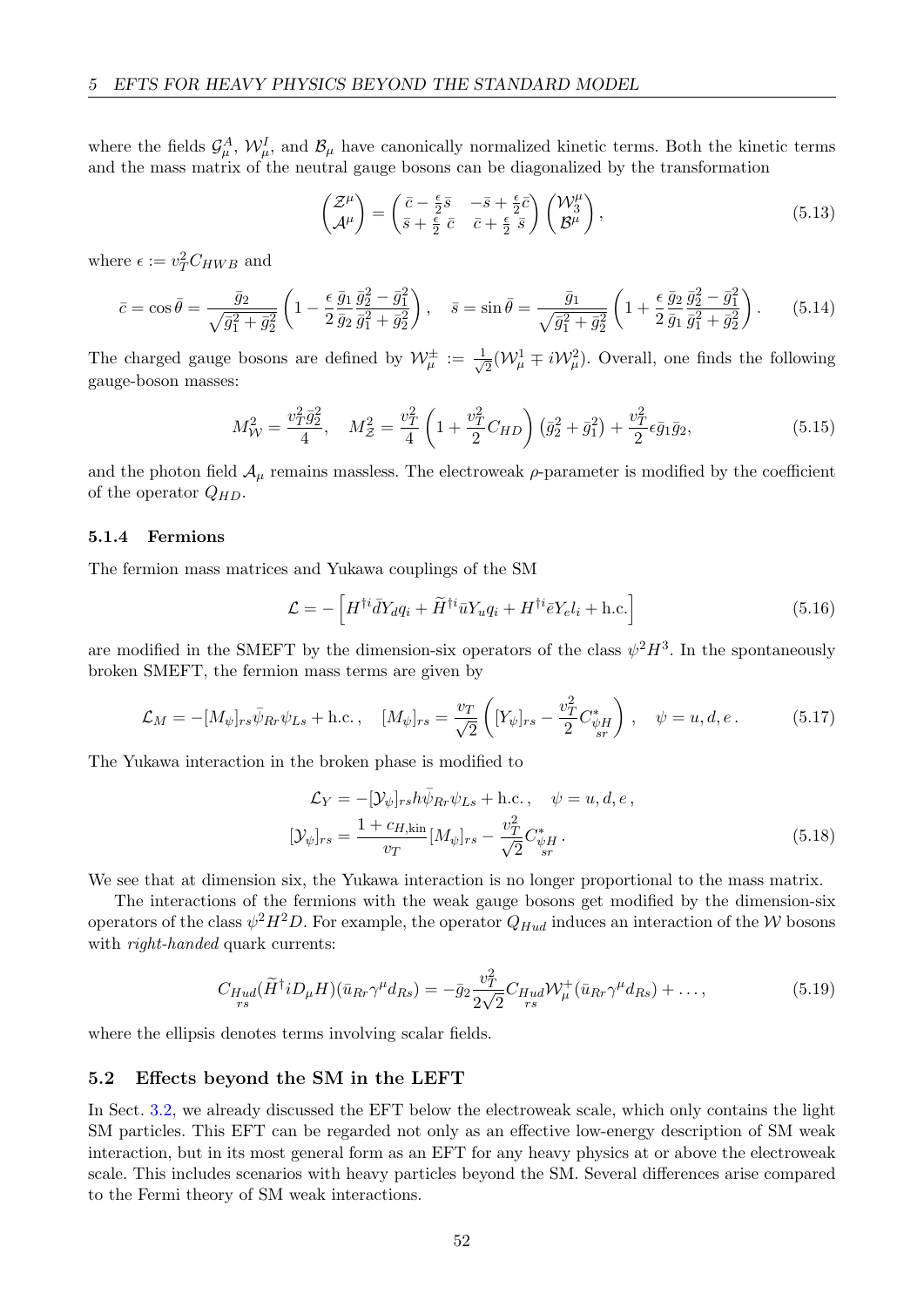1. Within the SM, baryon and lepton number are accidental symmetries. The low-energy EFT matched to the SM inherits these symmetries. In a more general BSM scenario, the accidental SM symmetries do not need to be respected and the symmetry group of the LEFT is just the gauged  $SU(3)_c \times U(1)_{em}$ . E.g., the LEFT contains a new dimension-3 operator that violates lepton-number by two units, the Majorana-mass term for the light neutrinos:

$$
\mathcal{L}_{\text{LEFT}} = \dots - \frac{1}{2} \left( \nu_L^{\top} C M_{\nu} \nu_L + \text{h.c.} \right) + \dots \tag{5.20}
$$

At dimension five, we can add another  $\Delta L = 2$  operator and its Hermitian conjugate:

$$
\mathcal{L}_{\text{LEFT}} = \dots + L_{\substack{\nu\gamma\\pr}} \mathcal{O}_{\substack{\nu\gamma\\pr}} + \text{h.c.} + \dots, \quad \mathcal{O}_{\substack{\nu\gamma\\pr}} = \nu_{Lp}^{\top} C \sigma^{\mu\nu} \nu_{Lr} F_{\mu\nu}, \tag{5.21}
$$

where  $p$  and  $r$  are flavor indices. This is a neutrino dipole operator, describing an effective interaction of neutrinos with photons. At dimension six, one can write down many four-fermion operators, which violate lepton number or lepton and baryon number. There is scalar operator with  $\Delta L = 4$  and its Hermitian conjugate,

$$
\mathcal{O}_{\nu\nu}^{S,LL} = (\nu_{Lp}^\top C \nu_{Lr}) (\nu_{Ls}^\top C \nu_{Lt}), \qquad (5.22)
$$

and several  $\Delta L = \pm 2$  operators can be constructed with a scalar or tensor neutrino bilinear (as in the Majorana-mass term or the dipole operator), supplemented by another leptonic or quark bilinear. Furthermore, there are operators with  $\Delta B = \Delta L = \pm 1$ , similarly to the SMEFT operators in Table [1,](#page-51-0) and even operators with  $\Delta B = -\Delta L = \pm 1$  exist. The complete basis up to dimension six can be found in [\[20\]](#page-68-0).

2. The SM with massless left-handed neutrinos conserves not only overall lepton number, but it is invariant under a global  $U(1)<sub>e</sub> \times U(1)<sub>u</sub> \times U(1)<sub>\tau</sub>$  symmetry group that implies lepton-familynumber (or lepton-flavor) conservation. Lepton-flavor violation is observed in nature in neutrino oscillations, which can be explained by the presence of very small neutrino masses. In a generic BSM scenario, the LEFT operator basis is constructed without the restriction of the global lepton-flavor symmetry group and therefore it contains lepton-flavor-violating effective operators, such as off-diagonal dipoles

$$
\mathcal{O}_{\stackrel{\rho\gamma}{pr}} = \bar{e}_{Lp}\sigma^{\mu\nu}e_{Rr}F_{\mu\nu} \,. \tag{5.23}
$$

The non-observation of the charged lepton-flavor-violating process  $\mu \to e\gamma$  puts very strong constraints on the coefficients of the operators  $\mathcal{O}_{e\gamma}$  and  $\mathcal{O}_{e\gamma}^{\dagger}$ : the experimental bound from the PSI experiment MEG is  $BR(\mu \to e\gamma) < 4.2 \times 10^{-13}$  [\[57\]](#page-70-12).

3. Apart from the missing accidental global symmetries, the difference between the SM and a generic BSM scenario is not reflected in the actual structure of the LEFT, but rather in the value of its Wilson coefficients. When performing the matching from the SM at the weak scale, many Wilson coefficients only receive contributions that are highly suppressed either by loop factors, small couplings, powers of the LEFT expansion parameter  $m/v$ , or combinations thereof. An example are flavor-changing neutral-current interactions or CP-violating processes. Within a generic BSM scenario, a priori there could be contributions to the corresponding effective operators that dominate over the suppressed SM contribution. Accordingly, if the experimental measurements are compatible with the SM prediction, strong constraints on any such BSM scenario are obtained.

The EFT framework provides an efficient tool to compile indirect constraints as bounds on operator coefficients. The RGEs allow one to consistently combine constraints arising at different energy scales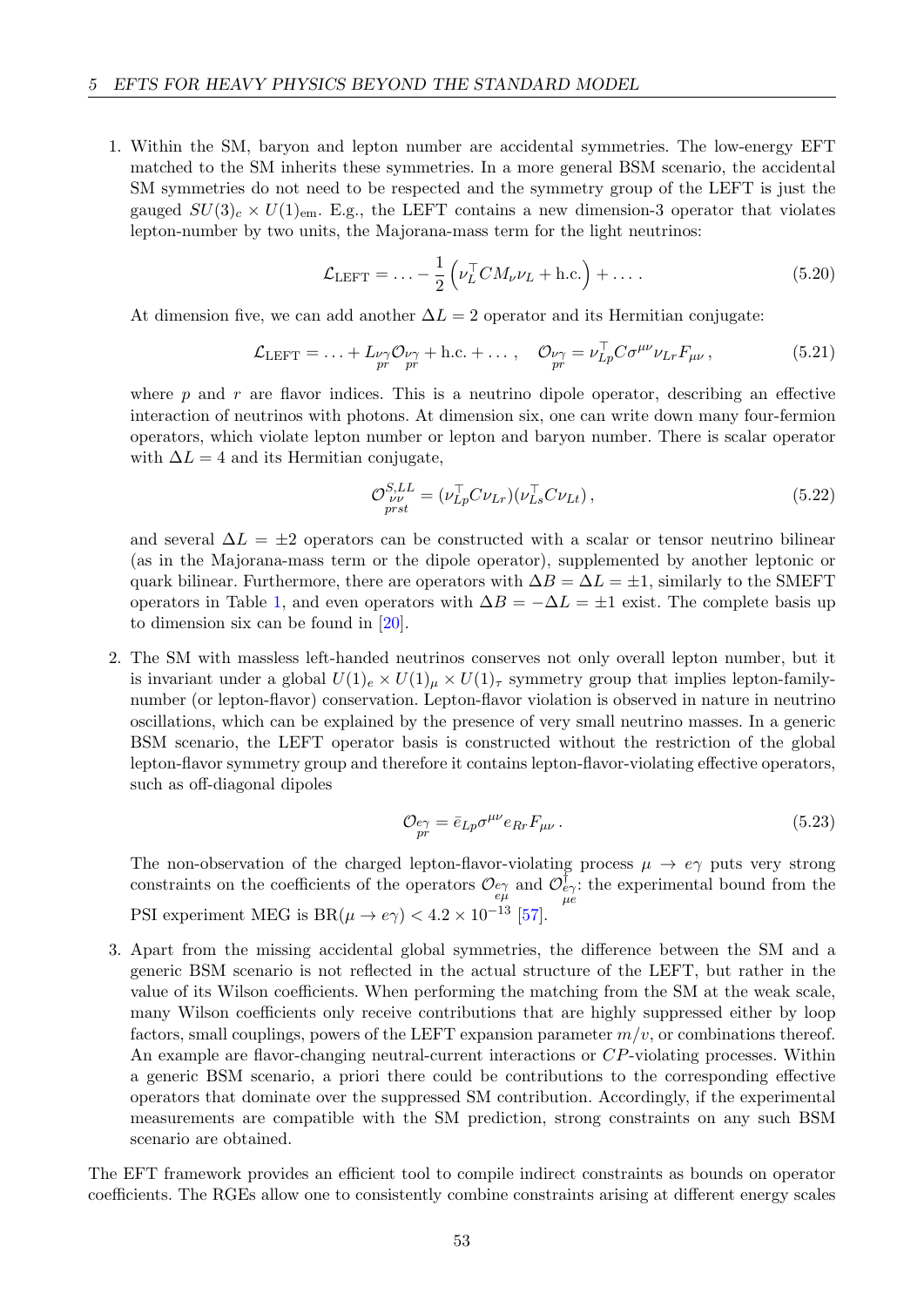<span id="page-55-0"></span>

Figure 5: A tower of EFTs:  $\chi$ PT is built on top of the LEFT, which at the weak scale can be matched to the SMEFT. We expect BSM physics to appear at some high-energy scale  $\Lambda_{BSM}$ , where some concrete model for new physics can be matched to the SMEFT.

and to resum large logarithms. At the appropriate scale of new physics, a model for BSM physics can be matched to the EFT and the existing bounds on the operator coefficients directly translate into constraints on the model parameters. If new physics is much heavier than the electroweak scale, the general strategy relies on a tower of EFTs, as illustrated in Fig. [5:](#page-55-0) by integrating out the heavy BSM particles at a scale  $\Lambda_{\text{BSM}}$ , one performs the matching of a specific model for new physics to the SMEFT. At the electroweak scale, the SMEFT can be matched to the LEFT. If one is interested in processes at very low energies at the hadronic scale, one needs to take into account the non-perturbative nature of the strong interaction. The matching to  $\chi PT$  at the hadronic scale cannot be performed in perturbation theory.

### 5.3 Nonlinear realization of electroweak symmetry

In Sect. [5.1,](#page-49-0) we discussed the SMEFT, which is an EFT for heavy physics beyond the SM and relies on the assumption that the physical Higgs boson can be described by a field that is collected together with the Goldstone bosons of electroweak symmetry breaking in a fundamental  $SU(2)<sub>L</sub>$  doublet. This resulted in a linear realization of electroweak symmetry and an EFT with a power counting based on canonical mass dimensions of the operators. Although well motivated, this is not the most general EFT for heavy BSM physics. Experimentally, the symmetry breaking pattern  $SU(2)_L \times U(1)_Y \to U(1)_{em}$ is well established, which implies the presence of three Goldstone boson modes (due to the fact that the symmetries are gauged, the Goldstone bosons are "eaten" and become the longitudinal degrees of freedom of the gauge bosons). Furthermore, the presence of a scalar particle is established—the Higgs boson. Its couplings are compatible with the prediction of the SM, but so far, the uncertainties in the scalar sector are much larger than in the other sectors of the SM. In particular, the self-couplings of the Higgs boson are at present barely constrained experimentally.

A more general framework than SMEFT does not rely on the linear realization of electroweak symmetry, but is rather based on the most general parametrization of the degrees of freedom in the scalar sector: three Goldstones from spontaneous symmetry breaking, together with a (physical) scalar boson. The most general formulation leads to a nonlinear realization of electroweak symmetry, in analogy to  $\chi$ PT as a low-energy description of QCD. In the case of heavy new physics, the underlying UV theory is not known. Scenarios that require a nonlinear realization instead of SMEFT include strongly coupled new sectors, but also simple extensions by scalar degrees of freedom mixing with the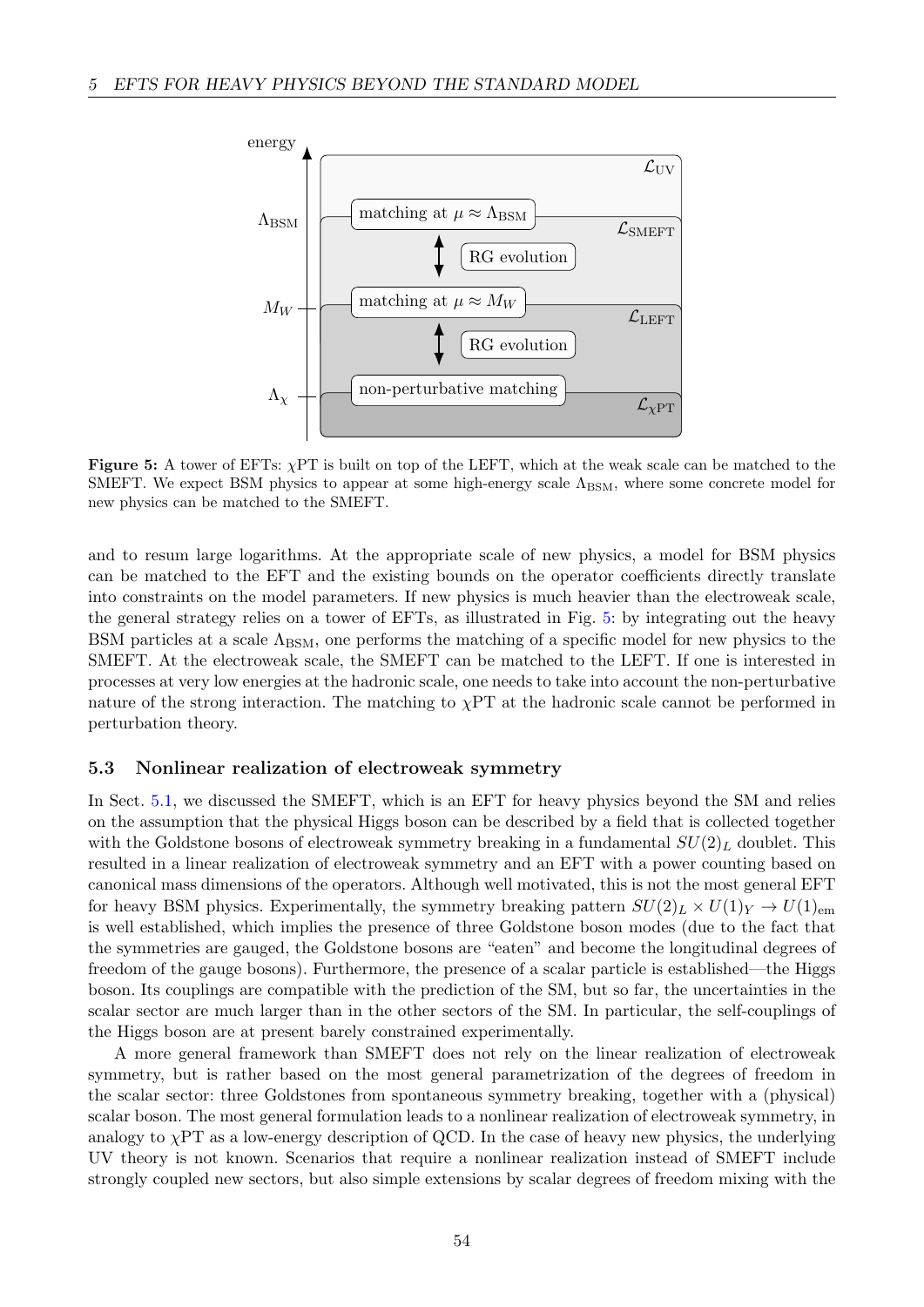Higgs field in the non-decoupling region of parameter space.

Let us start with by considering again the scalar sector of the SM Lagrangian:

$$
\mathcal{L} = (\partial_{\mu} H)^{\dagger} (\partial^{\mu} H) - \lambda \left( H^{\dagger} H - \frac{1}{2} v^2 \right)^2.
$$
 (5.24)

In the usual linear representation of the SM, we write the Higgs doublet as

$$
H(x) = \frac{1}{\sqrt{2}} \begin{pmatrix} \phi_2(x) + i\phi_1(x) \\ h(x) + v - i\phi_3(x) \end{pmatrix} .
$$
 (5.25)

Since

$$
H^{\dagger}H = \frac{1}{2} \left( (h+v)^2 + \phi_1^2 + \phi_2^2 + \phi_3^2 \right) , \qquad (5.26)
$$

we see that the scalar sector has an enlarged symmetry group  $SO(4)$ , which spontaneously breaks down to  $SO(3)$ . We perform a field redefinition and introduce the  $2 \times 2$  matrix

$$
\Sigma(x) := \left(\widetilde{H}(x), H(x)\right)^{\dagger} = \frac{1}{\sqrt{2}} \left( (h(x) + v)\mathbb{1} - i\vec{\tau} \cdot \vec{\phi}(x) \right). \tag{5.27}
$$

In terms of this matrix, we can write the scalar Lagrangian as

$$
\mathcal{L} = \frac{1}{2} \langle (\partial_{\mu} \Sigma)(\partial^{\mu} \Sigma)^{\dagger} \rangle - \frac{\lambda}{4} \left( \langle \Sigma^{\dagger} \Sigma \rangle - v^2 \right)^2 , \qquad (5.28)
$$

where  $\langle \cdot \rangle$  denotes the trace. The Lagrangian in terms of the redefined fields now exhibits an  $SU(2)_L \times$  $SU(2)_R$  symmetry, which has a Lie algebra that is isomorphic to the one of  $SO(4)$ . The vev spontaneously breaks the symmetry to the diagonal subgroup  $SU(2)_V$ . We perform another field redefinition

$$
\Sigma(x) = : \frac{\hat{h}(x) + v}{\sqrt{2}} U(x) , \qquad (5.29)
$$

where

$$
U(x) = \exp\left(i\frac{\vec{\tau} \cdot \vec{\pi}(x)}{v}\right). \tag{5.30}
$$

We have now changed from the fields  $\vec{\phi}$  and h, which parametrize the Goldstone bosons and the Higgs scalar, to the fields  $\vec{\pi}$  and  $\vec{h}$ , which are related by a nonlinear field redefinition. As we know, physics is unchanged by field redefinitions and we can equally well interpret  $\hat{h}$  as the Higgs field and  $\vec{\pi}$  as the Goldstone bosons. ("The Higgs field" actually is not a unique notion at all.)

In terms of the new fields, the scalar sector of the Lagrangian reads

$$
\mathcal{L} = \frac{1}{2} \partial_{\mu} \hat{h} \partial^{\mu} \hat{h} - \frac{1}{2} M_H^2 \hat{h}^2 + \frac{v^2}{4} \mathcal{F}(\hat{h}/v) \langle (\partial_{\mu} U)(\partial^{\mu} U)^{\dagger} \rangle - V(\hat{h}/v) \,, \tag{5.31}
$$

where  $M_H^2 = 2\lambda v^2$  and

$$
\mathcal{F}(\hat{h}/v) = \left(1 + \frac{\hat{h}}{v}\right)^2, \quad V(\hat{h}/v) = v^4 \left(\frac{M_H^2}{2v^2} \left(\frac{\hat{h}}{v}\right)^3 + \frac{M_H^2}{8v^2} \left(\frac{\hat{h}}{v}\right)^4\right). \tag{5.32}
$$

We have arrived at a description of the scalar sector that corresponds to the nonlinear realization of the spontaneous breakdown of  $SU(2)_L \times SU(2)_R \rightarrow SU(2)_V$ , in analogy to  $\chi PT$ . The matrix U transforms as

$$
U(x) \mapsto RU(x)L^{\dagger}, \quad L, R \in SU(2). \tag{5.33}
$$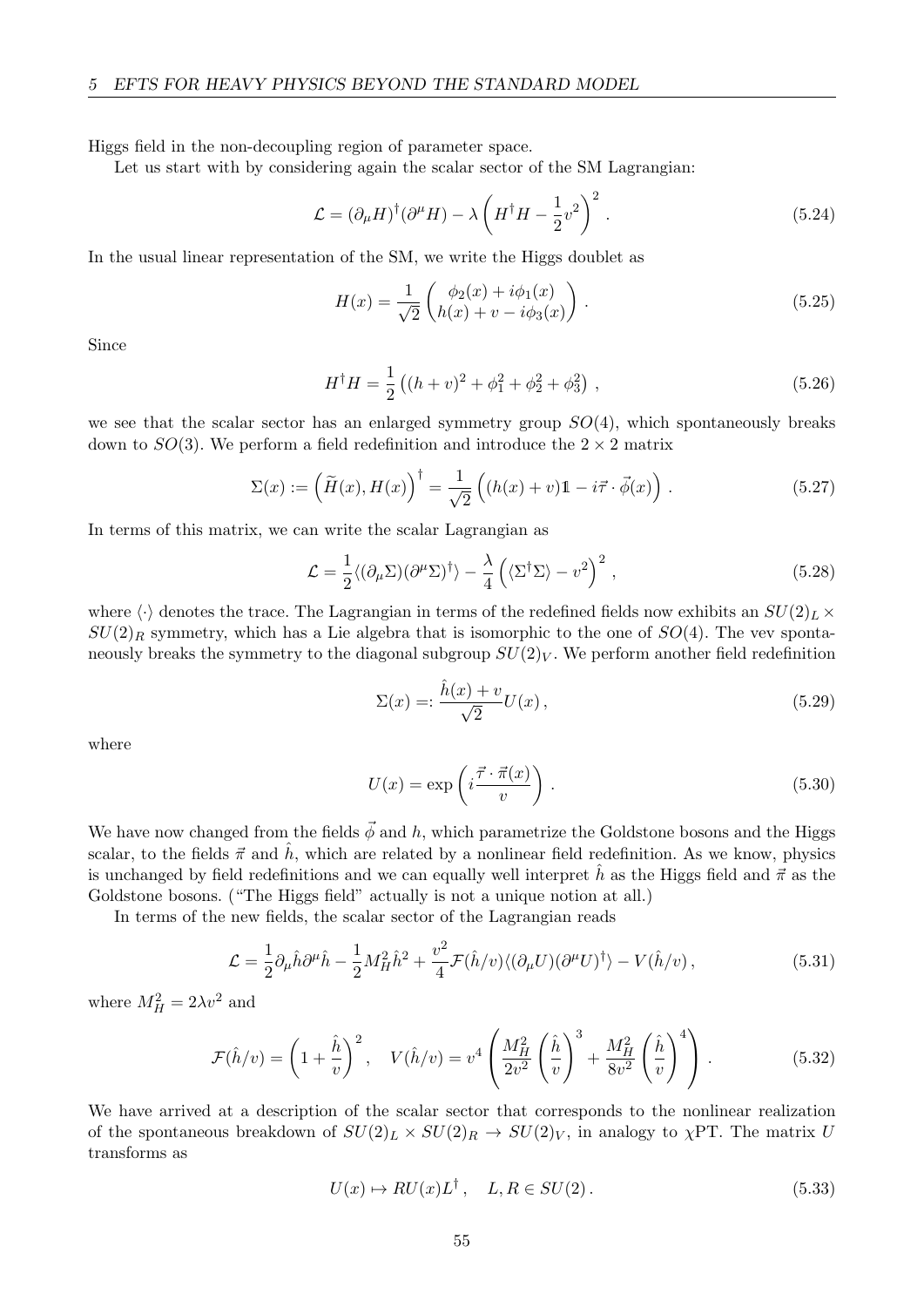We can promote the symmetry to a local one by introducing spurion fields and defining the covariant derivative as

$$
D_{\mu}U = \partial_{\mu}U + iU\hat{W}_{\mu} - i\hat{B}_{\mu}U, \qquad (5.34)
$$

where  $\hat{W}_{\mu}$  and  $\hat{B}_{\mu}$  are  $2 \times 2$  matrix spurion fields, formally transforming as

$$
\hat{W}_{\mu}(x) \mapsto L(x)\hat{W}_{\mu}(x)L^{\dagger}(x) + iL(x)\partial_{\mu}L^{\dagger}(x),\n\hat{B}_{\mu}(x) \mapsto R(x)\hat{B}_{\mu}(x)R^{\dagger}(x) + iR(x)\partial_{\mu}R^{\dagger}(x).
$$
\n(5.35)

The SM scalar sector including the interaction with the weak gauge bosons is then recovered from the Lagrangian

$$
\mathcal{L}_{p^2}^{\text{scalar}} = \frac{1}{2} \partial_\mu \hat{h} \partial^\mu \hat{h} - \frac{1}{2} M_H^2 \hat{h}^2 + \frac{v^2}{4} \mathcal{F}(\hat{h}/v) \langle (D_\mu U)(D^\mu U)^\dagger \rangle - V(\hat{h}/v) \tag{5.36}
$$

upon fixing the spurion fields to

$$
\hat{W}_{\mu}(x) \mapsto -g_2 \frac{\tau^I}{2} W_{\mu}^I(x) , \quad \hat{B}_{\mu}(x) \mapsto -g_1 \frac{\tau^3}{2} B_{\mu}(x) , \tag{5.37}
$$

which introduces an explicit symmetry breaking of the chiral group but leaves  $SU(2)_L \times U(1)_Y$  intact.

After adding the gauge sector and the fermion sector to the Lagrangian for the scalar sector, we can regard the SM as a special case of the leading term in an effective chiral Lagrangian: the Higgs field  $\hat{h}$  is a singlet under the SM gauge group and the symmetries of the theory do not fix the functions  $\mathcal{F}(h/v)$  and  $V(h/v)$ , which in general can be written as a power series

$$
\mathcal{F}(\hat{h}/v) = 1 + \sum_{n=1}^{\infty} a_n \left(\frac{\hat{h}}{v}\right)^n, \quad V(\hat{h}/v) = v^4 \sum_{n=3}^{\infty} b_n \left(\frac{\hat{h}}{v}\right)^n.
$$
 (5.38)

The NLO Lagrangian is constructed in close analogy to the NLO  $\chi$ PT Lagrangian, but again with operators multiplied by arbitrary functions of  $h/v$ .

This EFT is known under several names: HEFT (Higgs effective field theory),  $EW\chi L$  (electroweak chiral Lagrangian), or EWET (electroweak effective theory) [\[58–](#page-70-13)[60\]](#page-71-0). It is a generalization of SMEFT that can be characterized as follows:

- 1. Degrees of freedom: The physical degrees of freedom agree with the ones in the SM: the EFT contains the SM gauge bosons, fermions, and a scalar boson that corresponds to the Higgs particle discovered at the LHC. However, the scalar particle is not treated as part of an electroweak doublet.
- 2. Symmetries: The EFT is based on the same gauge symmetries as the SM, including the spontaneous breaking pattern  $SU(3)_c \times SU(2)_L \times U(1)_Y \rightarrow SU(3)_c \times U(1)_{em}$ . In contrast to the SMEFT, the electroweak symmetry is nonlinearly realized. The Higgs boson is described by a singlet field, the three Goldstone bosons of spontaneous symmetry breaking are collected in the matrix exponential U.
- 3. Power counting: Due to the nonlinear realization, the EFT power counting is not in canonical mass dimensions, but rather follows a chiral loop expansion, similar to  $\chi PT$  extended by photons and leptons. It can be organized either in terms of chiral dimensions or by an generalization of NDA rules [\[61,](#page-71-1) [62\]](#page-71-2).

While a linear representation can be transformed into a nonlinear realization by a field redefinition, the reverse is not always possible. That the nonlinearly realized electroweak EFT is a generalization of SMEFT can be understood in geometric terms, as explained in Ref. [\[63\]](#page-71-3).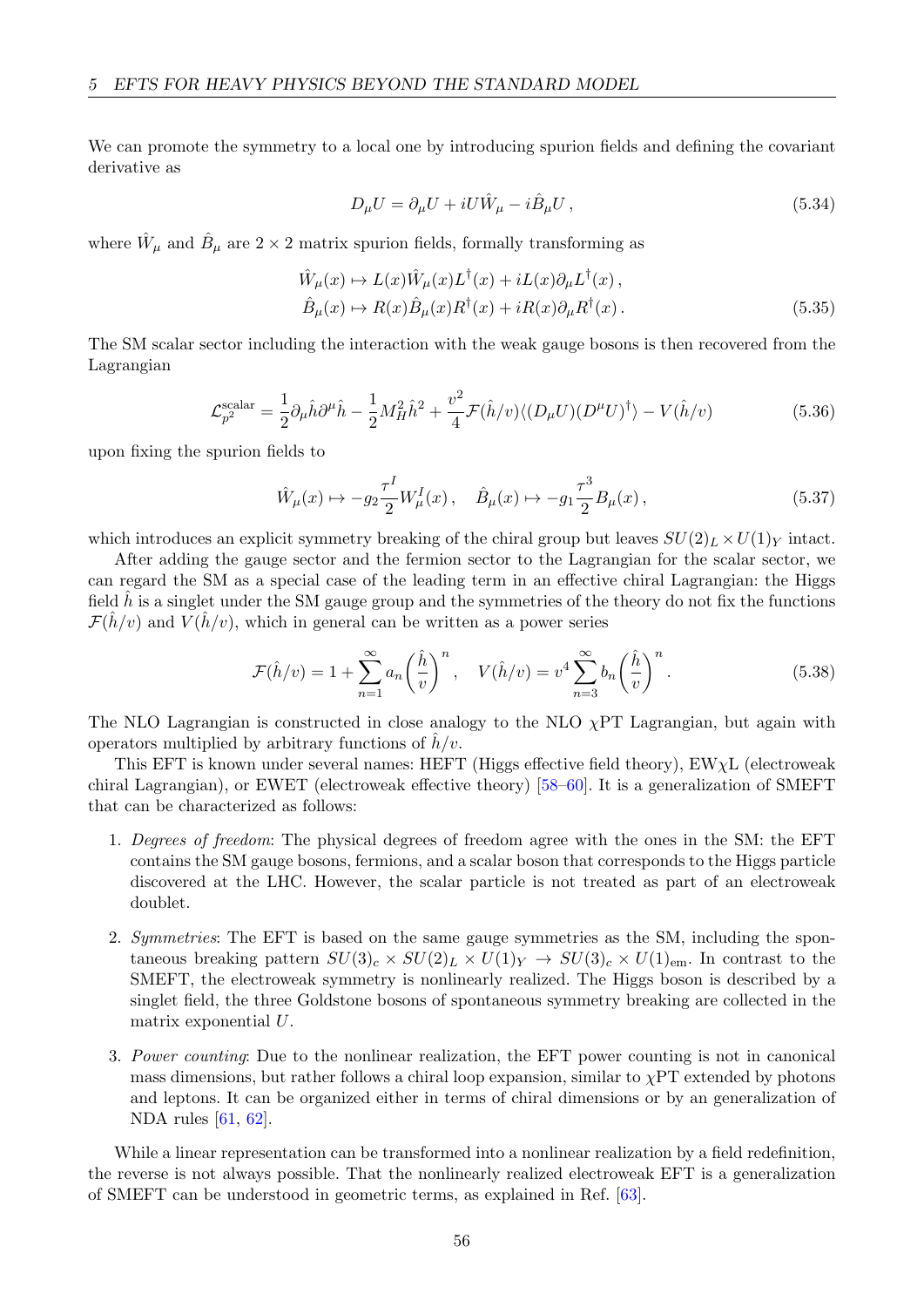# 6 Dispersion relations

Dispersion relations are a technique to relate different observables in a (largely) model-independent way by making use on the fundamental principles of unitarity and analyticity, which are satisfied in a local QFT. They were very popular in the context of S-matrix theory during the 1950s and 1960s, when attempts were made to arrive at a theory of strong interaction through a bootstrapping procedure. On the one hand, this research triggered the development of string theory, on the other hand it was largely abandoned in the context of strong interaction with the success of perturbative QCD. In the context of low-energy QCD, where perturbative methods do not work, dispersion relations were resurrected in the 1990s [\[64\]](#page-71-4) in a "marriage with  $\chi$ PT" [\[65\]](#page-71-5). The combination of dispersion relations with EFTs is useful because of the strength of the two approaches is somewhat complementary.

- Dispersion relations often involve free parameters, which a priori are specific to the process in question. A matching to an EFT allows one to express these parameters in terms of the free parameters of the EFT (Wilson coefficients, or LECs in the case of  $\chi PT$ ), which do not depend on the process. This matching can be performed in the very low-energy region, where the EFT is most reliable. On the other hand, dispersion relations often allow one to extend the validity of the description beyond the range of a pure EFT calculation.
- Certain assumptions on the asymptotic behavior of the amplitudes result in sum rules and/or bounds that follow from dispersion relations and that can be formulated as bounds on the EFT parameters. Such kind of bounds have been derived for chiral LECs, and they are becoming popular again in the context of EFTs for new physics. They hold under the assumption that the underlying UV theory fulfills the fundamental principles used in the derivation of the dispersion relation (usually analyticity, unitarity, and crossing symmetry), and up to corrections of higher order in the EFT expansion.

In this last chapter, we will introduce the basic concepts of dispersion relations and give a flavor of the connection with EFTs and resulting applications, without going into much detail. Sects. [6.1](#page-58-0) and [6.2](#page-60-0) introduce the notions of unitarity and analyticity. In Sect. [6.3,](#page-62-0) we discuss the matching between EFTs and dispersion relations and in Sect. [6.4,](#page-64-0) we will see how one can obtain bounds on EFT parameters from dispersion relations.

## <span id="page-58-0"></span>6.1 Unitarity of the S-matrix

The S-operator, or S-matrix relates the asymptotic incoming states to the asymptotic outgoing states of a scattering process by

$$
|p\rangle_{\text{in}} = S|p\rangle_{\text{out}}, \quad |p\rangle_{\text{out}} = S^{-1}|p\rangle_{\text{in}},\tag{6.1}
$$

and hence

$$
ln\langle p| = \text{out}\langle p|S^{\dagger}, \quad \text{out}\langle p| = \text{in}\langle p|(S^{-1})^{\dagger}.
$$
 (6.2)

In order to conserve probability,  $S$  needs to be a unitary operator:

$$
_{\text{out}}\langle p|p\rangle_{\text{out}} = {}_{\text{in}}\langle p|p\rangle_{\text{in}} = {}_{\text{in}}\langle p|S^{\dagger}S|p\rangle_{\text{in}},\tag{6.3}
$$

hence  $S^{\dagger}S = 1$  and therefore

$$
_{\text{out}}\langle p| = {}_{\text{in}}\langle p|S. \tag{6.4}
$$

We split the S-matrix into a trivial part without any scattering, plus the nontrivial T-matrix:

$$
S = 1 + iT. \tag{6.5}
$$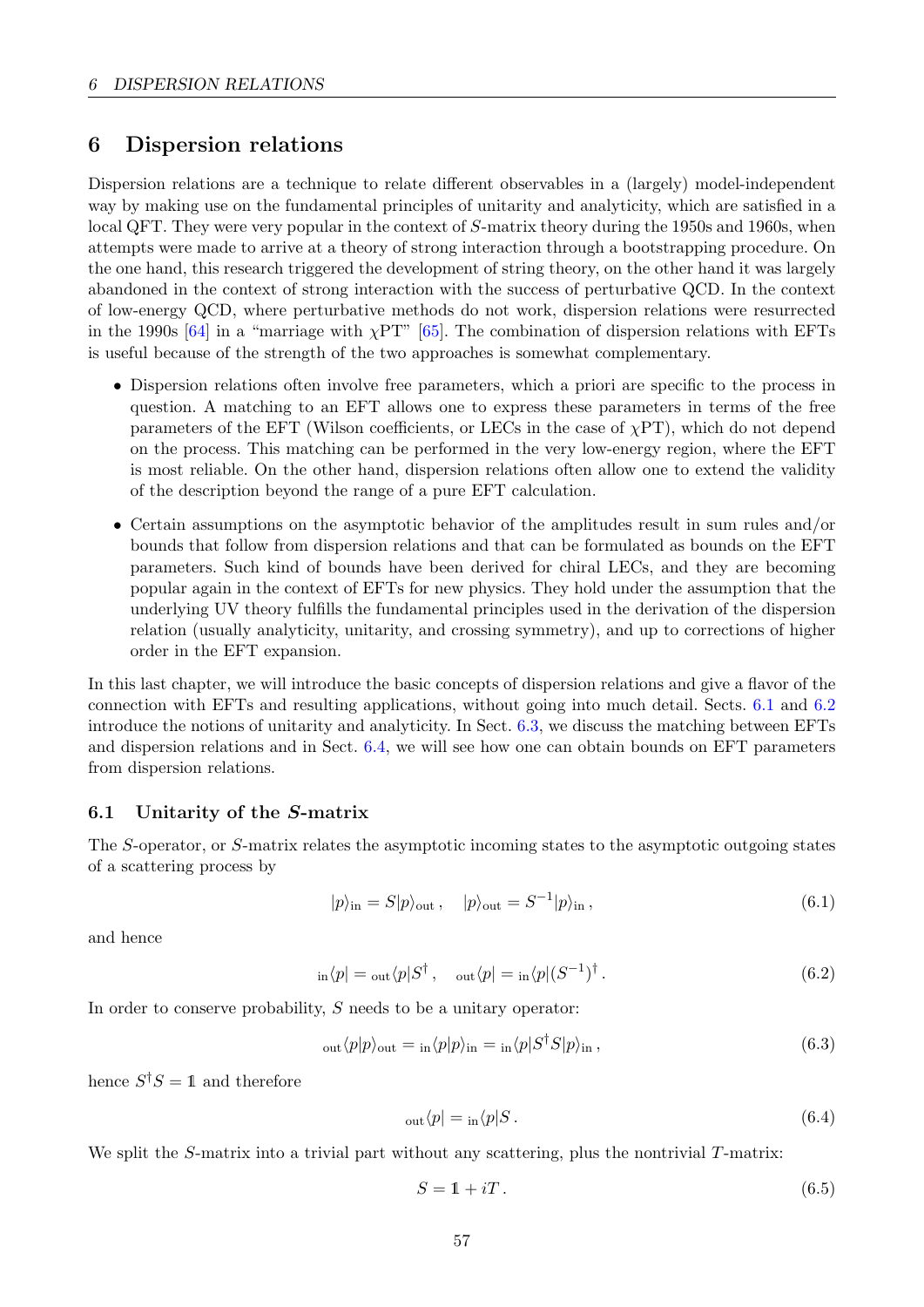Unitarity of S then implies for the T-matrix

<span id="page-59-1"></span>
$$
i(T^{\dagger} - T) = T^{\dagger} T. \tag{6.6}
$$

Taking the matrix element of this equation between initial and final states  $|i\rangle$  and  $|f\rangle$  leads to

$$
i(\mathcal{T}_{if}^* - \mathcal{T}_{fi}) = \sum_n (2\pi)^4 \delta^{(4)}(p_f - p_n) \mathcal{T}_{nf}^* \mathcal{T}_{ni},
$$
\n(6.7)

where we inserted a complete set of intermediate states  $|n\rangle$ . Time-reversal invariance leads to the optical theorem:

$$
\operatorname{Im}(\mathcal{T}_{fi}) = \frac{1}{2} \sum_{n} (2\pi)^4 \delta^{(4)}(p_f - p_n) \mathcal{T}_{nf}^* \mathcal{T}_{ni}.
$$
 (6.8)

Let's consider the example of a  $2 \rightarrow 2$  scattering of scalar particles. If we are in an energy region, where the only intermediate state is given by the final state,  $|n\rangle = |f\rangle$ , we are dealing with elastic final-state rescattering. In this case, the phase-space integral in the optical theorem consists of six integrals. Four of them can be performed trivially by making use of the delta function, resulting in

Im
$$
(\mathcal{T}_{fi}(s,\vartheta)) = \frac{1}{8(2\pi)^2 S} \frac{\lambda^{1/2}(s, m_1^2, m_2^2)}{2s} \int d\Omega \, \mathcal{T}_{ff}^*(s,\vartheta'') \mathcal{T}_{fi}(s,\vartheta'),
$$
 (6.9)

where the symmetry factor is  $S = 2$  for indistinguishable particles and  $S = 1$  otherwise,  $\lambda(a, b, c)$  $a^2 + b^2 + c^2 - 2(ab + bc + ca)$  is the Källén triangle function, s is the Mandelstam variable, and  $\vartheta$ ,  $\vartheta'$ , and  $\vartheta''$  are the s-channel scattering angles of the processes  $i \to f$ ,  $i \to n$ , and  $n \to f$ , respectively.  $m_{1,2}$  denote the masses of the final-state particles. We expand the scattering amplitudes into s-channel partial waves:

$$
\mathcal{T}_{fi}(s,\vartheta) = \sum_{l=0}^{\infty} P_l(\cos\vartheta) f_l(s),
$$
  

$$
\mathcal{T}_{ff}(s,\vartheta) = \sum_{l=0}^{\infty} P_l(\cos\vartheta) t_l(s),
$$
 (6.10)

where  $P_l$  are the Legendre polynomials.<sup>[8](#page-59-0)</sup> The addition theorem for Legendre polynomials allows us to perform the angular integrals:

$$
\operatorname{Im}(f_l(s)) = \frac{1}{8(2\pi)^2(2l+1)S} \frac{\lambda^{1/2}(s, m_1^2, m_2^2)}{2s} t_l^*(s) f_l(s) \theta(s - (m_1 + m_2)^2), \tag{6.11}
$$

with the step function  $\theta$ . We make a couple of observations.

- The imaginary part of the partial-wave scattering amplitude starts at the two-particle threshold  $s = (m_1 + m_2)^2$ .
- The right-hand side of the equation needs to be a real quantity. Therefore, the phase of  $f_l$  agrees with the phase of the elastic scattering partial wave  $t_l$  (modulo  $\pi$ ). This is known as Watson's final-state theorem [\[67\]](#page-71-6).
- Applied to elastic scattering,  $|i\rangle = |f\rangle$ , it allows us to write the partial wave in terms of the elastic phase shift  $\delta_l(s)$ , which is a real function:

$$
t_l(s) = 8\pi (2l+1)S \frac{2s \sin \delta_l(s) e^{i\delta_l(s)}}{\lambda^{1/2}(s, m_1^2, m_2^2)} \quad \text{if } s > (m_1 + m_2)^2. \tag{6.12}
$$

• For the generic process  $i \rightarrow f$ , this implies

$$
\underline{\text{Im}(f_l(s))} = f_l(s)e^{-i\delta_l(s)}\sin\delta_l(s)\theta(s-(m_1+m_2)^2). \tag{6.13}
$$

<span id="page-59-0"></span><sup>&</sup>lt;sup>8</sup>For particles with non-zero spin, the partial-wave expansion of helicity amplitudes involves the Wigner dfunctions [\[66\]](#page-71-7).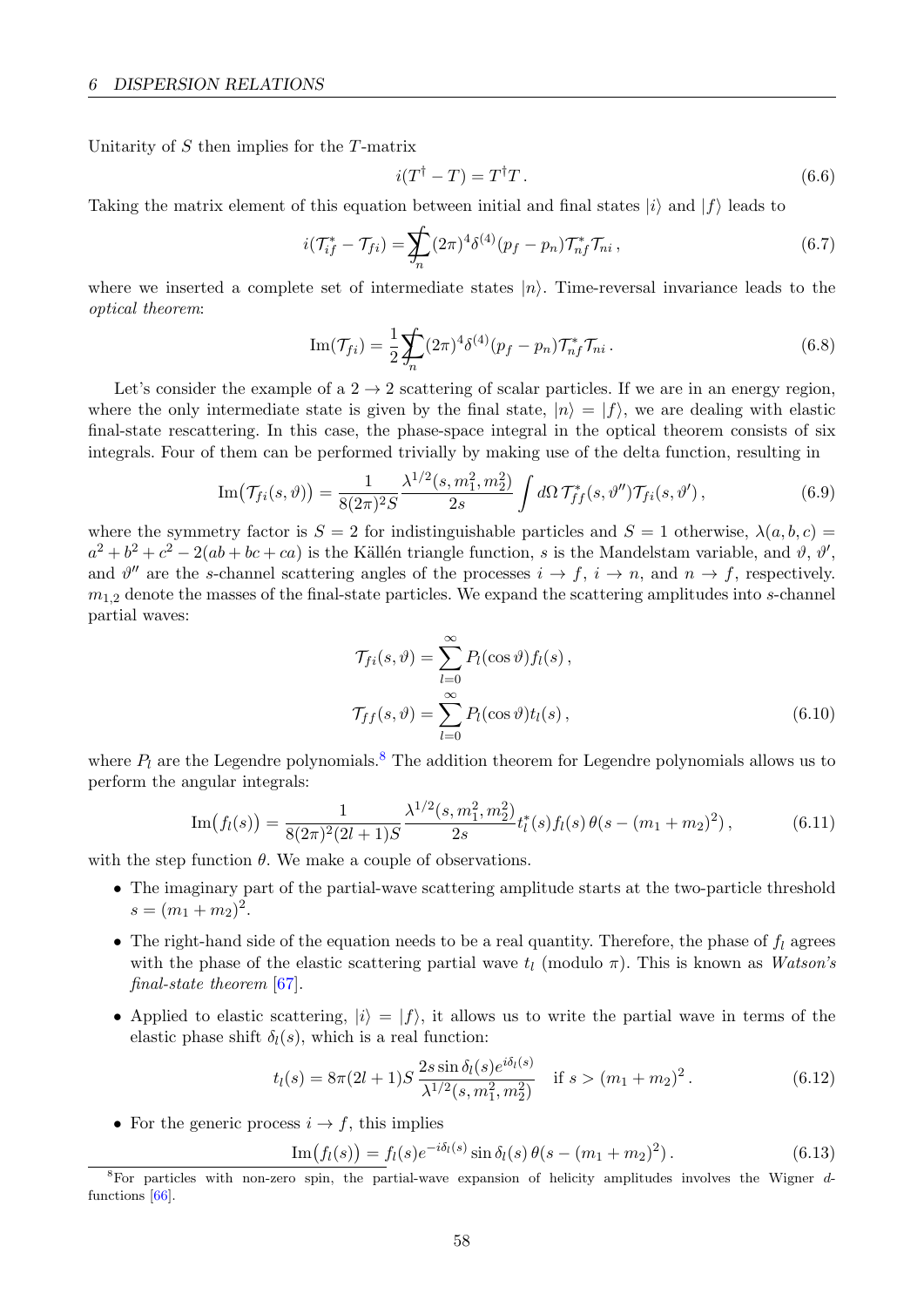<span id="page-60-2"></span>

**Figure 6:** Taking only elastic unitarity into account, the imaginary part of the pion VFF gets related to the elastic  $\pi\pi$ -scattering phase shift. elastic  $\pi\pi$ -scattering phase shift.

#### <span id="page-60-0"></span>6.2 Analyticity of scattering amplitudes

In the context of the harmonic oscillator or the Kramers–Kronig relations in optics, <sup>[9](#page-60-1)</sup> one already encounters the connection between causality and analyticity, which is formulated in Titchmarsh's theorem. In relativistic QFTs, a similar connection with micro-causality holds, resulting in the principle of maximal analyticity: scattering amplitudes are analytic or holomorphic functions of the scalar invariants, promoted to *complex variables*, apart from singularities dictated by unitarity.

We will illustrate this with an example that we already discussed in Sect. [4.7:](#page-46-0) the pion VFF, defined in Eq.  $(4.66)$ . Denoting the argument of the VFF by s, which is regarded to be a complex variable, elastic unitarity implies

$$
\operatorname{Im}(F_{\pi}^{V}(s)) = F_{\pi}^{V}(s)e^{-i\delta_{1}^{1}(s)}\sin\delta_{1}^{1}(s)\theta(s - 4M_{\pi}^{2}), \qquad (6.14)
$$

where  $\delta_1^1(s)$  is the elastic  $\pi\pi$ -scattering phase shift in the P-wave and for isospin  $I = 1$ . If this phase shift is known (e.g., from experiment), unitarity determines the imaginary part of the VFF above the two-pion threshold, as illustrated in Fig. [6.](#page-60-2) As we will see shortly, analyticity also allows us to obtain the real part of the VFF.

We first discuss the general procedure. Consider a function of one complex variable  $f(s)$  that is analytic on the cut complex plane  $\mathbb{C} \setminus \Gamma$ ,  $\Gamma := [s_0, \infty) \subset \mathbb{R}$  and real below the cut:  $f(s) \in \mathbb{R} \forall s < s_0$ . The Schwarz reflection principle implies

$$
f(s^*) = f^*(s) \quad \forall \ s \in \mathbb{C} \setminus \Gamma. \tag{6.15}
$$

We can apply Cauchy's integral formula

$$
f(s) = \frac{1}{2\pi i} \oint_{\gamma} ds' \frac{f(s')}{s' - s}
$$
(6.16)

to the integration path  $\gamma$  shown in figure [7.](#page-61-0) If we assume that the function  $f(s)$  tends to zero for  $|s| \to \infty$ , the integral over the arc vanishes for  $R \to \infty$  and the integral over  $\gamma_c$  remains.

$$
f(s) = \frac{1}{2\pi i} \int_{\gamma_c} ds' \frac{f(s')}{s' - s} = \lim_{\epsilon \to 0} \frac{1}{2\pi i} \int_{s_0}^{\infty} ds' \frac{f(s' + i\epsilon) - f(s' - i\epsilon)}{s' - s} = \lim_{\epsilon \to 0} \frac{1}{\pi} \int_{s_0}^{\infty} ds' \frac{\text{Im} f(s' + i\epsilon)}{s' - s}.
$$
\n(6.17)

By evaluating this equation just above the cut, we arrive at:

<span id="page-60-3"></span>
$$
f(s) = \frac{1}{\pi} \int_{s_0}^{\infty} ds' \frac{\text{Im} f(s')}{s' - s - i\epsilon},
$$
\n(6.18)

<span id="page-60-1"></span> $^{9}$ This is the origin of the term *dispersion relations*.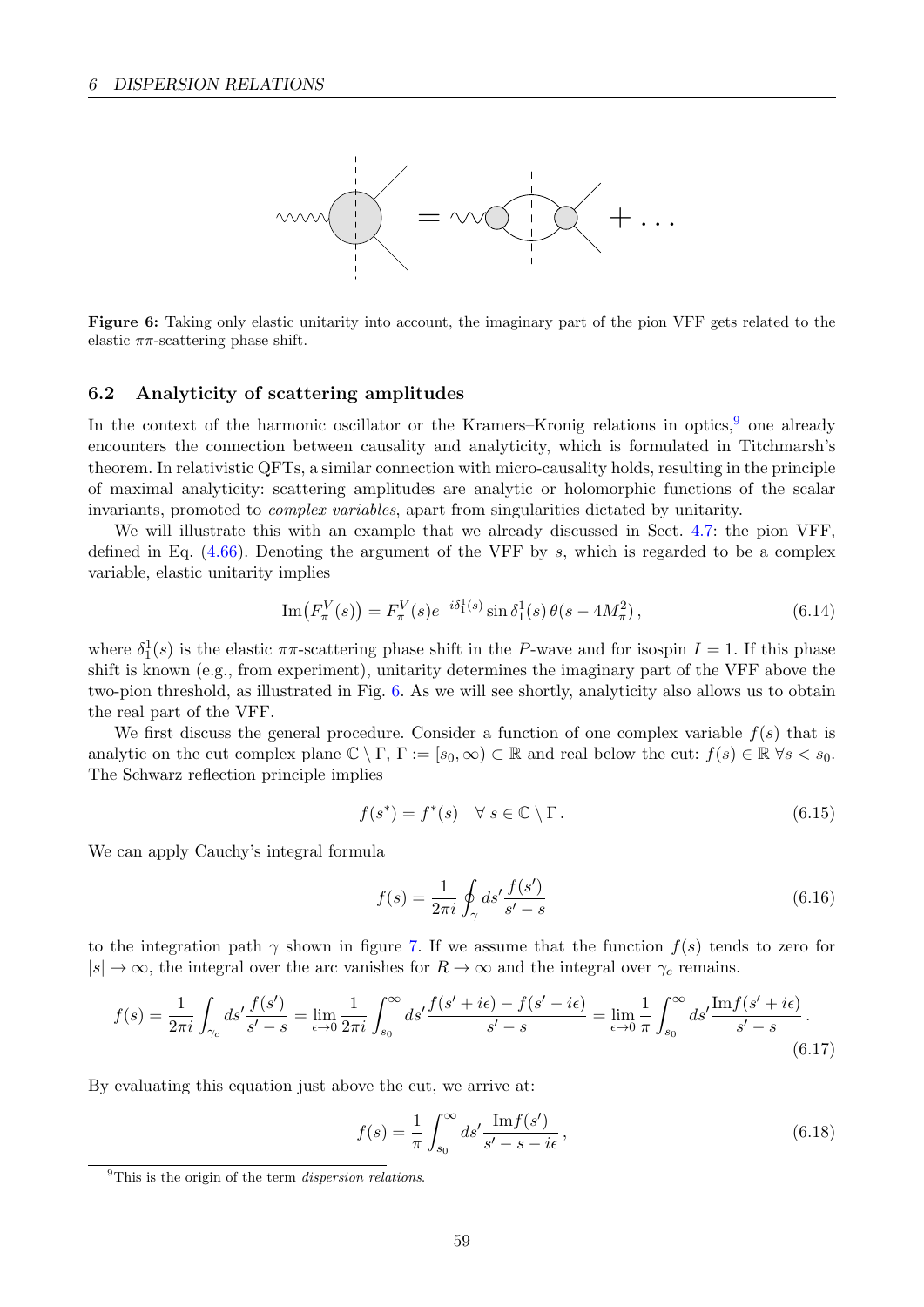<span id="page-61-0"></span>

**Figure 7:** The integration path  $\gamma$  consists of a part  $\gamma_c$  circumnavigating the branch cut and an arc  $\gamma_R$  with radius R.

where we suppress the limit  $\epsilon \to 0$  for simplicity and  $f(s)$  and  $f(s')$  are understood to denote the analytic continuation to the real axis from above the cut. Equations like  $(6.18)$  are called *dispersion* relations.

If the function  $f(s)$  does not fall off for  $|s| \to \infty$ , we can define a new function

$$
g(s) := \frac{f(s) - f(\bar{s})}{s - \bar{s}},\tag{6.19}
$$

where  $\bar{s} < s_0$  is called the subtraction point. g has the same analytic properties as f but falls off faster. If it tends to zero for  $|s| \to \infty$ , we can write a dispersion relation for  $g(s)$ :

$$
\frac{f(s) - f(\bar{s})}{s - \bar{s}} = \frac{1}{\pi} \int_{s_0}^{\infty} ds' \frac{1}{s' - s - i\epsilon} \text{Im}\left(\frac{f(s') - f(\bar{s})}{s' - \bar{s}}\right). \tag{6.20}
$$

Since Im  $f(\bar{s}) = 0$ , this is equivalent to the *subtracted dispersion relation* 

$$
f(s) = f(\bar{s}) + \frac{s - \bar{s}}{\pi} \int_{s_0}^{\infty} ds' \frac{\text{Im} f(s')}{(s' - s - i\epsilon)(s' - \bar{s})}.
$$
 (6.21)

In this case,  $f(s)$  is not determined by its imaginary part alone, but one needs to know the *subtraction* constant  $f(\bar{s})$ .

In the example of the pion VFF, let us assume that  $F_{\pi}^V(s)$  does not have any zeros in the complex s-plane and that the phase shift  $\delta_1^1(s)$  is bounded. In this case,  $f(s) := \log F_\pi^V(s)$  is an analytic function of s, apart from the unitarity branch cut  $\Gamma = [4M_{\pi}^2, \infty)$ . Elastic unitarity implies that

<span id="page-61-1"></span>
$$
\mathrm{Im}f(s) = \delta_1^1(s) \tag{6.22}
$$

for s below the first inelastic thresholds. Gauge invariance fixes the value of the pion VFF at zero,  $F_{\pi}^V(0) = 1$ , hence  $f(0) = 0$ . Neglecting inelasticities, we can write a once-subtracted dispersion relation for  $f(s)$  (with subtraction point  $\bar{s} = 0$ ), since  $\delta_1^1(s)/s \to 0$  for  $s \to \infty$ . The pion VFF has the following form:

$$
F_{\pi}^{V}(s) = \exp\left(\frac{s}{\pi} \int_{4M_{\pi}^{2}}^{\infty} ds' \frac{\delta_{1}^{1}(s')}{(s'-s-i\epsilon)s'}\right),
$$
\n(6.23)

which is called  $Omn\dot{e}s$  function [\[68\]](#page-71-8). This form even holds if inelastic effects are included, as long as we replace the  $\pi\pi$  phase shift  $\delta_1^1(s)$  above the first inelastic threshold by the phase of the VFF itself.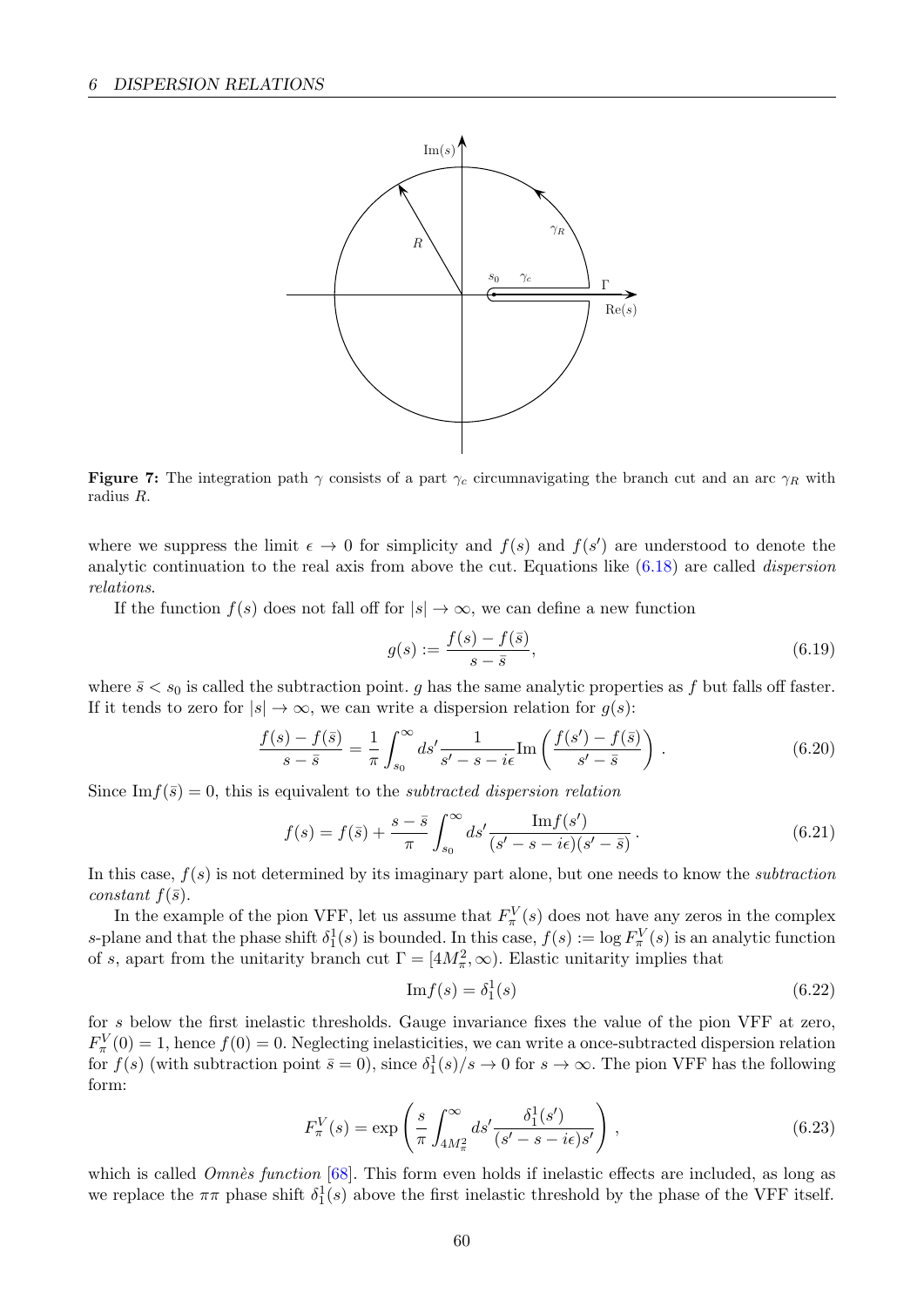### <span id="page-62-0"></span>6.3 Matching dispersion relations with EFTs

Dispersion relations allow us to obtain relations between observables that are based on the fundamental principles of unitarity and analyticity (and often crossing symmetry). The analytic structure of scattering amplitudes is determined through these principles as follows:

- single-particle intermediate states lead to poles in the scattering amplitudes;
- multi-particle intermediate states lead to branch cuts.

Unitarity of the S-matrix determines the residue of single-particle poles and the discontinuity along multi-particle branch cuts in terms of the respective sub-processes. By making use of the Cauchy integral formula, one then derives dispersion integrals, which reproduce the entire amplitude from its pole residues and discontinuities, potentially up to the constants in a subtraction polynomial. This is the point where EFTs enter the game: the subtraction constants in a dispersion relation correspond to the values of the amplitude and its derivatives at the subtraction point, which is chosen below threshold, i.e., in a region of very low energies. This is the region, where an EFT description of the amplitude works best. Depending on the form of the dispersion relation, the identification of the subtraction constants with linear combinations of the free parameters of an EFT is more or less direct and follows by matching the value of the amplitude and its derivatives at the subtraction point between the EFT description and the dispersive representation.

As we have seen in Sect. [6.2,](#page-60-0) dispersion relations require subtractions in the case that the amplitude does not fall off fast enough at infinity. In this case, the subtraction constants are free parameters in the dispersion relation, i.e., unitarity and analyticity do not fix them alone: e.g., in such a case the relative energy dependence of an amplitude might be determined through unitarity and analyticity, whereas the overall normalization of the amplitude is not fixed. While the subtraction constant is specific to the process, the matching to an EFT description expresses it in terms of the free parameters of the EFT, which are universal: the same EFT parameters enter in the description of many different processes.

Consider for simplicity a subtraction point  $\bar{s} = 0$ . The identity

<span id="page-62-1"></span>
$$
\frac{1}{s'-s} = \frac{1}{s'} + \frac{s}{(s'-s)s'}
$$
(6.24)

allows us to rewrite an unsubtracted dispersion relation [\(6.18\)](#page-60-3) as

$$
f(s) = \frac{1}{\pi} \int_{s_0}^{\infty} \frac{ds'}{s'} \text{Im} f(s') + \frac{s}{\pi} \int_{s_0}^{\infty} ds' \frac{\text{Im} f(s')}{(s' - s - i\epsilon)s'}.
$$
 (6.25)

The expression for  $f(0)$  in terms of an integral over the imaginary part is called sum rule. If the imaginary part is known well enough, one can use the relation to determine  $f(0)$  and, by matching the amplitude, to determine a free parameter of the EFT. On the other hand, if the imaginary part is poorly known at high energies, it might be better to use input from an EFT instead of the sum rule to determine  $f(0)$ , even if the sum-rule integral converges in principle. In this case, we speak of an over-subtracted dispersion relations: input at low energies reduces the dependence on the imaginary part at high energies. The additional power of s' in the denominator in the second integral of Eq. [\(6.25\)](#page-62-1) suppresses the high-energy tail of the integrand compared to the unsubtracted relation in Eq. [\(6.18\)](#page-60-3).

If the amplitude describes a measured process, we can use the (over-)subtracted dispersion relation for a fit to data and determine the subtraction constant experimentally. The matching to the EFT will then allow us to determine an EFT parameter from data. Using the dispersive representation (together with input on the imaginary part from the unitarity relation) as an intermediate step usually leads to more reliable determinations compared to a direct fit of the EFT amplitude to data: note that by using the dispersion relation, we are relying on the EFT expansion only around the point  $s = 0$ , i.e., below the physical threshold, instead of using an EFT description in the physical region  $s > s_0$ .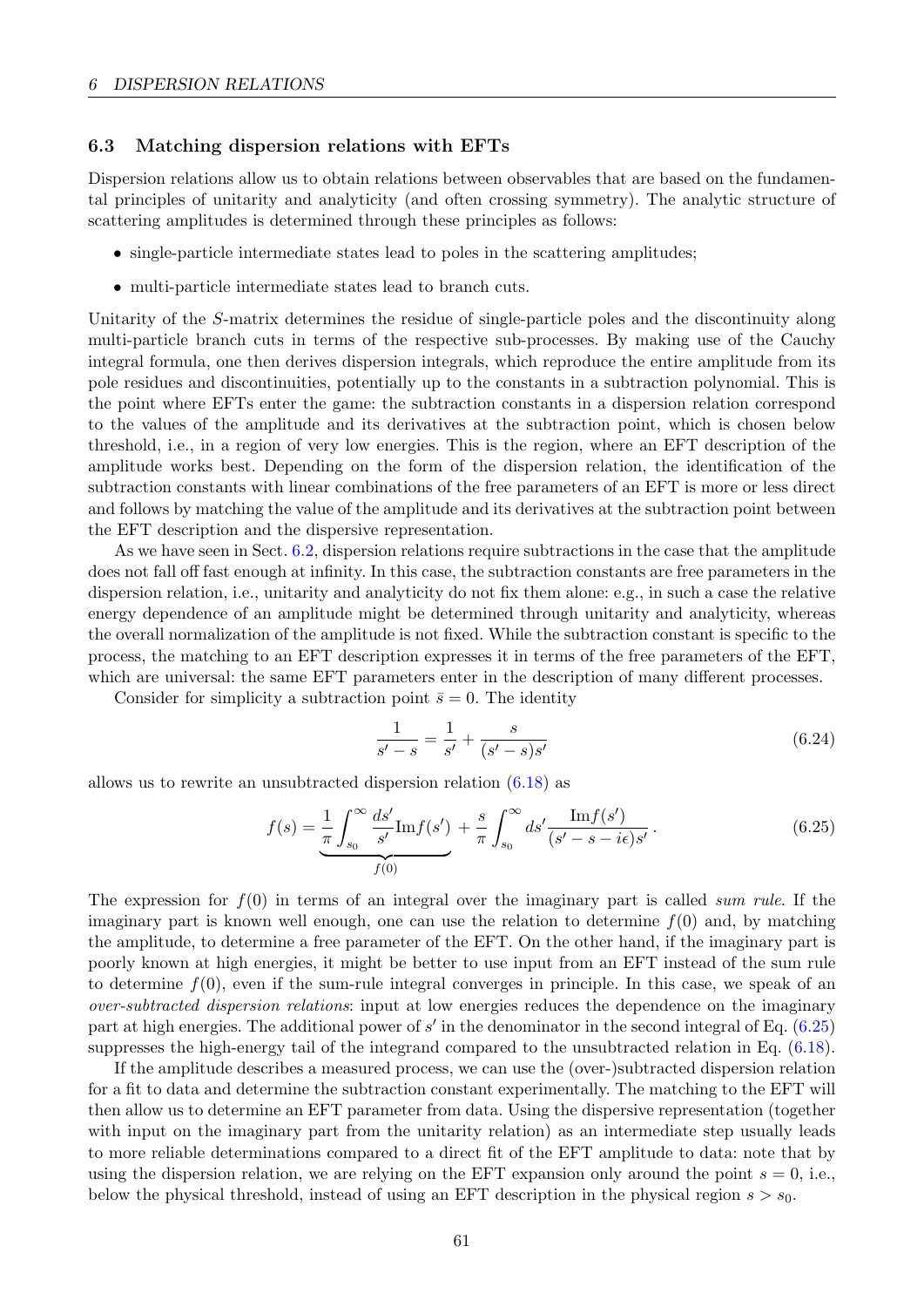<span id="page-63-0"></span>

Figure 8: Experimental measurement of the pion VFF by the SND [\[69,](#page-71-9) [70\]](#page-71-10), CMD-2 [\[71–](#page-71-11)[74\]](#page-71-12), BaBar [\[75,](#page-71-13) [76\]](#page-71-14), and KLOE experiments [\[77](#page-72-0)[–80\]](#page-72-1).

Take as an example the pion VFF. In the *time-like physical region*  $s > 4M_{\pi}^2$ , it is accessible through measurements of the process  $e^+e^- \to \pi^+\pi^-$ , see Fig. [8.](#page-63-0) It is well-known that the VFF is approximately described by a vector-meson dominance (VMD) model with a  $\rho$ -meson propagator:

$$
F_{\pi}^{V}(s) \approx \frac{M_{\rho}^{2}}{M_{\rho}^{2} - s},\tag{6.26}
$$

which reproduces the prominent resonance around  $M_{\rho} \approx 770 \,\text{MeV}$ , visible in Fig. [8.](#page-63-0) The region of the resonance is where the EFT description of the VFF breaks down— $\chi$ PT only describes the VFF at low energies. The expansion around  $s = 0$ 

$$
F_{\pi}^{V}(s) = 1 + \frac{1}{6} \langle r_{\pi}^{2} \rangle s + \mathcal{O}(s^{2})
$$
\n(6.27)

leads to the VMD estimate of the pion charge radius

$$
\langle r_{\pi}^2 \rangle \approx \frac{6}{M_{\rho}^2} \approx 0.4 \,\text{fm}^2 \,. \tag{6.28}
$$

Through the matching to  $\chi$ PT around  $s = 0$  given in Eq. [\(4.77\)](#page-48-0), one can extract the NLO LEC  $L_9^r$ .

The VMD estimate can be refined by using a dispersion relation for the VFF. The Omnès representation [\(6.23\)](#page-61-1) can be generalized to

$$
F_{\pi}^{V}(s) = P(s)\Omega_{1}^{1}(s), \quad \Omega_{1}^{1}(s) = \exp\left(\frac{s}{\pi} \int_{4M_{\pi}^{2}}^{\infty} ds' \frac{\delta_{1}^{1}(s')}{(s'-s-i\epsilon)s'}\right),
$$
(6.29)

where gauge invariance requires  $P(0) = 1$ . Elastic unitarity tells us that  $P(s) = F_{\pi}^{V}(s) / \Omega_{1}^{1}(s)$  has a branch cut starting only at the inelastic three-pion threshold  $s_{3\pi} = (3M_{\pi})^2$ . However, the three-pion intermediate state violates isospin symmetry and is only relevant in the region of the very narrow  $\omega$ -resonance, which can be described well by a Breit–Wigner factor. The next threshold is due to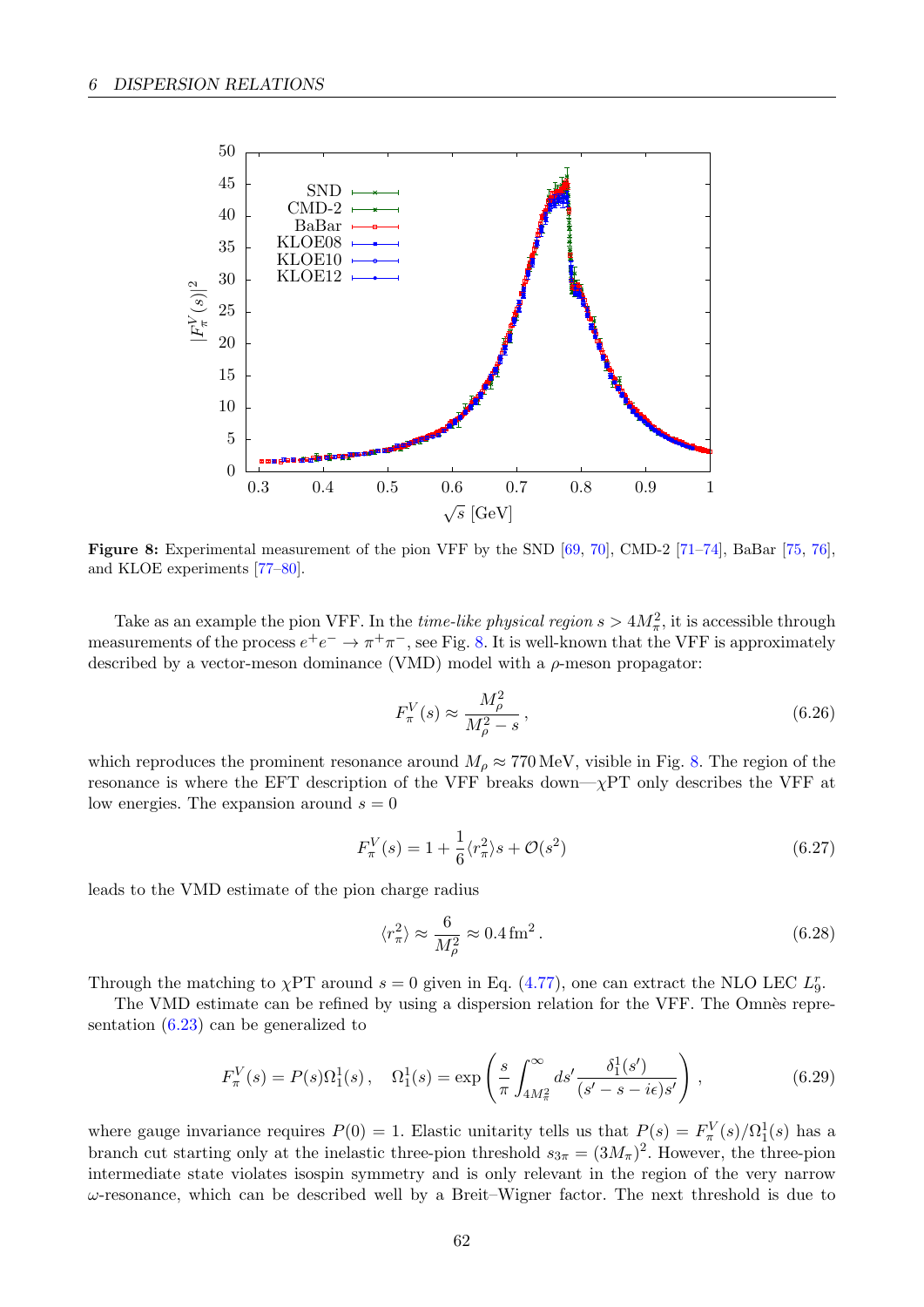four pions,  $s_{4\pi} = (4M_{\pi})^2$ . Phenomenologically, the four-pion intermediate state only becomes relevant above the  $\pi\omega$  threshold,  $s_{\pi\omega} = (M_{\pi} + M_{\omega})^2 \approx (0.9 \,\text{GeV})^2$ . Therefore, if we stay at low energies away from the inelastic branch cuts, the function  $P(s)$  can be expanded into a Taylor series and approximated by a polynomial,  $P(s) = 1 + as + bs^2 + \dots$  With input on the elastic  $\pi\pi$  phase shift  $\delta_1^1(s)$  (which is precisely known from another dispersion relation and data input [\[81\]](#page-72-2)), the parameters a, b, ... can be determined in a fit to  $e^+e^- \to \pi^+\pi^-$  data. If the narrow  $\omega$  resonance is included, a representation of the pion VFF can be obtained that is accurate up to energies of almost 1 GeV, see, e.g., Ref. [\[82\]](#page-72-3). The expansion around  $s = 0$  again determines the pion charge radius and, by matching to  $\chi$ PT, provides access to the LEC  $L_9^r$ . In this procedure, the chiral expansion is used only at  $s = 0$ , but not in the physical time-like region  $s > 4M_{\pi}^2$ . Alternatively,  $\chi$ PT provides a good description of the pion VFF in the very low-energy *space-like region*  $s < 0$ , which is accessible in the crossed process  $e^{-}\pi^{-} \to e^{-}\pi^{-}$  [\[83\]](#page-72-4).

### <span id="page-64-0"></span>6.4 Analyticity and unitarity constraints on EFT parameters

In the previous section, we have seen that dispersion relations can be used to extend the range of validity of the description of an amplitude compared to a pure EFT treatment, provided that the input for the imaginary part is available: the unitarity relation determines the imaginary part in terms of the sub-processes with the intermediate states, which are again observables. EFTs can then be used to describe the subtraction polynomial in a dispersion relation, i.e., the EFT expansion is used only at very low energies.

When performing the matching to the EFT in the low-energy region, unitarity and analyticity sometimes provide constraints on the EFT parameters even in the case where the imaginary part in the dispersion integrals is not known. We briefly discuss another example from  $\chi PT$  [\[84\]](#page-72-5), but the methods are generic and can be also applied, e.g., to EFTs for physics beyond the SM.

Consider the 2  $\rightarrow$  2 scattering process  $\pi^0 \pi^0 \rightarrow \pi^0 \pi^0$ , which is totally crossing symmetric and described in terms of an amplitude  $\mathcal{T}(s,t,u)$ , where the Mandelstam variables fulfill

<span id="page-64-1"></span>
$$
s + t + u = 4M_{\pi}^{2}.
$$
 (6.30)

The optical theorem implies that the amplitude develops an imaginary part as soon as one of the Mandelstam variables is larger than the two-pion threshold, i.e.,  $s > 4M_{\pi}^2$ ,  $t > 4M_{\pi}^2$ , or  $u > 4M_{\pi}^2$ . The linear constraint [\(6.30\)](#page-64-1) implies that there are only two independent dynamic variables. This can be illustrated in terms of a *Mandelstam diagram*: since the sum  $s + t + u$  is constant, the Mandelstam variables can be represented in one plane, using the fact that the sum of distances of a point to the sides of an equilateral triangle is constant. The Mandelstam diagram for  $\pi^0 \pi^0 \to \pi^0 \pi^0$  scattering is shown in Fig. [9.](#page-65-0) The physical scattering regions of the three channels are highlighted in blue. The dark-gray and light-gray regions satisfy  $s, t, u < 4M_{\pi}^2$ , i.e., all Mandelstam variables are below threshold and the amplitude is real in these regions.

We will now focus on the dark-gray region A, defined by  $s, t, u < 4M_{\pi}^2$  and  $t > 0$ . We see that along a line of fixed t, the amplitude develops an imaginary part for  $s > 4M_{\pi}^2$  and for  $u > 4M_{\pi}^2$ , i.e., for  $s < -t$ . Compared to the simple form-factor kinematics discussed previously, a dispersion relation for  $a 2 \rightarrow 2$  scattering process is slightly more complicated and involves two dispersion integrals: one along the right-hand s-channel unitarity cut, another one along the left-hand crossed-channel  $(u\text{-channel})$ unitarity cut. From basic principles, it can be derived that the amplitude does not grow faster than  $\mathcal{T} \approx s \log^2(s)$  or  $|\mathcal{T}| < \text{const } s^2$  for fixed t [\[85,](#page-72-6) [86\]](#page-72-7), leading to a twice-subtracted dispersion relation:

$$
\mathcal{T}(s,t,u(s,t)) = a(t) + b(t) s + \frac{s^2}{\pi} \int_{4M_{\pi}^2}^{\infty} ds' \frac{\text{Im}\mathcal{T}(s',t,u(s',t))}{(s'-s)s'^2} \n+ \frac{u(s,t)^2}{\pi} \int_{4M_{\pi}^2}^{\infty} du' \frac{\text{Im}\mathcal{T}(s(t,u'),t,u')}{(u'-u(s,t))u'^2},
$$
\n(6.31)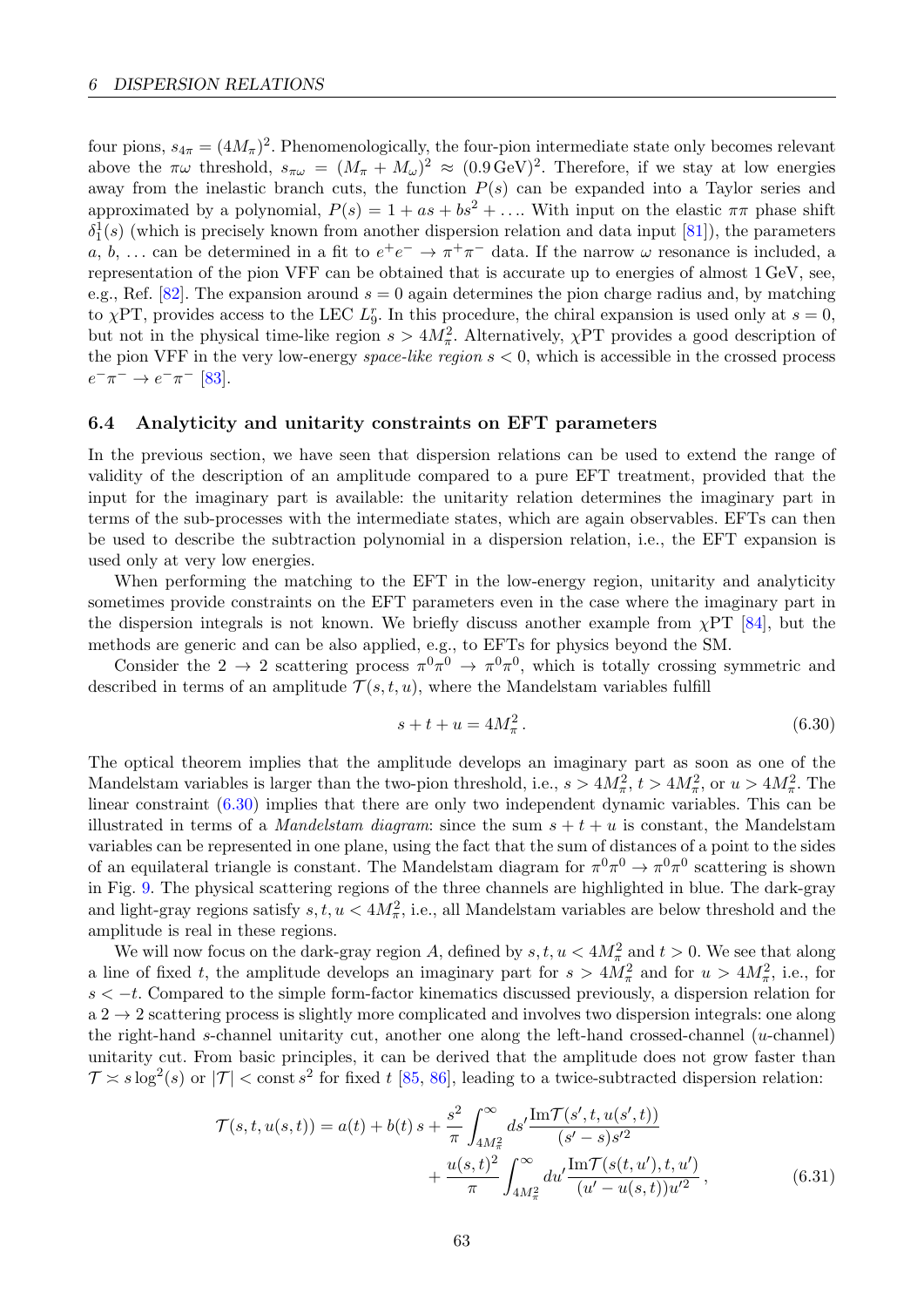<span id="page-65-0"></span>

**Figure 9:** Mandelstam diagram for  $\pi^0 \pi^0 \to \pi^0 \pi^0$  scattering. The light-blue areas are the physical scattering regions (s-, t-, and u-channels). The gray regions are the unphysical regions below all thresholds, where the amplitude is real. The dotted line at fixed t contains two parts, highlighted in red, where the amplitude develops an imaginary part due to s-channel or  $u$ -channel intermediate states. The dark-gray region is the region  $A$  where the bounds of Ref. [\[84\]](#page-72-5) are derived.

where  $u(s,t) = 4M_{\pi}^2 - s - t$  and  $s(t, u) = 4M_{\pi}^2 - t - u$ . Taking the second derivative and using crossing symmetry, one obtains

$$
\frac{d^2}{ds^2} \mathcal{T}(s, t, u(s, t)) = \frac{2}{\pi} \int_{4M_\pi^2}^{\infty} dx \left[ \frac{1}{(x - s)^3} + \frac{1}{(x - u(s, t))^3} \right] \text{Im} \mathcal{T}(x, t) , \qquad (6.32)
$$

where we denote  $\mathcal{T}(x,t) = \mathcal{T}(x,t,u(x,t))$ . Next, we use a partial-wave expansion to write

$$
\mathcal{T}(s,t) = \sum_{l=0}^{\infty} P_l(\cos \vartheta) t_l(s) = \sum_{l=0}^{\infty} P_l \left( 1 + \frac{2t}{s - 4M_{\pi}^2} \right) t_l(s).
$$
 (6.33)

The optical theorem [\(6.8\)](#page-59-1) relates the imaginary part of the partial waves to the partial-wave cross section, hence

<span id="page-65-1"></span>
$$
\mathrm{Im}t_l(s) > 0. \tag{6.34}
$$

Since the Legendre polynomials  $P_l(z)$  are positive for  $z > 1$  for any l, we conclude that

$$
\operatorname{Im} \mathcal{T}(x,t) > 0 \quad \text{for } x > 4M_{\pi}^2 \text{ and } t > 0. \tag{6.35}
$$

For  $(s, t)$  in the region A, also the square bracket in Eq.  $(6.32)$  is positive and hence the integral is positive as well. The second derivative of the amplitude in the region A can be computed in  $\chi$ PT and at NLO depends on chiral LECs. The chiral expansion is only performed in the very low-energy sub-threshold region A, where the EFT description is expected to work well. The bound

$$
\frac{d^2}{ds^2}\mathcal{T}(s,t,u(s,t)) > 0 \quad \text{for } (s,t) \in A \tag{6.36}
$$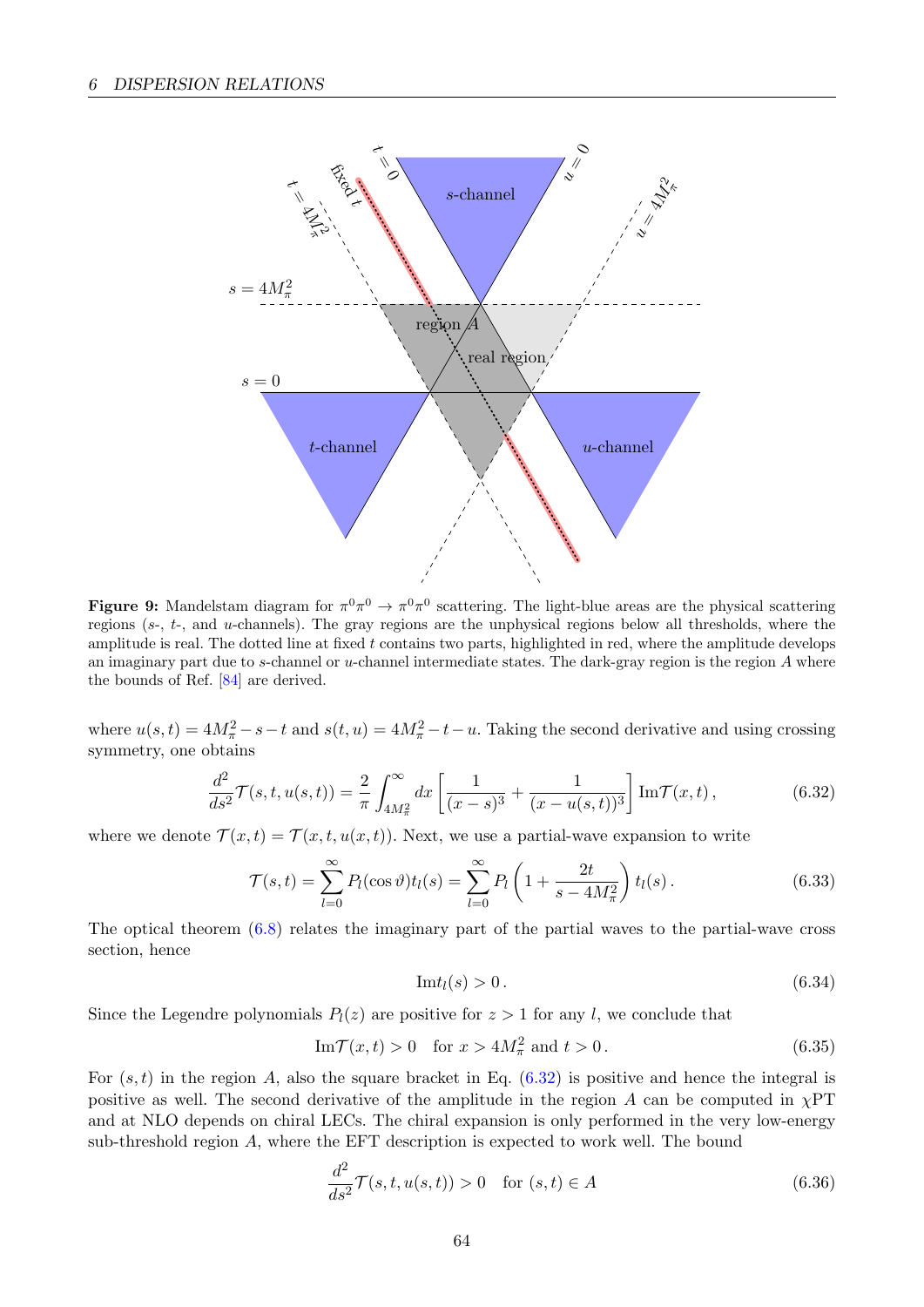directly translates into a bound on a linear combination of NLO LECs. Similar bounds can also be obtained for  $\pi\pi$ -scattering including charged pions. The bounds obtained in Ref. [\[84\]](#page-72-5) are fulfilled by phenomenological determinations of the LECs. We note that  $\chi PT$  itself does not predict the values of the LECs: analyticity, unitarity, crossing, and an asymptotic behavior following from axiomatic principles provide additional constraints, which need to be fulfilled by any sensible UV theory underlying the EFT. These kind of constraints are of particular interest in the case where the underlying UV theory is not known, e.g., in the context of the SMEFT. Even if the bounds are derived by using the EFT expansion only in a region of very low energies, one should not forget that usually they are subject to corrections of higher order in the power counting.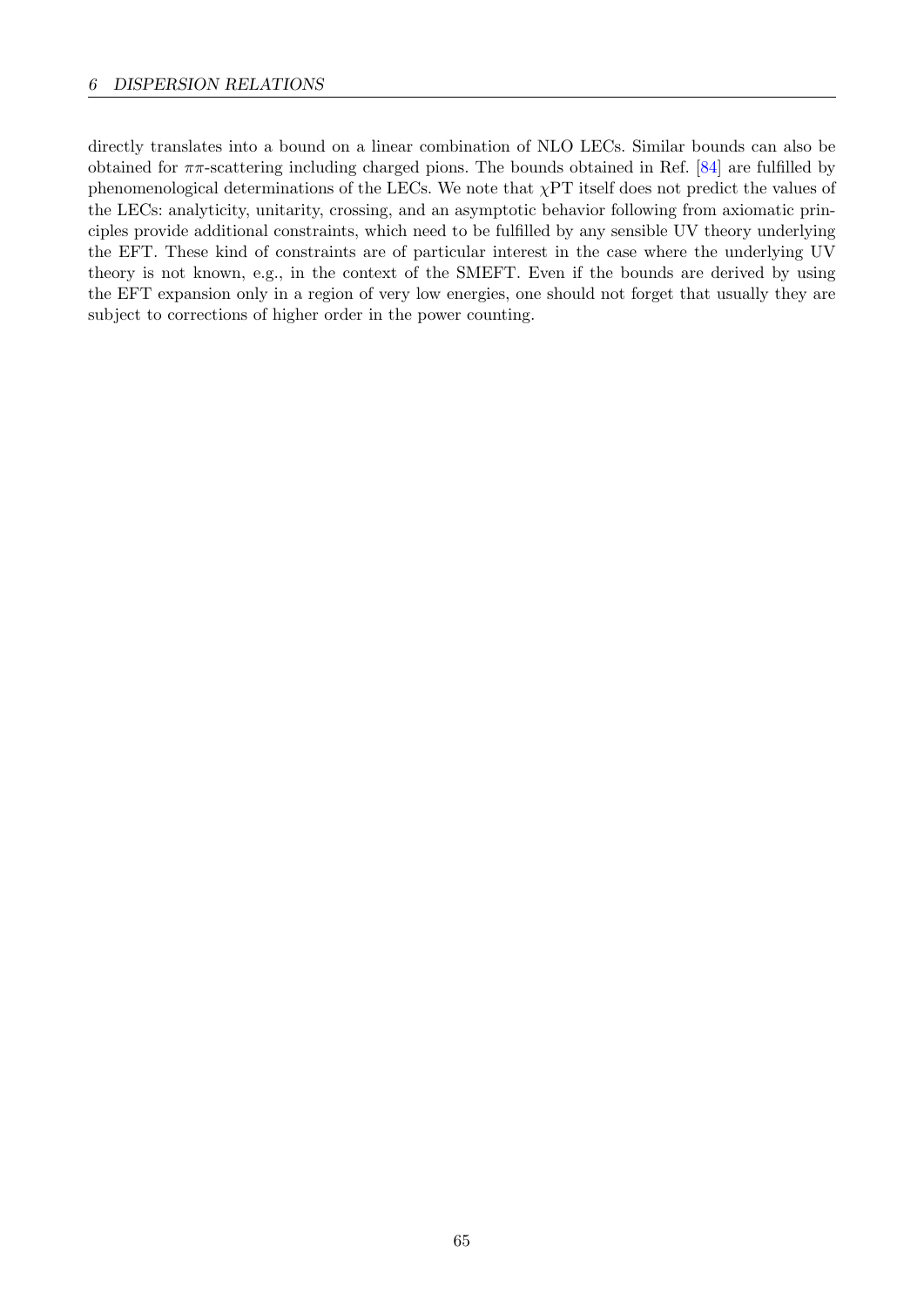# A Short questions

The following questions were asked as a warm-up at the start of each lecture. They do not represent the entire content of the lecture and they do not always address the most important aspects—they were simply meant to stimulate discussions and to help focusing the attention to the current subject.

- Why does the presence of one operator with dimension  $\mathcal{O}$  > 4 induce an infinite tower of operators?
- Why is the presence of an infinite tower of operators in an EFT not a problem?
- Why is it important to have a complete set of operators?
- Why should we work with an operator basis and remove redundant operators?
- What is the difference between on-shell matching and off-shell matching? What are the advantages/disadvantages of the two methods?
- Why does the expansion of loop integrals in the soft scales in general introduce  $1/\varepsilon_{\text{IR}}$  divergences?
- How do the UV and IR divergences cancel in the matching equation?
- What are the fundamental building blocks for the LEFT operators?
- Which classes of operators appear at  $d = 5$  and  $d = 6$  in the LEFT?
- What needs to be calculated to determine the mixing of the coefficients of

$$
\mathcal{O}_1 = (\bar{s}_L \gamma^\mu b_L)(\bar{u}_L \gamma_\mu c_L),
$$
  
\n
$$
\mathcal{O}_2 = (\bar{s}_L \gamma^\mu T^A b_L)(\bar{u}_L \gamma_\mu T^A c_L)
$$

under QCD renormalization?

- Do these operators mix under QED renormalization as well?
- QCD at low energies: why does it make sense to study symmetries in the chiral limit  $m_{u,d,s} \to 0$ ?
- Away from the chiral limit: why is isospin symmetry  $m_u = m_d$  a good approximation? What is the symmetry group and the relation to chiral symmetry?
- What is a characteristic feature of Goldstone-boson interactions?
- What is the relation between quark masses and Goldstone-boson masses? Why are the kaons and the eta meson heavier than the pions?
- In the LEFT, we have encountered RG mixing effects:

$$
\mu \frac{d}{d\mu} C_i = \gamma_{ij} C_j
$$

What kind of RG mixing is possible in  $\chi$ PT?

- What is the range of validity of  $\chi$ PT? What is the expansion parameter?
- (*Catch question*) In which representation of chiral symmetry does the pion transform?
- In which sense can we understand the mesons to be bound states of a quark and an antiquark?
- What are the different types of chiral symmetry breaking?
- Why are there no dimension-5 dipole operators in the SMEFT?
- Which class of dimension-6 SMEFT operators leads to a modification of the coupling of the weak gauge bosons to fermion currents?
- How would you determine if a term in an effective Lagrangian contributes to  $CP$  violation? What follows in the case that an operator transforms as  $\mathcal{O} \overset{CP}{\mapsto} \mathcal{O}^{\dagger}$ ?
- What is the main difference between the (bosonic sector of) HEFT / EW $\chi$ L and  $\chi$ PT?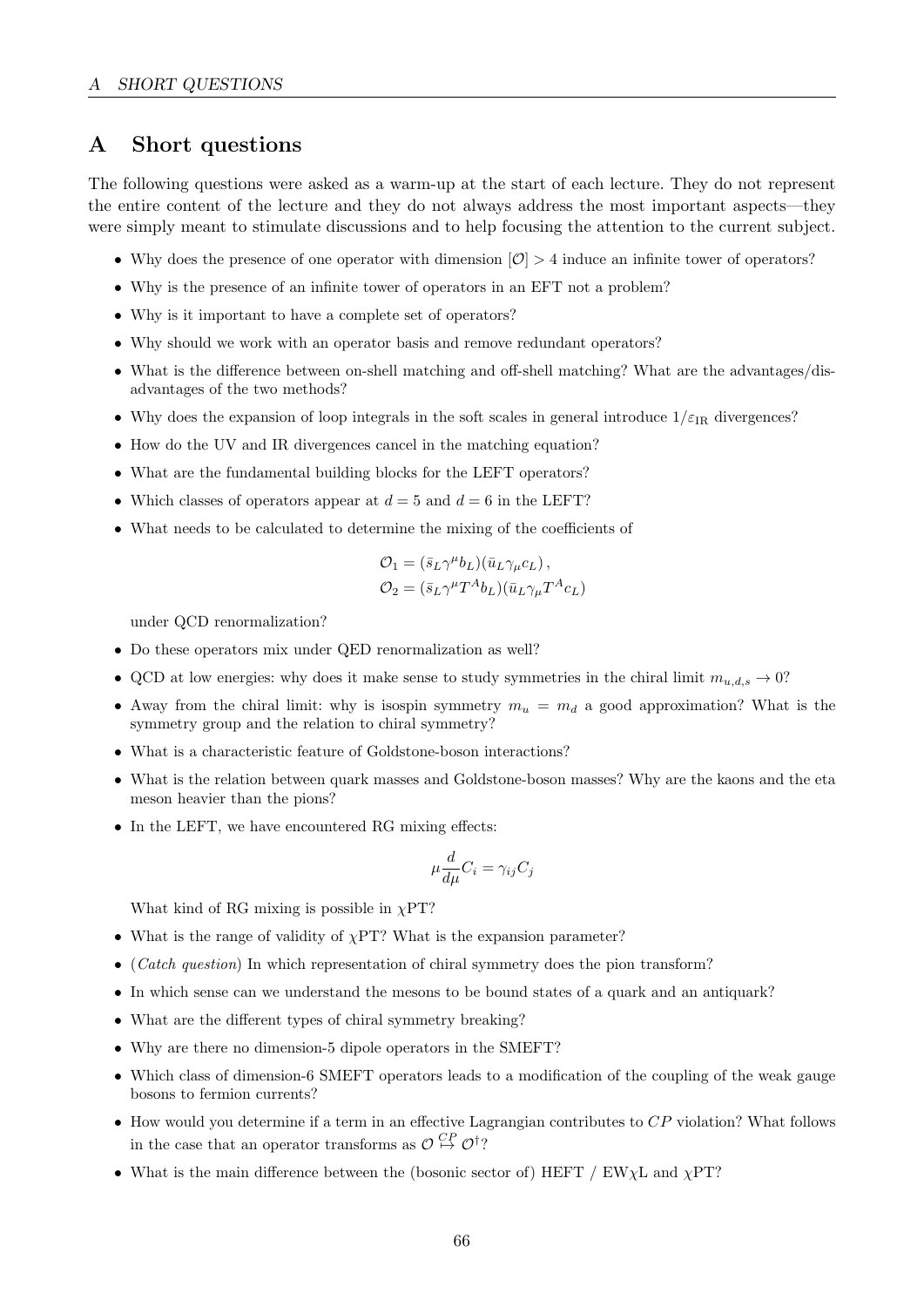# References

- [1] G. Isidori, PHY573 Quantum Field Theory III Lecture Notes, 2019. <https://www.physik.uzh.ch/en/teaching/PHY573/HS2019.html>.
- [2] A. V. Manohar, Introduction to Effective Field Theories, [\[arXiv:1804.05863 \[hep-ph\]\]](https://arxiv.org/abs/1804.05863).
- [3] T. Becher and M. Hoferichter, Effective Field Theory, University of Bern Lecture Notes, 2021. [https://www.physik.unibe.ch/studium/lehrveranstaltungen/masterprogramm/](https://www.physik.unibe.ch/studium/lehrveranstaltungen/masterprogramm/effective_field_theory/index_ger.html) [effective\\_field\\_theory/index\\_ger.html](https://www.physik.unibe.ch/studium/lehrveranstaltungen/masterprogramm/effective_field_theory/index_ger.html).
- [4] A. V. Manohar, *Effective field theories*, Lect. Notes Phys. **479**, 311 (1997), [\[arXiv:hep-ph/9606222\]](https://arxiv.org/abs/hep-ph/9606222).
- [5] D. B. Kaplan, Five lectures on effective field theory, 10, 2005. [arXiv:nucl-th/0510023.](https://arxiv.org/abs/nucl-th/0510023)
- [6] A. Pich, Effective Field Theory with Nambu-Goldstone Modes, [\[arXiv:1804.05664 \[hep-ph\]\]](https://arxiv.org/abs/1804.05664).
- [7] A. Pich, Chiral perturbation theory, Rept. Prog. Phys. 58, 563 (1995), [\[arXiv:hep-ph/9502366\]](https://arxiv.org/abs/hep-ph/9502366).
- [8] G. Colangelo and G. Isidori, An Introduction to ChPT, Frascati Phys. Ser. 18, 333 (2000), [\[arXiv:hep-ph/0101264\]](https://arxiv.org/abs/hep-ph/0101264).
- [9] A. V. Manohar, Effective field theories, in 10th Lake Louise Winter Institute: Quarks and Colliders, pp. 274–315. 6, 1995. [arXiv:hep-ph/9508245.](https://arxiv.org/abs/hep-ph/9508245)
- [10] M. Neubert, Heavy quark effective theory, Subnucl. Ser. 34, 98 (1997), [\[arXiv:hep-ph/9610266\]](https://arxiv.org/abs/hep-ph/9610266).
- [11] A. V. Manohar and M. B. Wise, *[Heavy quark physics](http://dx.doi.org/10.1017/CBO9780511529351)*. Cambridge University Press, 2000.
- [12] T. Becher, A. Broggio, and A. Ferroglia, Introduction to Soft-Collinear Effective Theory, Lect. Notes Phys. 896, 1 (2015), [\[arXiv:1410.1892 \[hep-ph\]\]](https://arxiv.org/abs/1410.1892).
- [13] I. Z. Rothstein, TASI lectures on effective field theories, [arXiv:hep-ph/0308266.](https://arxiv.org/abs/hep-ph/0308266)
- [14] A. Hanany, E. E. Jenkins, A. V. Manohar, and G. Torri, Hilbert Series for Flavor Invariants of the Standard Model, JHEP 03, 096 (2011), [\[arXiv:1010.3161 \[hep-ph\]\]](https://arxiv.org/abs/1010.3161).
- [15] E. E. Jenkins and A. V. Manohar, Algebraic Structure of Lepton and Quark Flavor Invariants and CP Violation, JHEP 10, 094 (2009), [\[arXiv:0907.4763 \[hep-ph\]\]](https://arxiv.org/abs/0907.4763).
- [16] B. Henning, X. Lu, T. Melia, and H. Murayama, 2, 84, 30, 993, 560, 15456, 11962, 261485, ...: Higher dimension operators in the SM EFT, JHEP  $08$ , 016 (2017),  $\ar{\text{Xiv:1512.03433}}$  [hep-ph]], [Erratum: JHEP 09, 019 (2019)].
- [17] J. C. Collins, Renormalization, vol. 26 of Cambridge Monographs on Mathematical Physics. Cambridge University Press, Cambridge, 1986.
- [18] M. Beneke and V. A. Smirnov, Asymptotic expansion of Feynman integrals near threshold, Nucl. Phys. B 522, 321 (1998), [\[arXiv:hep-ph/9711391\]](https://arxiv.org/abs/hep-ph/9711391).
- [19] E. Fermi, Tentativo di una teoria dell'emissione dei raggi beta, Ric. Sci. 4, 491 (1933).
- <span id="page-68-0"></span>[20] E. E. Jenkins, A. V. Manohar, and P. Stoffer, Low-Energy Effective Field Theory below the Electroweak Scale: Operators and Matching, JHEP 03, 016 (2018), [\[arXiv:1709.04486 \[hep-ph\]\]](https://arxiv.org/abs/1709.04486).
- [21] Y. Liao, X.-D. Ma, and Q.-Y. Wang, Extending low energy effective field theory with a complete set of dimension-7 operators, JHEP 08, 162 (2020), [\[arXiv:2005.08013 \[hep-ph\]\]](https://arxiv.org/abs/2005.08013).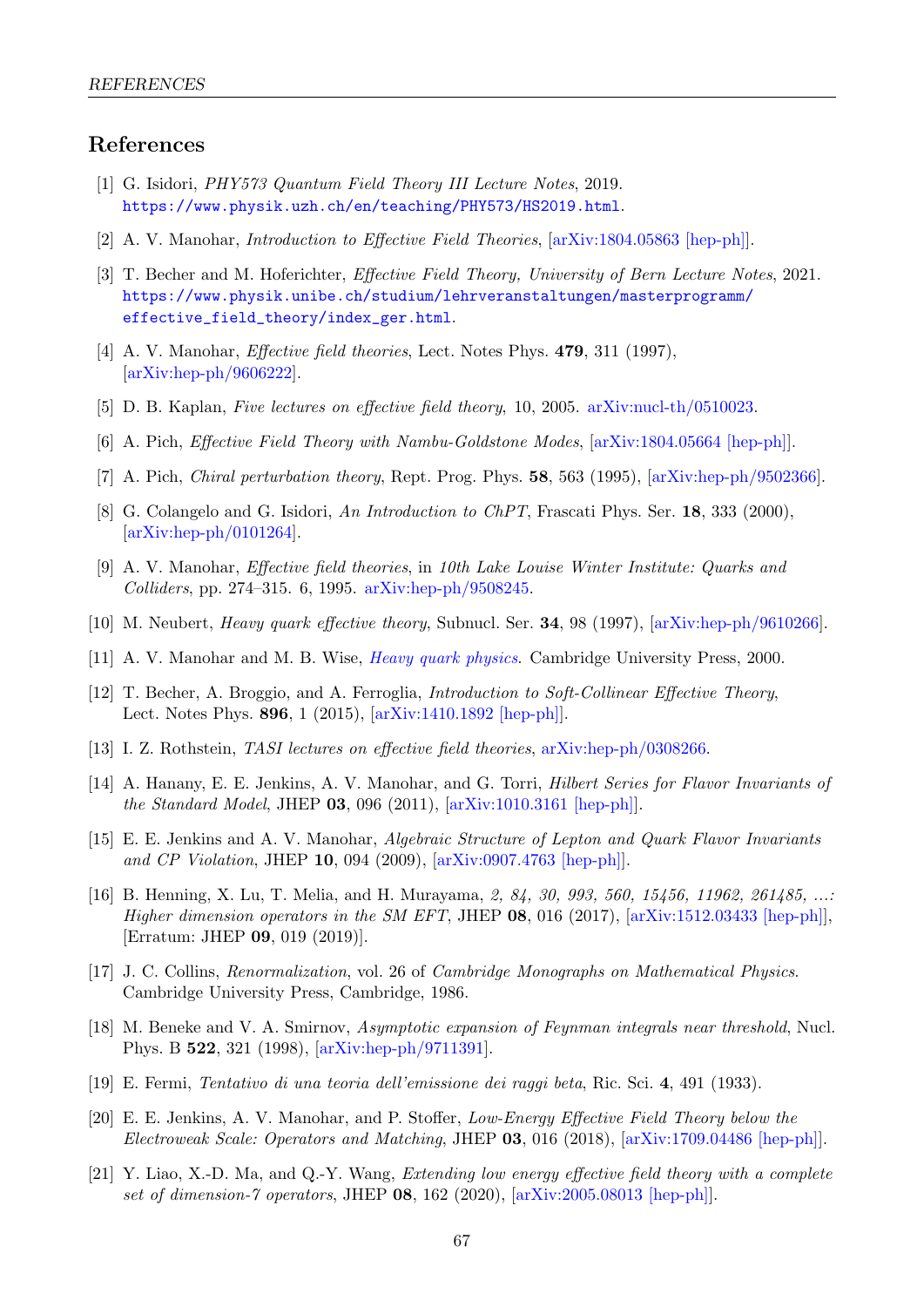- [22] C. W. Murphy, Low-Energy Effective Field Theory below the Electroweak Scale: Dimension-8 Operators, JHEP 04, 101 (2021), [\[arXiv:2012.13291 \[hep-ph\]\]](https://arxiv.org/abs/2012.13291).
- [23] H.-L. Li, Z. Ren, M.-L. Xiao, J.-H. Yu, and Y.-H. Zheng, Low energy effective field theory operator basis at  $d \leq 9$ , JHEP 06, 138 (2021), [\[arXiv:2012.09188 \[hep-ph\]\]](https://arxiv.org/abs/2012.09188).
- [24] M. J. Dugan and B. Grinstein, On the vanishing of evanescent operators, Phys. Lett. **B256**, 239 (1991).
- [25] G. 't Hooft and M. J. G. Veltman, Regularization and Renormalization of Gauge Fields, Nucl. Phys. B44, 189 (1972).
- [26] P. Breitenlohner and D. Maison, Dimensional Renormalization and the Action Principle, Commun. Math. Phys. 52, 11 (1977).
- [27] D. J. Gross and F. Wilczek, Ultraviolet Behavior of Nonabelian Gauge Theories, Phys. Rev. Lett. 30, 1343 (1973).
- [28] H. D. Politzer, Reliable Perturbative Results for Strong Interactions?, Phys. Rev. Lett. 30, 1346 (1973).
- <span id="page-69-9"></span>[29] S. Weinberg, Phenomenological Lagrangians, Physica A 96, 327 (1979).
- <span id="page-69-5"></span>[30] J. Gasser and H. Leutwyler, Chiral Perturbation Theory to One Loop, Annals Phys. 158, 142 (1984).
- <span id="page-69-6"></span>[31] J. Gasser and H. Leutwyler, Chiral Perturbation Theory: Expansions in the Mass of the Strange *Quark*, Nucl. Phys. B **250**, 465 (1985).
- <span id="page-69-0"></span>[32] J. Goldstone, Field Theories with Superconductor Solutions, Nuovo Cim. 19, 154 (1961).
- <span id="page-69-1"></span>[33] S. R. Coleman, J. Wess, and B. Zumino, *Structure of phenomenological Lagrangians. 1.*, Phys. Rev. 177, 2239 (1969).
- <span id="page-69-2"></span>[34] C. G. Callan, Jr., S. R. Coleman, J. Wess, and B. Zumino, Structure of phenomenological Lagrangians. 2., Phys. Rev. 177, 2247 (1969).
- <span id="page-69-3"></span>[35] R. Urech, Virtual photons in chiral perturbation theory, Nucl. Phys. B 433, 234 (1995), [\[arXiv:hep-ph/9405341\]](https://arxiv.org/abs/hep-ph/9405341).
- [36] H. Neufeld and H. Rupertsberger, The Electromagnetic interaction in chiral perturbation theory, Z. Phys. C 71, 131 (1996), [\[arXiv:hep-ph/9506448\]](https://arxiv.org/abs/hep-ph/9506448).
- [37] J. Kambor, J. H. Missimer, and D. Wyler, The Chiral Loop Expansion of the Nonleptonic Weak Interactions of Mesons, Nucl. Phys. B 346, 17 (1990).
- <span id="page-69-4"></span>[38] G. Esposito-Farese, Right invariant metrics on SU(3) and one loop divergences in chiral perturbation theory, Z. Phys. C 50, 255 (1991).
- <span id="page-69-7"></span>[39] M. Gell-Mann, R. J. Oakes, and B. Renner, Behavior of current divergences under  $SU(3) \times SU(3)$ , Phys. Rev. 175, 2195 (1968).
- <span id="page-69-8"></span>[40] S. Aoki et al. [Flavour Lattice Averaging Group Collaboration], FLAG Review 2019: Flavour Lattice Averaging Group (FLAG), Eur. Phys. J. C 80, 113 (2020),  $\left[ \ar{\text{Xiv:}}1902.08191 \right]$  [hep-lat].
- <span id="page-69-10"></span>[41] A. Manohar and H. Georgi, Chiral Quarks and the Nonrelativistic Quark Model, Nucl. Phys. B 234, 189 (1984).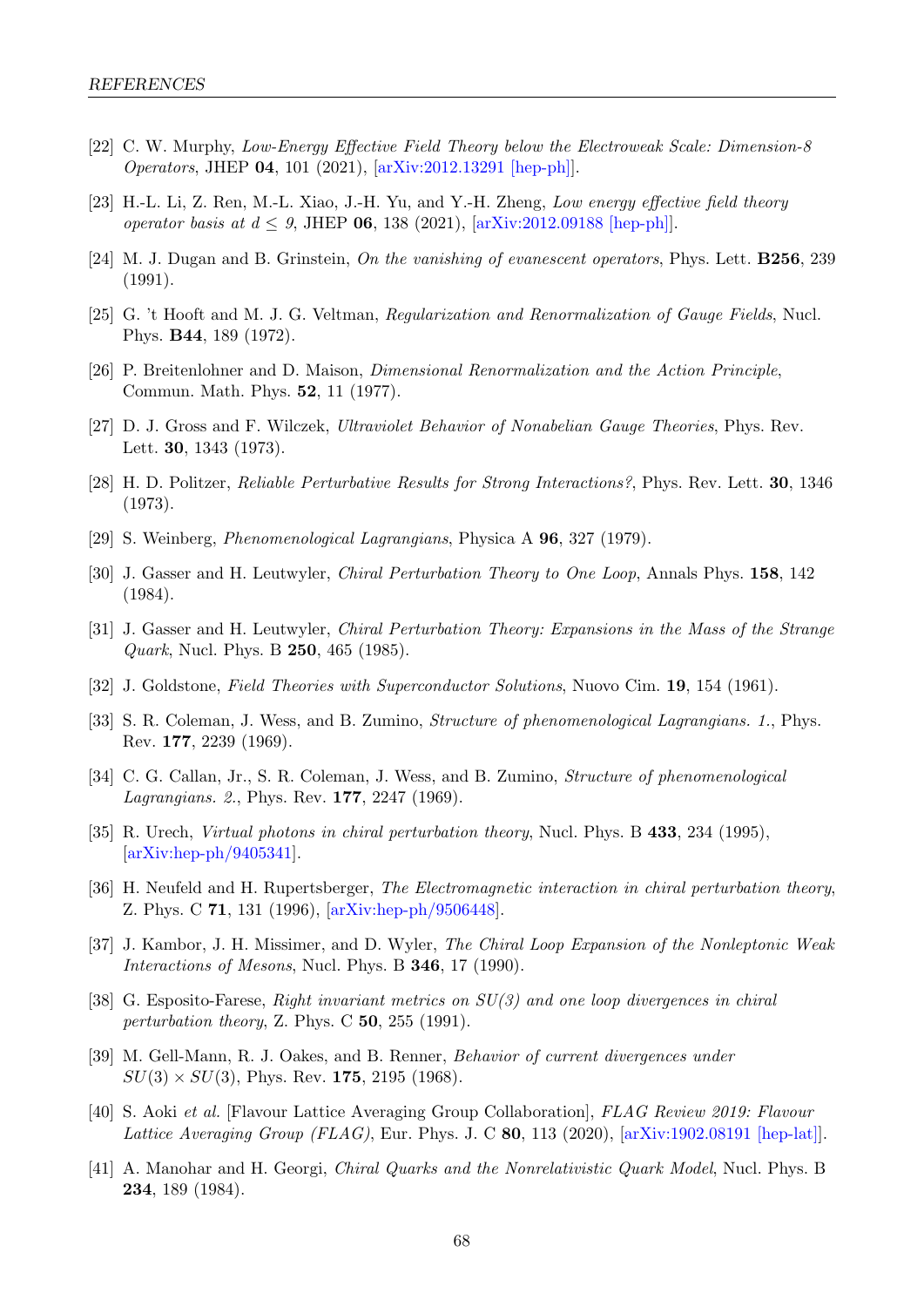- <span id="page-70-0"></span>[42] J. Bijnens, G. Colangelo, and G. Ecker, The Mesonic chiral Lagrangian of order p\*\*6, JHEP 02, 020 (1999), [\[arXiv:hep-ph/9902437\]](https://arxiv.org/abs/hep-ph/9902437).
- <span id="page-70-1"></span>[43] J. Bijnens, N. Hermansson-Truedsson, and S. Wang, The order  $p^8$  mesonic chiral Lagrangian, JHEP 01, 102 (2019), [\[arXiv:1810.06834 \[hep-ph\]\]](https://arxiv.org/abs/1810.06834).
- <span id="page-70-2"></span>[44] J. Bijnens and P. Talavera, Pion and kaon electromagnetic form-factors, JHEP 03, 046 (2002), [\[arXiv:hep-ph/0203049\]](https://arxiv.org/abs/hep-ph/0203049).
- <span id="page-70-3"></span>[45] M. Gell-Mann, Symmetries of baryons and mesons, Phys. Rev. 125, 1067 (1962).
- <span id="page-70-4"></span>[46] S. Okubo, Note on unitary symmetry in strong interactions, Prog. Theor. Phys. 27, 949 (1962).
- <span id="page-70-5"></span>[47] S. Weinberg, *Baryon and Lepton Nonconserving Processes*, Phys. Rev. Lett. **43**, 1566 (1979).
- <span id="page-70-6"></span>[48] W. Buchmüller and D. Wyler, *Effective Lagrangian Analysis of New Interactions and Flavor* Conservation, Nucl. Phys. B 268, 621 (1986).
- <span id="page-70-7"></span>[49] B. Grzadkowski, M. Iskrzynski, M. Misiak, and J. Rosiek, Dimension-Six Terms in the Standard Model Lagrangian, JHEP 10, 085 (2010), [\[arXiv:1008.4884 \[hep-ph\]\]](https://arxiv.org/abs/1008.4884).
- <span id="page-70-8"></span>[50] L. Lehman, Extending the Standard Model Effective Field Theory with the Complete Set of Dimension-7 Operators, Phys. Rev. D **90**, 125023 (2014), [\[arXiv:1410.4193 \[hep-ph\]\]](https://arxiv.org/abs/1410.4193).
- [51] Y. Liao and X.-D. Ma, Renormalization Group Evolution of Dimension-seven Baryon- and Lepton-number-violating Operators, JHEP 11, 043 (2016), [\[arXiv:1607.07309 \[hep-ph\]\]](https://arxiv.org/abs/1607.07309).
- [52] C. W. Murphy, Dimension-8 operators in the Standard Model Effective Field Theory, JHEP 10, 174 (2020), [\[arXiv:2005.00059 \[hep-ph\]\]](https://arxiv.org/abs/2005.00059).
- [53] H.-L. Li, Z. Ren, J. Shu, M.-L. Xiao, J.-H. Yu, and Y.-H. Zheng, Complete set of dimension-eight operators in the standard model effective field theory, Phys. Rev. D 104, 015026 (2021), [\[arXiv:2005.00008 \[hep-ph\]\]](https://arxiv.org/abs/2005.00008).
- <span id="page-70-9"></span>[54] Y. Liao and X.-D. Ma, An explicit construction of the dimension-9 operator basis in the standard model effective field theory, JHEP 11, 152 (2020), [\[arXiv:2007.08125 \[hep-ph\]\]](https://arxiv.org/abs/2007.08125).
- <span id="page-70-10"></span>[55] R. Alonso, E. E. Jenkins, A. V. Manohar, and M. Trott, Renormalization Group Evolution of the Standard Model Dimension Six Operators III: Gauge Coupling Dependence and Phenomenology, JHEP 04, 159 (2014), [\[arXiv:1312.2014 \[hep-ph\]\]](https://arxiv.org/abs/1312.2014).
- <span id="page-70-11"></span>[56] W. Dekens and P. Stoffer, Low-energy effective field theory below the electroweak scale: matching at one loop, JHEP 10, 197 (2019), [\[arXiv:1908.05295 \[hep-ph\]\]](https://arxiv.org/abs/1908.05295).
- <span id="page-70-12"></span>[57] A. M. Baldini et al. [MEG Collaboration], Search for the lepton flavour violating decay  $\mu^+ \to e^+ \gamma$  with the full dataset of the MEG experiment, Eur. Phys. J. C 76, 434 (2016), [\[arXiv:1605.05081 \[hep-ex\]\]](https://arxiv.org/abs/1605.05081).
- <span id="page-70-13"></span>[58] R. Alonso, M. B. Gavela, L. Merlo, S. Rigolin, and J. Yepes, The Effective Chiral Lagrangian for a Light Dynamical "Higgs Particle", Phys. Lett. B 722, 330 (2013), [\[arXiv:1212.3305 \[hep-ph\]\]](https://arxiv.org/abs/1212.3305), [Erratum: Phys.Lett.B 726, 926 (2013)].
- [59] G. Buchalla, O. Catà, and C. Krause, *Complete Electroweak Chiral Lagrangian with a Light Higgs at NLO*, Nucl. Phys. B 880, 552 (2014),  $\left[\text{arXiv:1307.5017 }\right]$  [hep-ph]], [Erratum: Nucl. Phys. B 913, 475–478 (2016)].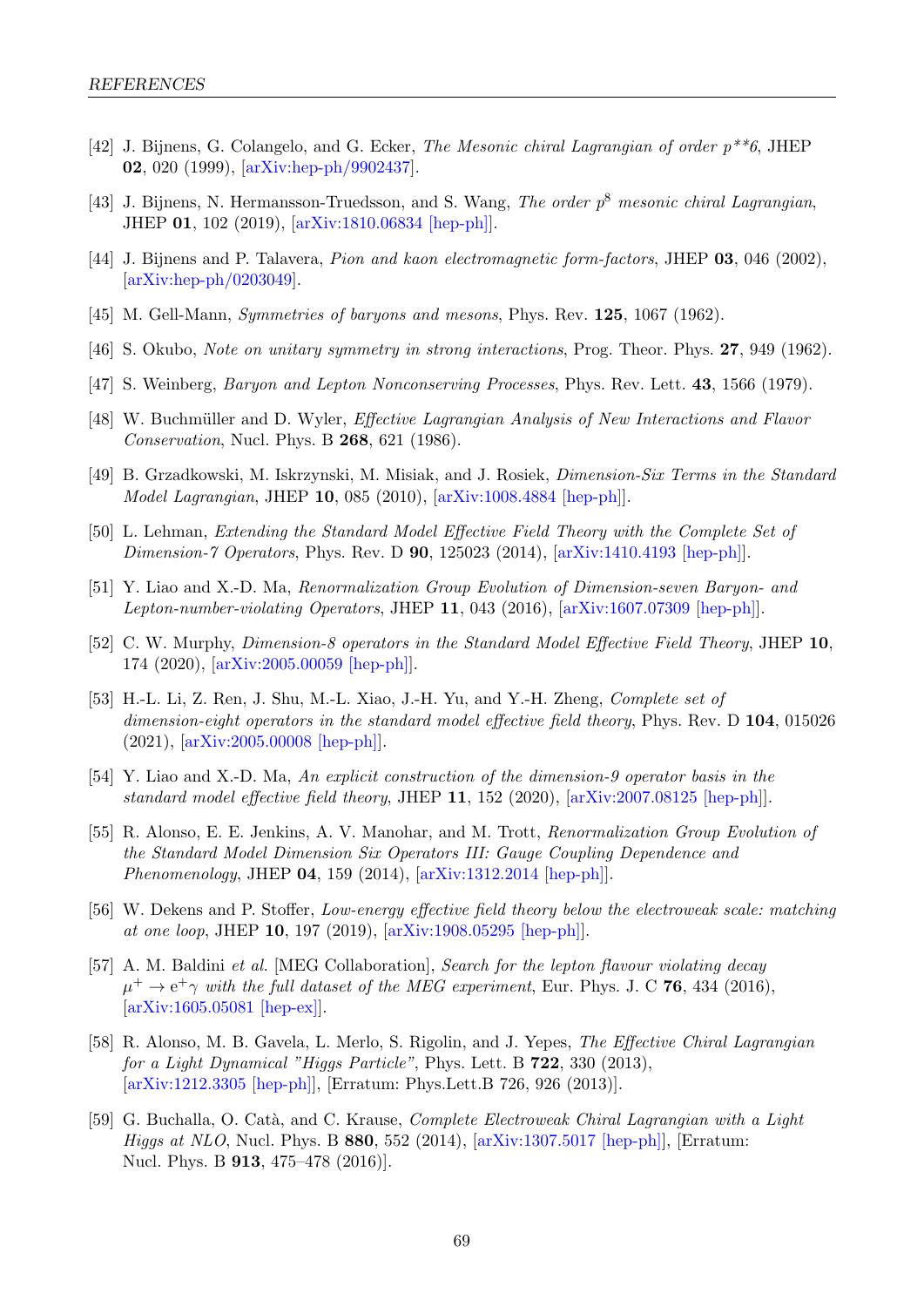- <span id="page-71-0"></span>[60] A. Pich, I. Rosell, J. Santos, and J. J. Sanz-Cillero, Fingerprints of heavy scales in electroweak effective Lagrangians, JHEP 04, 012 (2017), [\[arXiv:1609.06659 \[hep-ph\]\]](https://arxiv.org/abs/1609.06659).
- <span id="page-71-1"></span>[61] G. Buchalla, O. Catá, and C. Krause, On the Power Counting in Effective Field Theories, Phys. Lett. B 731, 80 (2014), [\[arXiv:1312.5624 \[hep-ph\]\]](https://arxiv.org/abs/1312.5624).
- <span id="page-71-2"></span>[62] B. M. Gavela, E. E. Jenkins, A. V. Manohar, and L. Merlo, Analysis of General Power Counting Rules in Effective Field Theory, Eur. Phys. J. C 76, 485 (2016), [\[arXiv:1601.07551 \[hep-ph\]\]](https://arxiv.org/abs/1601.07551).
- <span id="page-71-3"></span>[63] R. Alonso, E. E. Jenkins, and A. V. Manohar, Geometry of the Scalar Sector, JHEP 08, 101 (2016), [\[arXiv:1605.03602 \[hep-ph\]\]](https://arxiv.org/abs/1605.03602).
- <span id="page-71-4"></span>[64] J. F. Donoghue, J. Gasser, and H. Leutwyler, The Decay of a Light Higgs Boson, Nucl. Phys. B 343, 341 (1990).
- <span id="page-71-5"></span>[65] J. F. Donoghue, On the marriage of chiral perturbation theory and dispersion relations, 1995. [arXiv:hep-ph/9506205.](https://arxiv.org/abs/hep-ph/9506205)
- <span id="page-71-7"></span>[66] M. Jacob and G. C. Wick, On the General Theory of Collisions for Particles with Spin, Annals Phys. 7, 404 (1959).
- <span id="page-71-6"></span>[67] K. M. Watson, Some general relations between the photoproduction and scattering of pi mesons, Phys. Rev. 95, 228 (1954).
- <span id="page-71-8"></span>[68] R. Omnès, On the Solution of certain singular integral equations of quantum field theory, Nuovo Cim. 8, 316 (1958).
- <span id="page-71-9"></span>[69] M. N. Achasov et al., Study of the process  $e^+e^- \to \pi^+\pi^-$  in the energy region  $400 < \sqrt{s} < 1000 \,\mathrm{MeV}$ , J. Exp. Theor. Phys. 101, 1053 (2005), [\[arXiv:hep-ex/0506076\]](https://arxiv.org/abs/hep-ex/0506076), [Zh. Eksp. Teor. Fiz. 128, 1201 (2005)].
- <span id="page-71-10"></span>[70] M. N. Achasov et al., Update of the  $e^+e^- \to \pi^+\pi^-$  cross-section measured by SND detector in the energy region  $400 \,\text{MeV} < \sqrt{s} < 1000 \,\text{MeV}$ , J. Exp. Theor. Phys. 103, 380 (2006), [\[arXiv:hep-ex/0605013\]](https://arxiv.org/abs/hep-ex/0605013), [Zh. Eksp. Teor. Fiz. 130, 437 (2006)].
- <span id="page-71-11"></span>[71] R. R. Akhmetshin et al. [CMD-2 Collaboration], Measurement of  $e^+e^- \to \pi^+\pi^-$  cross-section with CMD-2 around rho meson, Phys. Lett. **B527**, 161 (2002), [\[arXiv:hep-ex/0112031\]](https://arxiv.org/abs/hep-ex/0112031).
- [72] R. R. Akhmetshin et al. [CMD-2 Collaboration], Reanalysis of hadronic cross-section measurements at CMD-2, Phys. Lett. **B578**, 285 (2004),  $arXiv:hep-ex/0308008$ .
- [73] R. R. Akhmetshin *et al.*, *Measurement of the*  $e^+e^- \rightarrow \pi^+\pi^-$  cross section with the CMD-2 detector in the  $370 - 520 \,\text{MeV}$  c.m. energy range, JETP Lett. **84**, 413 (2006), [\[arXiv:hep-ex/0610016\]](https://arxiv.org/abs/hep-ex/0610016), [Zh. Eksp. Teor. Fiz. 84, 491 (2006)].
- <span id="page-71-12"></span>[74] R. R. Akhmetshin et al. [CMD-2 Collaboration], High-statistics measurement of the pion form factor in the rho-meson energy range with the CMD-2 detector, Phys. Lett. **B648**, 28 (2007), [\[arXiv:hep-ex/0610021\]](https://arxiv.org/abs/hep-ex/0610021).
- <span id="page-71-13"></span>[75] B. Aubert *et al.* [BaBar Collaboration], *Precise Measurement of the*  $e^+e^- \to \pi^+\pi^-(\gamma)$  Cross Section with the Initial-State Radiation Method at BABAR, Phys. Rev. Lett. 103, 231801 (2009), [\[arXiv:0908.3589 \[hep-ex\]\]](https://arxiv.org/abs/0908.3589).
- <span id="page-71-14"></span>[76] J. P. Lees *et al.* [BaBar Collaboration], *Precise Measurement of the*  $e^+e^- \to \pi^+\pi^-(\gamma)$  Cross Section with the Initial-State Radiation Method at BABAR, Phys. Rev. **D86**, 032013 (2012), [\[arXiv:1205.2228 \[hep-ex\]\]](https://arxiv.org/abs/1205.2228).